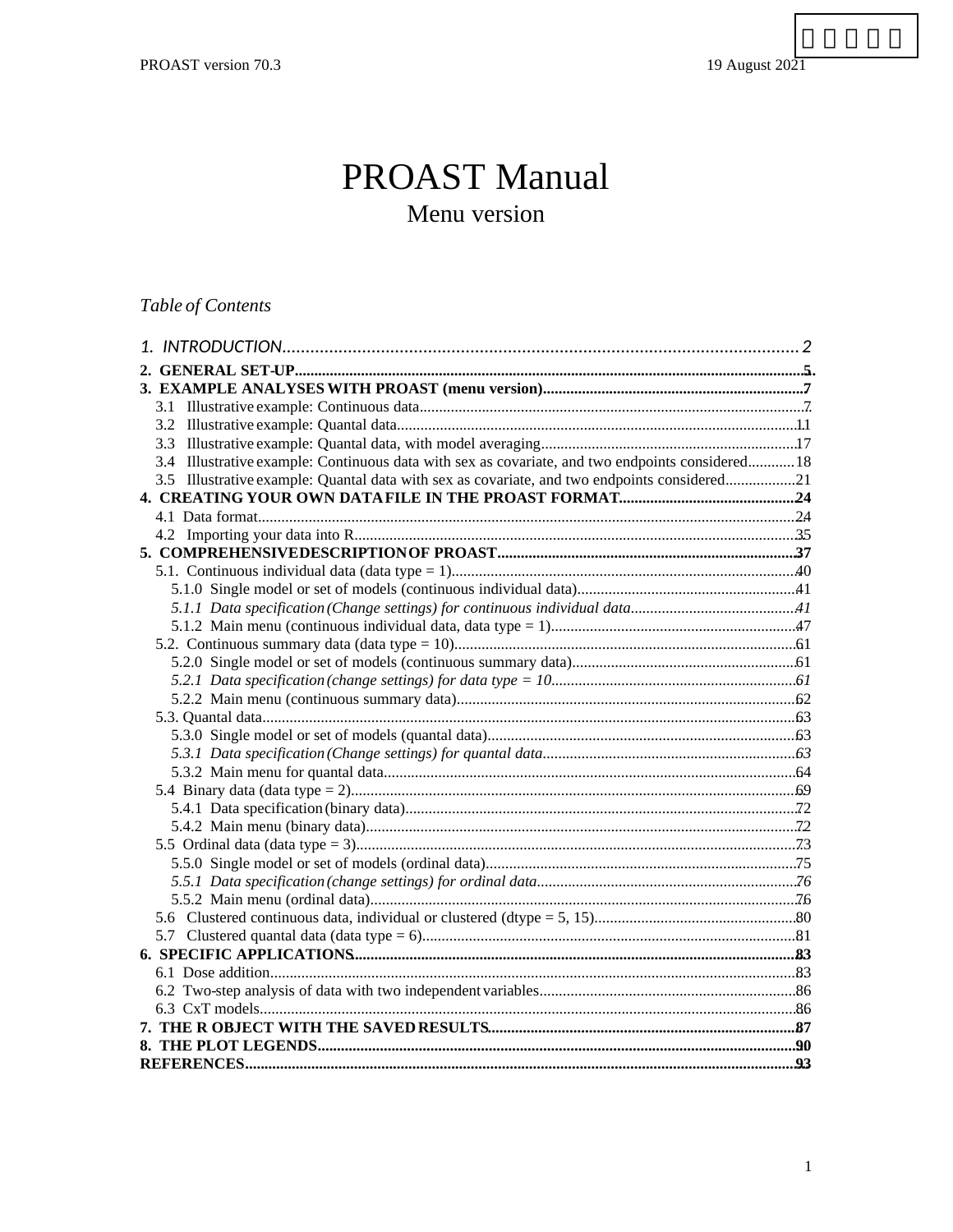# <span id="page-1-0"></span>**1. INTRODUCTION**

#### *Main purpose*

PROAST has been developed for the analysis of toxicological dose-response data by the BMD (Benchmark dose) approach. However, it has a much wider range of applicability, and can be used for (nonlinear) regression in general (by replacing the term dose by any other independent variable, etc).

#### *Environment*

PROAST works under R (downloadable freeware, see section 2).

#### *PROAST platforms*

PROAST can be run as a stand-alone package under R, or by means of a web application (see the PROAST website).

### *The MENU and GUI version of PROAST (under R)*

The MENU version of PROAST is completely based on multiple choice questions which the user needs to answer. The GUI (graphical user interface) version is more user-friendly, but the MENU option has, so far, more options.

This manual describes the MENU version and statistical background; the latter obviously holds for the GUI version (and web applications) as well. Users who prefer the GUI version are referred to the GUI manual for PROAST.

### *PROAST vs. BMDS*

There are some differences in statistical assumptions and methods between BMDS (developed by USEPA) and PROAST. The aim is to make the PROAST consistent with the BMDS software to the extent possible.

An important difference with the BMDS software is that PROAST can be used to analyse different subgroups (e.g. sexes, compounds, studies) of dose-response data in a single analysis. PROAST then compares the dose-responses of the subgroups, and evaluates in which sense they differ and in which sense they do not differ from each other. For instance, sexes may differ in background response but otherwise their dose-responses may be similar. When the dose-responses related to different subgroups are at least partially similar, a combined analysis will result in higher statistical precision (more effective use of the available data).

Some important differences with BMDS that may lead to different results are:

- BMDS uses the normal distribution as the default for continuous data, PROAST uses the lognormal as the default
- BMDS puts constraints on the shape parameter in most quantal models, as the default setting, while PROAST does not.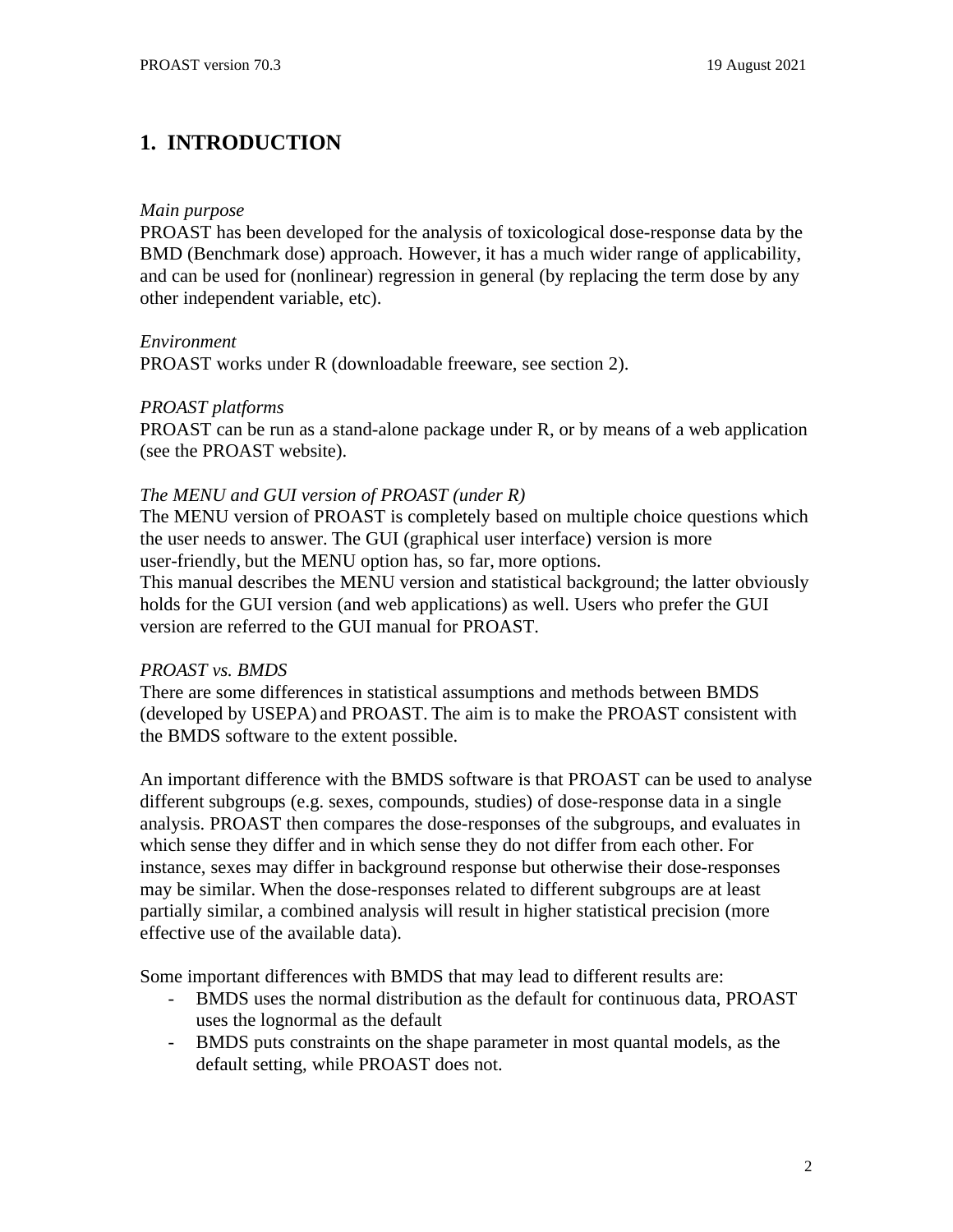#### *Some further specifics of PROAST*

- The data types that can be handled by PROAST are: continuous, quantal and ordinal data.

- Nested data (such as litter effects in developmental studies) are covered as well.

- For continuous data, PROAST focuses on four families of (nested) models: the exponential, the Hill, the inverse exponential and the LN model.

- For quantal data, PROAST uses the seven models recommended by EFSA (and also available in the BMDS software). In addition, two so-called latent variable models are available.

- The confidence intervals for the BMD or CED can be assessed by the Maximum Likelihood Profile method (this is also the method used by BMDS), or by the Bootstrap method.

- For continuous data, the default is analysis after log-transformation. Although generally not needed, it is possible to omit the transformation, or to apply the square root transformation. Plots of the regression residuals can be produced to check the assumptions of normality and homogeneity (for any of these transformations).

- Model averaging is implemented based on bootstrap sampling.

- Mixture studies can be analyzed by PROAST, by fitting DR models based on dose addition. In this way, it can be examined to what extent the mixture responses are predicted by dose addition.

#### *Some major changes in EFSA guidance*

In 2017, EFSA issued an update of its BMD guidance, which differs in some respects from the earlier guidance of 2009. As PROAST follows the EFSA guidance, PROAST has been updated concoringly, so that results from earlier versions (before  $60.x$ ) that were based on the same data may no longer coincide with those in newer versions, in particular in cases where various model families are fitted in a single run.

The two most important changes as compared to the earlier EFSA guidance and earlier PROAST versions are:

- Selecting or accepting models is no longer based on the log-likelihoods (using the likelihood ratio test) but rather on the AIC. At this point, a default value of 2 units difference between AICs is considered as the critical value by EFSA. However, PROAST allows the user to changing this critical value.
- The approach of finding the "minimal" model from the nested exponential or Hill families of models (in the case of continuous data) was abandoned. Instead, only two of the models (3 and 5, see below) are considered, and from these the one with lowest AIC is selected as the model for calculating the BMD confidence interal.
- In later versions (starting 66.x) model averaging (based on boostrap sampling) is implemented, making model selection obsolete. Hence, the previous two bullets are no longer relevant when model averaging is applied (which is the preferred method according to EFSA).

### *ATTENTION*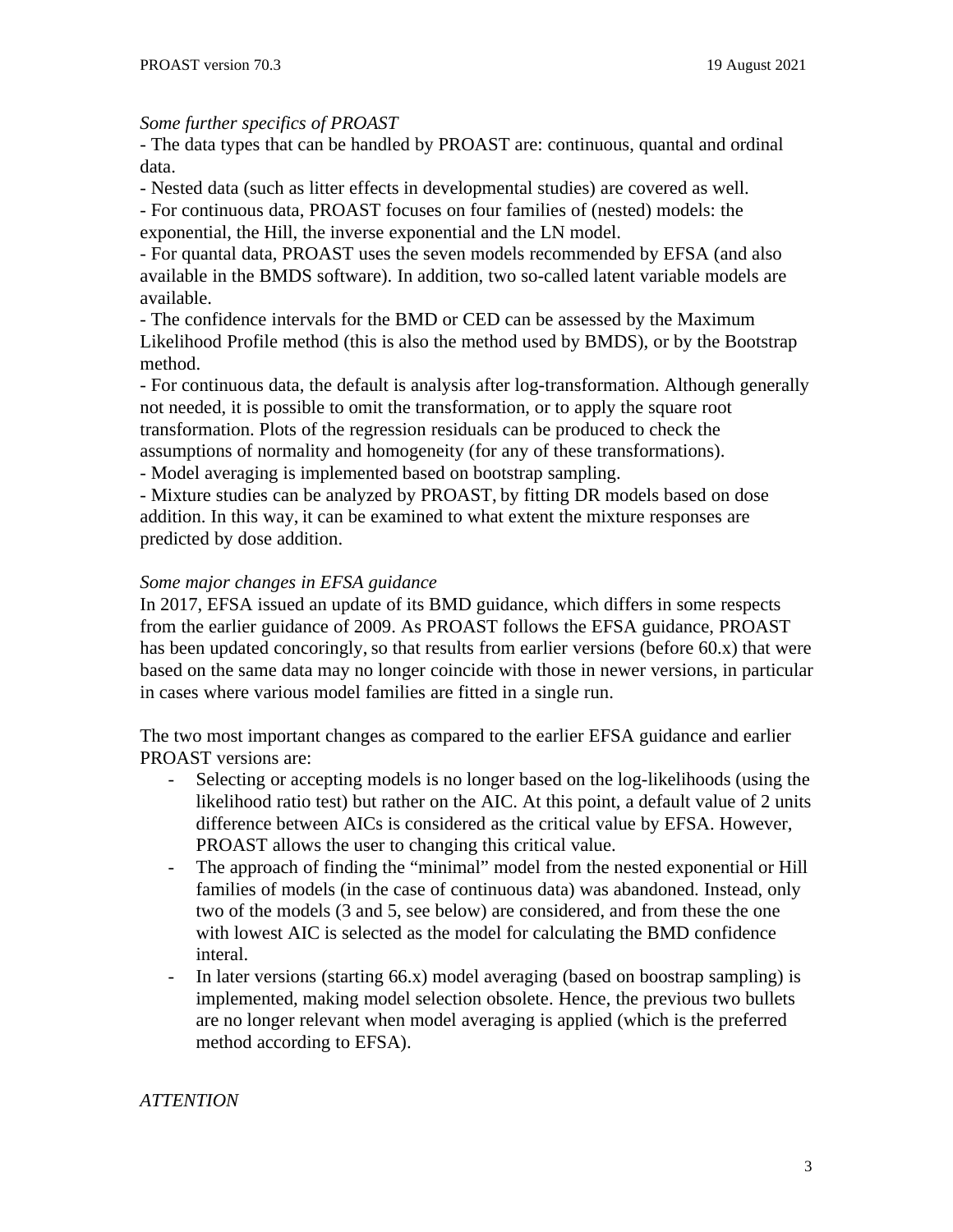The development of PROAST (and the BMD approach as such) is going fast, and we are not always able to fully update the manual at the same time. Therefore, the manual may not always completely match with the latest PROAST version, and we kindly ask the user to be a bit flexible in matching the manual with the actual software.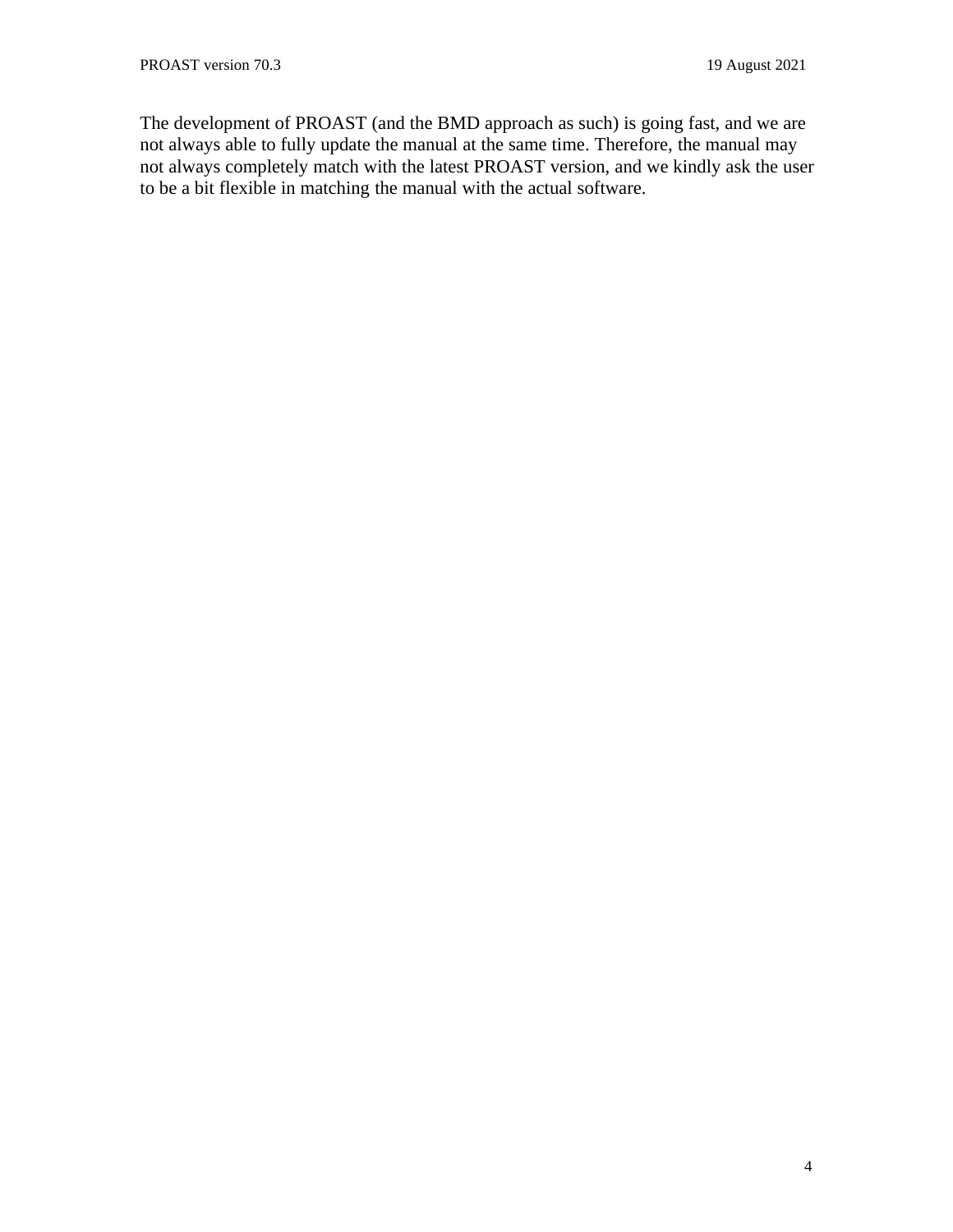# <span id="page-4-0"></span>**2. GENERAL SET-UP**

The figure below illustrates the main schedule for how one may navigate through the various options. The quickest analysis is given by selecting "set of models". This is also the route that is followed by the GUI version of PROAST.

The choice to select a single model or a set of models can be made at the very beginning of the PROAST session (second question):

*Do you want to fit a single model or fit various nested families of models?*

- *1: single model*
- *2: change settings first*
- *3: select model 3 or 5 from various families of models*
- *4: select model 3 from various nested families of models*
- *5: select model 5 from various nested families of models*
- *6: select model 15 in terms of RPF*

The most usual answer is option 3 (see below). After that some questions will appear, and after answering those, the analysis will start, resulting in the output consisting of plots and numerical results in the Console window of R.

However, the user may also want to change a setting before applying the set of models, such as selecting a subgroup from the complete dataset. In that case, option 2 (*change settings first*) should be selected, which offers the opportunity to adjust settings 4, 8 or 18 in the *CHANGE SETTINGS* list.

When the option *single model* was selected, the users will arrive at the MAIN MENU (after some essential questions). Here, the user should choose a specific model (see option 2), and then choose option 4 to fit the model. Option 5 (*Plot results*) is useful to change or improve the plotted results. By choosing option 1 the user can always return to *CHANGE SETTINGS,* e.g. to choose another response varianble, or to select another subgroup. Also note that option 2 in the main menu offers the possibility to go to *set of models*.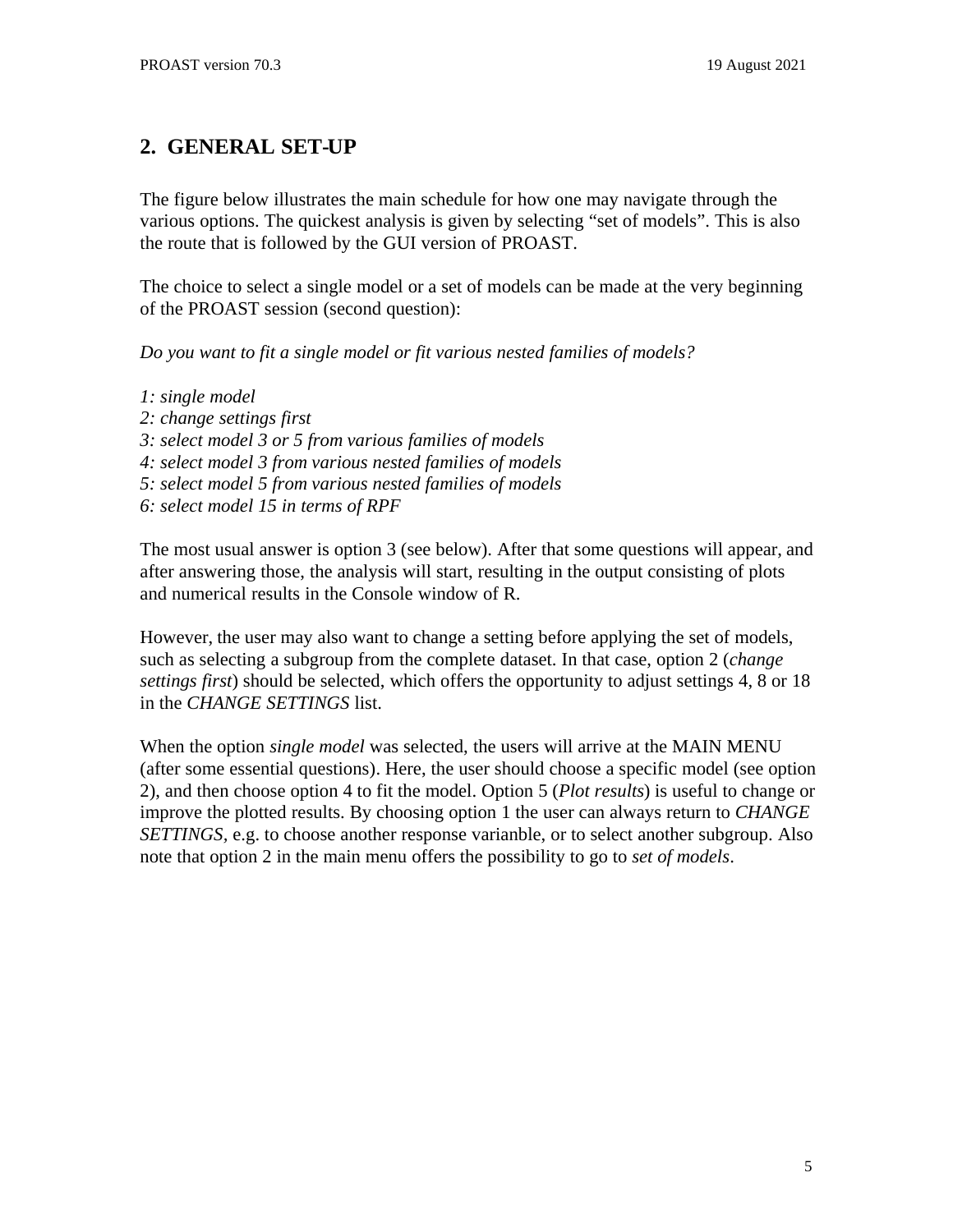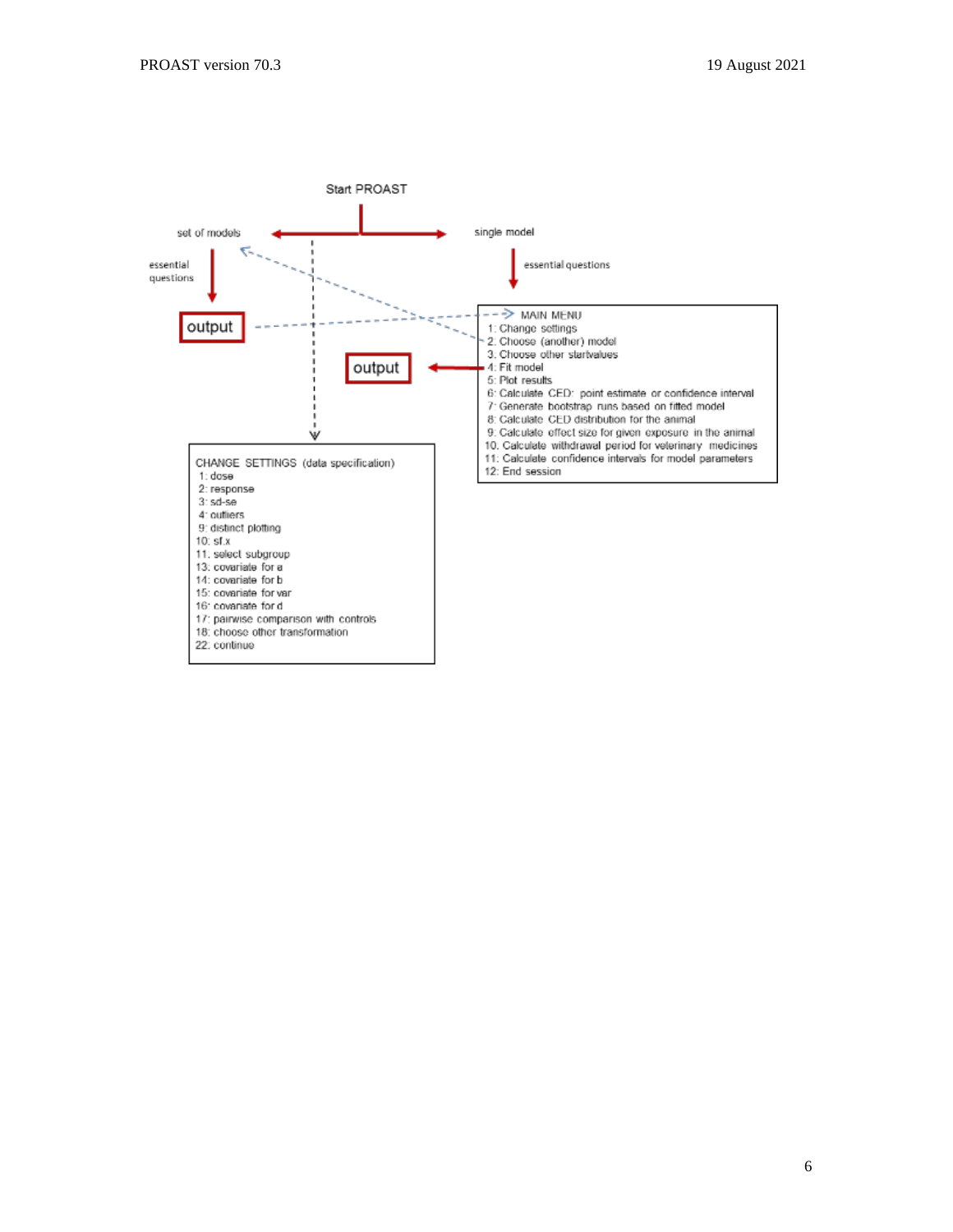# <span id="page-6-0"></span>**3. EXAMPLE ANALYSES WITH PROAST (menu version)**

In this section various example analyses are shown, as a quick introduction to PROAST (menu version). These can be mimicked by the user. (These examples could also be run with the GUI).

The first two examples relate to a single dose-response dataset (in one sex). The third and fourth examples show a somewhat more advanced analysis, where sex is included as a covariate in a combined analysis of the dose-response data, and where more than one endpoint is analysed (consecutively).

Before mimicking these analyses, make sure that you have done the following:

*R users:* Load the PROAST package (as usual) Make the example data available by typing  $>$  data(das1) and  $>$  data(das4) and  $>$  data(das11) You may check if the data are available in the R workspace by typing  $>$  ls()

#### NOTE:

During any PROAST session it is convenient to make the commands (console) window and the graphical window both visible at all times. You can do that as soon as the first plot appears. Adjust the size of the Console window to around half of the R window, and use the remaining space for the graphical window.

# <span id="page-6-1"></span>**3.1 Illustrative example: Continuous data**

In this example, the nested family of exponential models will be fitted to dose-response data on male kidney weights from a 28-day study, which used 7 dose groups.

Note: the input that should be given by the user is printed in bold.

First delete all existing plots (if applicable, in the case that plots were previously generated in R) by typing > graphics.off() This is to make sure that your plot numbners are the same as used below.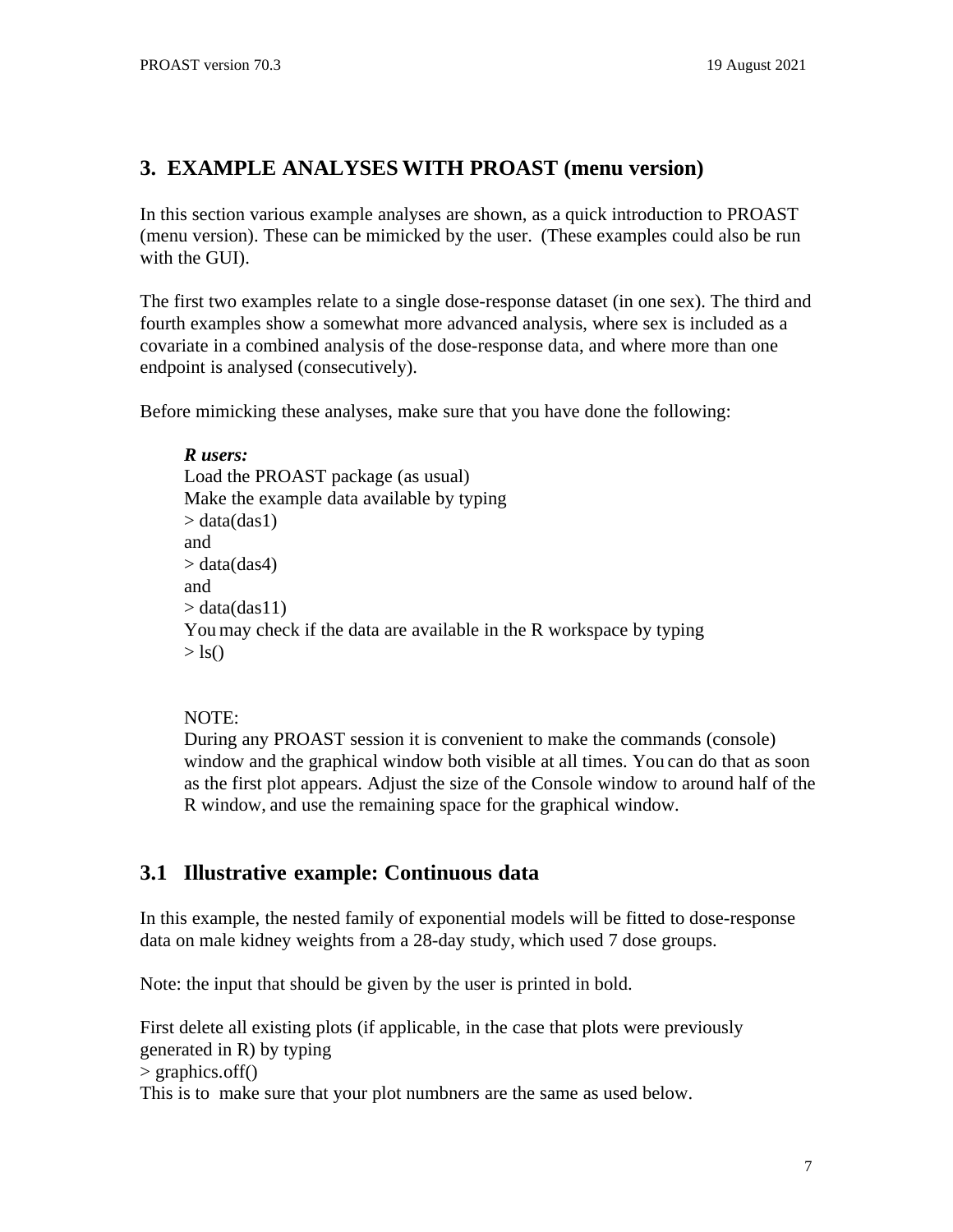### Type > **f.proast(das11)**

Note 1: *das11* is the name of the data file. If the file das11 cannot be found, first type:

 $>$  data(das11)

Note 2: You can always interrupt the analysis by using the Escape button, e.g. when you accidentally type a wrong answer to any of the PROAST questions.

Note 3: The first thing you are recommended to do is to move/resize the console (command) window to the left half of the R window. In this way the plots that are going to be produced will have room on the right half within the R window, so that you can fully see it when it appears. It is important that you can see both the console and the graphical window completely, since the analysis with PROAST is interactive, and the intermediate results will be given in both these two windows. If you use PROAST for the first time in a particular working directory, you may want to change the size of the graphical window. If so, type > f.proast(das11, resize=T)

You can now ineractively change the size of the graphical window, which will be remembered for later sessions.

Next, answer to the consecutive questions as follows:

*What type of response data do you want to consider?*

*1: continuous, individual data 2: binary 3: ordinal 4: quantal 5: clustered continuous, individual data 6: clustered quantal 7: continuous, summary data 8: clustered continuous, summary data 9: quantal, CxT 10: other*

Selection: **1**

*Do you want to fit a single model or fit various nested families of models?*

*1: single model*

- *2: change settings first*
- *3: select model 3 or 5 from various families of models*
- *4: select model 3 from various nested families of models*
- *5: select model 5 from various nested families of models*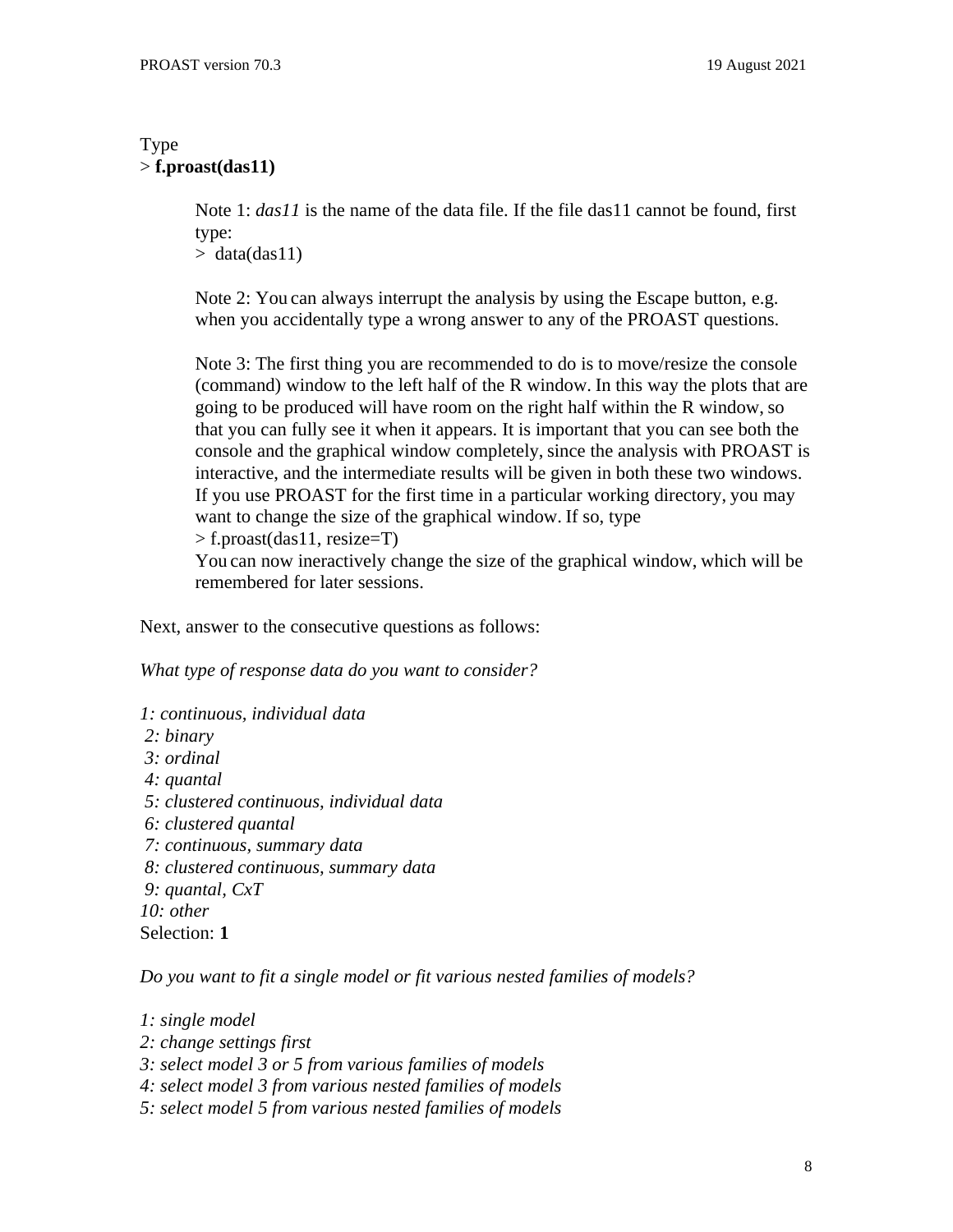*6: select model 15 in terms of RPF* Selection: **3**

- *Q1: Which variable do you want to consider as independent variable? (e.g. dose, age)*
- *: dose*
- *: sex*
- *: cage*
- *: water*
- *: food*
- *: Group*
- *: OECD*
- *: ALT*
- *: number*
- *: BWDay0*
- *: BWDay28*
- *: BWabs*
- *: relKidney*
- *: relThym*
- *: relBrain*
- *: relSpleen*
- *: relLiver*
- *: Kidneys*
- *: Thymus*
- *: Brain*
- *: Spleen*
- *: Liver*
- Selection: **1**

*dose*

 *sex cage water food Group OECD ALT number BWDay0 BWDay28 BWabs relKidney relThym relBrain relSpleen*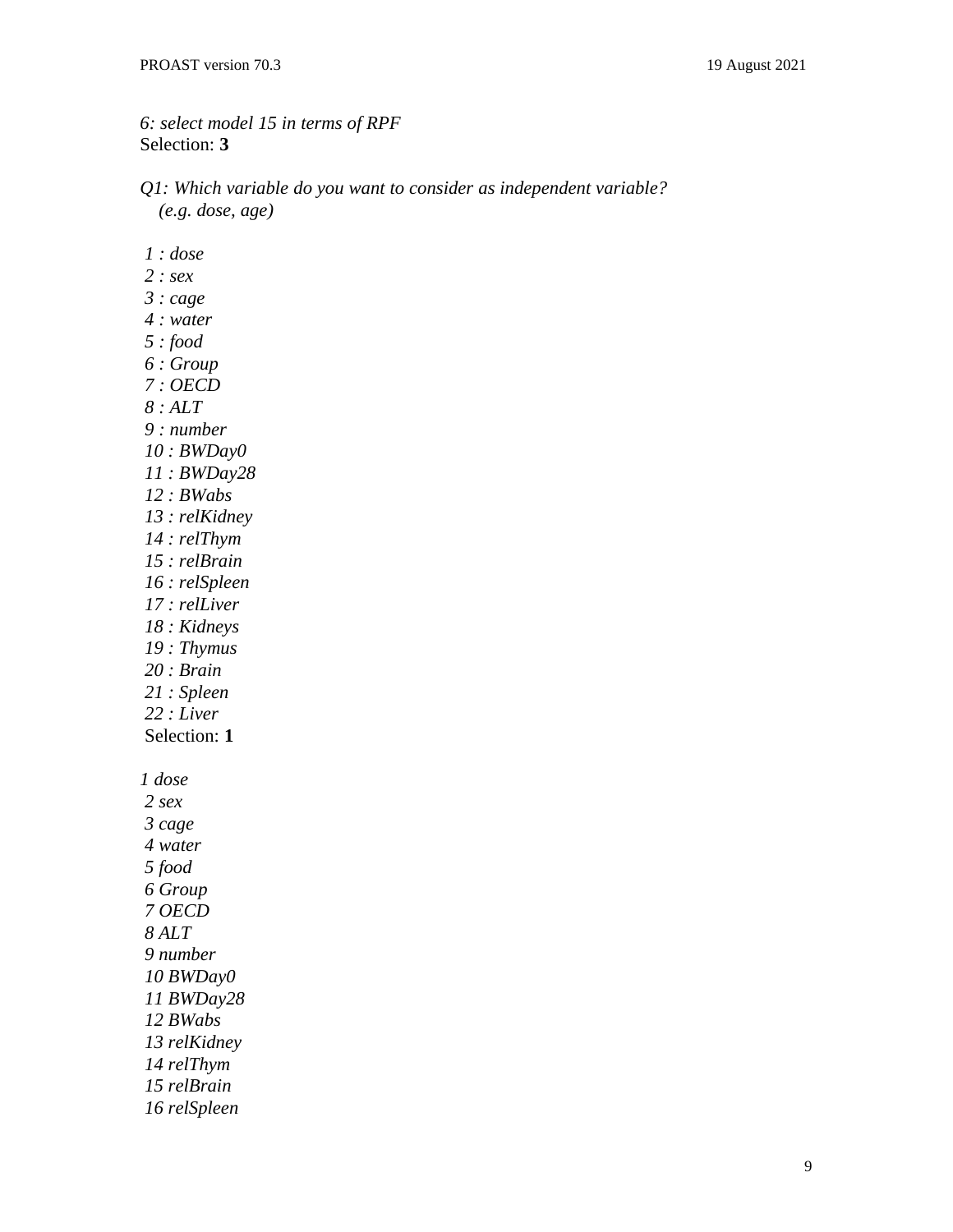*17 relLiver 18 Kidneys 19 Thymus 20 Brain 21 Spleen 22 Liver Give number(s) of the response(s) you want to analyse* Selection: **13** (= relative kidney weights)

*Give number of factor serving as potential covariate (e.g.sex) -- type 0 if none ---*

| $1:$ dose     | $2:$ sex  | 3: cage                                       | 4: water  | 5: food      |
|---------------|-----------|-----------------------------------------------|-----------|--------------|
| 6: Group      | 7: OECD   | 8:ALT                                         | 9: number | 10: BWDay0   |
| 11: BWDay28   | 12: BWabs | 13: relKidney 14: relThym                     |           | 15: relBrain |
| 16: relSpleen |           | 17: relLiver 18: Kidneys 19: Thymus 20: Brain |           |              |
| 21: Spleen    | 22: Liver |                                               |           |              |
| Selection: 0  |           |                                               |           |              |

*Give value for CES (always positive) type 0 to avoid calculation of CIs* > **0.05**

> Note: CES stands for Critical Effect Size, i.e., the Benchmark Response (BMR) defined as a percent change in average response compared to the response in the controls

#### 1

*Do you want to calculate the BMD confidence interval by model averaging?*

*1: no 2: yes* Selection: **2**

*Give number of bootstrap runs for calculating BMD confidence interval based on MA (e.g. 200)* > **200**

ATTENTION: the constraints on parameter d in the exponential and Hill model are set at 0.25 and 4

type 0 if you want to change these constraints, otherwise enter any other number >**1**

Now the analysis starts.

When finished, seven plots are produced.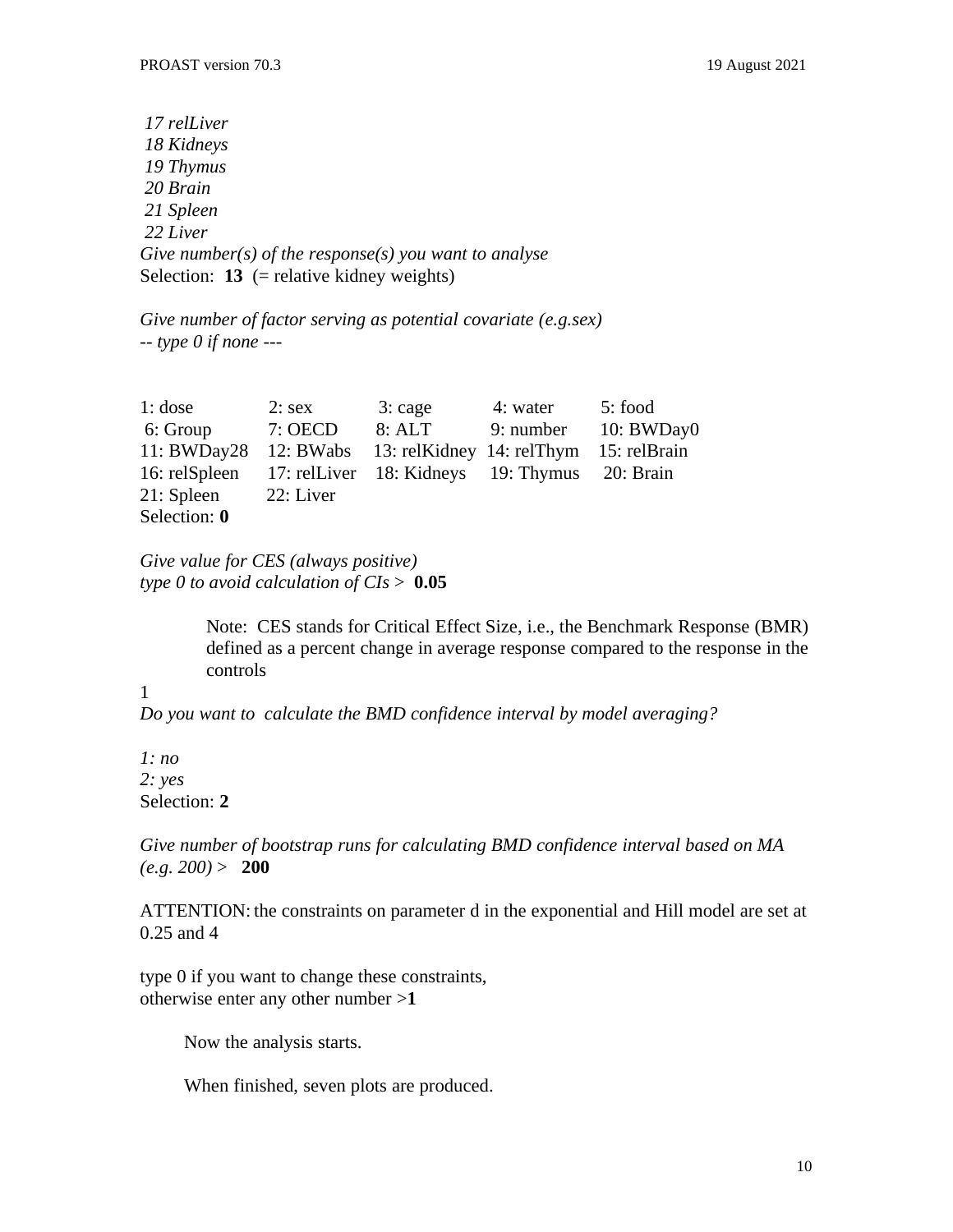The last plot (number 7) shows the bootstrap curves based on model averaging. Plot 5 and 6 show the data with the selected models, one model for each sub-model family (inverse exponential, exponential, Hill, and NL)with parameters a, CED, c and d. The subtitle of the plot indicates the selected model.

The parameter *b* (see legend) was back-calculated from the CED and the other model parameters.

The graphical window (plot 1-4) before/behind the one just discussed shows the various (nested) models that have been fitted. In the first subplot (plot 1), related to the full model the responses are connecting by (dashed) straight lines. The full model constists of the observed means (with the assumed lognormal distribution for the within-group variation) without assuming any particular dose-response relationship.

The commands window produces some additional output, including a table of log-likelihood values with the number of parameters estimated for each model, followed by the BMD (=CED) confidence interval.

After answering the question

*give name for file to store results (or type 0 if none)* you will see the PROAST main menu. Type **13** to end the session.

#### *Copying graphical output into Word*

Graphical output in 1R can be copied and pasted into a word document. Right click on the graphical window to copy the plot (as metafile, usually).

### *Saving graphical output in file*

In R the graphical window can be saved in various formats under *File* in the main bar of the R window. Note that the quality differs among formats, and some of them are not accepted by Journals.

# <span id="page-10-0"></span>**3.2 Illustrative example: Quantal data**

In this example, a set of models will be fitted to a quantal dataset. For those models that are considered to provide similar fits (based on the AIC criterion) the BMD confidence interval is calculated.

The dataset used contains the observed responses (forestomach and liver tumors) for both males and females. In this example we will only consider the males, and this subset of the data can be selected within PROAST as shown below.

Note: the input that should be given by the user is printed in bold.

Type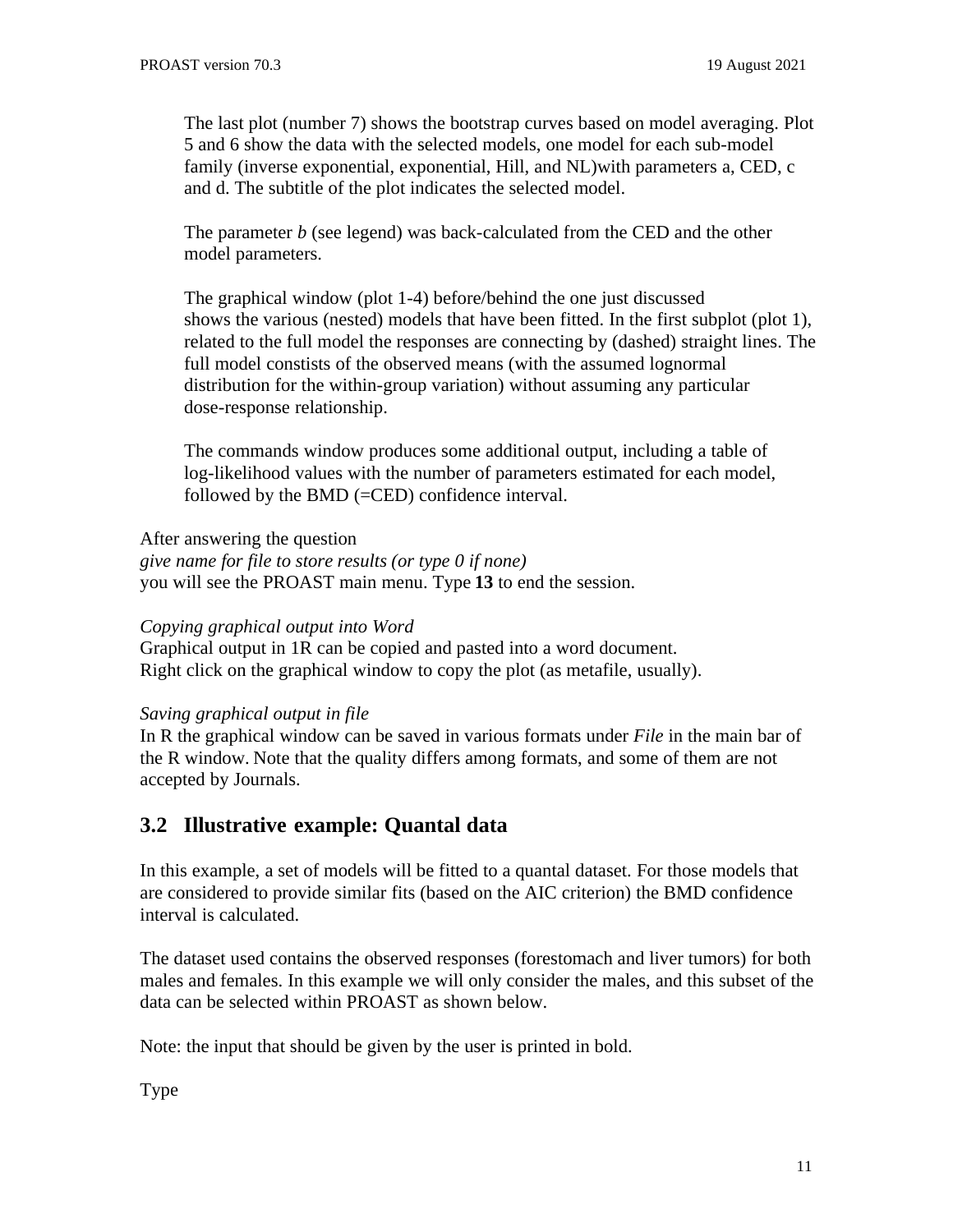### > **f.proast(das4)**

Note: if the data file *das4* is not found, you should first type:  $>$  data(das4)

*What type of response data do you want to consider?*

*1: continuous, individual data 2: binary 3: ordinal 4: quantal 5: clustered continuous, individual data 6: clustered quantal 7: continuous, summary data 8: clustered continuous, summary data 9: quantal, CxT 10: other* Selection: **4**

*Do you want to fit a set of models, or choose a single model?*

*1: single model 2: set of models 3: change settings first* Selection: **3**

*Which setting(s) do you want to change?*

1: 2: 3: 4: outliers 5: 6: 7: 8: 9: distinct plotting 10: scaling for x 11: select subgroup 12: 13: 14: 15: 16: 17: 18: 19: constraints on shape parameter 20: set critical difference in AIC 21: 22: 23: relax fit conditions 24: time variable 25: continue Selection: **11**

*Q11a: Give number of (another) factor for which you want to select data --- type 0 if you want to analyze all (remaining) data ---*

1: dose.kg.bw 2: forestomach 3: liver 4: sample.size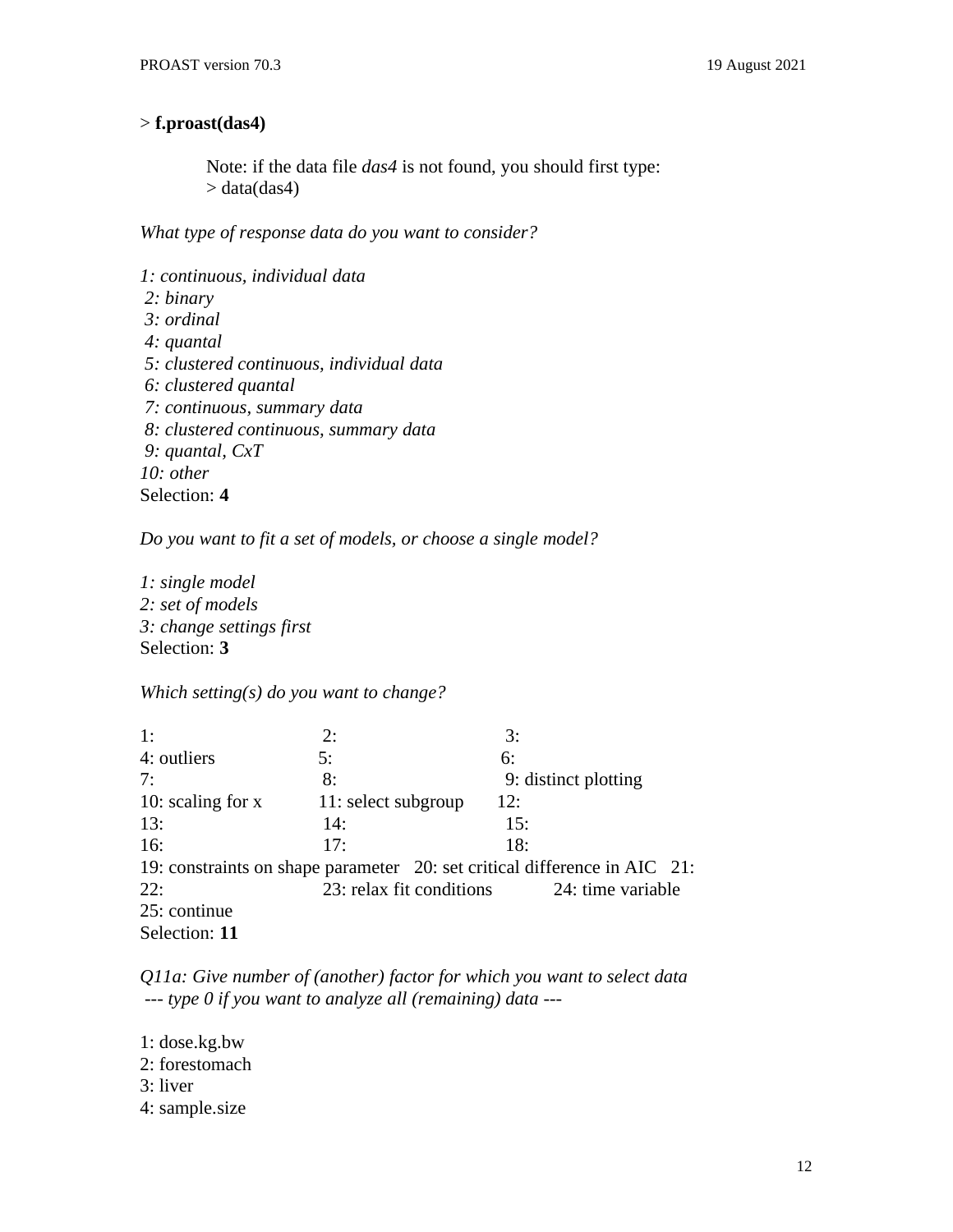5: sex Selection: **5**

*Q11b: Give number(s) associated with the level(s) you want to select*

```
1 : 1
2 : 2
  S^{e}}
```
*Q11a: Give number of (another) factor for which you want to select data --- type 0 if you want to analyze all (remaining) data ---*

1: dose.kg.bw 2: forestomach 3: liver 4: sample.size 5: sex Selection: **0**

> Note: this question is repeated, since in some cases you may want to select a subset for another factor as well

*Which setting(s) do you want to change?*

| 1:                                              | 2:                                                                    |
|-------------------------------------------------|-----------------------------------------------------------------------|
| 3:                                              | 4: outliers                                                           |
| 5:                                              | 6:                                                                    |
| 7:                                              | 8:                                                                    |
| 9: distinct plotting $\qquad$ 10: scaling for x |                                                                       |
| 11: select subgroup                             | 12:                                                                   |
| 13:                                             | 14:                                                                   |
| 15:                                             | 16:                                                                   |
| 17:                                             | 18:                                                                   |
|                                                 | 19: constraints on shape parameter 20: set critical difference in AIC |
| 21:                                             | 22:                                                                   |
| 23: relax fit conditions                        | 24: time variable                                                     |
| 25: continue                                    |                                                                       |
| Selection: $25$ (= continue)                    |                                                                       |

*Do you want to fit a set of models, or choose a single model?*

*1: single model 2: set of models*

Selection: **2**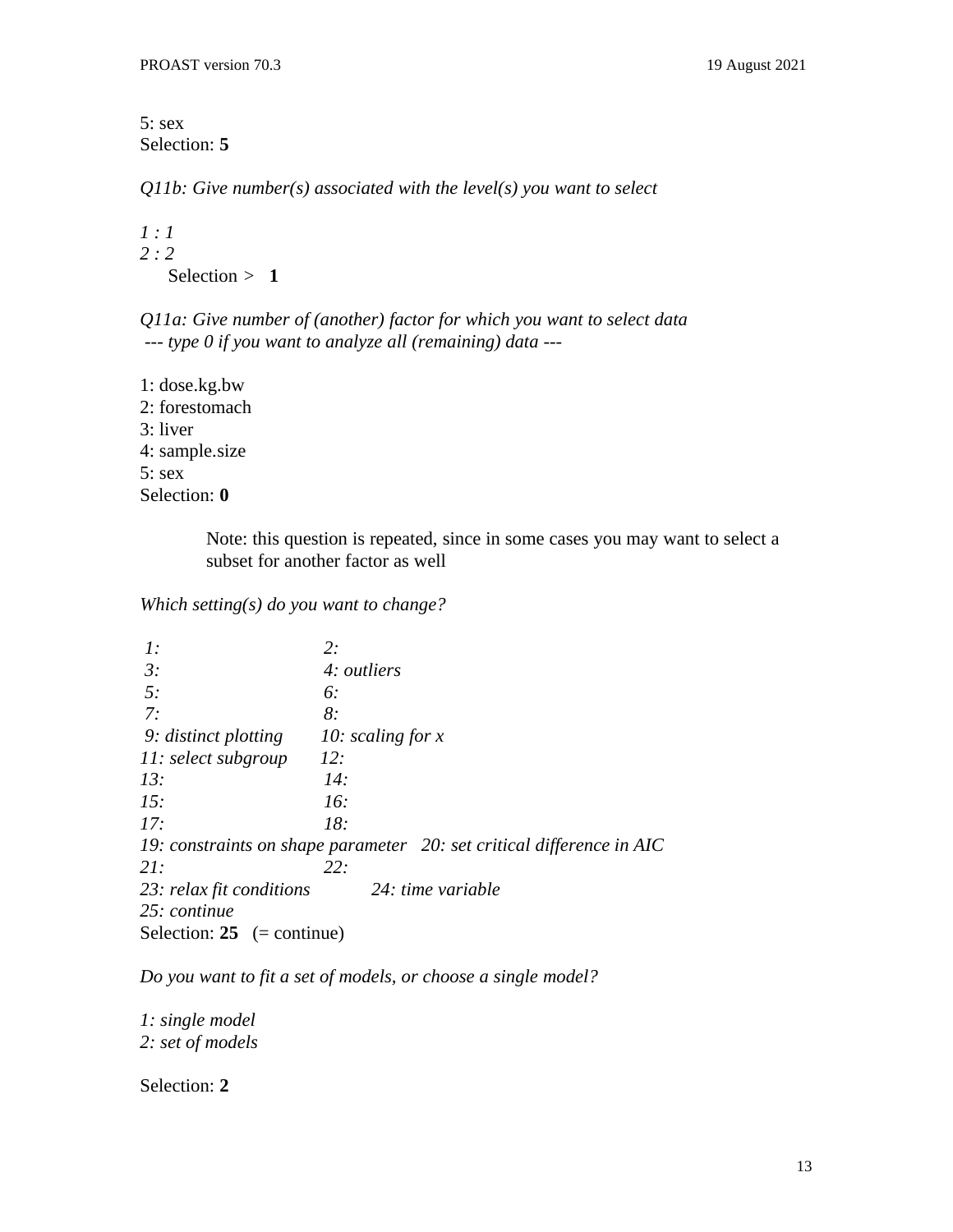*Q1: Which variable do you want to consider as independent variable? (e.g. dose, age) 1 dose.kg.bw 2 forestomach 3 liver 4 sample.size 5 sex* Selection: **1**

*1 dose.kg.bw 2 forestomach 3 liver 4 sample.size 5 sex Which response(s) you want to analyse by set of models* > **2**

*1 dose.kg.bw 2 forestomach 3 liver 4 sample.size 5 sex*

Enter column number(s) with the associated sample sizes  $> 4$ *Give number of factor serving as potential covariate (e.g.sex) -- type 0 if none ---*

1: dose.kg.bw 2: forestomach 3: liver 4: sample.size 5: sex Selection: **0**

*What type of Benchmark response do you want to consider? Type 0 if you do not need CIs*

*1: ED50 2: Additional risk, i.e. P[BMD] - P[0] 3: Extra risk, i.e. (P[BMD]-P[0])/(1-P[0]) 4: CED for latent variable* Selection: **3**

*Give value for the BMR,*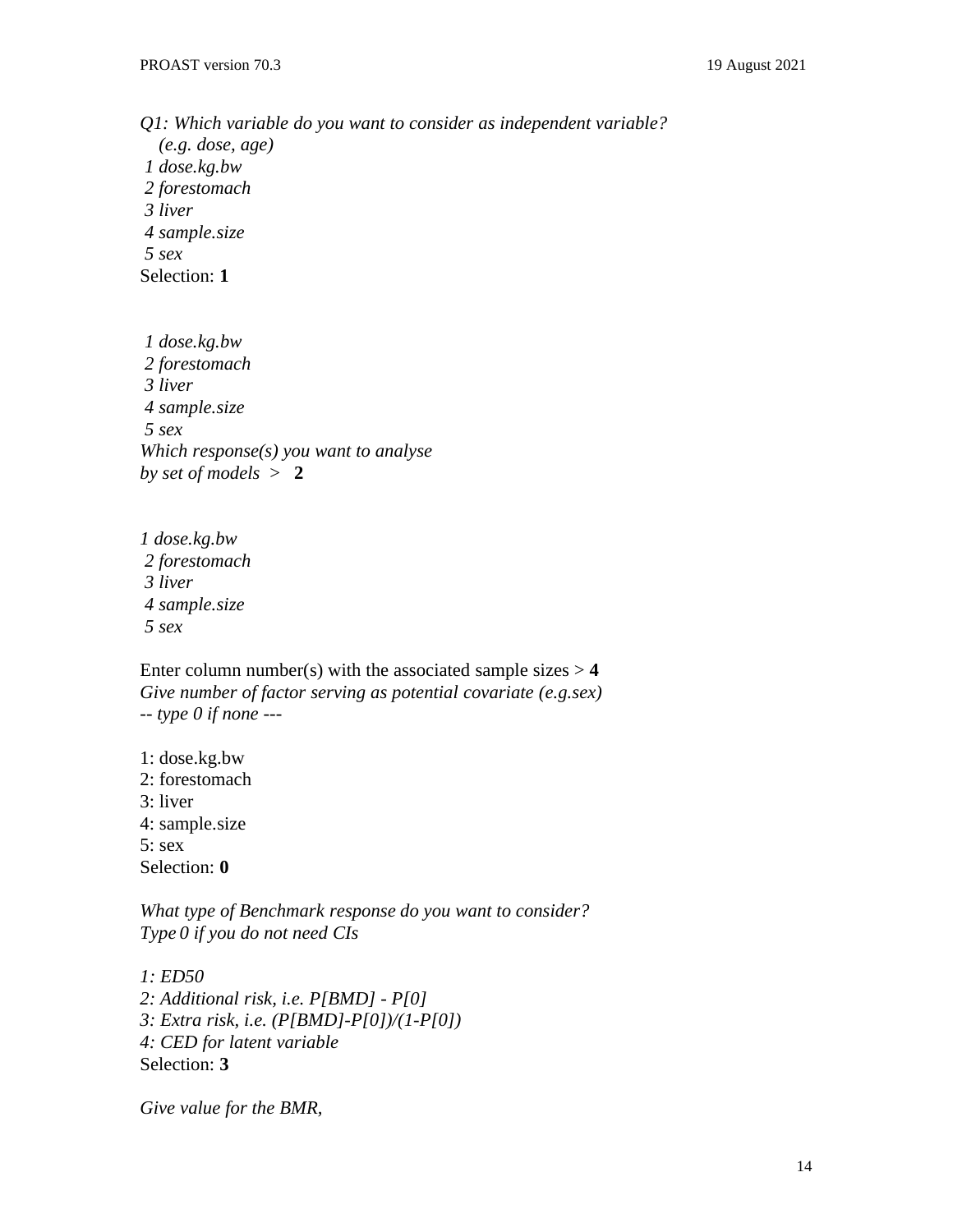#### *in terms of extra risk* > **0.10**

*Do you want to calculate the BMD confidence interval by model averaging?*

*1: no 2: yes* Selection: **1**

> Now the calculations start. The last graphical window is the important one, and shows all the models fitted.

(The previous graphical window shows (some of the) members of the exponential latent variable model fitted to the data, but this window can normally be ignored.)

You will see the following table in the commands window:

model No.par loglik AIC accepted BMDL BMDU BMD conv 1 null 1-138.59 279.18 NA NA NA 2 full 4 -47.00 102.00 NA NA NA 3 two.stage 3 -47.00 100.00 yes 1.25 2.86 2.24 yes 4 log.logist 3 -47.65 101.30 yes 1.86 3.22 2.53 yes 5 Weibull 3 -47.00 100.00 yes 1.43 3.18 2.28 yes 6 log.prob 3 -47.25 100.50 yes 1.91 3.16 2.54 yes 7 gamma 3 -47.02 100.04 yes 1.54 3.16 2.38 yes 8 logistic 2 -48.90 101.80 yes 2.44 4.00 3.15 yes 9 probit 2 -48.37 100.74 yes 2.29 3.71 2.94 yes 10 LVM: Expon. m3- 3 -47.02 100.04 yes 1.43 3.20 2.33 yes 11 LVM: Hill m3- 3 -47.07 100.14 yes 1.58 3.20 2.40 yes BMR: 0.1 extra risk constraint on steepness parameter: 0.01 no litter effects critical AIC value: 2 PROAST version: 66.30

This table can be transported into an editable table in Word as follows. Browse to your working directory. Click on "last.BMDtable", and open with notepad. Copy the content of table.tmp into your Word document. Then, in the Word document, select the table (including the header, starting with 'model'), and click on Insert > Table > Insert table. You should now have a regular Word table, as shown below, which you can adjust in the usual way.

das4 , forestomach :

| model | No.par |                      | $accepted \mid$ | AIC | <b>BMDL</b> | <b>BMDU</b> | BMD |
|-------|--------|----------------------|-----------------|-----|-------------|-------------|-----|
|       |        | $log-$<br>likelihood |                 |     |             |             |     |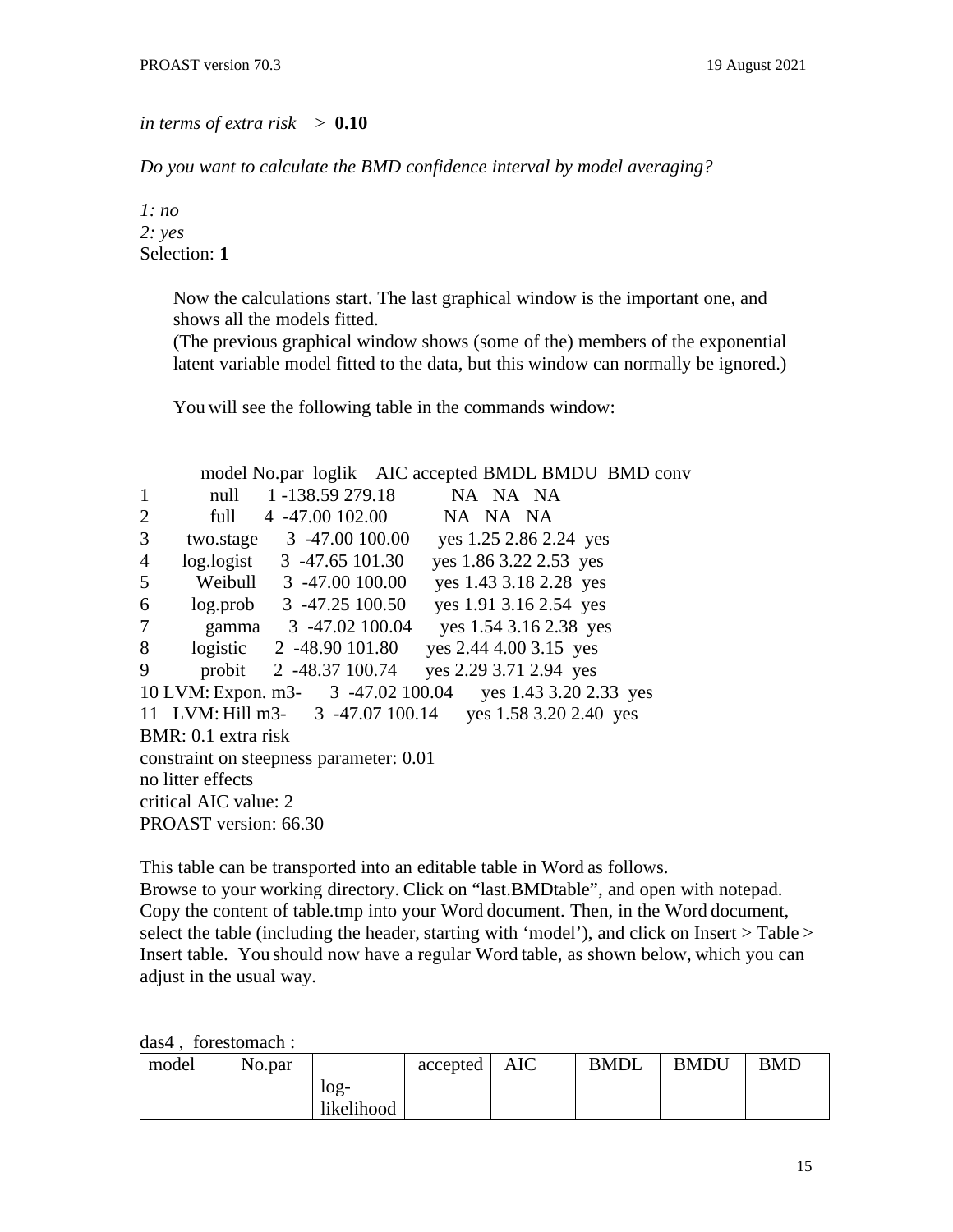| null       | 1              | $-138.59$ |     | 279.18 | <b>NA</b> | <b>NA</b> | <b>NA</b> |
|------------|----------------|-----------|-----|--------|-----------|-----------|-----------|
| full       | $\overline{4}$ | $-47$     |     | 102    | <b>NA</b> | <b>NA</b> | <b>NA</b> |
| two.stage  | 3              | $-47$     | yes | 100    | 1.25      | 2.86      | 2.24      |
| log.logist | 3              | $-47.65$  | yes | 101.3  | 1.86      | 3.22      | 2.53      |
| Weibull    | 3              | $-47$     | yes | 100    | 1.43      | 3.18      | 2.28      |
| log.prob   | 3              | $-47.25$  | yes | 100.5  | 1.91      | 3.16      | 2.54      |
| gamma      | 3              | $-47.02$  | yes | 100.04 | 1.54      | 3.16      | 2.38      |
| logistic   | $\overline{2}$ | $-48.9$   | yes | 101.8  | 2.44      | 4         | 3.15      |
| probit     | $\overline{2}$ | $-48.37$  | yes | 100.74 | 2.29      | 3.71      | 2.94      |
| LVM:       | 3              | $-47.02$  | yes | 100.04 | 1.43      | 3.2       | 2.33      |
| Expon.     |                |           |     |        |           |           |           |
| $m3-$      |                |           |     |        |           |           |           |
| LVM:       | 3              | $-47.07$  | yes | 100.14 | 1.58      | 3.2       | 2.4       |
| Hill m3-   |                |           |     |        |           |           |           |

PROAST version: 66.30

no covariate

BMR: 0.1 extra risk

lower constraint on steepness parameter: 0.01

Then, after the question

*give name for file to store results (or type 0 if none) >* **forestom.fit**

PROAST will store the results in a file in the R workspace (as an R object) with the name provided. If you stop the PROAST analysis here, you may proceed this analysis later on, by typing

> f.proast(, forestom.fit)

and you are back where you just left PROAST.

The next questions can be used to continue with one specific model, e.g. for plotting or further analysis.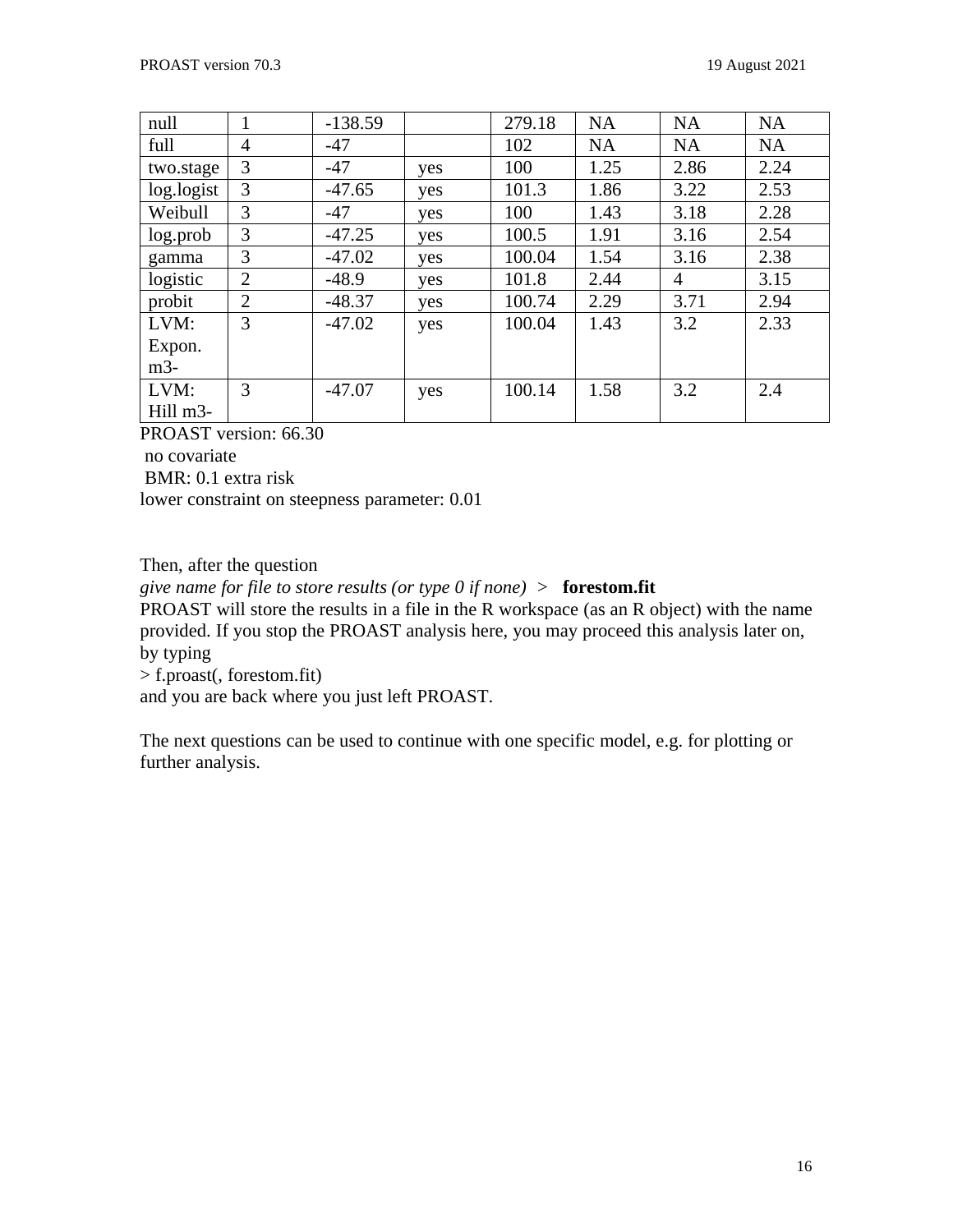*Which model do you want to continue with? type 0 for all models*

*1: two.stage 2: log.logist 3: Weibull 4: log.prob 5: gamma 6: logistic 7: probit 8: EXP 9: HILL* Type 4 if you want for instance the log.prob model. Type **13** to end the session.

### <span id="page-16-0"></span>**3.3 Illustrative example: Quantal data, with model averaging**

To see how model averaging can be applied in an analysis of quantal data, just repeat the previous example, but now after the question

*Do you want to calculate the BMD confidence interval by model averaging? 1: no 2: yes*

select **2 (yes).**

This will prompt the question

*Do you want to include the latent variable models in model averaging?* 1: no 2: yes

and, if you want to follow EFSA guidance, answer 2 (yes). Then, you will be asked to enter the number of model averaging bootstrap runs you want to be applied. Usually, 200 runs will give a reasonably precise answer. The more runs, the more precise the answer will be, but the calculation will take more time, of course.

After having fitted the suite of models, as usual, model averaging starts. You will see a new plot with the data, to which a new dashed curve is added, representing the model average curve for that boostrap runs. The small circles close to the x-axis are the CEDs associated with each curve. The distribution of these points defines the final model average confidence interval for the BMD.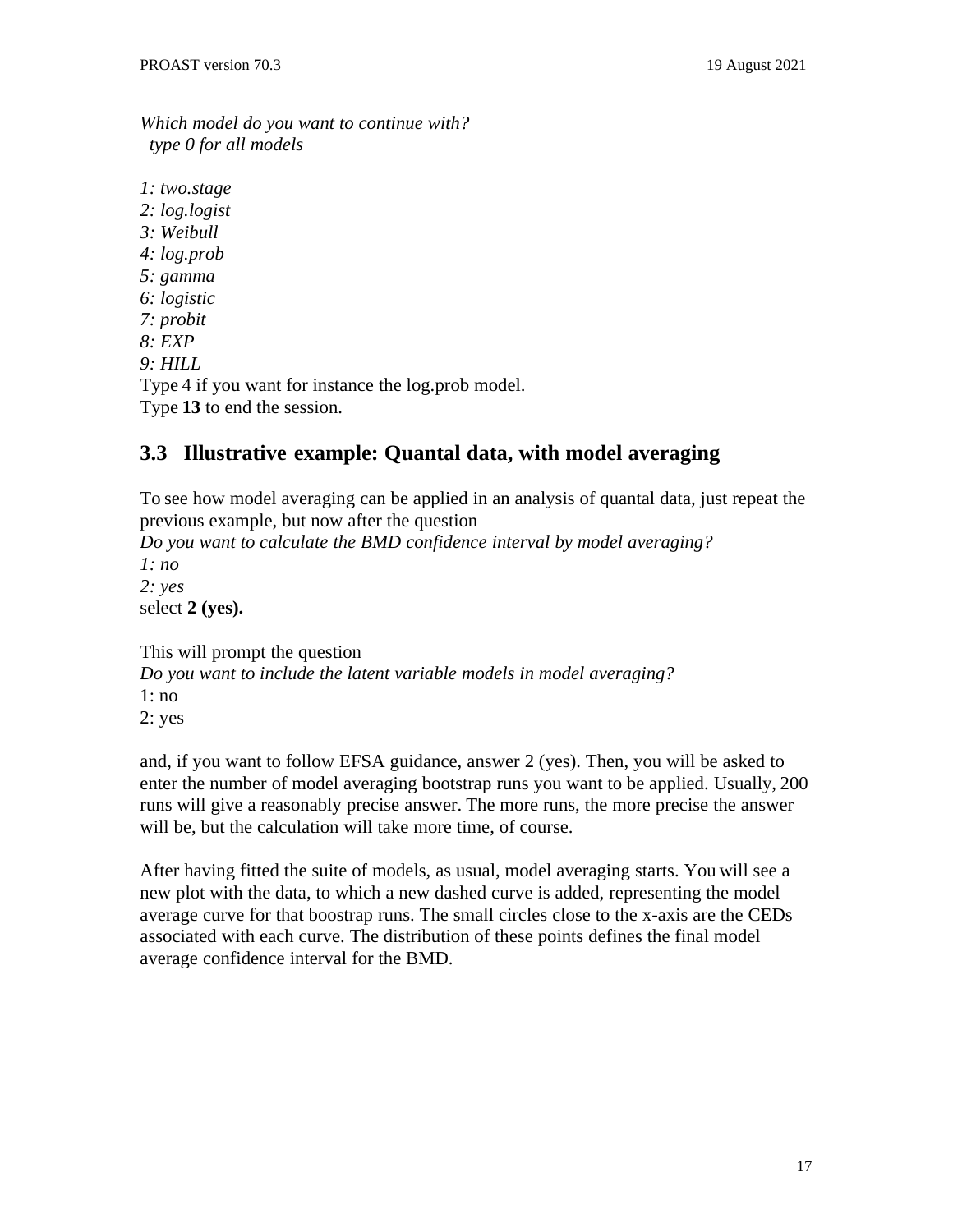# **3.4 Illustrative example: Continuous data with sex as covariate, and two endpoints considered**

In PROAST, the user may appoint a factor (e.g. sex) to be handled as a covariate in the model. PROAST will then explore if particular parameters in the model should receive different values, depending on the level of the covariate (e.g. males vs. females of the covariate sex). For instance, the parameter reflecting the background response (e.g. BW in the controls) may differ between males and females. Further, one of the sexes may be more sensitive to the compound than the other (reflected by different values for the slope parameter *b*).

It is optional to additionally apply the family of Hill models, which consists of a set of five models that are analogous to the five exponential models (i.e., they contain the same parameters which have similar meanings). Comparing the selected exponential model with the selected Hill model provides some information on model uncertainty.

A whole list of continuous endpoints can be given as an input, and PROAST then automatically produces the results for the selected model of each family of models for each endpoint consecutively.

The following example can be mimicked as an illustration.

Type > **f.proast(das1)**

> Note : *das1* is the name of the data file. If the file das1 cannot be found, first type:  $>$  data(das1)

*What type of response data do you want to consider?*

*1: continuous, individual data 2: binary 3: ordinal 4: quantal 5: clustered continuous, individual data 6: clustered quantal 7: continuous, summary data 8: clustered continuous, summary data 9: quantal, CxT 10: other* Selection: **1**

*Do you want to fit a single model or fit various nested families of models?*

*1: single model*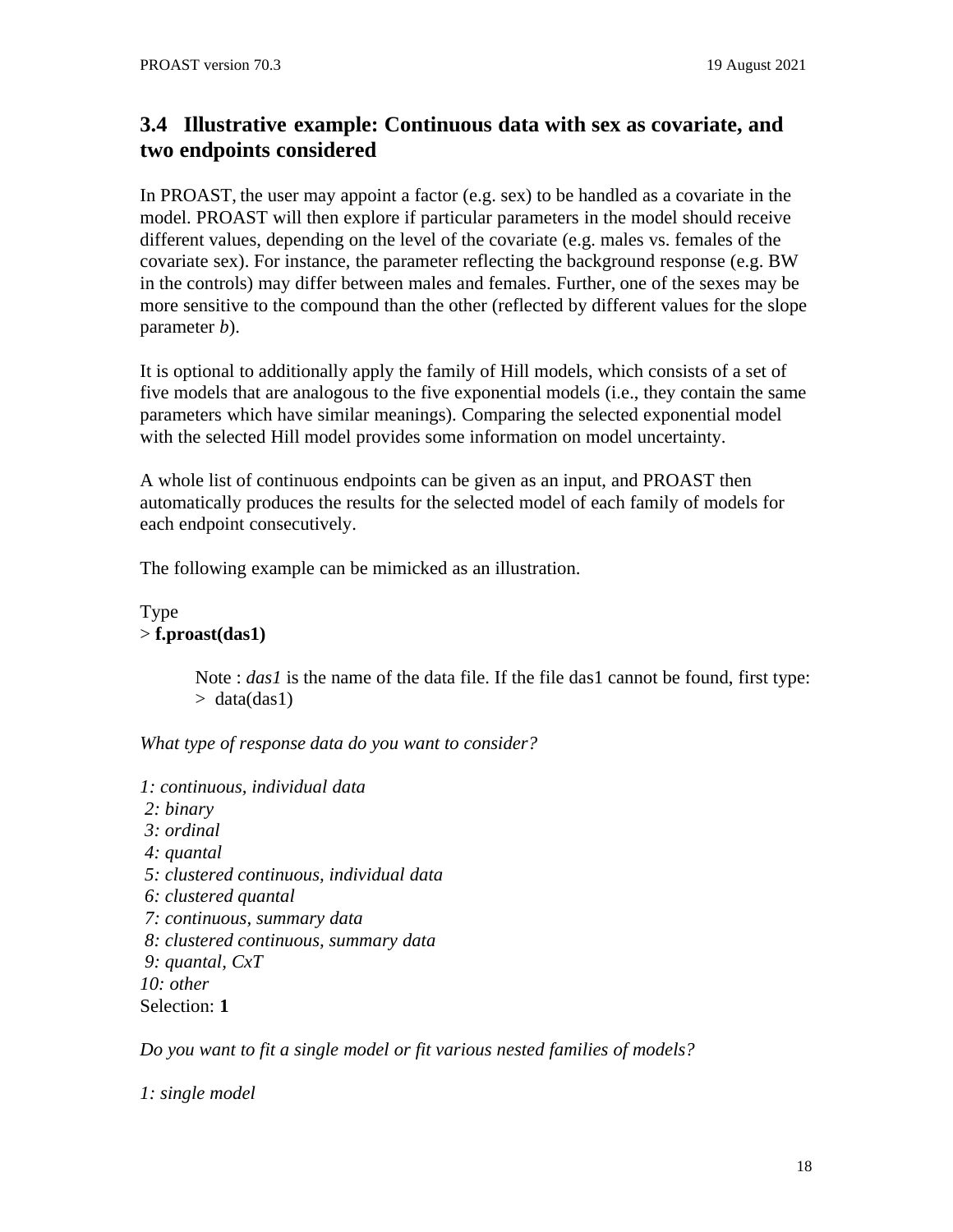*2: change settings first 3: select model 3 or 5 from various families of models 4: select model 3 from various nested families of models 5: select model 5 from various nested families of models 6: select model 15 in terms of RPF* Selection: **3**

*Q1: Which variable do you want to consider as independent variable? (e.g. dose, age)*

*1 : Dose 2 : LDH 3 : UBH 4 : BW 5 : sex 6 : food* Selection: **1** *1 Dose 2 LDH 3 UBH 4 BW 5 sex 6 food Give number(s) of the response(s) you want to analyse* Selection: **c(2,4)**

The last answer means that you want to analyse both response number 2 and response number 4. Here, c(..) is an R function (c stands for concatenate) which puts the two numbers together in a single vector, to be treated as a single answer.

*Give number of factor serving as potential covariate (e.g.sex) -- type 0 if none ---*

*1: Dose 2: LDH 3: UBH 4: BW 5: sex 6: food* Selection: **5**

*Do you want to adjust CES to within group SD?*

*1: no 2: yes*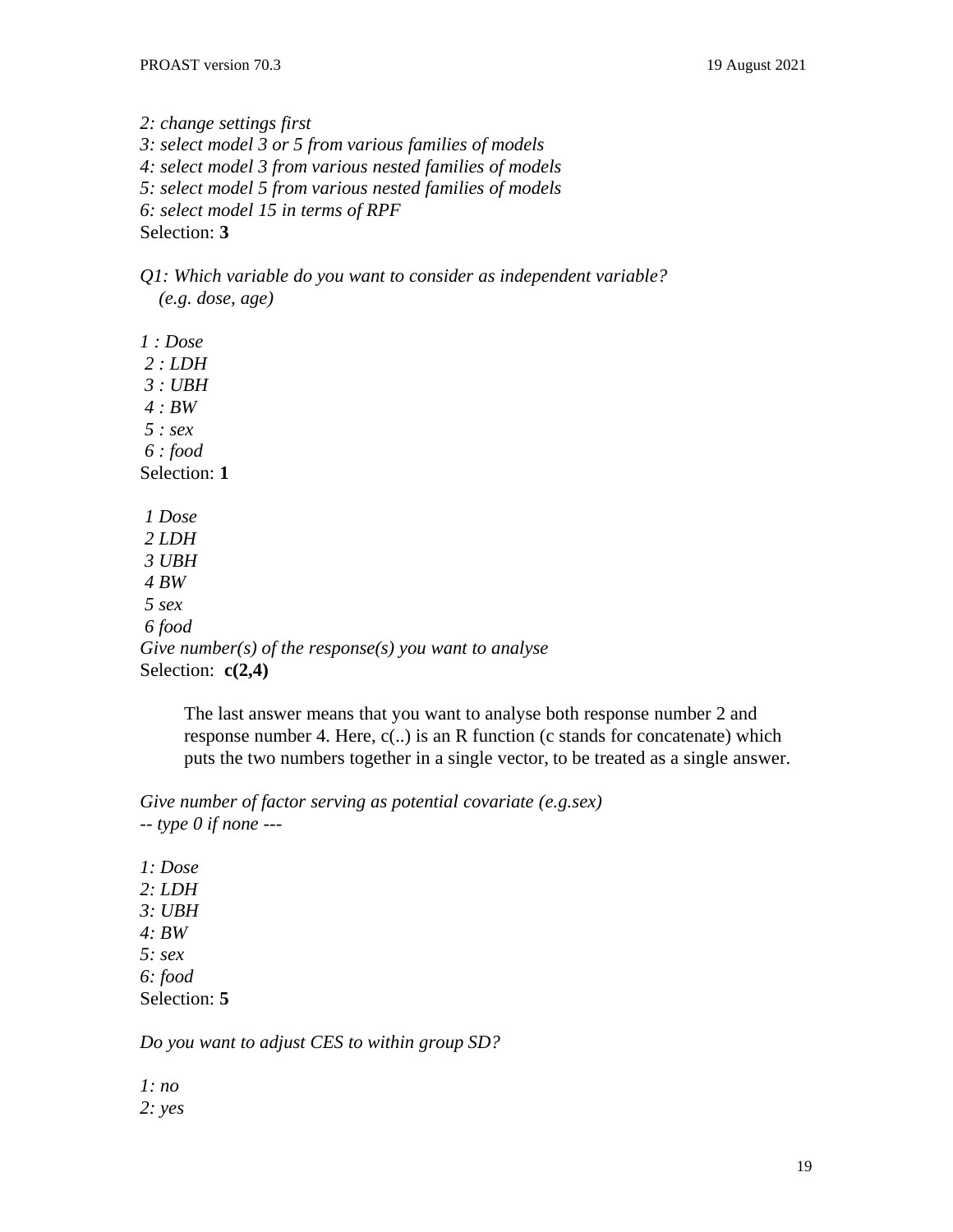Selection: **1**

Note: this option relates to a specific application, not discussed in the manual.

*Give value for CES (always positive) type 0 to avoid calculation of CIs* > **0.05**

*Do you want to interrupt calculations after each endpoint?*

*1: no 2: yes (opportunity to save results per endpoint)* Selection: **2**

*Do you want to calculate the BMD confidence interval by model averaging?*

1: no 2: yes Selection: **1**

*Which models to you want to be fitted?*

 : Exponential model only : Exponential and Hill model : previous option with inverse exponential model added : previous option with lognormal DR model added

Selection:**4**

ATTENTION: the constraints on parameter d in the exponential and Hill model are set at 0.25 and 4

type 0 if you want to change these constraints, otherwise enter any other number >**1**

Now the analysis starts. It will produce the four plots for LDH (one for each model).

*give name for file to store results (or type 0 if none)* > **das1.ldh.fit**

PROAST will then produce the four plots for BW (one for each model)

*give name for file to store results (or type 0 if none)* > **BW**

After that, PROAST will produce a plot with the CED confidence intervals, both for the female subgroup, and (after pressing a key to continue) for the male subgroup. For each endpoint the upper CI relates to the expontial, the second to the Hill model, the third to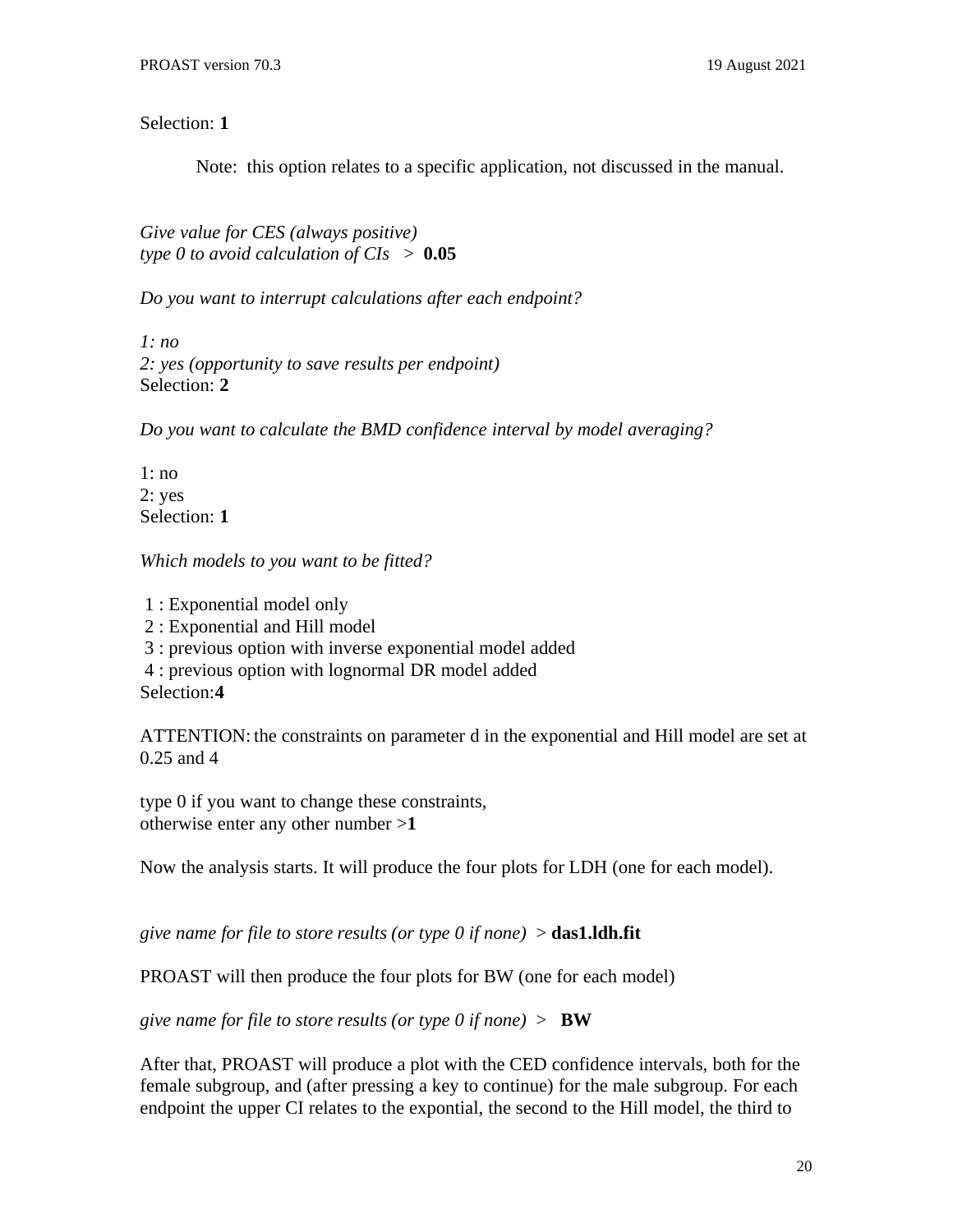the Inverse Exponential model, and the fourth to the LN model. This option in PROAST is particularly useful in analyzing a larger number of endpoints from a given study in a single run (you may use option not to interrupt the calculations after each endpoint). Of course, the endpoints must have the same data type, such as continuous or quantal.

# <span id="page-20-0"></span>**3.5 Illustrative example: Quantal data with sex as covariate, and two endpoints considered**

Type

> **f.proast(das4)**

Note: *das4* is the name of the data file. If the file das4 cannot be found, first type:  $>$  data(das4)

*What type of response data do you want to consider?*

*1: continuous, individual data 2: binary 3: ordinal 4: quantal 5: clustered continuous, individual data 6: clustered quantal 7: continuous, summary data 8: clustered continuous, summary data 9: quantal, CxT 10: other* Selection: **4**

*Do you want to fit a set of models, or choose a single model?*

- *1: single model 2: set of models 3: change settings first* Selection: **2**
- *Q1: Which variable do you want to consider as independent variable? (e.g. dose, age)*
- *1 : dose.kg.bw*
- *2 : forestomach*
- *3 : liver*
- *4 : sample.size*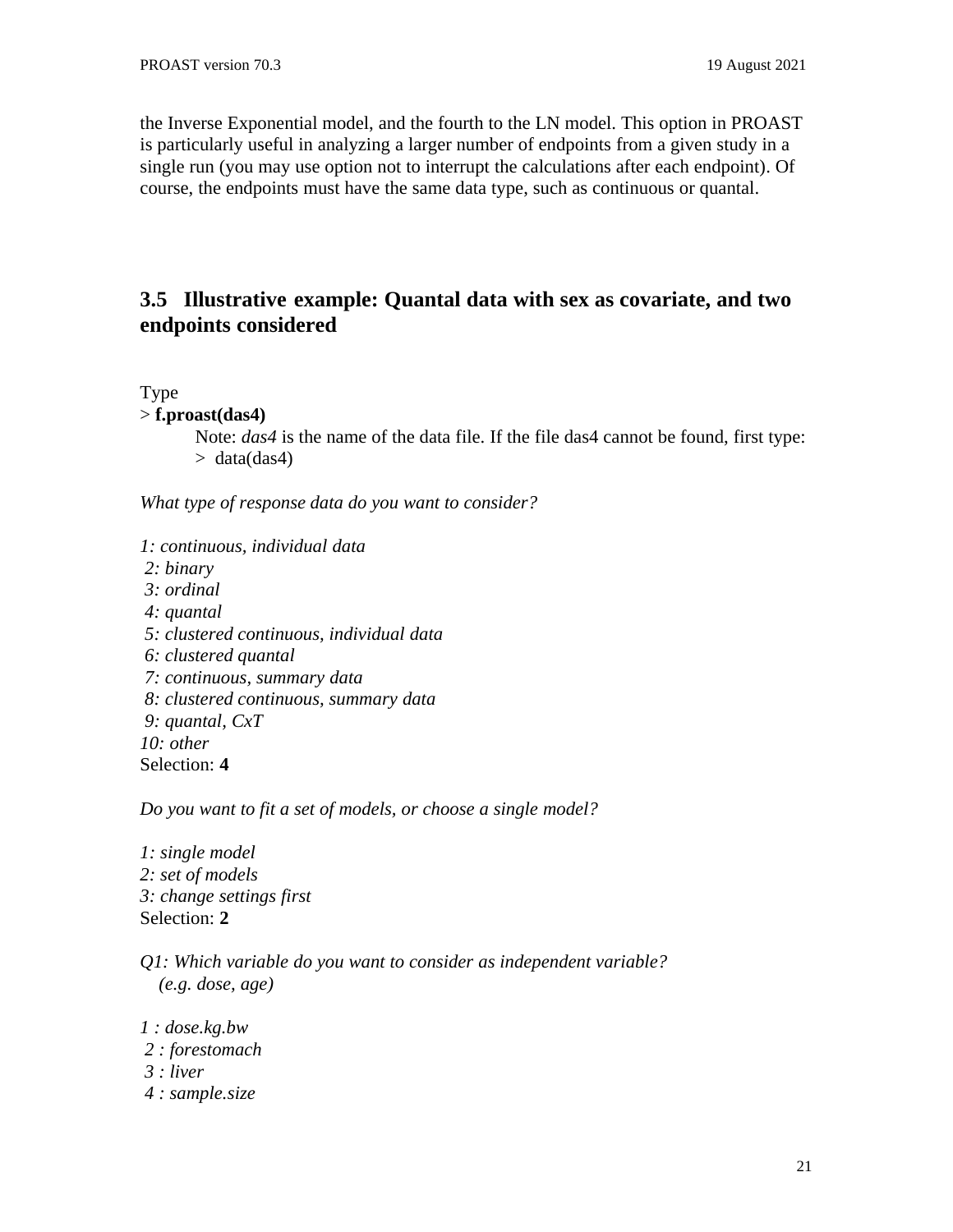*5 : sex* Selection: **1**

*1 dose.kg.bw 2 forestomach 3 liver 4 sample.size 5 sex Which response(s) you want to analyse by set of models* > **2:3**

Note: the notation 2:3 means all response from 2 up to 3. This may be helpful for larger numbers of responses, if they form a non-interrupted list. Note that 2:3 and c(2,3) are equivalent.

*1 dose.kg.bw 2 forestomach 3 liver 4 sample.size 5 sex Enter column number(s) with the associated sample sizes >* Selection: **4**

Note: when sample sizes differ between the endpoits indicated in the previous question, you need to provide the associated column numbers using c(..,..)

*Give number of factor serving as potential covariate (e.g.sex) -- type 0 if none ---*

*1: dose.kg.bw 2: forestomach 3: liver 4: sample.size 5: sex* Selection: **5**

*What type of Benchmark response do you want to consider? type 0 if you do not need CIs*

*1: ED50 2: Additional risk, i.e. P[BMD] - P[0] 3: Extra risk, i.e. (P[BMD]-P[0])/(1-P[0]) 4: CED for latent variable* Selection: **3**

*Give value for the BMR, in terms of extra risk* > **0.10**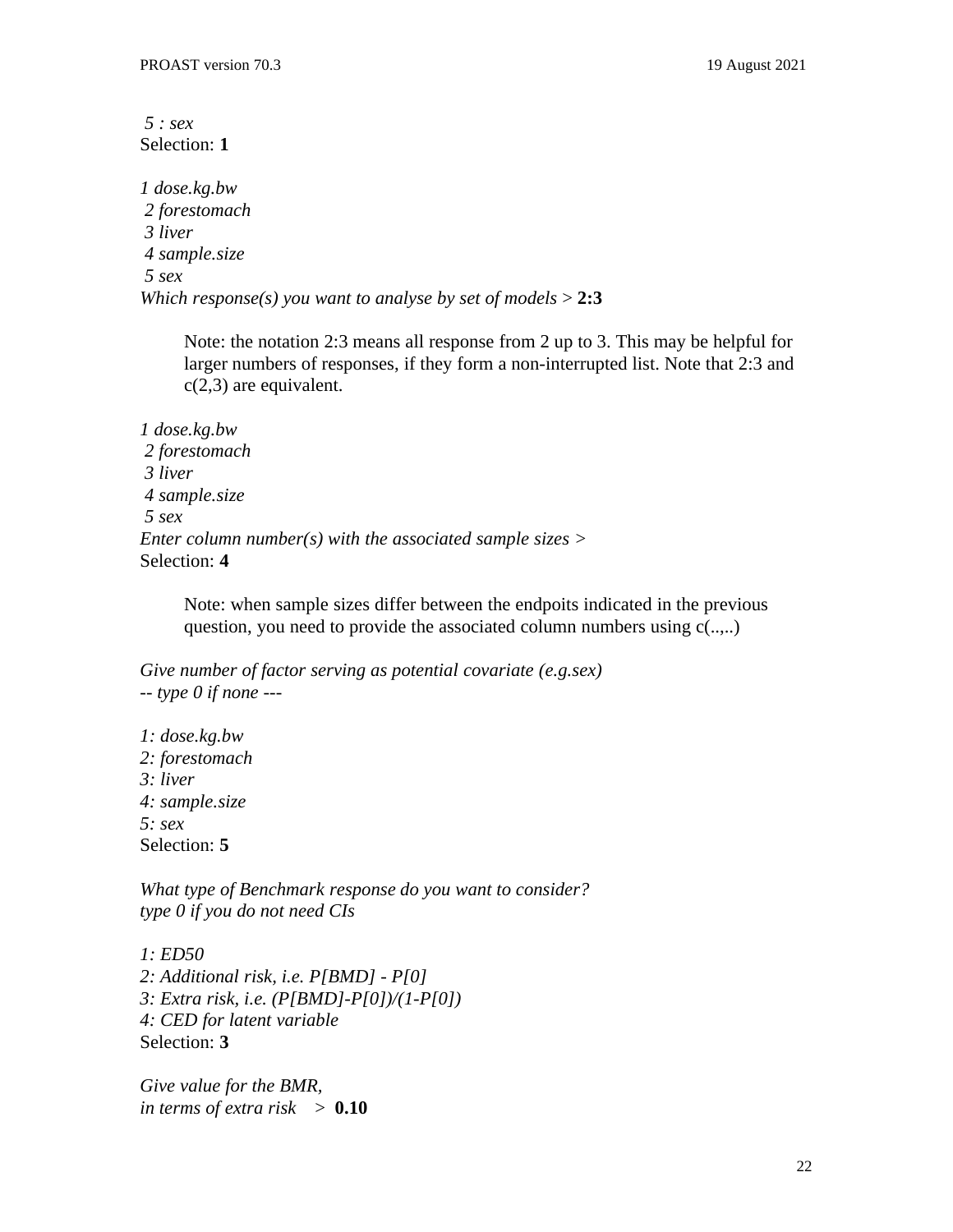*Do you want to calculate the BMD confidence interval by model averaging?*

*1: no 2: yes* Selection: **1**

*Do you want to interrupt calculations after each endpoint?*

*1: yes 2: no* Selection: **2**

Here the analysis starts. When it is finished you will see two plots, one for each endpoint, with all models fitted.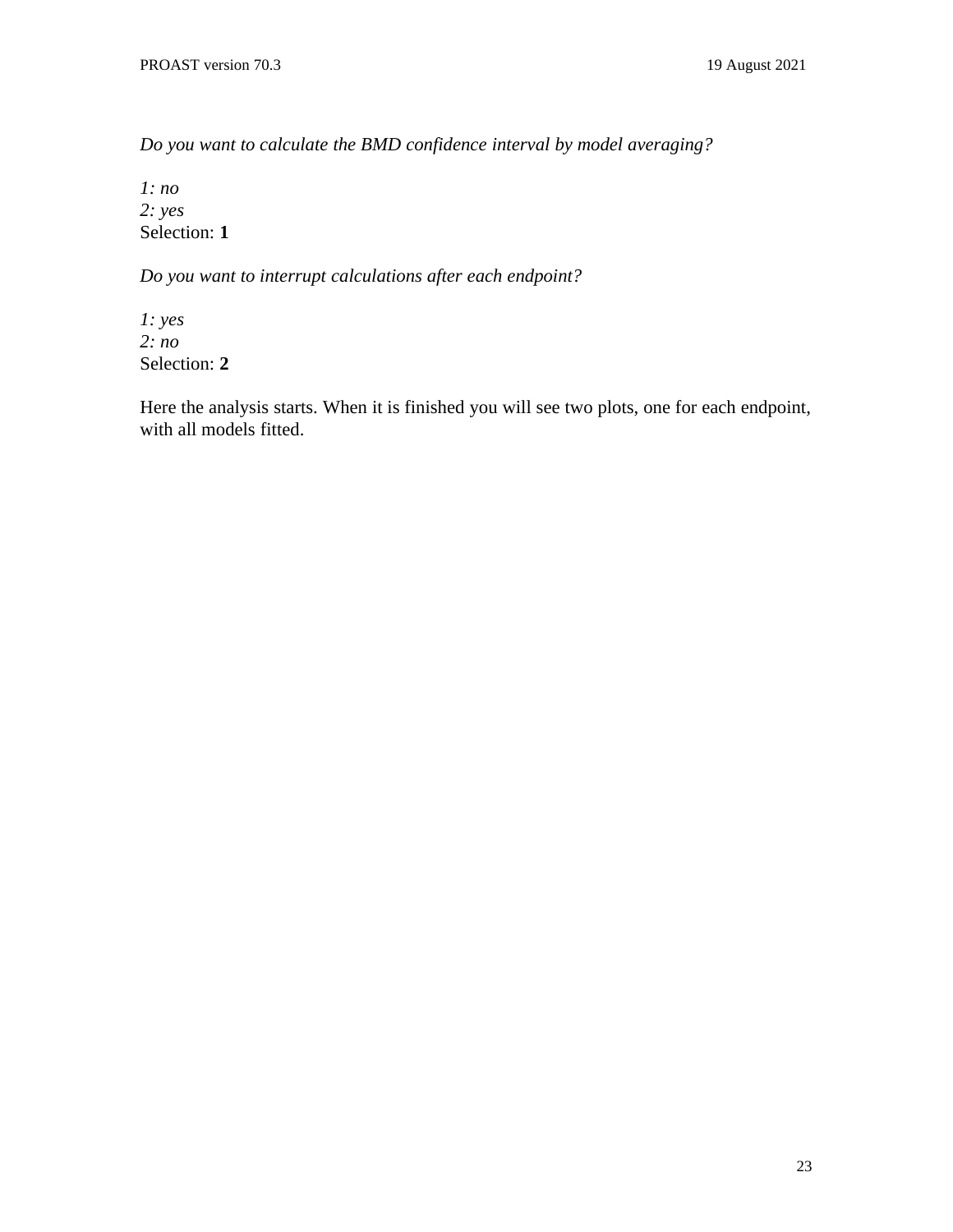# <span id="page-23-0"></span>**4. CREATING YOUR OWN DATAFILE IN THE PROAST FORMAT**

The first part of this section describes how to format your dataset to make it suitable for analsyis, with various examples. The second part shows how to import the dataset into R.

# <span id="page-23-1"></span>**4.1 Data format**

#### *Attention:*

*Make sure that the decimal point in your excel sheet is always a point (dot), not a comma, as is the habit in some countries; in Windows this can be changed by clicking on: start – control panel – region and language – change number format - additional settings.*

You can create the data file in any suitable application, e.g. in Excel. The format of the data however needs to obey some strict rules, as will now be discussed.

The information on dose, response, and any other relevant factor is presented by consecutive columns, where the rows relate either to an individual animal (or other experimental unit), or to a whole dose group. The latter may occur with quantal data, or with continuous data where the responses are given as group means. When the rows relate to dose groups, the group sizes are required as an additional column. For continuous group means, an additional column is needed, representing either the SDs or the SEMs for that group.

Each column requires a header (see below for format restrictions).

No empty cells are allowed. Missing values need to be represented by "NA" (without the quotes).

Do not enter numerical values with only one significant figure (like 0.1). Use at least 3 significant figures (e.g. 0.124).

Do not use spaces in any of the cells. The entries should be single strings, which may include dots, or underscores, but not special characters like \* or /.

Keep the entries in the cells as short as possible, in particular the ones that may be used in the analysis. The reason is that the entries may be used in labeling model parameters, which are presented in the legends of the plots. Long entries will make the legends with the plots harder to read (or the text will not fit in the window). If needed, the meaning of the brief entries in the data sheet may be explained in an associated sheet called "key".

Make sure that the dimensions related to the entries in any quantitative column (like dose) are exactly the same (e.g. mg / kg body weight).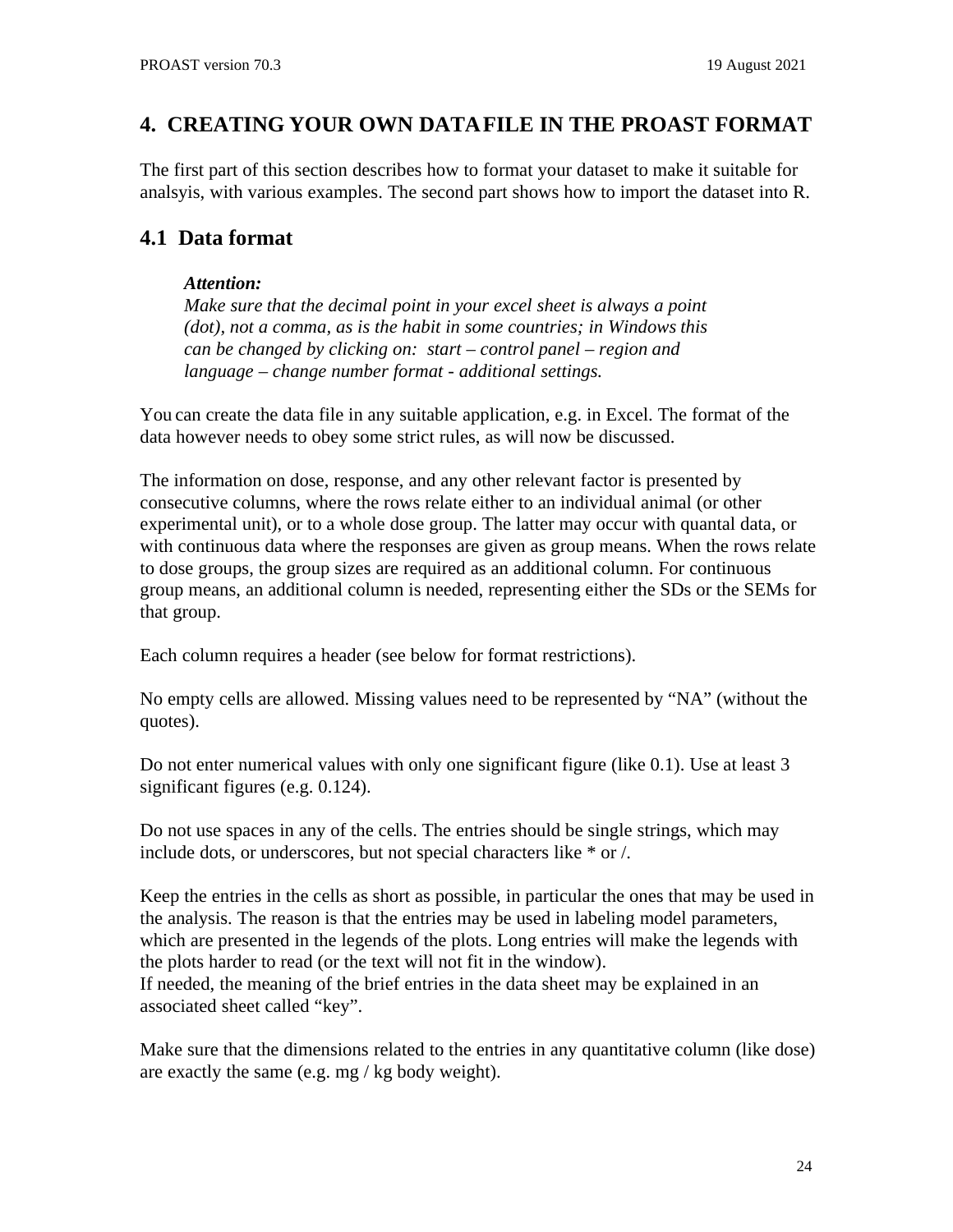Make sure that all entries in a column that will or may be used as quantitative information in the analysis are indeed quantitative values. For example, indicating group size as 5-7 (varying between 5 and 7) is not allowed.

Tip: In Excel, numerical values are aligned to the right, and non-numerical entries to the left. However, alignment might have been changed by the user, which might mislead you. To avoid that, select all cells of the sheet, click on the button 'alignment' (between 'font' and 'number' under the home tab), and select 'general' in the window "horizontal:" Now, you can see which entries are numerical or not, from the way they are aligned.

#### *Data types*

The analysis of dose-response data depends on the type of data you are considering. PROAST uses a code (number) for distinguishing the various data types (used in the legend of the plots):

| Data type                                      | Code in PROAST |
|------------------------------------------------|----------------|
| continuous data (e.g. weigths, concentrations, | $\mathbf{1}$   |
| counts), assuming lognormal distribution       |                |
| binary data, i.e., yes or no response in       | $\overline{2}$ |
| individual animals, given as 0 and 1           |                |
| ordinal data (e.g. histopathological scores of | 3              |
| severity)                                      |                |
| quantal data, i.e. number of responding        | 4              |
| animals per number of animals in the group     |                |
| continuous data that are nested, e.g. fetal    | 5              |
| weights within litters                         |                |
| quantal data that are nested, e.g. number of   | 6              |
| fetuses affected within litters                |                |
| Summary statistics for continuous data,        | 10             |
| assuming lognormal distribution                |                |
| Summary statistics for clustered continuous    | 15             |
| data, assuming lognormal distribution          |                |
| Continuous data, assuming normality            | 25             |
| Continuous data, assuming normality after      | 26             |
| square root transformaton                      |                |
| mean (continuous) response in a dose group,    | 250            |
| assuming normal distribution                   |                |
| Continuous data, assuming normality after      | 26             |
| square root transformaton                      |                |
| Summary statistics for continuous data,        | 250            |
| assuming normal distribution                   |                |
| Summary statistics for continuous data,        | 260            |

#### **Table 1. Data types and code used in PROAST**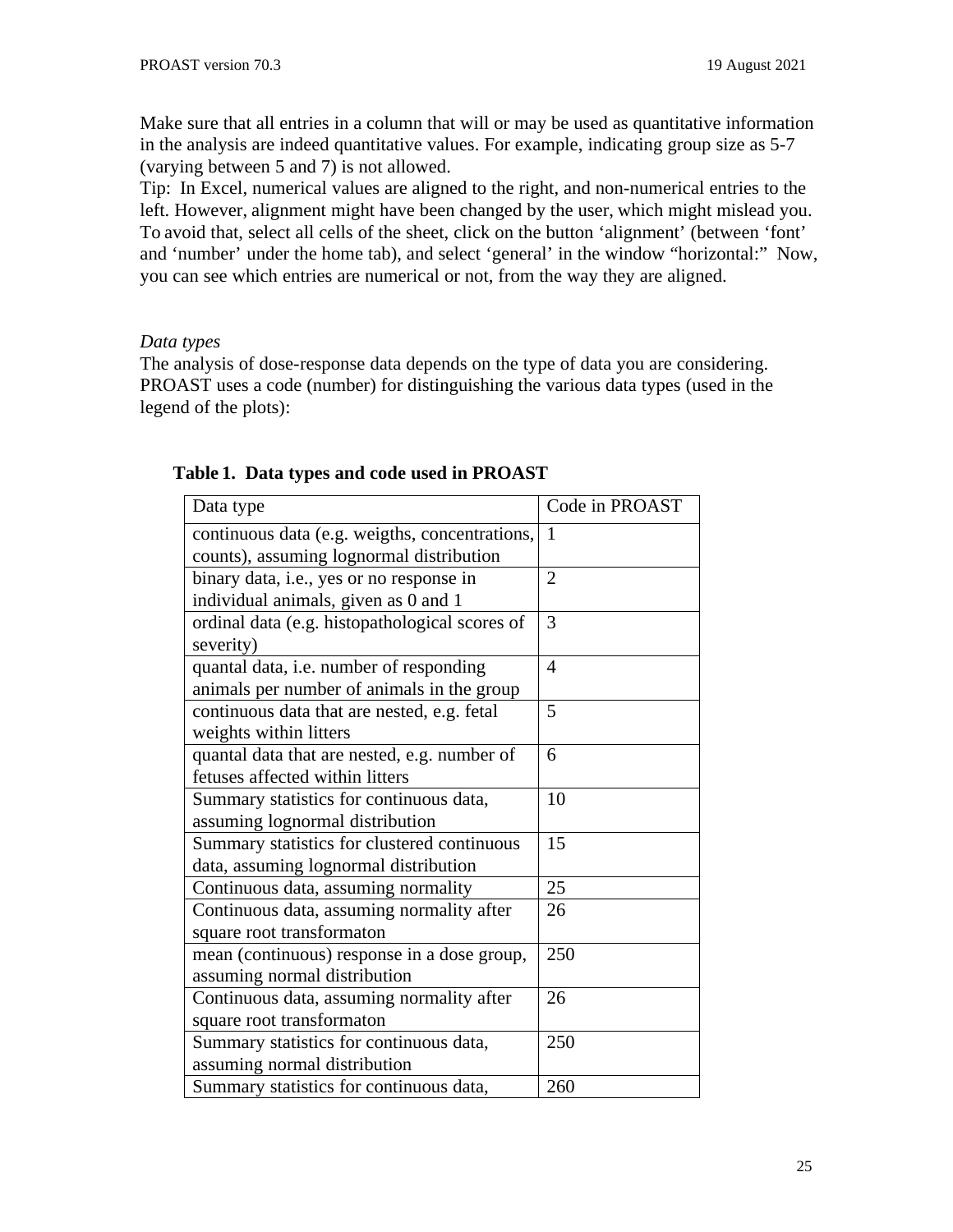| assuming normal distribution after square |  |
|-------------------------------------------|--|
| root transformation                       |  |

# *Example formats of various data types*

# **Example of data set (continuous, data type = 1) in PROAST format:**

In this example, the dose is PCB.dose, the response is EROD, while there is one additional factor (sex).

| PCB.dose         | <b>EROD</b>              | sex                     |
|------------------|--------------------------|-------------------------|
| 2                | 0.33                     | m                       |
| 4                | 0                        | m                       |
| 8                | 0.12                     | m                       |
| $\overline{16}$  | 0.16                     | m                       |
| 32               | 0.2                      | m                       |
| $\overline{64}$  | 0.65                     | m                       |
| 125              | $\overline{0.92}$        | m                       |
| 256              | 2.05                     | m                       |
| $\overline{512}$ | 2.61                     | m                       |
| 1024             | 4.62                     | m                       |
| 2048             | 6.59                     | m                       |
| 4096             | $\overline{5.27}$        | m                       |
| 2                | 0.15                     | f                       |
| 4                | 0.06                     | f                       |
| 8                | 0.06                     | f                       |
| $\overline{16}$  | 0.08                     | $\overline{\mathsf{f}}$ |
| $\overline{32}$  | $\overline{0.1}$         | $\overline{f}$          |
| 64               | $\overline{\mathsf{NA}}$ | $\overline{f}$          |
| $\overline{125}$ | 0.47                     | $\overline{f}$          |
| 256              | 1.03                     | $\overline{f}$          |
| 512              | 1.35                     | $\overline{f}$          |
| 1024             | 2.3                      | $\overline{f}$          |
| 2048             | 3.3                      | $\overline{f}$          |
| 4096             | 3                        | $\overline{f}$          |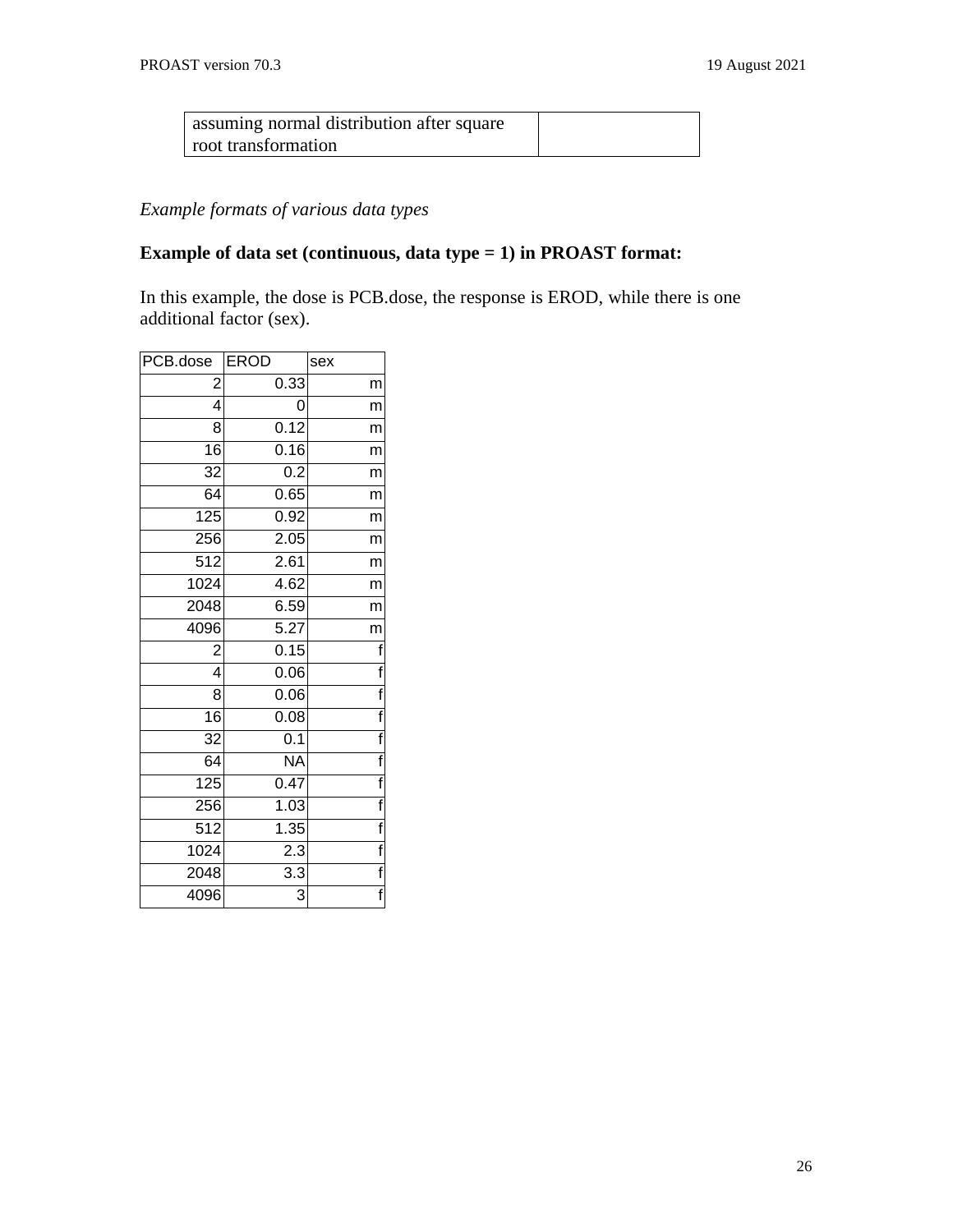### **Example of data set (continuous, data type = 1) with detection limits in PROAST format:**

When (continuous) data contain zero's these usually indicate an observation below the detection limit. When all observations can be assumed to have the same detection limit, this value can be entered interactively during the PROAST session. If not, the different detection limits need to be given in the data sheet, with a separate column for the various values, as illustrated below.

| dose           | $IL_18$ | compound       | detlim IL18 |
|----------------|---------|----------------|-------------|
| 0              | 120.34  | 1              | 100         |
| $\overline{0}$ | 0       | $\mathbf{1}$   | 100         |
| 0              | 0       | $\mathbf{1}$   | 100         |
| 1.4            | 1830    | $\mathbf{1}$   | 100         |
| 14             | 2776    | $\overline{1}$ | 100         |
| 14             | 2177    | $\mathbf{1}$   | 100         |
| 140            | 6467    | $\mathbf{1}$   | 100         |
| 140            | 6096    | $\mathbf{1}$   | 100         |
| 140            | 5040    | $\mathbf{1}$   | 100         |
| 1400           | 4415    | $\overline{1}$ | 100         |
| 1400           | 5319    | $\mathbf{1}$   | 100         |
| 1400           | 5271    | $\mathbf{1}$   | 100         |
| 0              | 120.34  | $\overline{2}$ | 10          |
| 0              | 0       | $\overline{2}$ | 10          |
| 0              | 0       | $\overline{c}$ | 10          |
| 1.4            | 296.38  | $\overline{c}$ | 10          |
| 1.4            | 0       | $\overline{c}$ | 10          |
| 1.4            | 0       | $\overline{c}$ | 10          |
| 14             | 32.97   | $\overline{c}$ | 10          |
| 14             | 0       | $\overline{a}$ | 10          |
| 14             | 0       | $\overline{c}$ | 10          |
| 140            | 136.77  | $\overline{2}$ | 10          |
| 140            | 123.38  | $\overline{c}$ | 10          |
| 1400           | 574.93  | $\overline{c}$ | 10          |
| 1400           | 753.43  | $\overline{a}$ | 10          |
| 1400           | 1128.3  | $\overline{2}$ | 10          |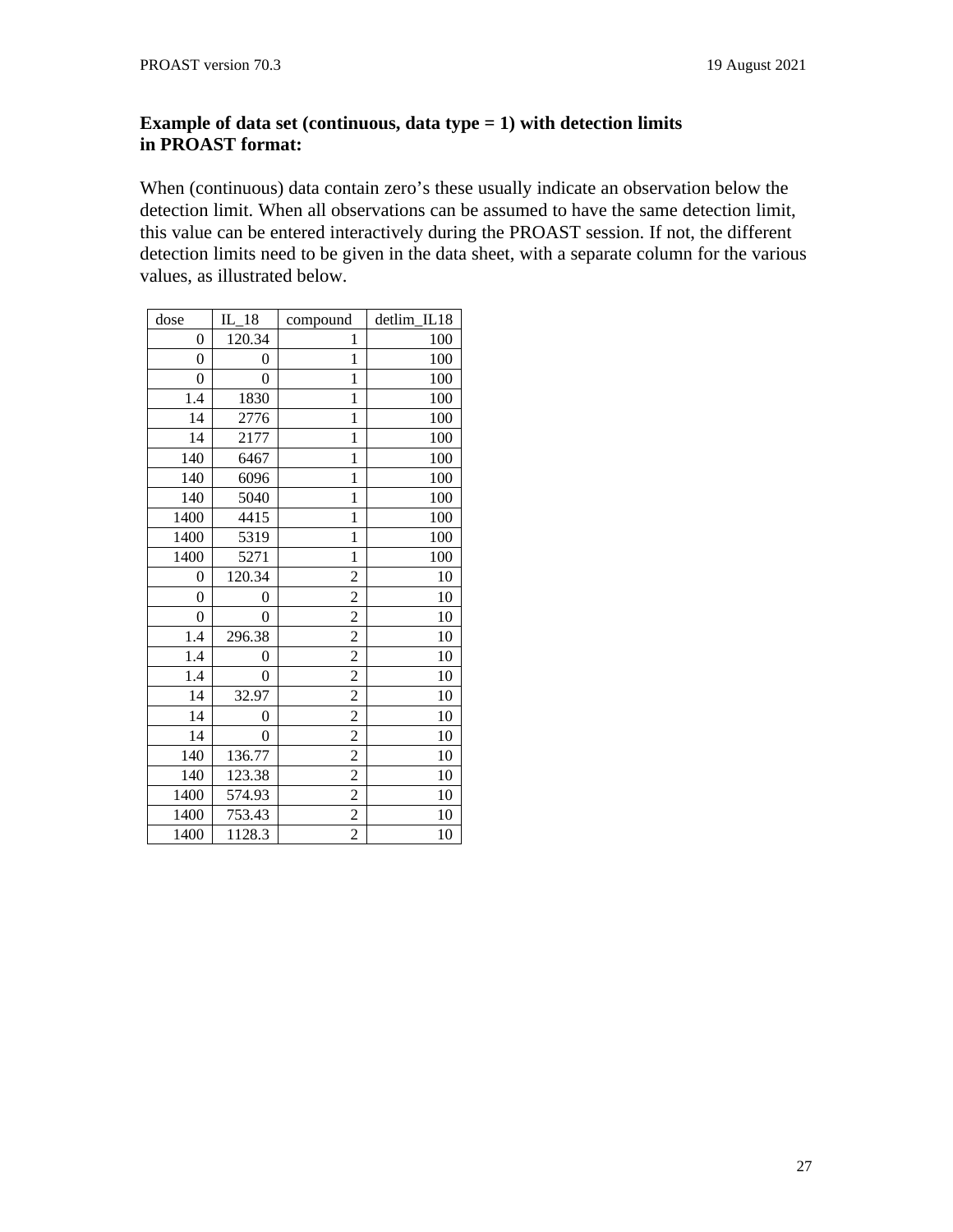### **Example of data set (continuous summary data, data type = 10) in PROAST format:**

Note that continuous summary data must include a measure for the within-group variation (SD or SEM) and the group size.

| dose | sex | mean.bw | sd.bw | n.bw |
|------|-----|---------|-------|------|
|      | 1   | 704     | 124.7 | 33   |
| 0.5  | 1   | 739     | 140.5 | 35   |
| 3.5  | 1   | 742     | 97.7  | 40   |
| 25   | 1   | 646     | 119.4 | 41   |
| 50   | 1   | 572     | 97    | 49   |
|      | 2   | 496     | 105.7 | 37   |
| 0.5  | 2   | 477     | 132.6 | 33   |
| 3.5  | 2   | 480     | 106.8 | 32   |
| 25   | 2   | 402     | 106.8 | 27   |
| 50   | 2   | 361     | 81.1  | 20   |

### **Example of data set (quantal, data type = 4) in PROAST format:**

| dose            | sex | response | group.size |
|-----------------|-----|----------|------------|
|                 | 1   |          | 20         |
| 0.5             | 1   | 2        | 18         |
| 3.5             | 1   | 5        | 19         |
| 25              | 1   | 6        | 20         |
| 50              | 1   | 12       | 18         |
| n               | 2   |          | 20         |
| 0.5             | 2   |          | 19         |
| 3.5             | 2   | 3        | 20         |
| $\overline{25}$ | 2   |          | 19         |
| 50              | 2   | 10       | 19         |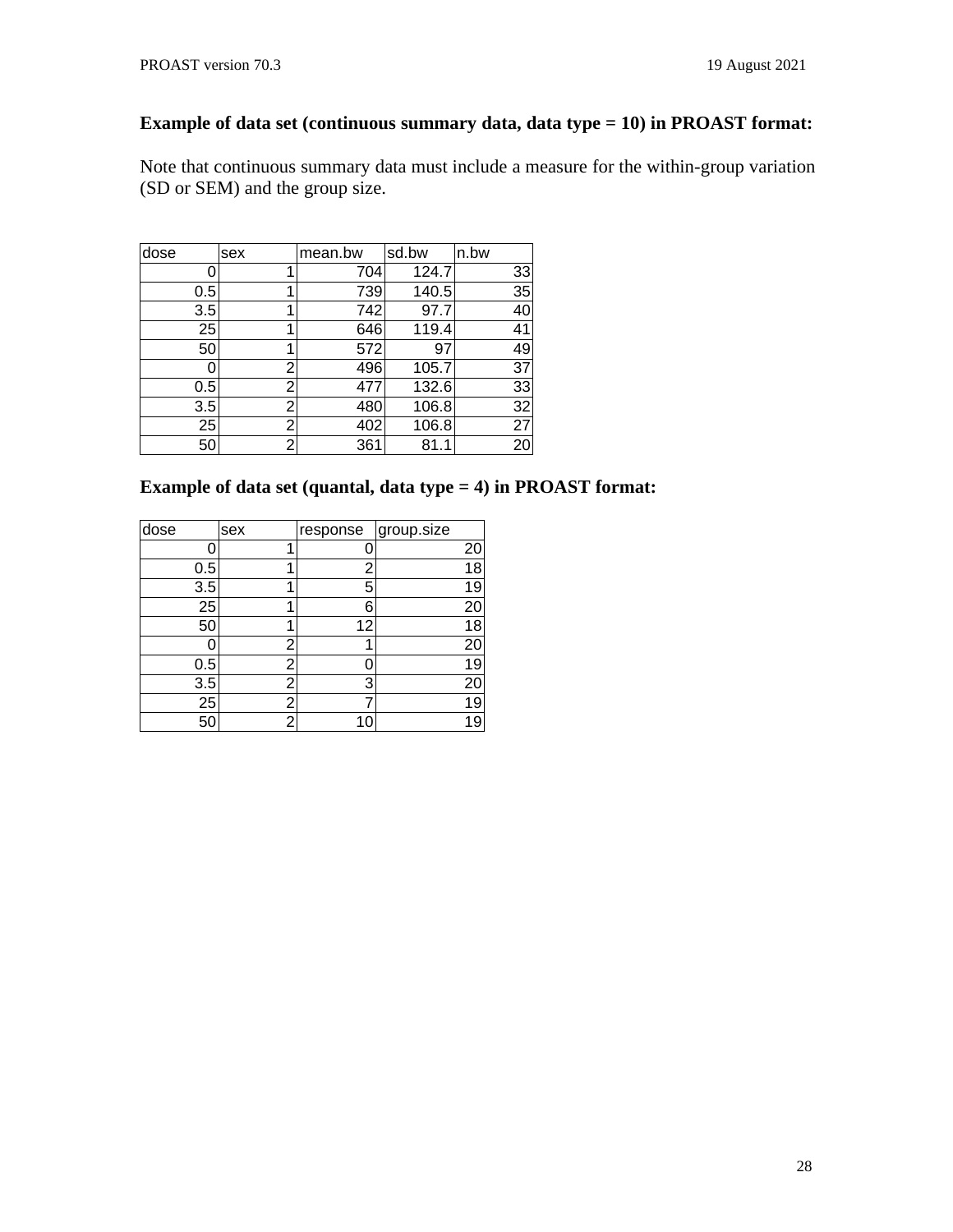# **Example of data set (binary, data type = 2) in PROAST format:**

Here, for each animal (experimental unit) it is indicated if it responded or not, where 0 is a non-response.

| dose             | response       | sex                                                                   |
|------------------|----------------|-----------------------------------------------------------------------|
| $\overline{c}$   | 0              | 1                                                                     |
| 4                | 0              | 1                                                                     |
| 8                | 0              | 1                                                                     |
| 16               | $\mathbf{1}$   | $\mathbf{1}$                                                          |
| 32               | 0              | 1                                                                     |
| 64               | 1              | $\mathbf{1}$                                                          |
| 125              | $\mathbf{1}$   | $\overline{1}$                                                        |
| 256              | 0              | 1                                                                     |
| 512              | 0              | 1                                                                     |
| 1024             | $\mathbf{1}$   | 1                                                                     |
| 2048             | $\overline{1}$ | 1                                                                     |
| 4096             | $\mathbf{1}$   | $\mathbf{1}$                                                          |
| $\overline{c}$   | $\overline{1}$ | $\overline{2}$                                                        |
| 4                | 0              |                                                                       |
| 8                | 0              |                                                                       |
| 16               | 0              |                                                                       |
| 32               | $\overline{1}$ |                                                                       |
| 64               | 0              |                                                                       |
| 125              | $\overline{1}$ |                                                                       |
| 256              | 1              |                                                                       |
| $\overline{512}$ | $\overline{1}$ | $\frac{2}{2}$ $\frac{2}{2}$ $\frac{2}{2}$ $\frac{2}{2}$ $\frac{2}{2}$ |
| 1024             | 0              |                                                                       |
| 2048             | 1              |                                                                       |
| 4096             | 1              |                                                                       |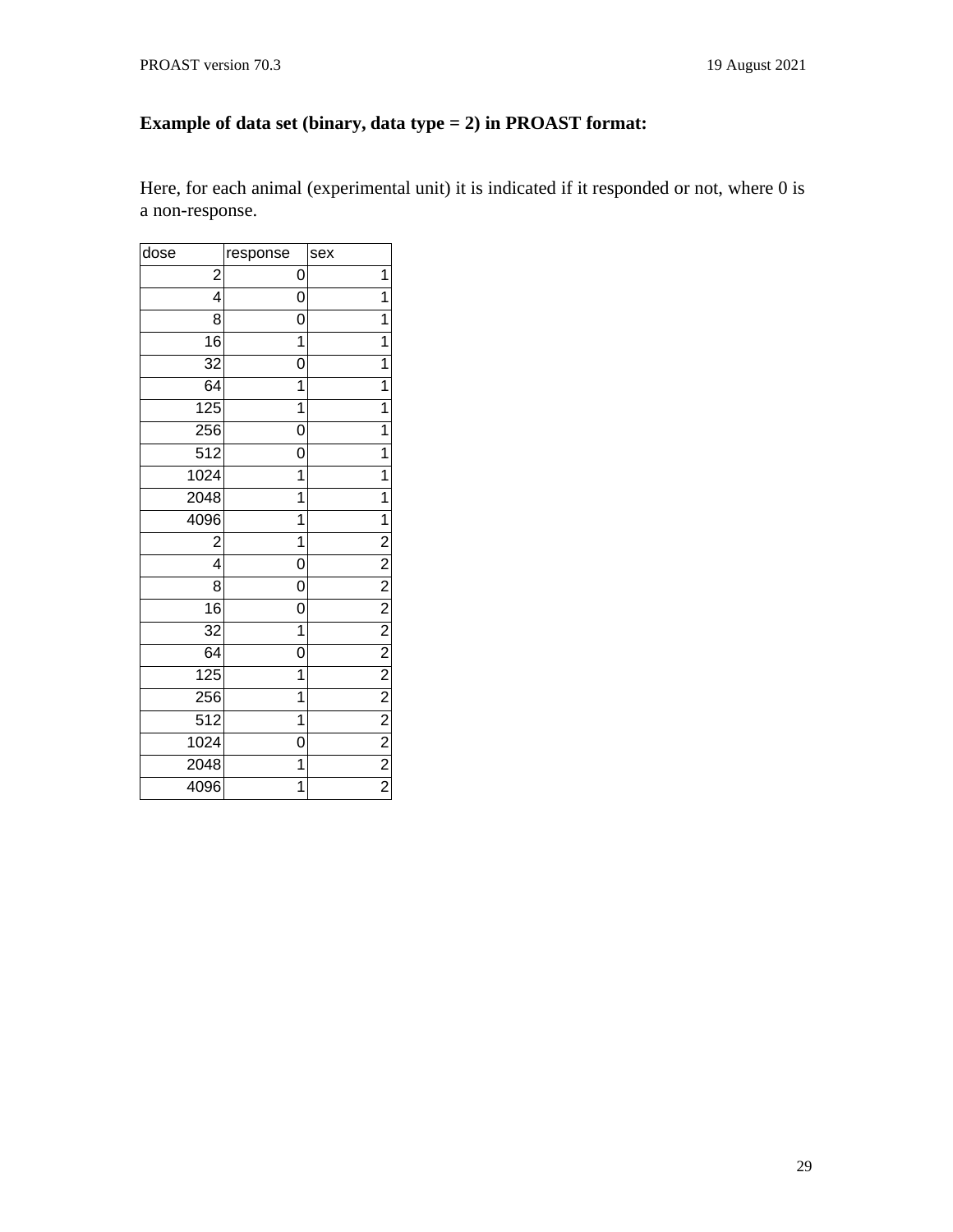### **Example of data set (ordinal, data type = 3) in PROAST format:**

Ordinal data are scores of severity categories in each animal (e.g. normal, minimal, mild, moderate, severe). They should be provided as score values (e.g.  $0, 1, 2, \ldots$ ), where 0 is 'normal'. If you use other scores, PROAST will try to translate them into scores 0, 1, 2, etc, where the 0 score reflects "normal". This translation will be shown in the Console window. You should keep in mind when interpreting the PROAST output, which relates to the translated scores(' temp.scores'). However, PROAST will always assume that higher scores relate to more serious effects.

These scores need to be provided for each individual animal separately, just like in binary data, see previous example. The difference with binary data is that in ordinal data a lesion can be scored by more than two values (0 and 1).

The appropriate format for ordinal data is like that for binary data, where each animal is associated with a particular score. Usually, however, the data are available as incidences related to each score. These can be easily transferred into indivual data by using the PROAST function **f.datatransfer.ord** (see section 4.2). To make this function work, make sure that the incidences are available as in the following example, where S0, S1, S2, … are the severity scores, and the numbers in these columns reflect the number of animals with that score. The dose *must* be in the first column, and the columns for any additional factors *must* come after the columns with the scores.

| Dose | S <sub>0</sub> | S1            | S <sub>2</sub> | S <sub>3</sub> | sex | other   |
|------|----------------|---------------|----------------|----------------|-----|---------|
|      |                |               |                |                |     | factors |
|      | 5              | 0             | O              | $\Omega$       | f   |         |
| 20   | 5              | 0             | O              | $\Omega$       | f   |         |
| 100  | 3              |               |                | $\theta$       | f   |         |
| 500  |                | 2             | ר              | $\Omega$       | f   |         |
| 0    | 5              | 0             | 0              | $\theta$       | m   |         |
| 20   | $\mathcal{D}$  | $\mathcal{P}$ |                | $\Omega$       | m   |         |
| 100  | 3              |               |                | $\theta$       | m   |         |
| 500  |                | 0             | 3              |                | m   |         |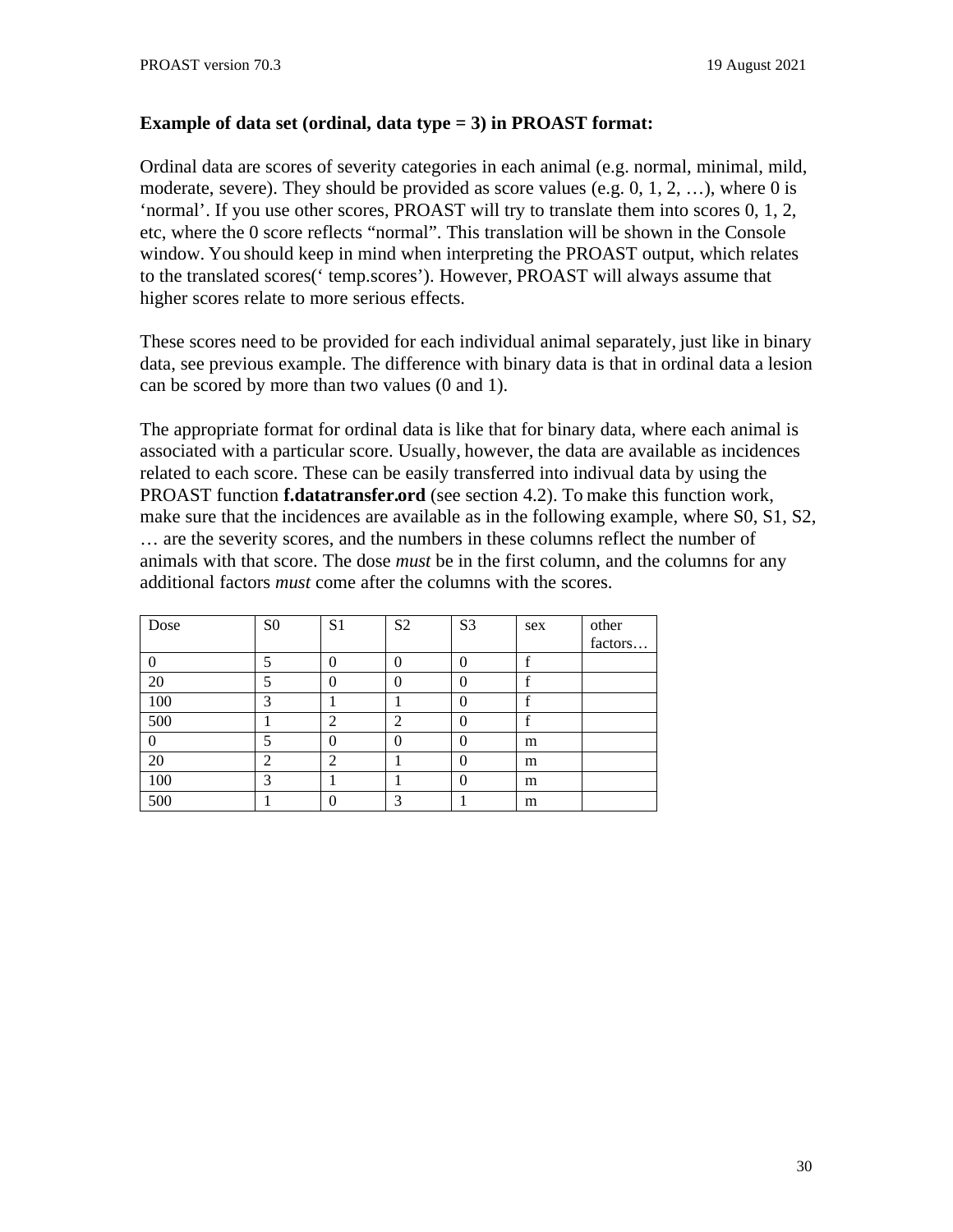### **Example of data set (clustered individual continuous, data type = 5) in PROAST format:**

Here, a column is needed indicating the factor defining the clustering (litter effect), in this example a dam number.

| dose            | dam            | foetalweight      |
|-----------------|----------------|-------------------|
| 0               | $\overline{a}$ | 4.11              |
| $\overline{0}$  | $\overline{2}$ | 4.22              |
| $\overline{0}$  |                | 4.27              |
| $\overline{0}$  | $\frac{2}{2}$  | 4.26              |
| $\overline{0}$  |                | 4.03              |
| $\overline{0}$  | $\frac{2}{2}$  | 4.13              |
| $\overline{0}$  |                | 4.07              |
| 75              | $\overline{6}$ | 3.96              |
| 75              | 6              | 3.97              |
| $\overline{75}$ | 6              | 4.05              |
| 75              | 6              | 3.39              |
| 75              | 6              | 3.27              |
| 350             |                | 4.86              |
| 350             | $\frac{7}{7}$  | 4.31              |
| 350             | $\frac{7}{7}$  | 4.78              |
| 350             |                | 4.62              |
| 350             | $\overline{7}$ | 4.63              |
| 350             | $\overline{7}$ | 4.53              |
| 350             | 7              | 4.3               |
| 350             | $\overline{7}$ | 4.26              |
| 350             | $\overline{7}$ | 4.44              |
| 580             | 9              | 3.62              |
| 580             | 9              | 4.32              |
| 580             | 9              | 4.18              |
| 580             | 9              | 3.84              |
| 580             | 9              | 3.86              |
| 580             | 9              | 3.64              |
| 580             | 9              | 4.03              |
| 580             | $\overline{9}$ | $\overline{3.71}$ |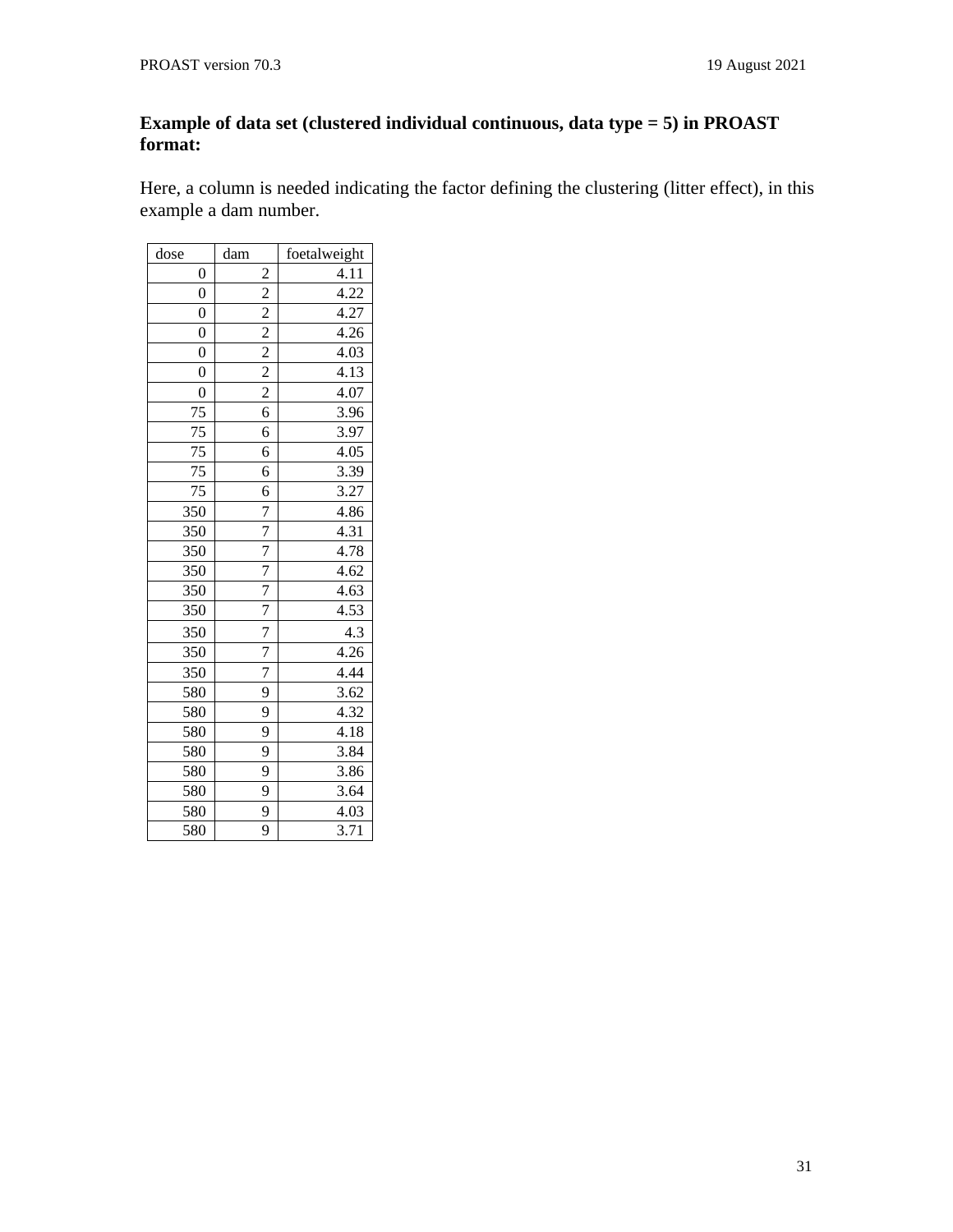#### **Example of data set (clustered quantal, data type = 6) in PROAST format:**

In clustered quantal data, each response incidence relates to a particular dam (or level of the factor defining the clustering). Therefore, there is no need for a column defining the clustering factor.

| dose             | sex | response | group.size |
|------------------|-----|----------|------------|
| 0                | 1   | 0        | 20         |
| $\boldsymbol{0}$ | 1   | 2        | 18         |
| 0                | 1   | 5        | 19         |
| $\boldsymbol{0}$ | 1   | 6        | 20         |
| 5                | 1   | 12       | 18         |
| 5                | 1   |          | 20         |
| $\overline{5}$   | 1   | 0        | 19         |
| 10               | 1   | 3        | 20         |
| 10               | 1   | 7        | 19         |
| 10               | 1   | 10       | 19         |

**Example of data set (clustered continuous summary statistics, data type = 15) in PROAST format:**

| dose | meanresp | sd      | N              |
|------|----------|---------|----------------|
| 750  | 3.96     | NA      | $\mathbf{1}$   |
| 350  | 4.52     | 0.215   | 9              |
| 580  | 4.04     | 0.370   | 3              |
| 970  | 3.06     | 0.466   | $\overline{2}$ |
| 0    | 4.12     | 0.176   | 5              |
| 450  | 4.67     | 0.176   | 8              |
| 0    | 4.28     | 0.115   | 3              |
| 350  | 4.51     | 0.173   | 8              |
| 0    | 4.89     | 0.135   | 3              |
| 750  | 3.48     | 0.09192 | $\overline{2}$ |
| 750  | 4.28     | 0.108   | 4              |
| 270  | 4.12     | 0.235   | 5              |
| 450  | 4.49     | 0.335   | 5              |
| 580  | 4.75     | 0.231   | 7              |
| 970  | 2.34     | NA      | $\mathbf{1}$   |

Note that in this case there is no need to indicate the specific litter, just as in the case of clustered quantal data, as each row relates to a litter.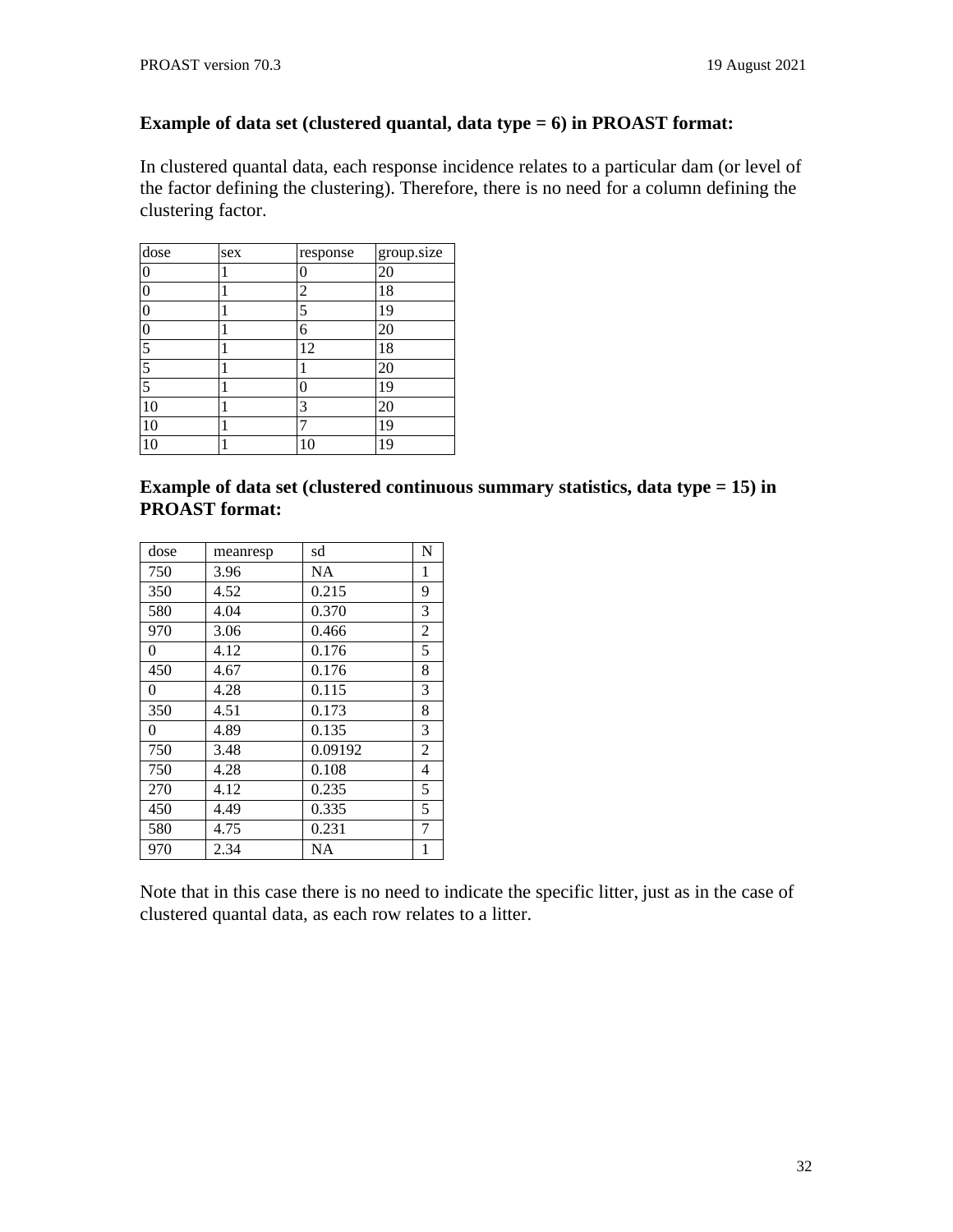# **Example of mixture dataset**

In this case, the doses for each single chemical are entered in a separate column. The column "Dosing type" denotes if the row relates to a single chemical or a mixture. The next columns provide the responses, and the covariates, if applicable. This example relates to individual continuous data, but similar formats apply for other data types, using the instructions for that data type above.

| IE.dose           | CA.dose          | Dosing type      | cells.ALN | IL10.ml          | IFNg.ml          |
|-------------------|------------------|------------------|-----------|------------------|------------------|
| $\overline{0}$    | $\overline{0}$   | $\rm IE$         | 8029000   | 337              | $\overline{58}$  |
| $\overline{0}$    | $\overline{0}$   | IE               | 6675200   | 382              | 86               |
| 0                 | 0                | $\rm IE$         | 7413000   | $\overline{422}$ | 119              |
| $\boldsymbol{0}$  | 0                | $\rm IE$         | 6443850   | 447              | $\overline{104}$ |
| 0                 | 0                | CA               | 7171500   | 306              | $14^{1}$         |
| $\boldsymbol{0}$  | $\overline{0}$   | CA               | 6647900   | 546              | 161              |
| $\overline{0}$    | $\overline{0}$   | CA               | 6144133   | 365              | $\overline{93}$  |
| $\overline{0}$    | $\overline{0}$   | CA               | 7710500   | 532              | 230              |
| 0.04              | 0                | IE               | 8036000   | 521              | 255              |
| 0.04              | 0                | $\rm IE$         | 20458667  | 727              | 482              |
| 0.04              | $\boldsymbol{0}$ | $\rm IE$         | 8596000   | 538              | 260              |
| $\overline{0.04}$ | 0                | $\rm IE$         | 9068500   | 408              | 198              |
| $\overline{0}$    | 0.32             | $\overline{CA}$  | 12453000  | 1028             | 2167             |
| 0                 | 0.32             | CA               | 13804000  | 1013             | 1334             |
| $\overline{0}$    | 0.32             | CA               | 6221250   | 951              | 1282             |
| 0                 | 0.32             | $\overline{CA}$  | 12971000  | 938              | 1167             |
| 0.02              | 0.02             | $\mbox{mix}$     | 8092000   | 714              | 574              |
| 0.02              | 0.02             | mix              | 5680500   | 562              | 280              |
| 0.02              | 0.02             | mix              | 7045500   | 800              | 577              |
| 0.02              | 0.02             | $\mbox{mix}$     | 9464000   | 616              | 399              |
| 0.04              | 0.12             | $\mbox{mix}$     | 16597000  | 1393             | 1426             |
| 0.12              | 0.04             | $\mbox{mix}$     | 15053500  | 1562             | 1570             |
| 0.24              | 0.08             | $\overline{mix}$ | 16961000  | 1932             | 3180             |
| 0.24              | 0.08             | $\mbox{mix}$     | 14686000  | 1590             | 1816             |
| 0.24              | 0.08             | mix              | 17199000  | 1431             | 1158             |
| 0.24              | 0.08             | $\mbox{mix}$     | 13953333  | 1382             | 1811             |
| 0.08              | 0.24             | $\mbox{mix}$     | 11791500  | 1228             | 1800             |
| 0.08              | 0.24             | $\mbox{mix}$     | 17031000  | 969              | 1382             |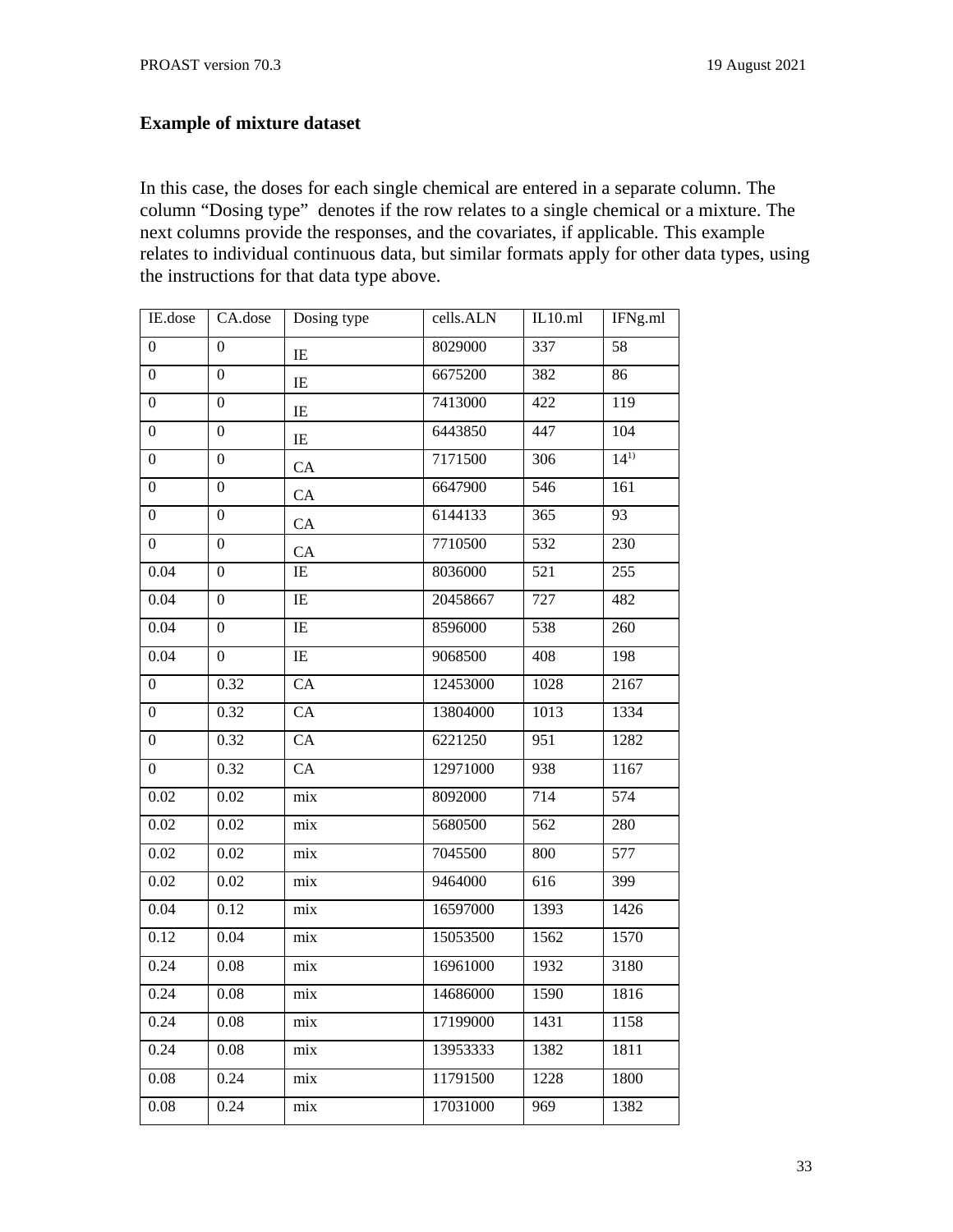| 0.08 | 0.24 | mıx | 13349000 | 982  | 965  |
|------|------|-----|----------|------|------|
| 0.08 | 0.24 | mıx | 14703500 | 1089 | 1425 |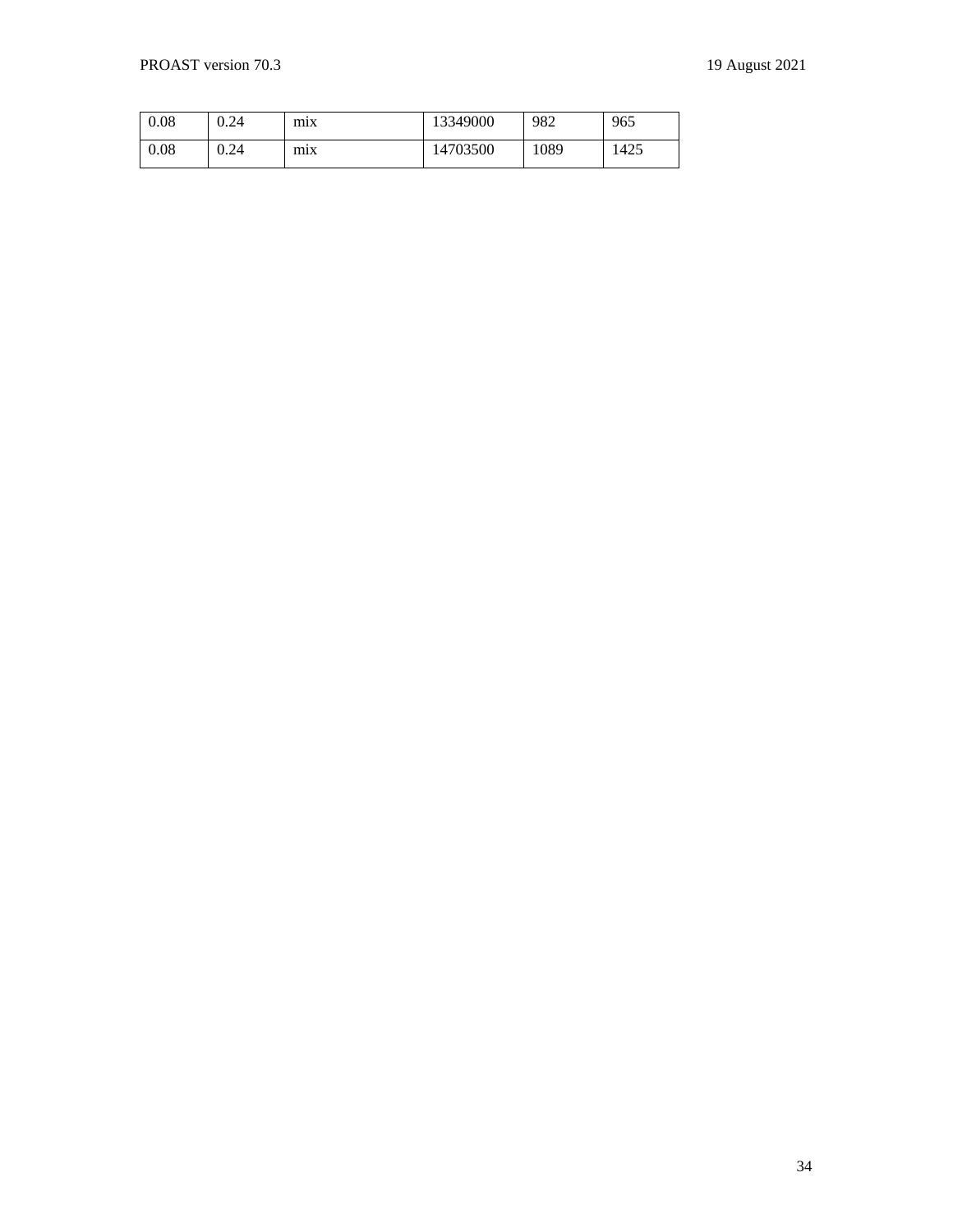# <span id="page-34-0"></span>**4.2 Importing your data into R**

### *Saving the excel sheet*

After having completed your data set in the PROAST format you need to save it in 'text' format. Within Excel this is done by saving the sheet as 'text, tab delimited', in the window following "save as". Thus, the file will get the extension '.txt'. Choose a name for the data in text format, say *name.txt* (where name is replaced by a string that makes the dataset identifiable).

Now, open R, and type

 $>$  getwd()

which will show you the directory that R considers as the current working directory. If this is not the same directory as the one where you saved your data, you need to change that. Click on *File* in the left upper corner or the R window, and select *Change dir …* Then browse to the directory where you have saved your dataset. You can check this by

typing

 $>$  getwd()

once more, or by typing

 $>$  dir()

which will show you the files present in the current working directory, including your dataset.

You are now ready to import the dataset into R by

 $>$  f.scan()

which shows you the list of files in the current working directory. Enter the number with the data file you want to import, and next provide a name to be used for the data object in R.

Alterntively, you can use: > name <- f.scan('name.txt')

Either way, the function f.scan reads the text file 'name.txt', and transforms the information into the R object 'name'. Of course, you can use any name instead of 'name'.

### *Error messages after f.scan()*

If you get the message that R cannot read the file, this is probably because it is not located in the appropriate directory. Check if the dataset is available by typing  $>$  dir()

If you get the message "a reading error", this might be due to, a.o.:

- empty cells
- some name in the headers is not a "single word", e.g., it contains a space or not-allowed special character.
- some entry is not a single word or not a single number, e.g. it contains a space or not-allowed special character.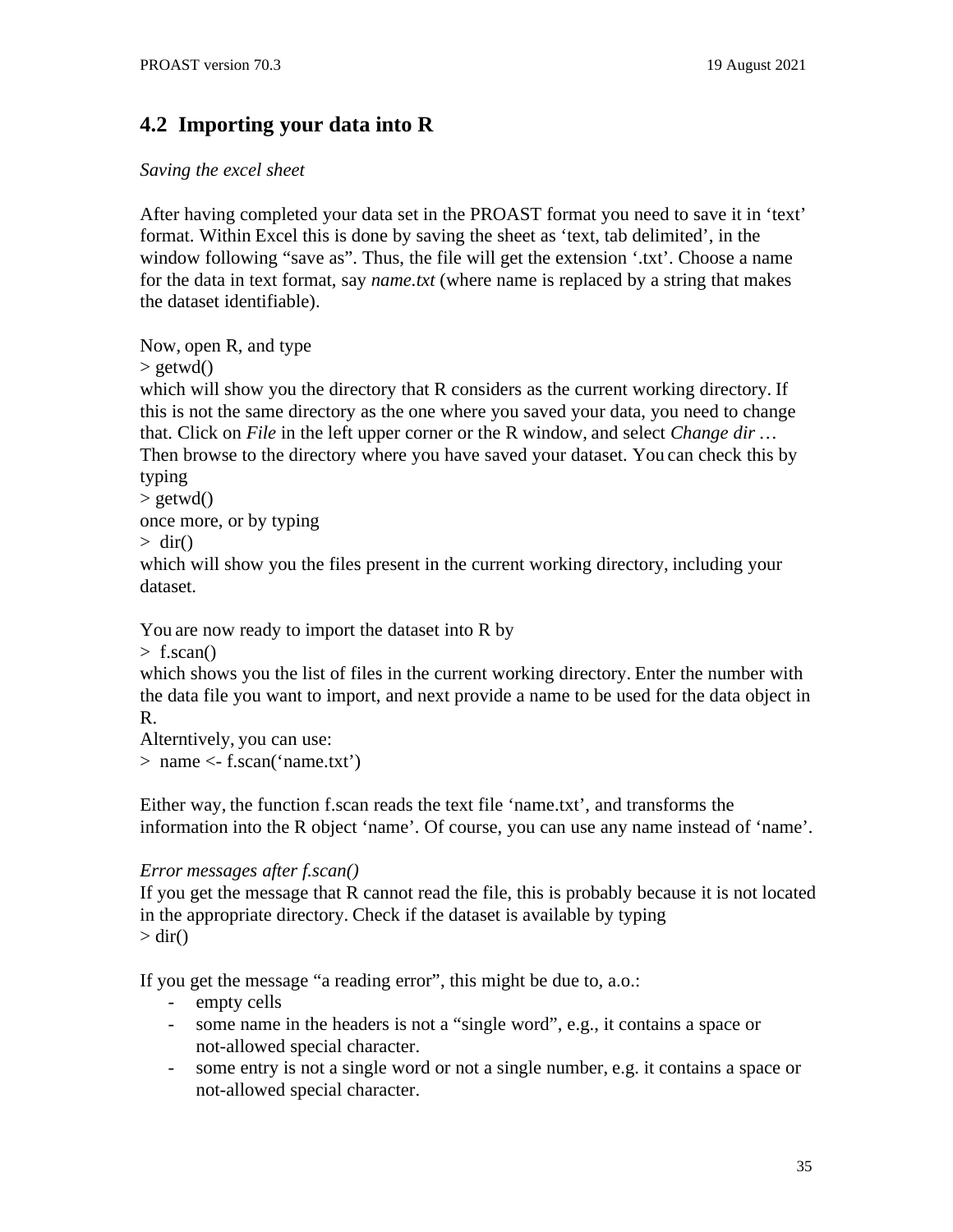R indicates the location of the error by a line number.

One option to find an error in the dataformat is by selecting the first few rows and save them in a test file. Then try to read the test file by f.scan. By selecting varying numbers of rows you may be able to locate the error. (E.g., select half of the file, check, and if not yet OK, take half of the remaing rows, etc.)

Finally, you can check if the data are available in your R Workspace in the right format by typing the name of the imported dataset.

### *Special case: ordinal data*

When you have ordinal data represented by incidences for each severity score, import that dataset with f.scan (see the required format discussed in seciont 4.1). Assuming the name of the imported dataset is ord.incid, you can transfer the data into the required format with a score for each individual animal by

> ord.indiv <- f.datatransfer.ord(ord.incid)

The individual scores will now be available in ord.indiv. Of course, if you have another number of severity categoires, you should adjust the number 6.

To check if the data are in the appropriate format, type ord.indiv (or other name that you used), and you will see the data in the new format. This dataset is now suitable for analysis by PROAST.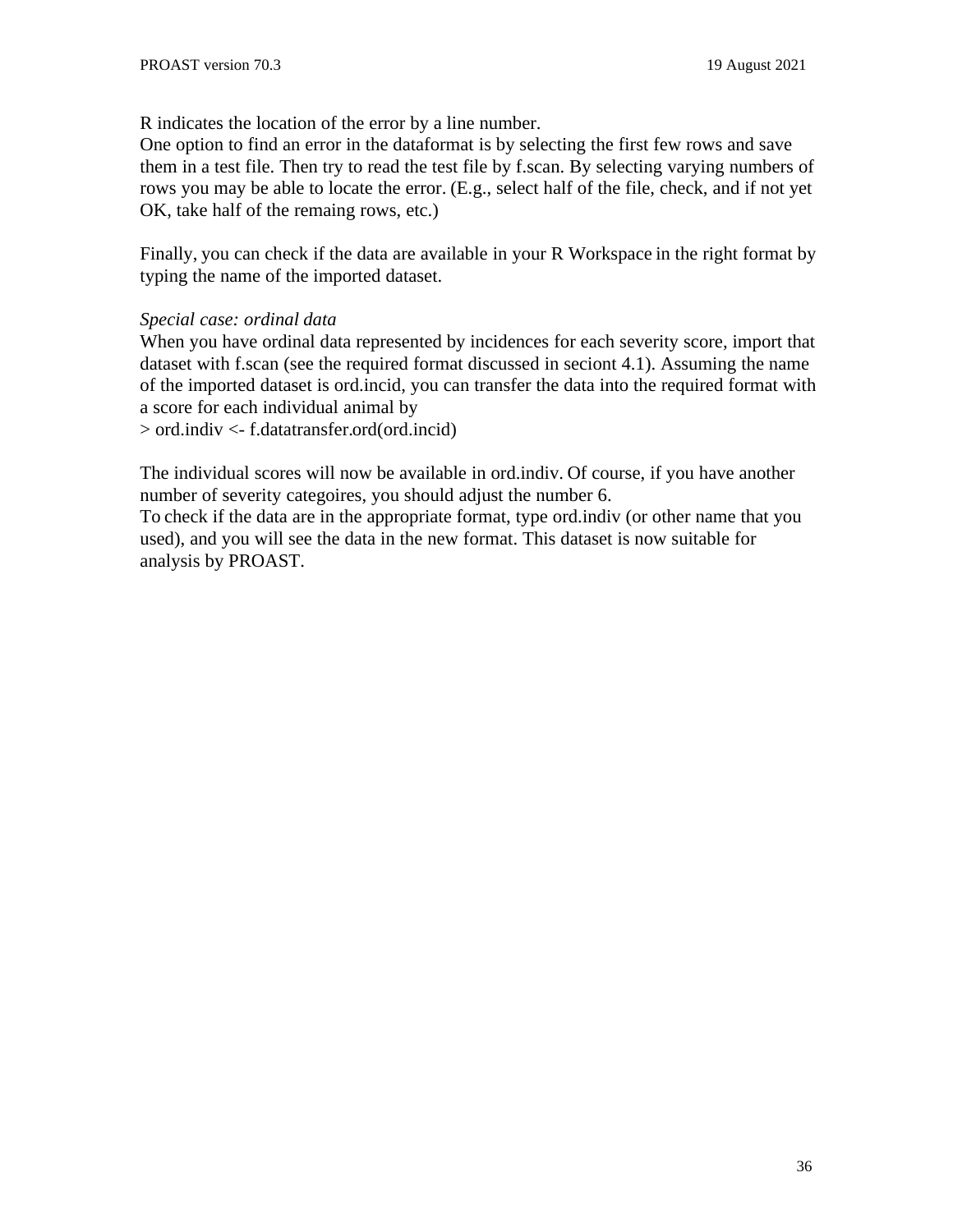# **5. COMPREHENSIVE DESCRIPTION OF PROAST**

The use of PROAST for automated model selection has been illustrated in section 3. In this section various (other) options in PROAST will be discussed in more detail.

### **Arguments of the function f.proast()**

A PROAST session (in the MENU version) is invoked by typing

> f.proast(datafilename)

where datafilename is the first argument of the PROAST function.

The function *f.proast* has a few other arguments, that might be used:

#### *Second argument*

The second argument is the name of an R object with the stored results of a previous analysis. So, typing

> f.proast( , resultsfilename)

will show the the results of that previous analysis. You can then continue the analysis starting from there.

#### *Third argument*

The third argument might be useful when at some point in answering the PROAST questions something went wrong, and the PROAST session was interrupted (because the PROAST session crashed, or because you pressed *Esc*). If you type

#### > f.proast(datafilename, er=T)

the analysis will restart, skipping the questions that were already answered. However, it amy occur that PROAST gives the message that the option cannot be used and then you need to start all over.

## *Fourth argument*

**When you type**

#### **> f.proast(datafilename, resize=T)**

**PROAST allows** you to resize your graphical window. Once you have done this, the size of the graphical window that you chose will be maintained (as long as you will be working in the current working directory).

#### *Fifth argument*

This is a more advanced option, and will be rarely used. It might be useful when you have fitting problems. When you type

> f.proast(datafilename, scale.ans = T)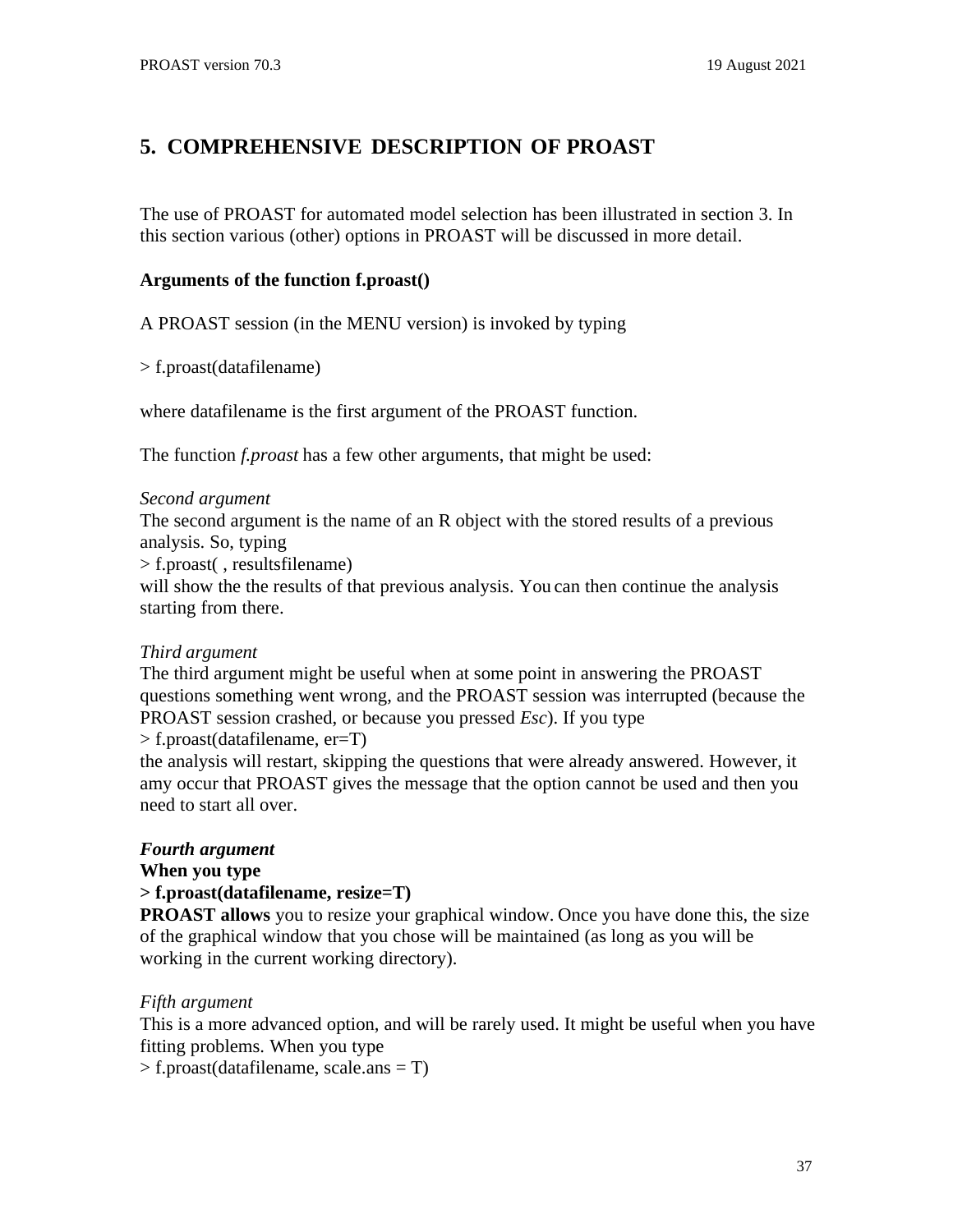you get the opportunity to change the scaling of the parameters that is in the optimization algorithm. See R manual on the function nlminb.

## **Entering data type**

When starting a PROAST analysis by typing f.proast(...) the first question is:

*What type of response data do you want to consider?*

- *1: continuous, individual data*
- *2: binary*
- *3: ordinal*
- *4: quantal*
- *5: clustered continuous, individual data*
- *6: clustered quantal*
- *7: continuous, summary data*
- *8: clustered continuous, summary data*
- *9: quantal, CxT*

*10: other*

Here, you need to indicate the appropriate data type or your dataset. See section 4 for the required data format.

When you select option 10 (*other*) you can directly enter the PROAST code for that data type (see Table 1), including data types that are not listed here (e.g.  $25 =$  continuous data assuming normal distribution).

Make sure that you enter the appropriate answer here, otherwise your analysis will not be valid: the dose-response analysis that is required depends on the data type that you are analyzing. Therefore, the various options in PROAST will be discussed for the different data types separately.

## **Single or set of models**

With the second question you make clear if you want to fit a specific single model, or if you want to do an automated runs of a sequence of models. This question depends on the data type, and will be discussed in the appropriate section.

NOTE: The current GUI version only provides for the automated analysis.

During a PROAST session (menu version) it is possible to change from automated run fitting a set of models to an analysis where a sinlge model is fitted, and *vice versa*.

Although the dose-response analysis is quite different for the different data types, the general framework of the menu version of PROAST is similar. Basically, PROAST consists of:

- a main menu, which gives various options to be performed (e.g. choosing a model, fitting a model, plotting the results).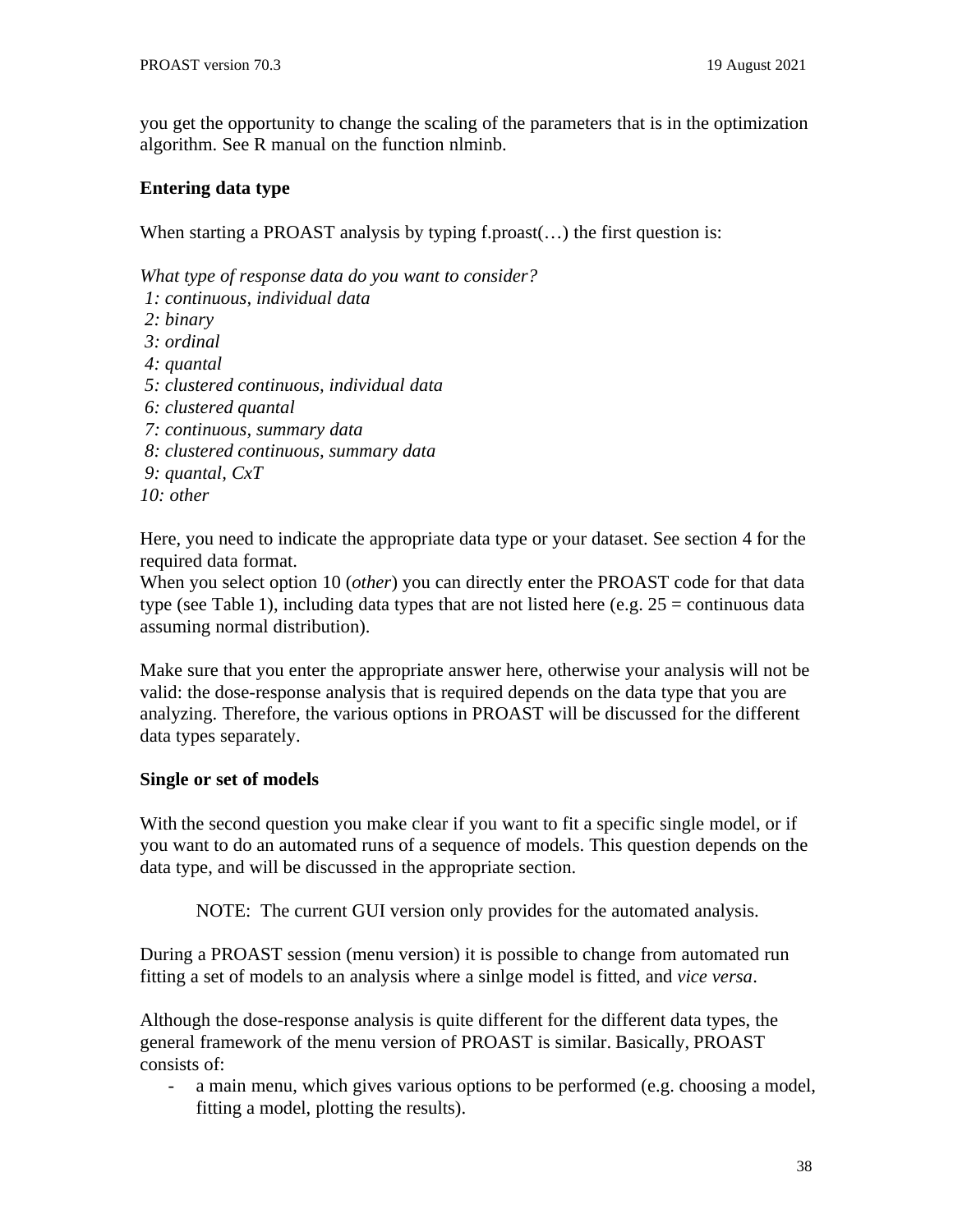- a set of questions that are used to specify the additional settings (e.g., selection of a sub-part of the data, selection of a covariate). These questions start with the letter "Q" followed by a number.

It is recommended to first go through the description of continuous data (data type=1), since many options are similar for the other data types (quantal, or ordinal).

For each data type, an example dataset is available under the names: das1, das2, das3, das4, das5, das6, das10, and das15, for continuous, binary, ordinal, quantal, clustered continuous, clustered quantal, continuous summary, and clustered continuous summary data, respectively.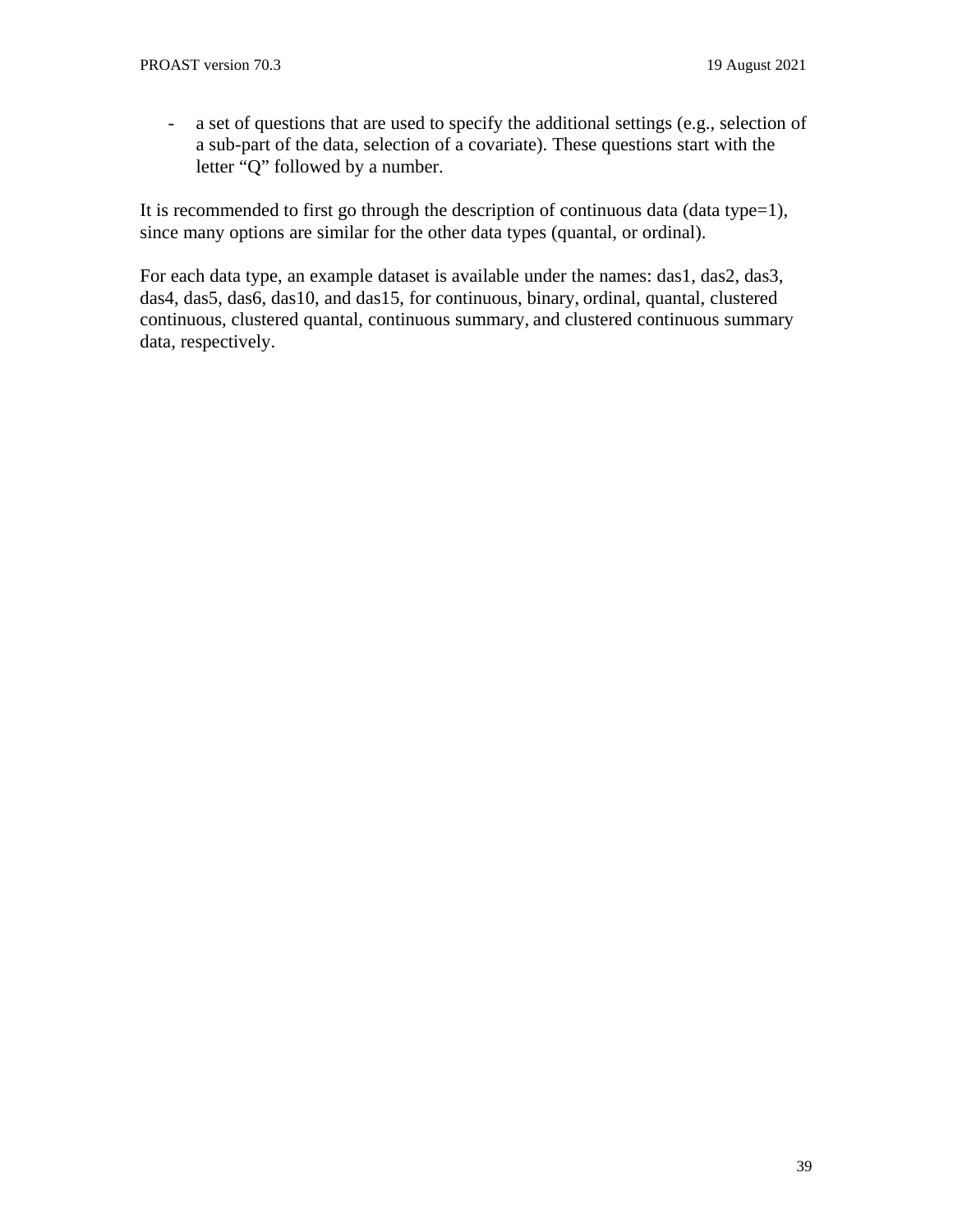# **5.1. Continuous individual data (data type = 1)**

This section describes the use of PROAST for continuous data, with an observation for each individual subject (i.e. data type  $= 1$ , see table 1). An analysis for this type of data will be started after choosing option 1 after the first question when typing f.proast(...).

It should be noted that in PROAST the default assumption for continuous data (i.e. data with a natural lower bound of zero, and with a dimension, such as g, L, s, m, or any combination) is that they are lognormally distributed. Therefore, the analysis is performed on log-scale, i.e., the response data, as well as the dose-response model, is log-transformed, and back-transformed after the statistical analysis. In this way, the dose-response model, and the meaning of its parameters, remains as it is. Note, however, that the parameter *var* reflects the scatter (residual variance) around the fitted curve on the (natural) log-scale. PROAST also provides a value for the residual variation in terms of a Coefficient of Variation (CV), which is shown in the console window after a model has been fitted.

Further, it is important to note that the fitted curves in the final plots relate to the median (= geometric mean) at each dose. Similarly, if group means are plotted, these reflect geometric means, not arithmetic means. See e.g. Slob (1994) for some arguments of choosing the geometric mean (median) as the appropriate measure of central tendency.

It is possible to deviate from the lognormal default, and omit any transformation, or apply a square root transformation (see Q19).

For continuous data a zero in the observations normally means that the real value is somewhere below the detection limit, not that it is truly zero. PROAST offers the possibility to enter a detection limit via question Q6 (see below), which will be used in the analysis, assuming that the observed "zero"actually means any (positive) value below the detection limit that was entered in Q6. It is also possible to have multiple detection limits, for instance when the data include different studies (see section 3 for an example dataset in the PROAST format).

Although counts are discrete rather than continuous data, they may also be analysed as data type 1 in many cases, since they can often be approximated by a lognormal distribution. Zero counts might also be considered as an observation below a limit of detection in specific cases. For example, when the number of leucocytes is counted out of 100 white blood cells, zero counts will occur more often than when 1000 white blood cells are counted. So, in a sense, the second case has a lower "limit of detection" (lower probability of finding zero counts) than the first case.

As an alternative, the user can add a small number to the counts, but this will probably lead to a distorted lognormal distribution (see Q6-7 below). The assumption of lognormal distribution can be checked after the model has been fitted (see option 5 of main menu).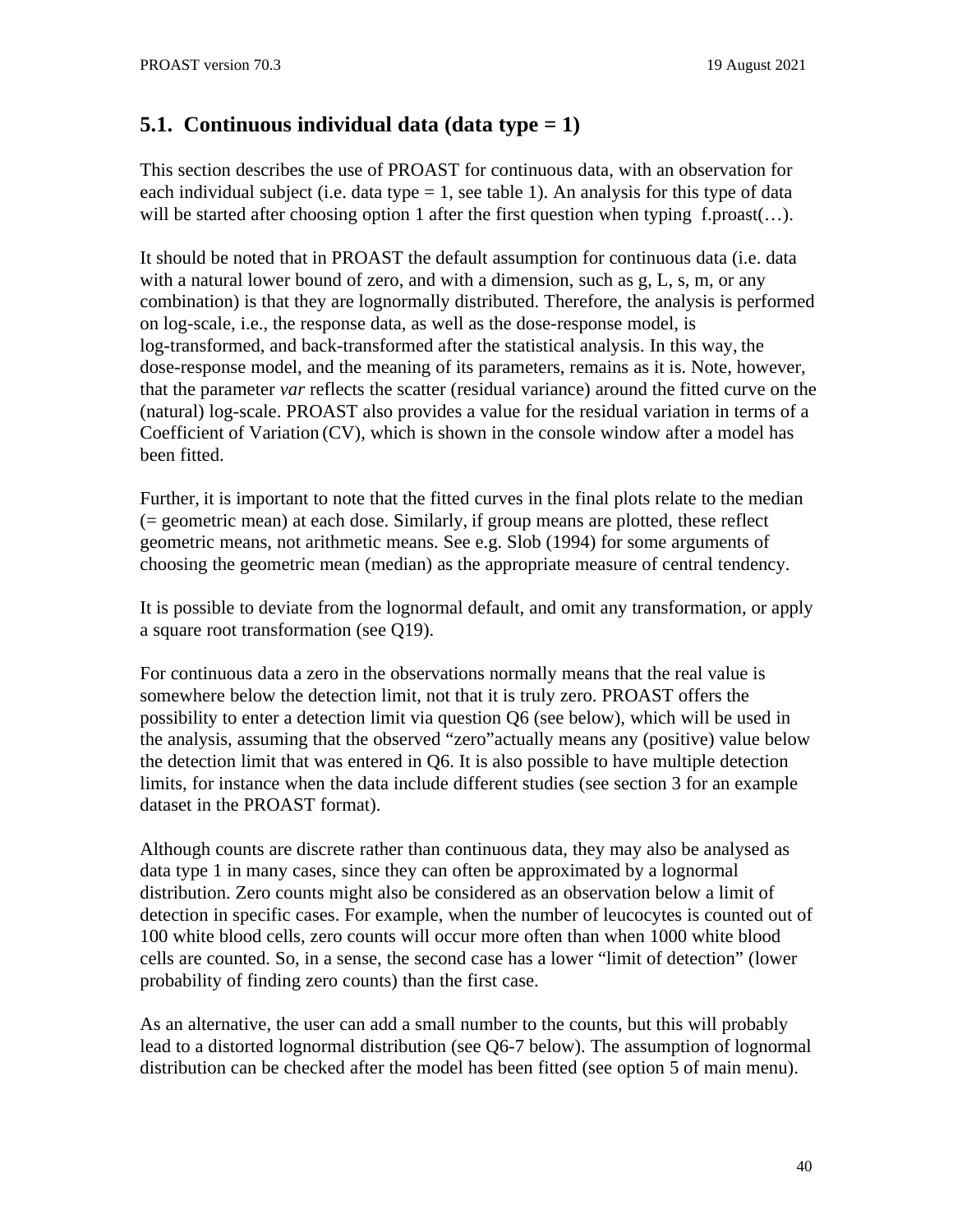## **5.1.0 Single model or set of models (continuous individual data)**

The menu version of PROAST allows for fitting a single model, selected by the user from a list of models, or for fitting a set of models in an automated single run. This choice can be made after the second question in the PROAST session:

*Do you want to fit a single model or select a model from a nested family of models? 1: single model*

*2: select model 3 or 5 from nested (exponential/Hill) family of models*

- *3: change settings first*
- *4: select model 3 from nested (exponential/Hill) family of models*

*5: select model 5 from nested (exponential/Hill) family of models*

By choosing option 1 (single model) the user has more freedom and more options for doing the analysis as compared to options 2, 4 and 5, which select an appropriate model after having fitted a set of models. However, the automated runs are much faster, and in many cases are fit for purpose.

Risk assessors who follow EFSA guidance (2016) should select option 2 here. The ensuing analysis will compare the fits of models 3 and 5 (possibly with covariates) and select the model with the lowest AIC. The BMD confidence intervals will be calculated based on that selected model (for both exponential and Hill).

Options 4 and 5 may be useful for specific applications.

If you first want to change the settings, such as selecting a subset from the data, choose option 3. The possibilities to change the settings are discussed in the next session.

# **5.1.1 Data specification (***Change settings***) for continuous individual data**

When chooing option 1 of the main menu, a list of options for changing the settings appears. The questions discussed here are numbered  $Q1 - Q24$ , and these can be used to change the dose or the response or to change additional settings.

## *Q1: Which variable do you want to consider as independent variable?*

Here, any column can be chosen that the user wants to consider as the independent variable, i.e. the variable to be plotted on the x-axis. For instance, in inhalation studies it will be concentration rather than dose. Or, the interest may be in a change in response with time instead of dose.

When the interest is in both dose and time, this may be achieved in a two-step procedure or by fitting a model with two independent variables. See section 6.

*Q2: Which response variable do you want to analyse?* Choose the column with the response of interest.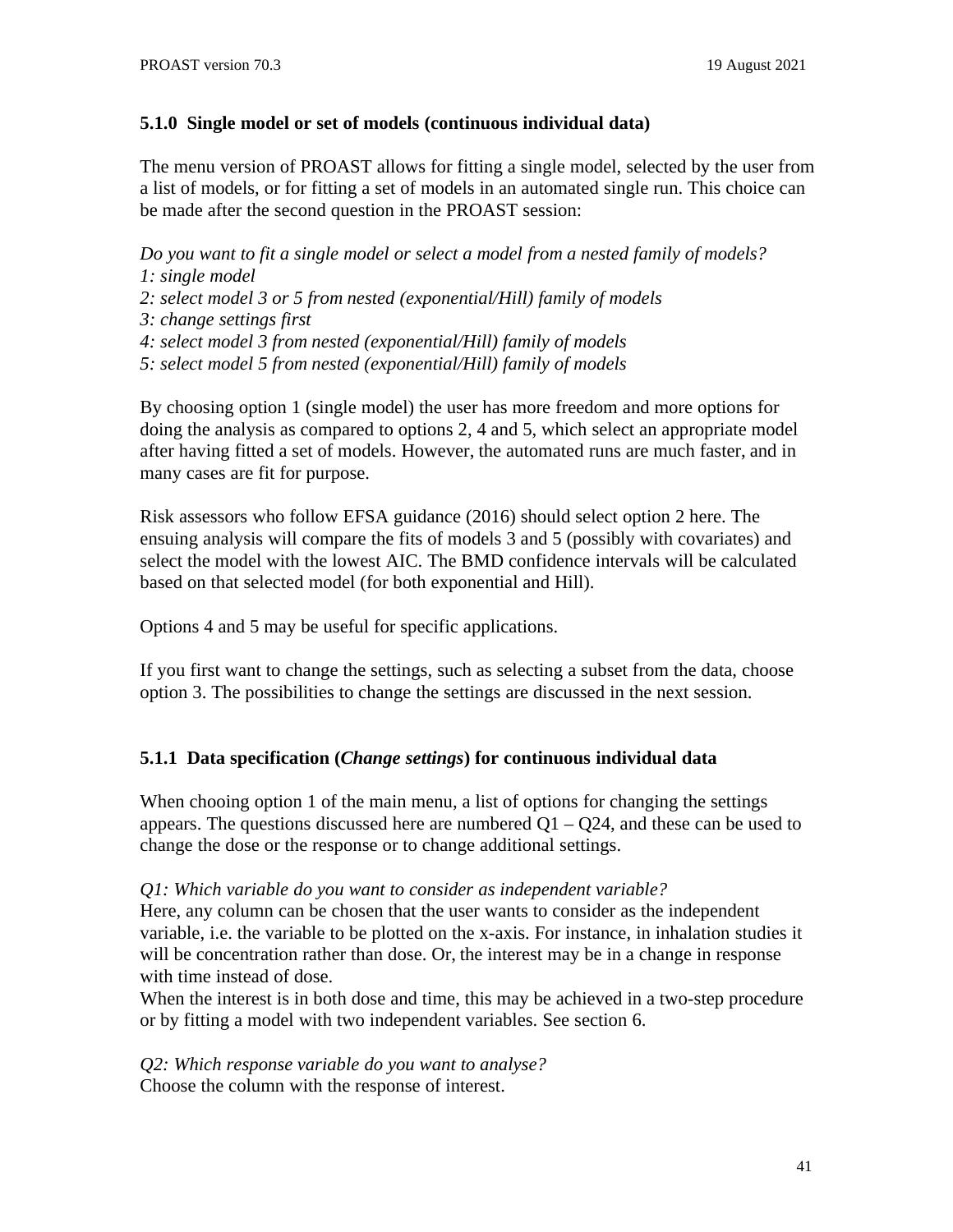#### *Q4: If you want to remove outliers, type number of factor to indicate them --- type 0 if you do not want to remove any data ---*

Normally, this question will be relevant only after a first analysis (with no outliers removed) has been done. When the result of that first analysis indicates that some data point appears to be an outlier, you may wish to exclude it. However, this option may also be helpful for selecting a subset of the complete dataset, in particular if you want to exclude some levels of a particular factor (e.g, exclude observation day 0 from a range of different observation days).

Type the number of the column that you want to use for removing data. When the column represents a factor (i.e. with nonnumerical values) all values will appear as a column on the screen preceded by a number. In that case, select the number(s) preceding the values you want to exclude. When the column represents a numerical variable (i.e. with numerical values only) these values will appear as such, and you need to enter the value(s) to be removed themselves.

#### NOTE:

When you enter multiple numbers, you need to concatenate them, to make clear that they should be consider as a single answer. This can be done by using the R function c().

When you type

 $> 3,6,10$ 

In the Console window you will get an error message, but when you type  $> c(3,6,10)$ 

you get the three numbers back as a single string (vector). Consecutive numbers can be indicated by separating the first and last by a colon, e.g.

 $> 3:7$ 

is read as the string (vector) 3 4 5 6 7

After having indicated which data you wanted to delete, PROAST will show the values for the response variable that are deleted.

Note: When you want to get the removed outliers back in the dataset, first refresh the complete dataset by typing 0 after invoking this question, and then invoke this question again.

*Q5: Which variable do you want as denominator ? (0 = NONE)*

This question may be helpful, for instance, if your data contain organ weights that need to be divided by the body weights in the same dataset. Simply enter the column number that is associated with body weights.

*Q6: Give global value of detection limit, or type 0 for individual values >*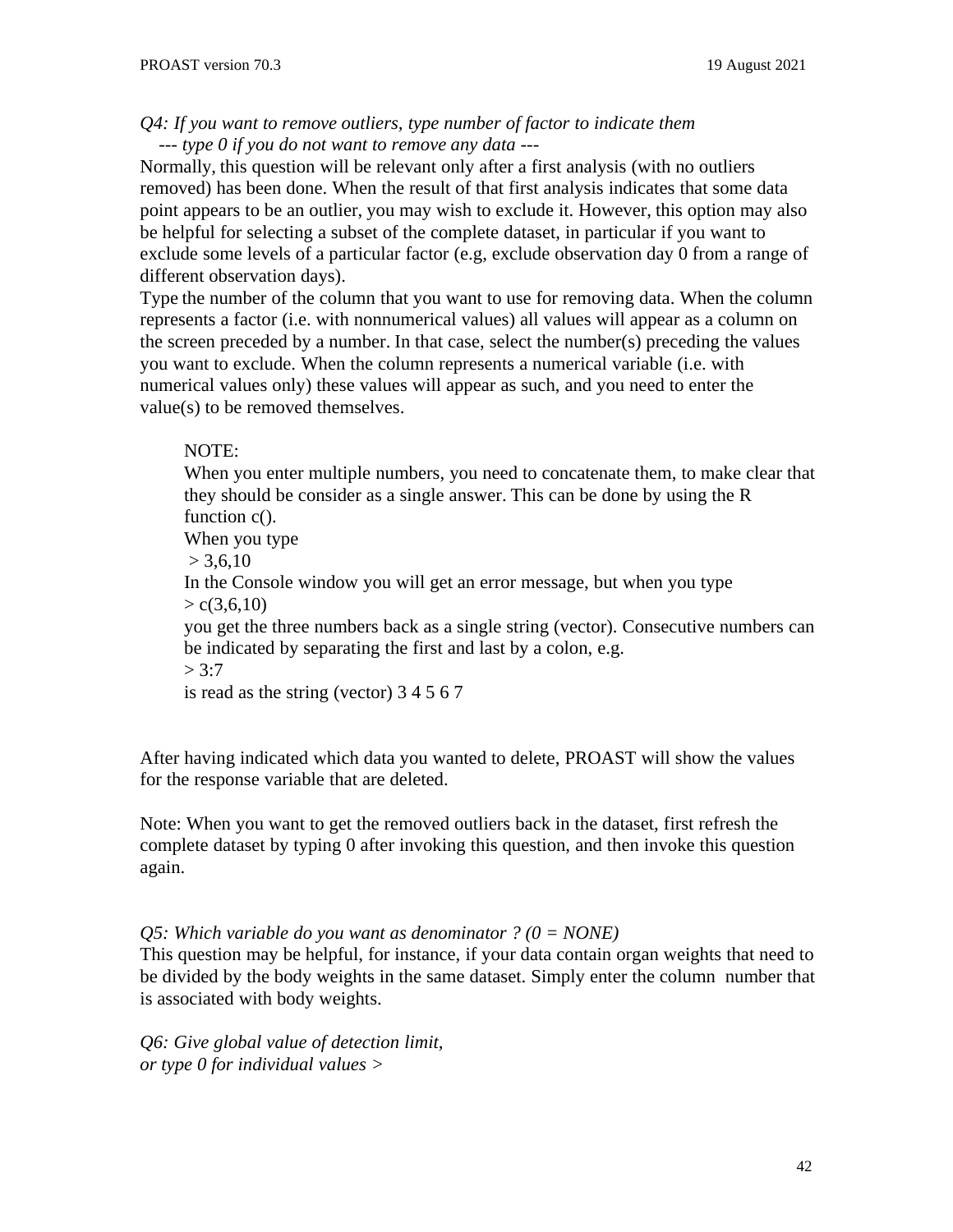Enter the value of the detection limit, if it is the same for all observations. If you do not know it, give an estimate, which can be based on the lowest observation (which was printed just preceding this question).

It could also occur that the detection limit is not the same for each observation (e.g., when analyzing various studies in a combined analysis). This can be handled by PROAST as well. In that case you need to have a separate column in the data file, giving the detection limit for that particular row. When you answer Q6 by typing 0, the following question will arise:

*Give column with individual detection limits*

and here you can enter the number of the column containing the detection limits.

Note: observations below the detection limits will be plotted as being equal to half the detection limit. The detection limit is indicated by a horizontal dashed line in the plots. For the situation of various detection limits, two horizontal dashed lines are plotted, indicating the maximum and the minimum detection limit from the list.

*Q7: Give small value to be added to the data >* Here you can enter a small value added to all response data.

Note: If you have zero values in the response data, the following question will automatically appear: *Q6-7: What do you want to do?* 1: Give detection limit 2: Add nonzero value to observations and by answering 1 or 2, you will de directed to Q6 or Q7, respectively.

# *Q9: Which variable do you want to consider for distinct plotting?*

## *(type 0 if none)*

As an example, when you have males and females in the data set, it may be useful to plot these separately, so that you can visually inspect if these data differ systematically. That will help in further deciding how to proceed with the analysis. Of course, you may also be interested in comparing different exposure durations, different compounds, etc. Note: if you have indicated that a particular factor (e.g. sex) should be considered as a covariate in the analysis (see Q13-16), then distinct plotting will be done without answering this question.

This option is particularly useful in dose addition modeling, see section 6.

# *Q10: Give scaling factor for dose >*

The dose (or any other independent variable selected in question 1) will be divided by this scaling factor. E.g. when you enter 1, the original values will be used. To prevent numerical problems in the analysis, it may help to scale the values for the dose such that they are not too far away from unity. For instance, when the largest dose were 5000 (mg/kg), you may enter the value 1000 at this question, so that the largest value in the analysis will be 5 (g/kg). Note: by using a factor of 1000 (and not say 100 or 10) you just change the units of the dose, which is convenient for reporting the results, etc. But otherwise, you can use any value here.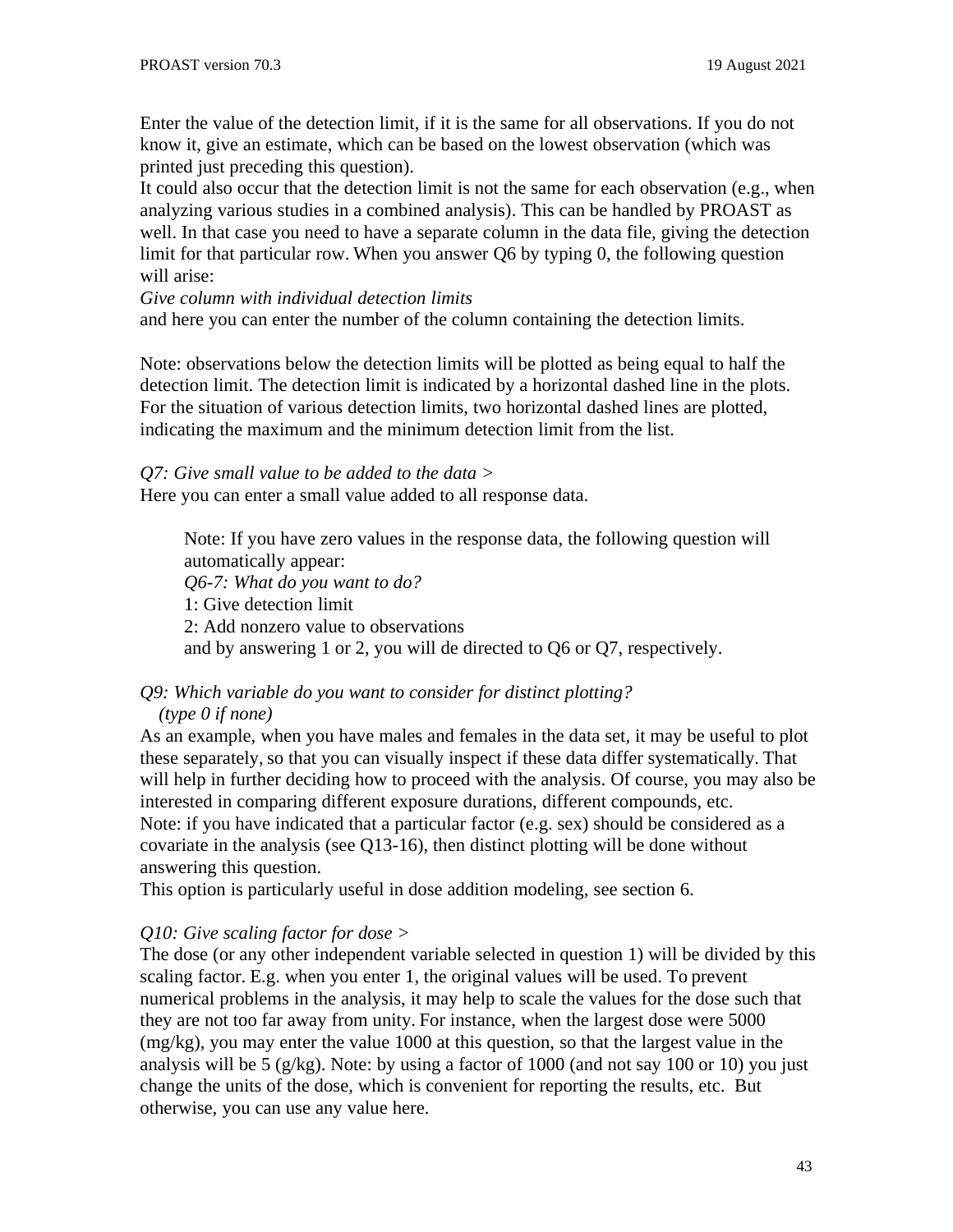# *Q11: Give number of factor for which you want to select data*

*--- type 0 if you want to analyze all (remaining) data ---*

Here you can indicate for which factor you want to restrict the data to be analyzed. Type the number of the column that you want to use for selecting data. When the column represents a factor (i.e. with nonnumerical values) all values will appear as a column on the screen preceded by a number. In that case, select the number(s) preceding the values you want to exclude. When the column represents a numerical variable (i.e. with numerical values only) these values will appear as such, and you need to enter the value(s) to be removed themselves.

For factors with more than two levels, you may want to select various levels. This can be done by the concatenate function c(), e.g. you may enter

 $> c(2,4)$ 

and the levels associated with 2 and 4 will be selected both. See note in the discussion of Q4 in section 5.1.1

The question will be repeated untill you enter a zero; in this way you can select factor levels for different factors (e.g. sex  $=$  males with exposure duration  $=$  2).

Note: When you want to make a completely different selection of the data (including data that were no longer present), first refresh the original complete dataset by typing 0 after invoking this question, and then invoke this question again.

## *Q13: Give number of factor serving as covariate with respect to parameter a --- type 0 if none ---*

Here you may enter the number in the list related to the factor that you want to include as a covariate for parameter *a* in model fitting. In most of the models, parameter *a* represents the response level in the controls. So, when you enter the factor sex as a covariate here, two different values for *a* (one for males, one or females) will be estimated in fitting the model to the data of both sexes combined.

# *Q14: Give number of factor serving as covariate with respect to parameter b --- type 0 if none ---*

This question is analogous to question 13, but now different values for parameter *b* will be estimated for each level of the covariate entered here.

## *Q15: Give number of factor serving as covariate with respect to parameter var --- type 0 if none ---*

This question is analogous to question 13, but now different values for the variance parameter will be estimated for each level of the covariate entered here. The variance parameter (*var)* relates to the (natural) log of the observations.

Note: with respect to dose (more generally, the independent variable) *var* is assumed to be homogeneous (which is equivalent to a homogeneous Coefficient of Variation among doses). In most cases this is a reasonable assumption. It can be further checked by looking at residual plots (see section 5.1.2, option 5).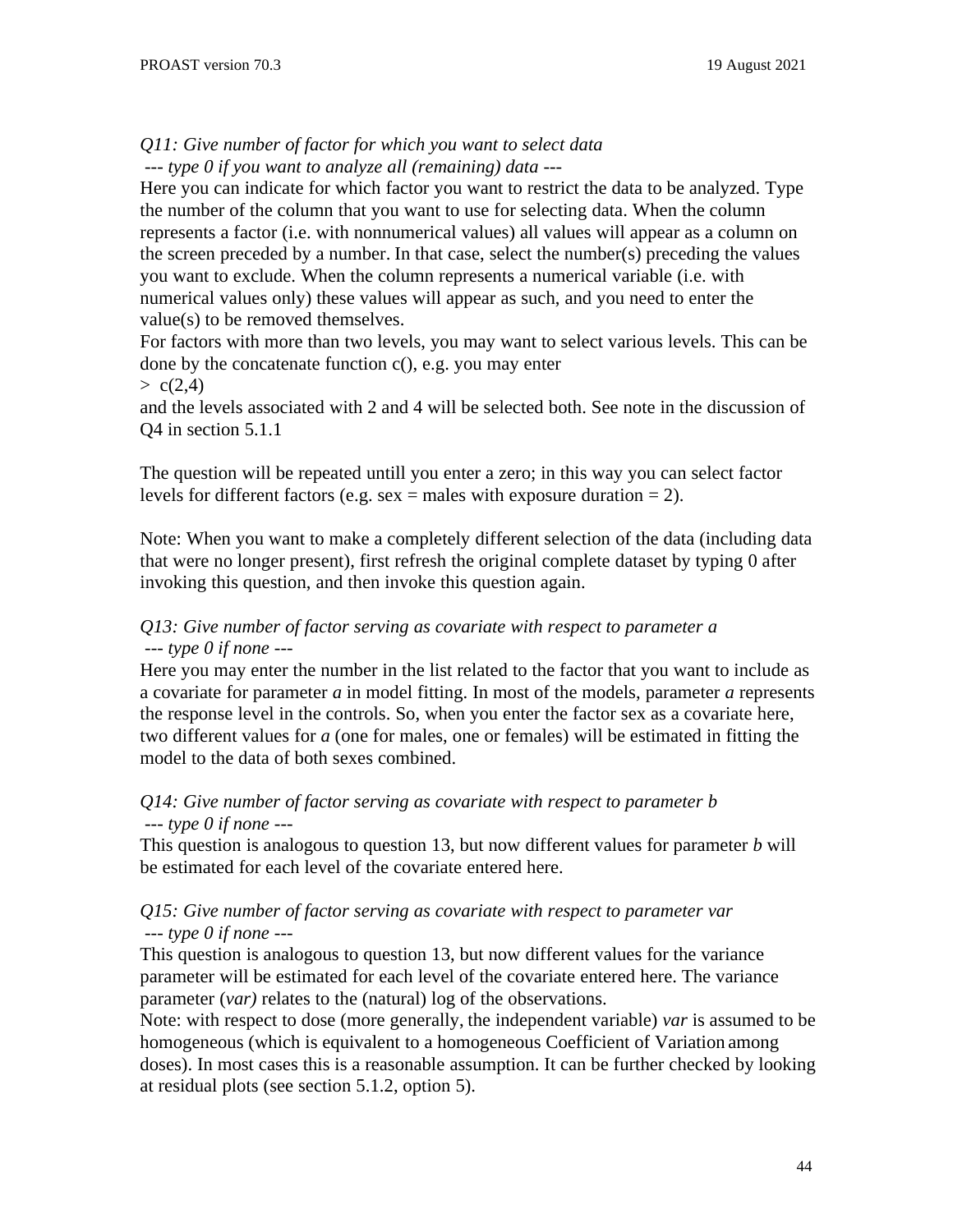*Q16: Give number of factor serving as covariate with respect to parameter d --- type 0 if none ---*

This question will normally not be used by risk assessors. It may be used to test if this parameter may be assumed equal in different subgroups. If so, the dose-responses are parallel on log-scale.

*Q17: Give number of factor serving as covariate with respect to parameter c --- type 0 if none ---*

In specific applications it may be useful to attach the covariate to parameter *c*, e.g. to check if the assumption of constant *c* is reasonable.

*Q18: Do you want pairwise comparison of dose groups against controls?*

By answering yes, you will get the results from pairwise hypothesis testing of the dose groups against the controls. Standard t-tests are used (no compensation for familywise error rate), based on the residual MS of the associated one-way ANOVA(on log-scale, obviously).

The output includes the following collumns:

N: the number of subjects in that group

GM: the geometric mean response in that group

ES-%: the effect size, as a percent change in the response compared to the controls L05-ES: the lower confidence limit of ES (for 90% two-sided confidence)

L95-ES: the upper confidence limit of ES (for 90% two-sided confidence)

Note: When you want to compare within a subpopulation (e.g. only females), you need to select that subpopulation by question 11, before invoking this question.

*Q19: Which transformation do you want?* Here you can choose between the options: 1: no transformation 2: sqrt-transformation 3: log-transformation

After choosing the transformation, PROAST uses the following codes in plotting results:

- $\text{dtype} = 1$ :  $\log\text{-}transformation$
- $\text{dtype} = 25$ : no transformation

dtype = 26: square root transformation

## *Q21: Give value for right censoring >*

This question is preceeded by a list of the values for the response variable. You may enter a value here for upper censoring the responses. This is useful e.g. in time-to-tumor observations, where the study was ended at a fixed time, so that for the animals that were tumor-free at the end of the study it is only known that time-to-tumor was larger than that point in time.

Note: right censoring can be seen as a detection limit in the other tail of the distribution.

*Q22: What type of regression do you want?*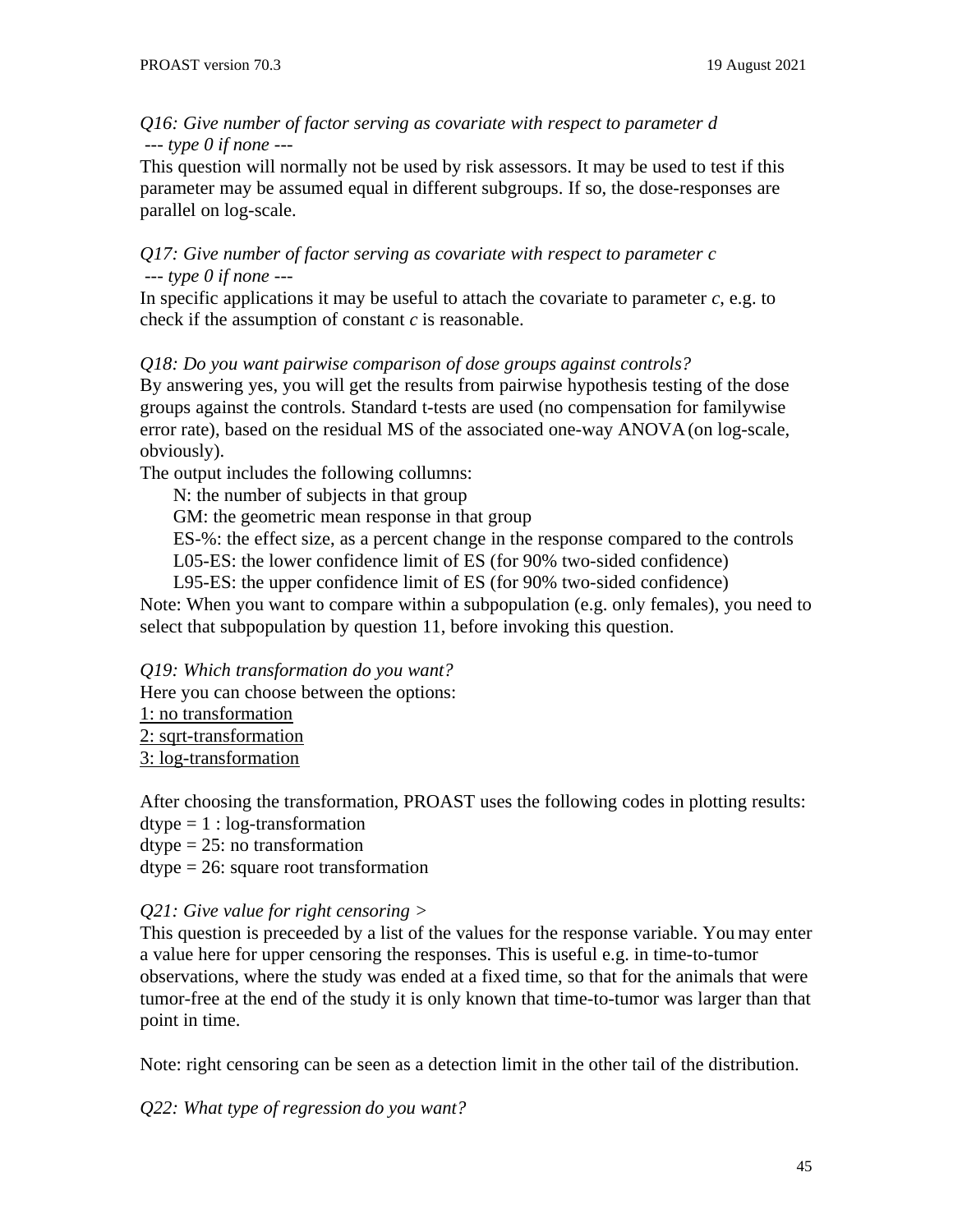# *1: error in response only (default)*

*2: error in both response and dose (minimize sum of products)*

Minimizing sum of product rather than sum of squares is more appropriate for data where errors occur in both *x* and *y* (e.g. in correlating NOAELs to BMDLs, or lengths against body weights).

*Q23: How strict do you want the fitting conditions to be? 1: mild conditions 2: moderate conditions 3: strict conditions (R default)*

In cases where a large number of parameters need to be estimated, or when confidence intervals need to be calculated for multiple subgroups, computing time may become lengthy. By choosing milder conditions in the optimization algorithm (the R function nlminb) computing time can be decreased. This might however result in less precise fits, depending on the situation.

## *Q24: Give column number of time variable*

Here, enter the number of the column representing time (or, more generally, the second independent variable), if you want to fit with two independent variables (CxT). For continuous data this is model 48 in the list of models.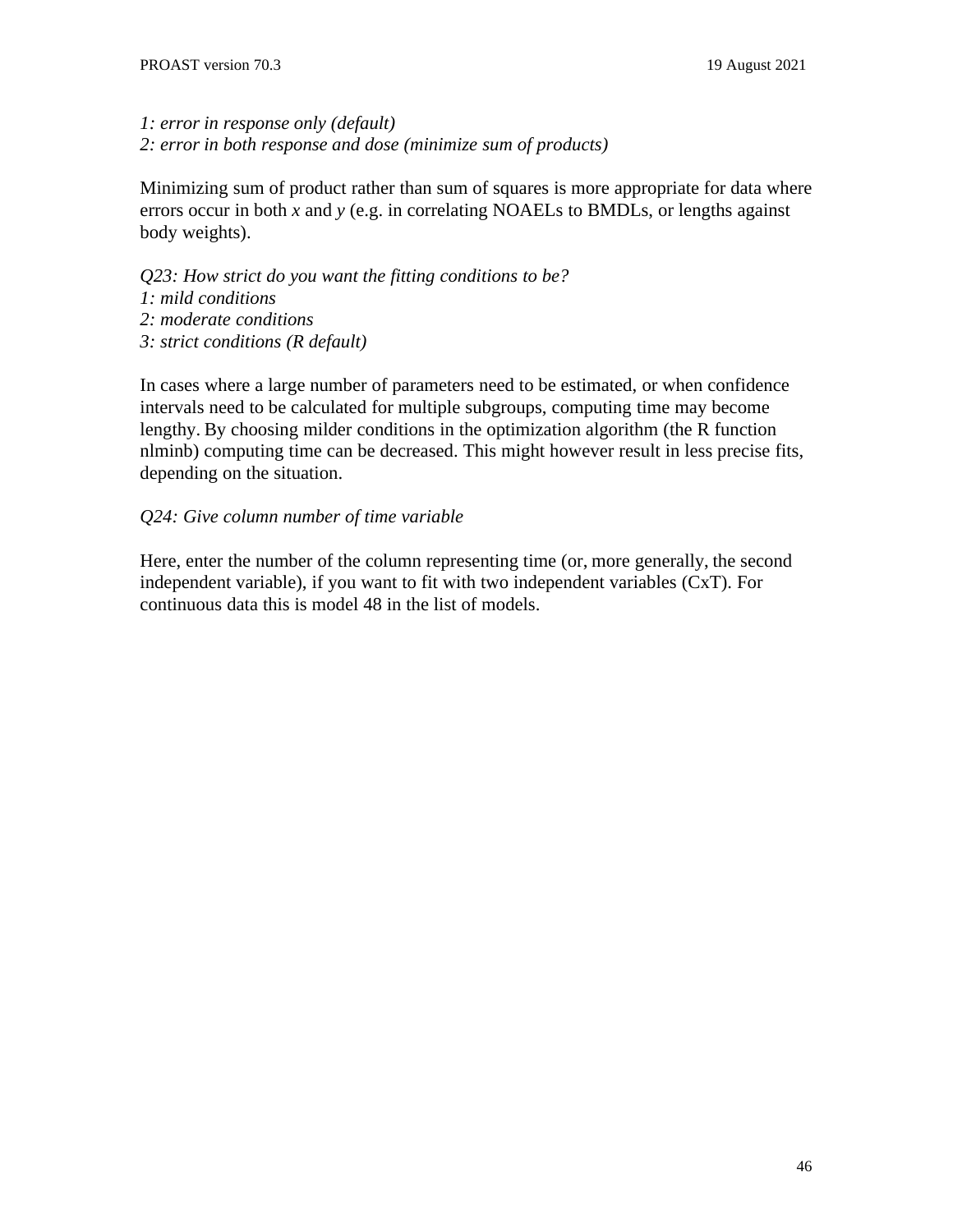# **5.1.2 Main menu (continuous individual data, data type = 1)**

The main menu contains a number of possible actions that can be done with PROAST. Users who are only interested in doing a BMD analysis (or, more generally, a regression analysis), will normally only use the first 6 options.

Options 7 and 8 relate to the possibility of calculating BMD confidence intervals using the bootstrap method.

Options 9 can be used to calculate the predicted response (according to the fited model) at a given dose.

Option 10 relates to the specific problem of calculating withdrawal periods (waiting times) for veterinary medicines.

Option 11 calculates confidence intervals for any estimated parameter( $s$ ) in the model. Option 12 may be used to end the session. (Note that the Escape button can also be used to and a session at any time).

# **Option 1: Change settings**

By selecting this option you will get a list of the questions Q1-Q24, discussed in section 5.1.1. In this way, you can always change any of the settings during your analysis.

## **Option 2: Choose (another) model**

This option may be used to specify a particular model that you want to fit to the data. Note, however, that from here, you can directly go to automatic model fitting, by choosing 38, 39, or 40 from this list (see section 3 for examples and description of that option).

Once you choose one of the (individual) models from this list, a dashed line should appear in the graphical window. Note that this line does not yet represent the best fit! It is only a first guess, based on some rough calculations. For obtaining the best fit, go to option 4 (*fit model*). This will normally be the next thing you want to do. However, when the first guess (as indicated by the dashed line being far from the data, or not visible at all) is poor, it may be necessary to first go to option 3 (*choose other start values*). In general, you would only change the start values when directly fitting the model resulted in a problematic or suspicious outcome. This will however occur only incidentally.

The first five models of the list of models are five members of a *nested* family of exponential models. In general, two models are nested if one of the models can be deduced from the other by giving one of the parameters a specific value (see figure 1 below).

The five models have the following default constraints for the parameters:

model 1:  $y = a$  *with*  $a > 0$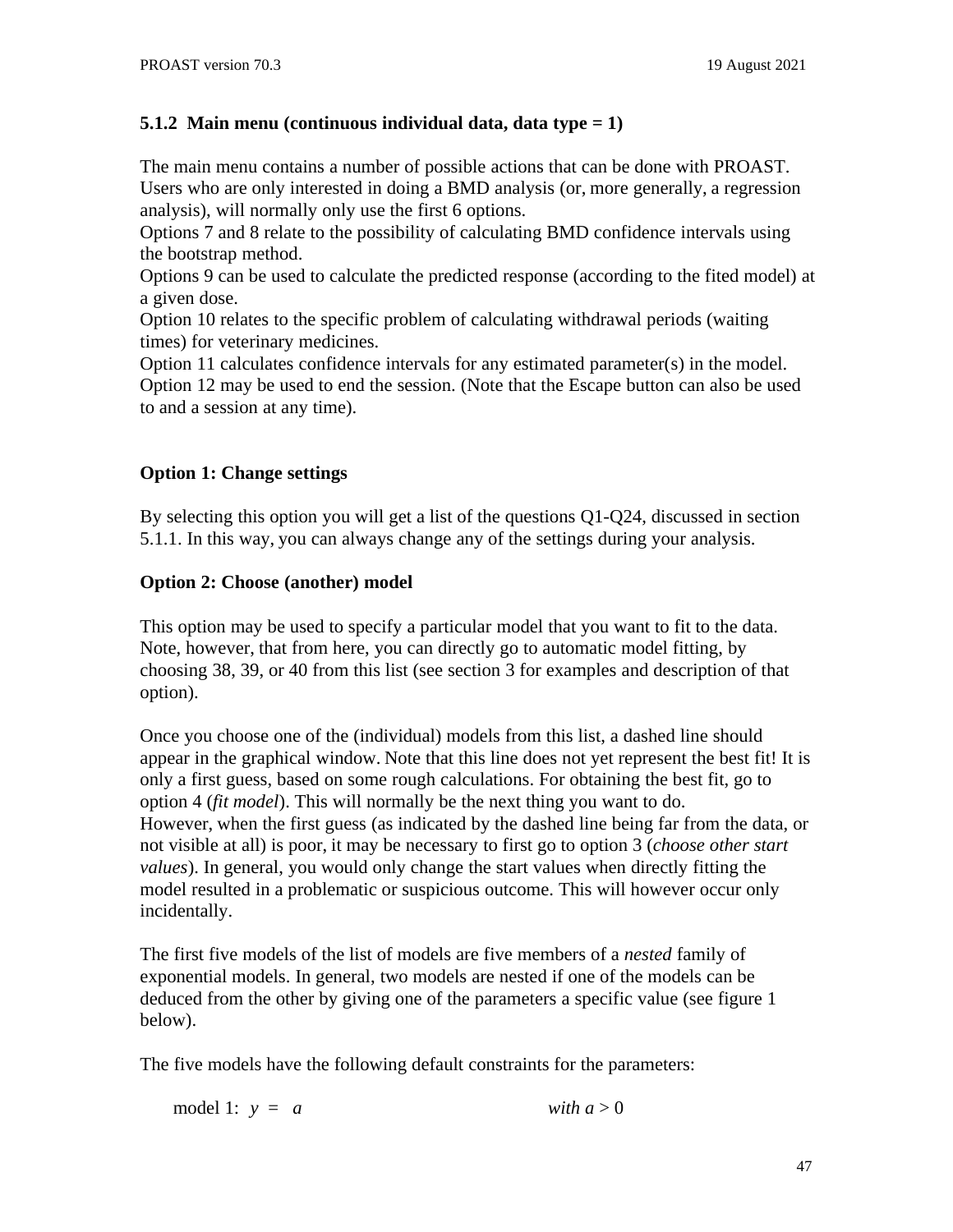| model 2: $y = a \exp(b x)$   |                                             | with $a > 0$                               |
|------------------------------|---------------------------------------------|--------------------------------------------|
| model 3: $y = a \exp(b x^d)$ |                                             | with $a > 0$ , $d > 0$                     |
|                              | model 4: $y = a[c - (c - 1) \exp(-b x)]$    | with $a > 0$ , $b > 0$ , $c > 0$           |
|                              | model 5: $y = a [c - (c - 1) \exp(-b x^d)]$ | with $a > 0$ , $b > 0$ , $c > 0$ , $d > 0$ |

Parameter *a* represents the background response (response at x=0).

Parameter *b* reflects the potency of the compound.

Parameter *c* is used for curves that level off. It is the maximum fold-change relative to the background response value  $(= a)$ . When  $c > 1$  the curve increases, when  $c \le 1$  the curve decreases.

Parameter *d* is a shape parameter. It is sometimes argued that the lower bound of parameter *d* should be 1, because values of *d* smaller than 1 imply that the slope of the curve at dose zero is infinite. This is often considered to be biologically implausible. However, when talking about biological plausibility, the log-dose scale is more appropriate. The curve of the model with  $d \leq 1$  has slope zero when plotted against log-dose. Therefore, all positive values of parameter *d* are allowed. See also the updated EFSA guidance on the BMD (2016). Of course, the user can always change this constraint (see below), but setting *d* > 1 will result in a too optimistic BMDL, and is not justified.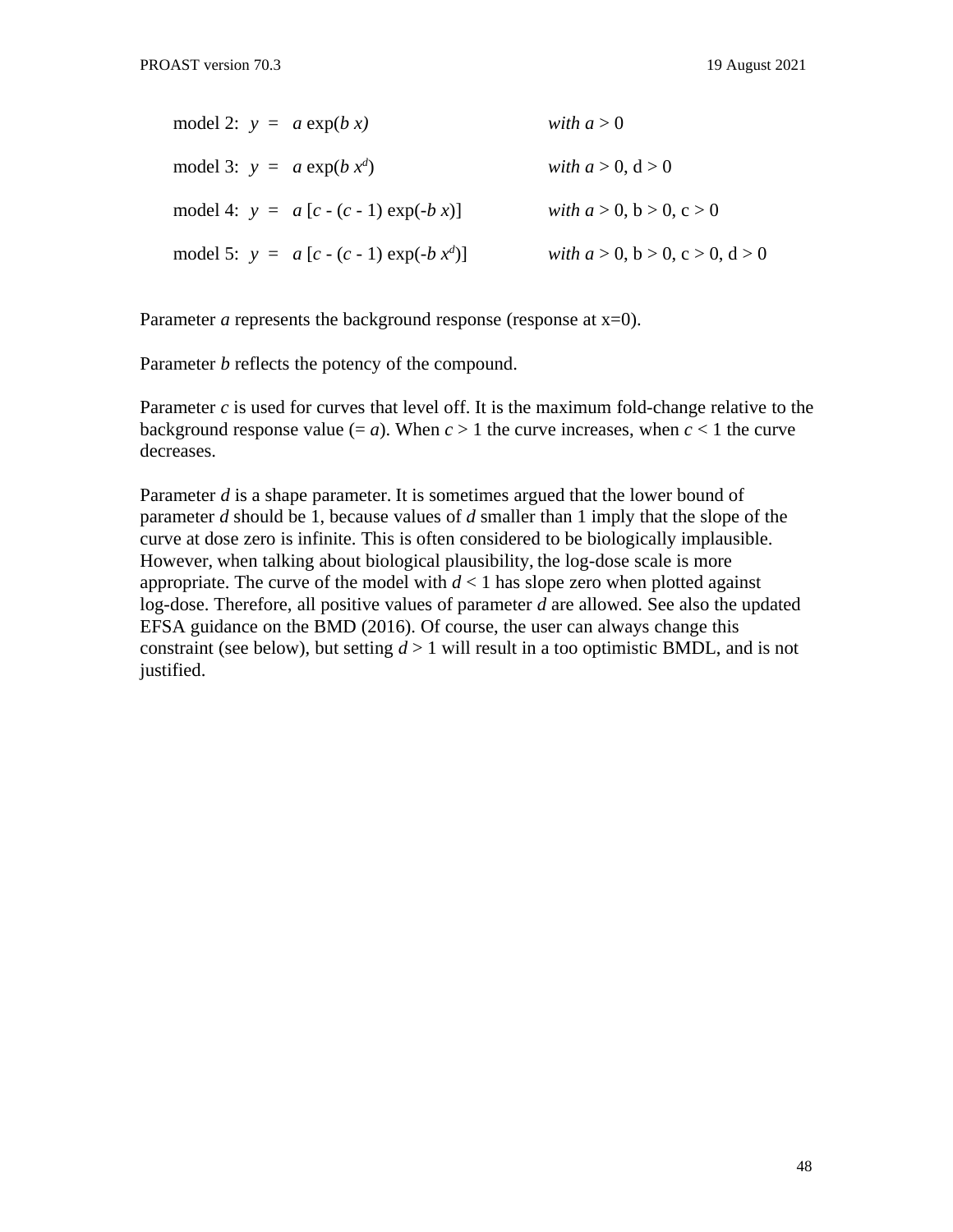

Fig. 1. Graphical representation of the relationship between the nested models of the exponential family of models.

Models 6 up to 10 represent the same five models in another form. Here, the dose is not multiplied with a parameter *b*, but divided by it. Note however, that in models 8 and 10 the power d relates to  $(x/b)$ , while in models 3 and 5 it relates to x only.

Models 12 up to 15 constitute yet another representation of the same five models. Here, the models are reparameterized such that the CED  $(= BMD)$ , see discussion of option 6 below) is one of the model's parameters (it replaces parameter *b*). This representation should be used if one wishes to assess a confidence interval for the CED by the likelihood profile method (see below). If you choose one of the models 12-15 you need to enter a value for the CES (= BMR) associated with the CED (see option 6, discussed below).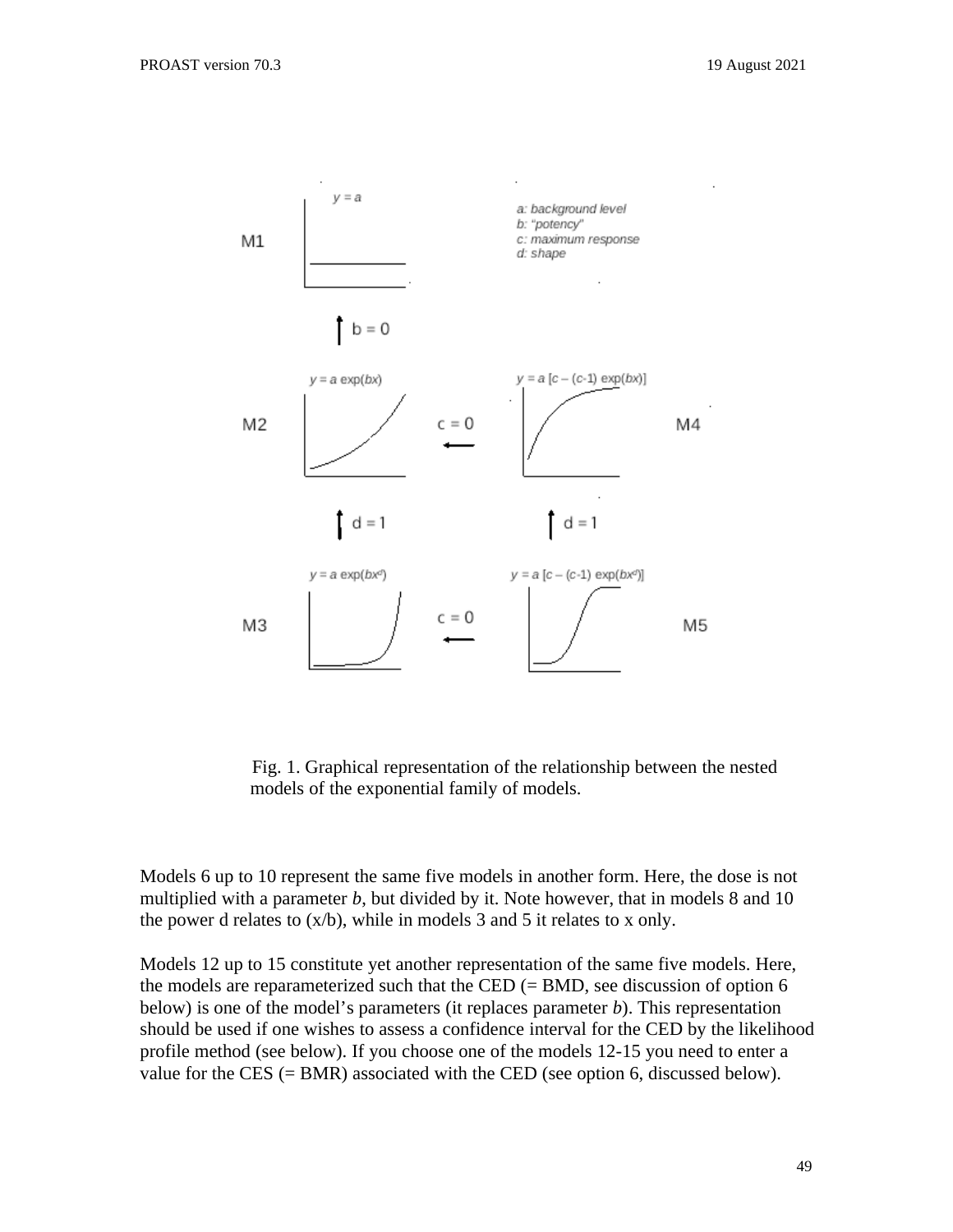It may happen that numerical problems (e.g., no convergence, local optimum) disappear when using another representation of the same model. For instance, in cases with high dose values (left unscaled by Q10 in change settings), the second representation (divide dose by *b*) might behave numerically better than the first (multiply dose by *b*).

Model 6 is another representation of model 5, used for specific applications, not discussed here.

In model 11 no particular function for the dose-response relationship is assumed: the parameters of the model consist of the (geometric) means of the individual observations (plus the pooled within group variance), without assuming any specific dose-response relationship. Model 11 is also referred to as the "full" (or "saturated") model, as it perfectly "fits" the data. This model may be used as a reference in the goodness-of-fit test, by statistically testing if the full model gives a signicantly better fit than any other model. Or, as recommended by the EFSA updated guidance, the AIC associated with the full model may be used as a reference to the AICs of the fitted models, and lead to an alert if the AIC of the full model is substantially smaller than all others. However, one should always realize that experiments are never perfectly randomized or may contain outliers, while these statistical criteria assume that the data only contain random errors according to the assumed distribution.

Models 17-20 form an alternative nested family of models: the Hill family of models. These models, while having different mathematical expressions, are analogous to the exponential models 2-5, in the sense that they contain the same parameters, with the same interpretation.

Models 22-25 are the same Hill models as models 17-20 but now parameter *b* has been replaced by CED. Just as the exponential models 12-15, models 22-25 should be chosen if the user wishes to calculate the confidence interval for the CED by the profile likelihood method (see option 6).

The Hill family of models may be used in addition to the exponential family of models to evaluate "model uncertainty". Model uncertainty refers to the phenomenon that different models providing an acceptable description of the data may result in dissimilar results (such as dissimilar BMD confidence intervals). This will happen if the data contain relatively little dose-response information. For data that contain relatively good dose-response information, the results from different models will be more similar. This type of uncertainty in the data is called model uncertainty and may be evaluated by comparing the results from different models with similarly good fits.

The other models will only be partly discussed here, since for describing dose-response data the exponential and Hill models work satisfactorily in general. However, in specific stiuations one might prefer one of these other models. For instance, in describing internal dose data as a function of external dose, one would need a model where  $y=0$  when  $x=0$ (which does not hold for the exponential and Hill models just discussed). In that case, you may choose model 26, 30 or 43.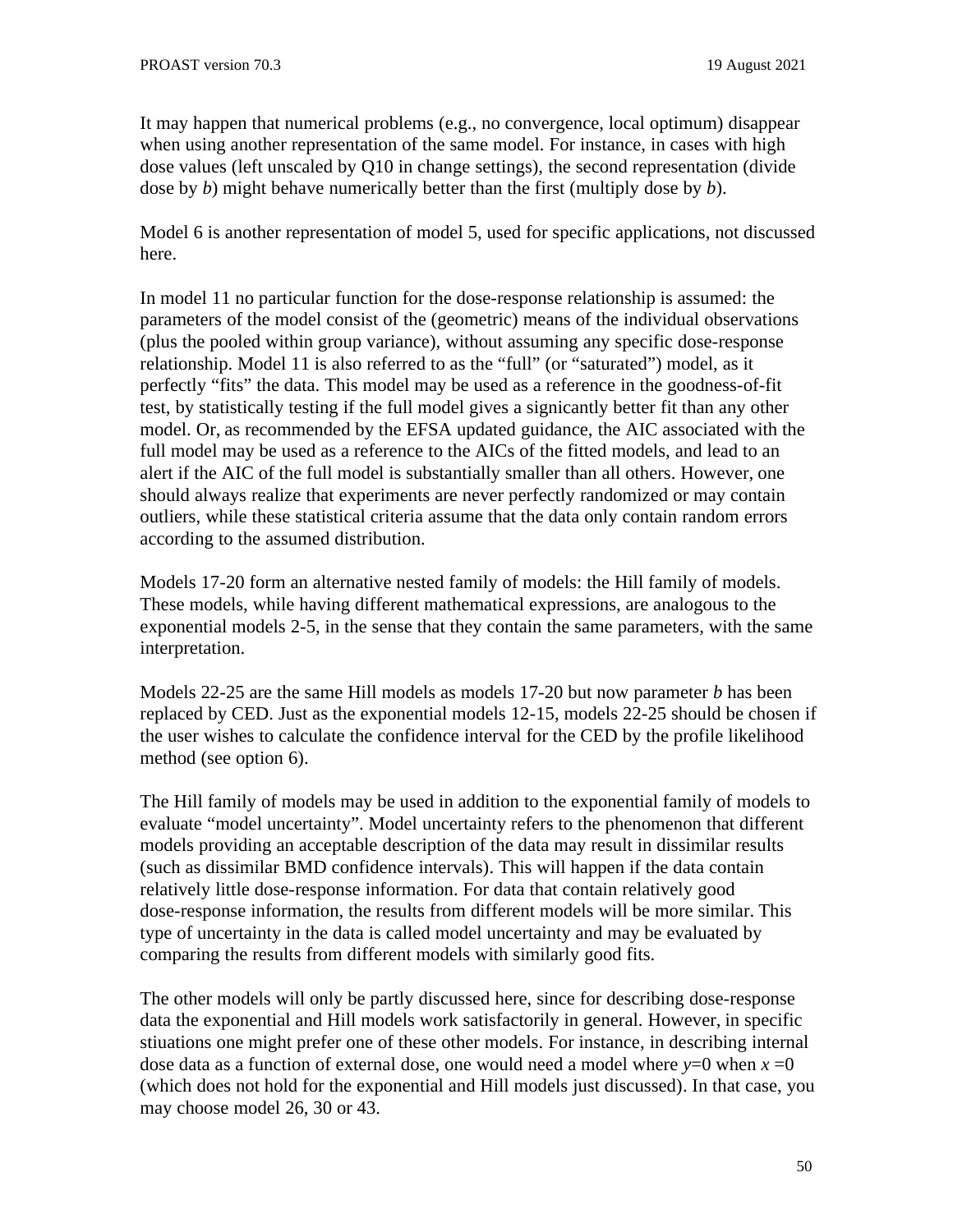Models 26 and 30 represent two parameterizations of the power model (this was done because covariates in PROAST can only relate to parameters *a* and *b*).

Models 21, 32, 33 and 45 are (nested) extensions of the exponential models. These models have the flexibility to be nonmonotone, or to have more than one point of inflexion.

Model 28 represents a model with a dose threshold as one of its parameters (in particular, *a*). This model is not recommended, as it is very unstable and results may be unreliable (see e.g., Slob 1999). The notation " $(x > a)$ " in the formule of model 28 should be read as a logical expression, being equal to 1 when true, and equal to 0 when not true.

Model 34 respresents a third degree polynomial. By fixing the relevant parameters at zero, it can also be used for fitting a second order polynomial, or a simple straight line. See discussion of option 4 below, for how to fix parameters.

Model 44 is a representation of model 2 such that the parameter estimates for *a* and *b* are uncorrelated, used for specific applications (in the package "milkings").

Model 46 is equivalent to model 15, except that the different CEDs (related to different subgroups) are expressed as RPFs (relative potency factors) relative to the CED of one of the subgroups (e.g. the reference chemical). This model allows calculation of confidence intervals for the RPFs. NOTE: the RPF is defined such that values lower than unity realte to lower potency (higher BMD) than the reference.

Model 47 is equivalent to model 6, also used for specific applications (not dicussed here).

Model 48 describes the response as a function of two independent variables, such as dose and time.

## **Option 3: Choose other startvalues**

Normally, you will choose option 4 after having appointed a model in option 2. However, it may happen that a problem arises in fitting the model, e.g. graphical inspection shows that the fitted model does not agree with the data very well. In that case, it may be helpful to change the start values as automatically produced by the software, and try to get better values. Or, it may be needed to explore whether or not different start values result in the same fit (if not, this indicates that there are local optima in the likelihood function). Changing start values may be done as follows.

First, answer the question *Which parameter(s) do you want to change ?* by entering the relevant number, then, after *Please, give new value for a-f >*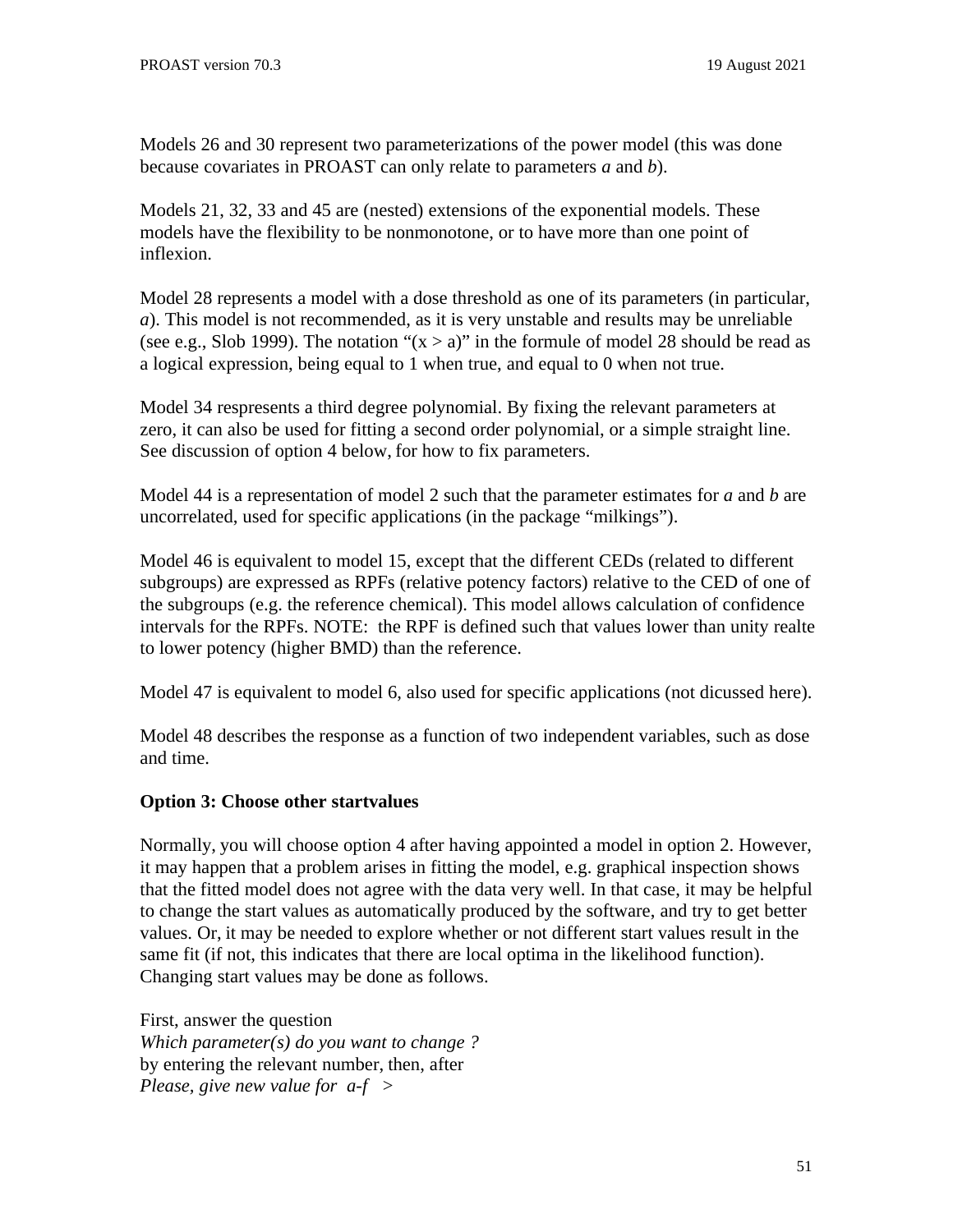enter another value for that parameter (in this example *a-f* represents parameter *a* for females). By visual inspection of the plot you will learn if the change was an improvement or not. In addition, you may compare the old with the new log-likelihood value. In some situations the log-likelihood value may be reported to be "NA" (i.e. not available), or –Inf, or anther nonnumerical value. This may happen when the curve is too far away from the data, or when one of the parameters is NA. Note: as long as the log-likelihood is reported on your screen as some nonnumerical value, you need to adjust the start values; otherwise fitting the model (option 4) will (most likely) not succeed.

When you think the start values for the parameters result in a curve that is not too far away from that data, enter the number associated with *Please, CONTINUE*

# **Option 4: Fit model**

After choosing option 4, the constraints (lower and upper bound) you get the question:

Do you want to change the parameter constraints ? 1: no, fit model 2: yes

If you answer by 'yes' you will see a list of the parameters to be estimated (ignoring possible covariates), with the current lower and upper constrainst, i.e., the fit algorithm is not allowed to consider parameter values outside that range. You can now change the lower and/or upper constraints for each parameter.

Note that Inf (-Inf) stands for infinite (minus infinite).

You may also fix a parameter to a specific value, by settting the lower and upper bounds at the same value. For example, one may fit a straight line to the data by choosing model 34 (third order polynomial) and then fix parameters *c* and *d* to zero, by setting both their constraints at zero.

The output given in the command window consists of the estimated parameter values, the log-likelihood value, the AIC, and the CV (coefficient of variation) of the residual variation of the individual observations around the fitted model. Note that the estimate of the parameter *var* relates to the variance of the natural logarithms of the data. It is related to the CV by:

 $CV = \sqrt{\exp(var) - 1}$ 

ATTENTION: In incidental cases the result from the fit algorithm depends on the start values used, i.e. when the model is refitted but with different start values, the best fit may differ from the previous one. In that situation, there is apparently some ambiguity on the best fit, due to relatively poor data (e.g. large noise, small effects, few dose groups)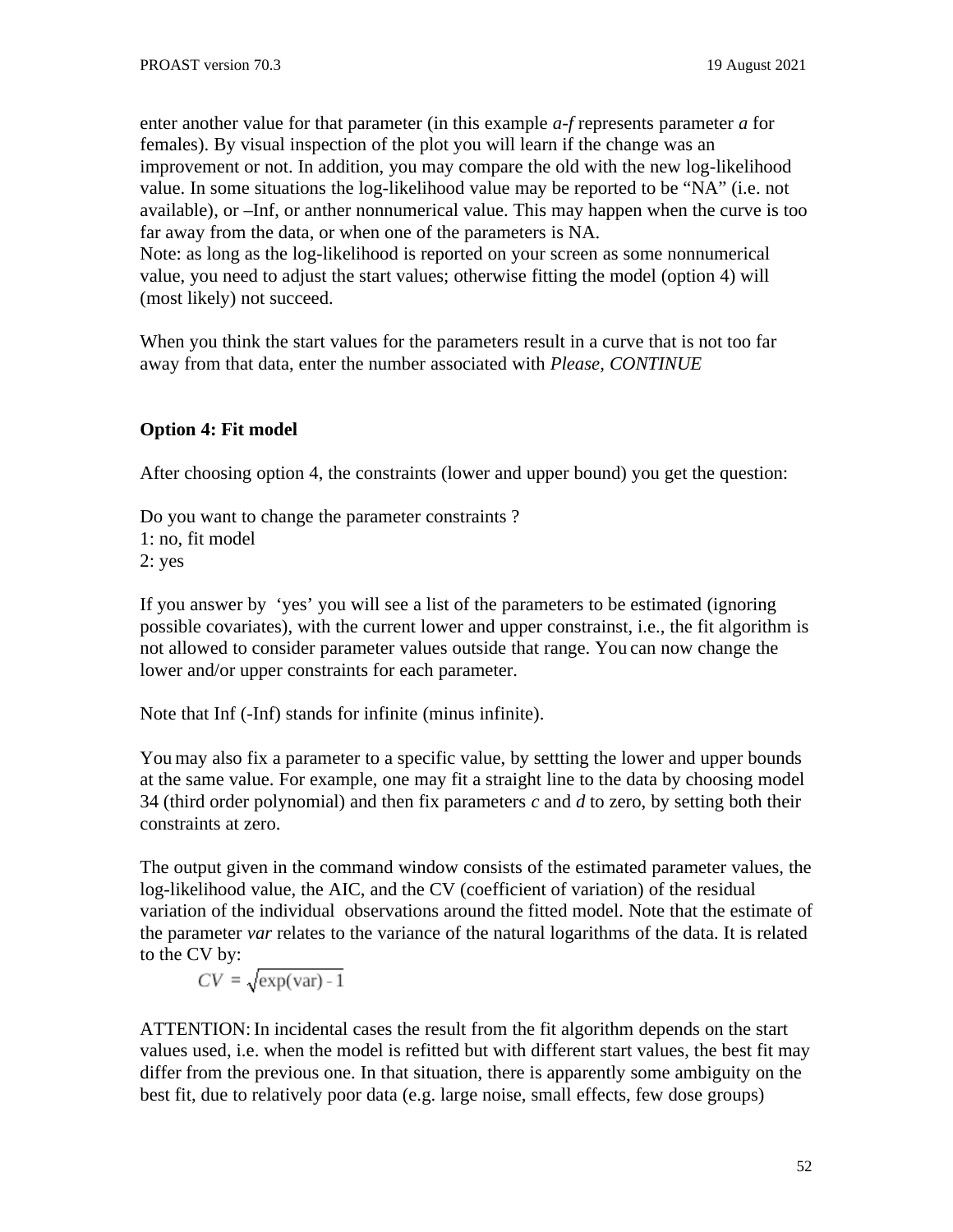and/or too many parameters in the model. This problem is indicated by the term "local optima", i.e., the fit algorithm may end up in an optimum, while there are other (possibly better) optima. In many cases, local optima are discovered (and cured) when you calculate confidence intervals for the parameters based on the profile likelihood method (see option 6 or 12 of the main menu).

After the model has been fitted, you get the opportunity to store the fit results (or, actually, the current state of the analysis) in an R file:

*give name for file to store results (or type 0 if none)*

Storing the results may be useful for further analysis (including producing plots) in the future, especially when the calculations took some time. You can give it any name that facilitates its identification. For instance, you may use names like 'tcdd.m5' to indicate the name of the compound, and the model fitted.

When, at some point, you have stopped the current PROAST session you may invoke the stored results by typing

```
> f.proast( , tcdd.m5)
```
and continue the analysis at any later point in time.

Note: do not forget the comma before the name of the stored results, to indicate that it is the second argument of f.proast.

# *No convergence*

It may happen that the fit algorithm reports "no convergence". This can have various reasons. The most common ones are the following:

- The start values were too bad, i.e. the curve was too far away from the data at the start of the fit algorithm.
- The start values were too good. When you have, for instance, already fitted the model, and try to fit it again, PROAST will use the best estimates of the parameters as starting values. In such a situation it might happen that the fit algorithm creates only small changes in the parameters, without noting any changes in the fit criteria (the log-likelihood). Just change one of the start values a bit, and convergence will result.
- The data may not be informative enough to estimate (all) the parameters. For instance, there may be only two or three different response levels, while three or more regression parameters are estimated. Or, the noise within dose groups may be large compared to the (mean) differences in response. Non-convergence might occur when the number of regression parameters to be estimated is larger than the number of dose groups (or actually when it is larger than the number of clearly different response levels), or when the data leave ambiguity about the dose-response relationship.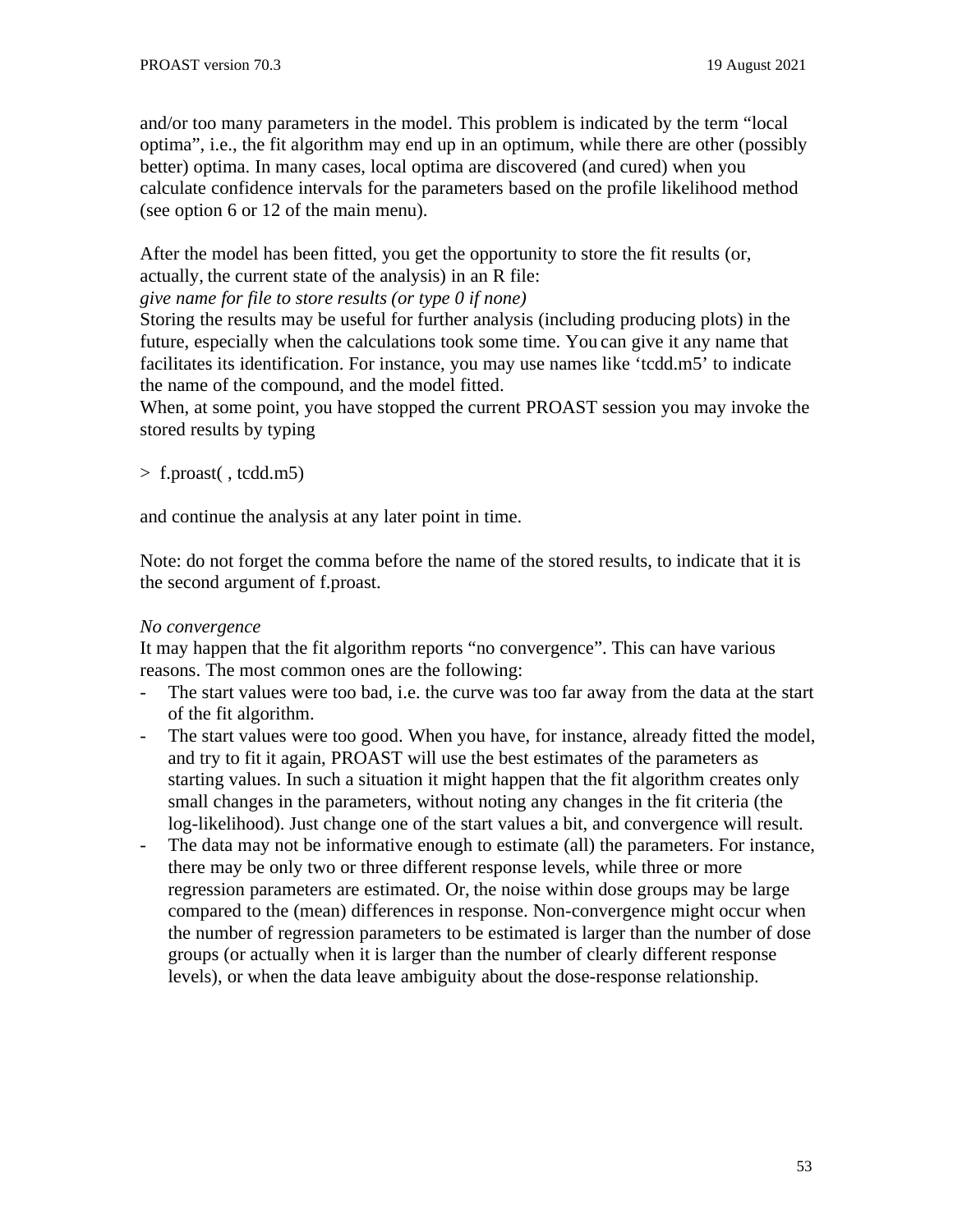## **Option 5: Plot results**

This option may be used to change the plot of the data with the fitted model. The following question will be asked.

```
Which plot type do you want ?
1: y vs. x
2: y vs. log(x)
3: log(y) vs. x
4: log(y)-log(x)
5: y vs. sqrt(x)
6: log(y) vs. sqrt(x)
7: sqrt(y) vs. x
8: sqrt(y) vs. log(x)
9: qq-plot of residuals
10: residuals against dose
11:
12: change plot limits
13: shift datapoints at same dose
14: use current plot for identifying points
15: back to main menu
Selection:
```
In general, option 4 is most appropriate, as biological measures (including dose) have a ratio scale, and with log-scales visual distances relate to relative differences (ratios, or percentage), which is the appropriate way of comparing values in biology. If you prefer to use original scales, e.g. for direct reading of the values, make sure you have at least had a look at the plot on log-scales. Further, keep in mind that the visual shape of a dose-response curve has no meaning, and any interpretation of the shape of a curve is spurious (Slob and Setzer, 2014).

After choosing one of the scale options (1-8) you will get, if you had different subgroups, the question:

#### *Do you want color plot?*

Here you may choose to make a black-and-white or a color plot.

## *Do you want to plot the group means?*

You may choose to plot the group (geometric) means together with the individual data, or levae them out. Or, you may want to plot the means only (without the individual data). In the latter case, you will be asked if you wnt to plot the confidence intervals for the responses (recommended in most cases).

If you are not happy with the limits of the scales in the plot, choose option 12 (*change plot limits*). You can then choose other values for the limits of dose, or response. Note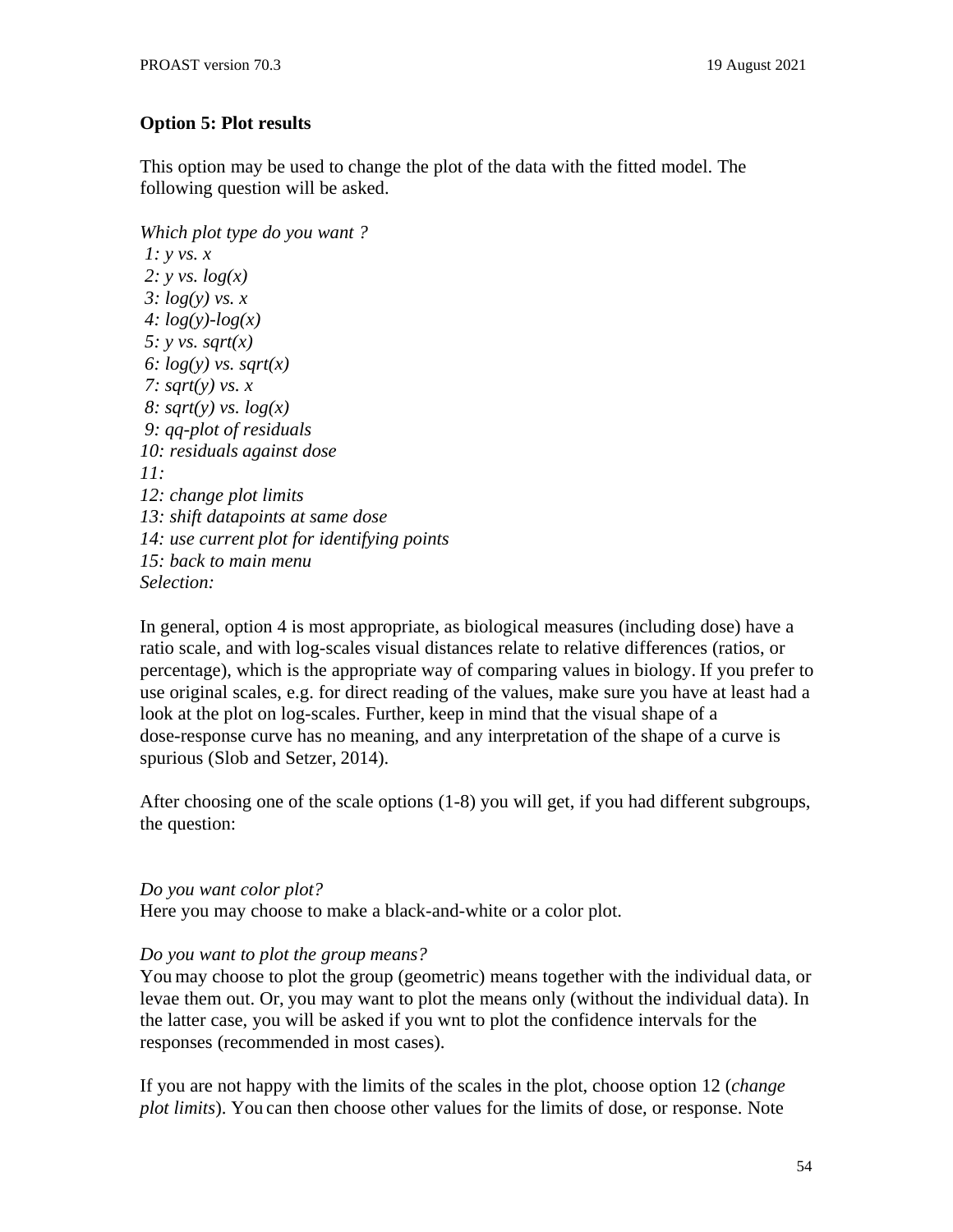that, when changing the lower bound of the x-axis, you also need to adjust the dummy value for dose zero in case dose is plotted on log-scale.

Note that, in all these plotting options, the same data, and same fitted model are plotted, just on other scales. So, the data are not transformed (which would imply another assumed statistical distribution), they are just plotted on other scales. Similarly, the plotted curves are completely equivalent, and just visualized in another way..

Option 9 produces a QQ-plot, i.e. a plot of the observed quantiles to the theoretical quantiles (according to the assumed distribution). When the data are a random sample from the assumed distribution, the QQ-plot should show up as a straight line. Note however, that the tails will always deviate from the theoretical straight line, as they are more sensitive to random sampling error.

After creating a QQ-plot you may get a warning that the data appear to contain outliers. These outliers are identified based on Grubb's test. You get the opportunity to remove the outliers. If so, you may refit the model, and compare the results.

When you choose one of plot options 9, 10, 11 the resulting plot has a second label on the x-axix, to inform you on the data-transformation used, by the following codes:  $\text{dtype} = 1$ :  $\log\text{-}transformation$  $\text{dtype} = 25$ : no transformation dtype = 26: square root transformation

Option 14 (active after replotting the data) gives the opportunity to identify individual data points: by clicking on them a label will appear next to it, giving the value of a particular factor associated with that point. The factor can be chosen by the user to be any of the columns available in the dataset. For instance, if the data contain identification numbers for the individual animals in the study, the user may tell PROAST to use that column in the dataset for labeling the data points that are appointed in the plot. This is a convenient way for identifying outliers. You can click on more then one point, if you want to identify various points. Click on the right mouse button and click on "*Stop"* if you are done.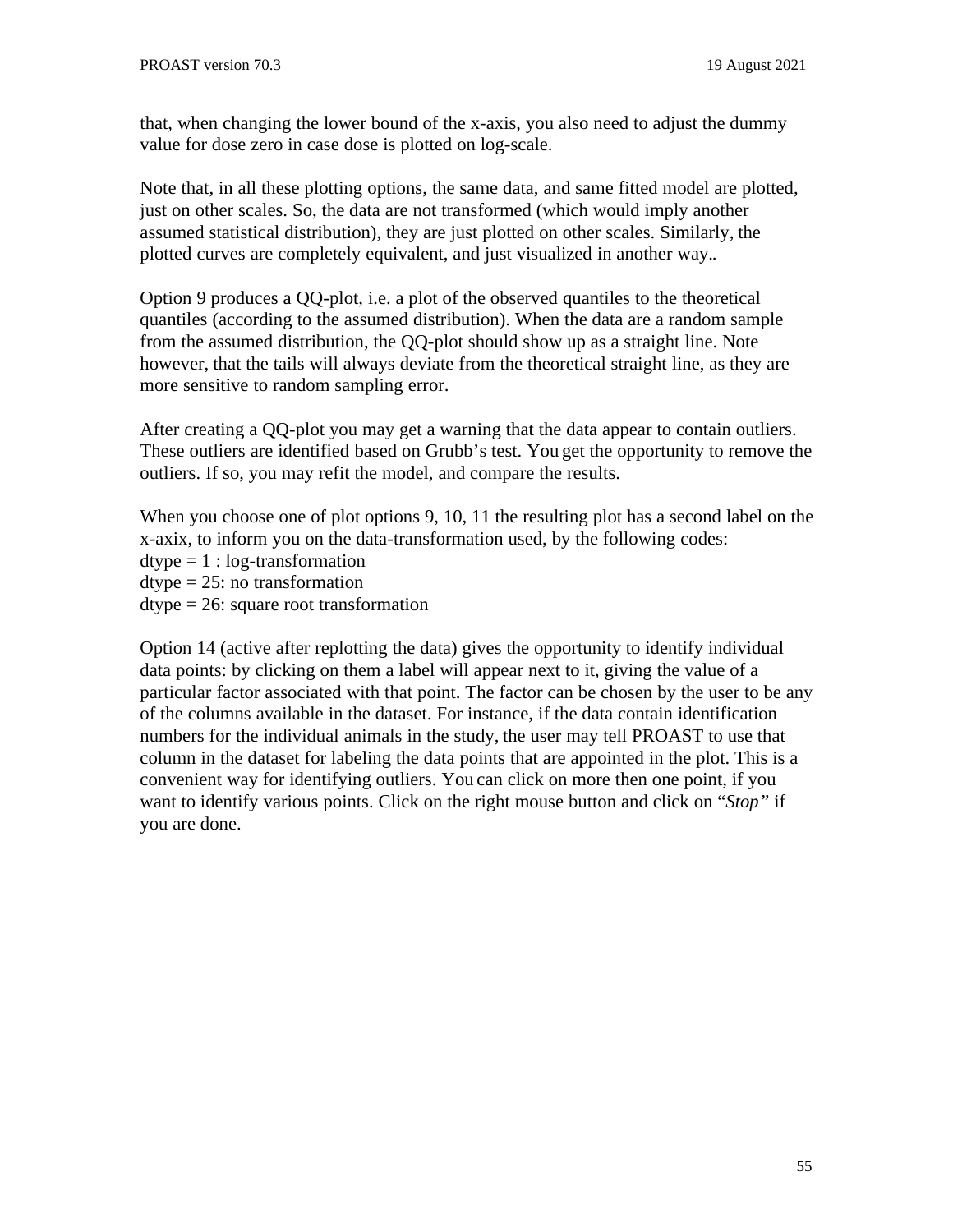## **Further plot options**

If you have selected the option "*Back to main menu"* you will still get another two plotting options:

*Further plot options: 1: plot separate curves for each level of the covariate 2: produce normalized plots of all curves 3: continue*

The first of these is convenient for situations where you have analysed a large number of subgroups, since then it may be difficult to see the fits in each subgroup separately.

The second option may be used if you want to normalize the response to the background response in each subgroup. If only parameter *a* depends on the covariate, you will get a single curve here. If parameter *b* also differs among subgroups the dose-responses will be parallel on log-scale (i.e. the horizontal distance between the curves is the same for every value of *y*).

## **Option 6: Calculate CED point estimate or confidence interval**

The Benchmark response in continuous data is defined as a percent change in mean response (relative to the controls). To dinstinguish this metric from the BMR in quantal data (usually defined as extra risk) it is often called CES (critical effect size<sup>1</sup>) rather than BMR. More precisely, the CES and CED are defined by

$$
CES = \frac{f(CED) - f(0)}{f(0)} = \frac{f(CED)}{f(0)} - 1
$$

After the question

*give value for CES = f(CED)/f(0) - 1 >*

enter the desired value, where a 5% change should be entered as 0.05, meaning that the (predicted) response variable differs by 5% from that in the controls.

Note 1: in some applications much larger effect levels are relevant, e.g. the stimulation index of three in immunotoxicology. Here, a relevant change is a factor of 3 compared to the controls, and thus one should enter the value 2 here. Note 2: if you enter the value 0 after this question, you will get the question: *give the value of BMR in terms of SD f(d)-f(0) = BMR \* SD >*

 $1$  The word 'critical' in critical effect size does not need to be taken literally as the borderline between adverse and nonadverse.One could also define the CES as a value that may be regarded as a nonadverse effect size, without saying that larger values are necessarily adverse.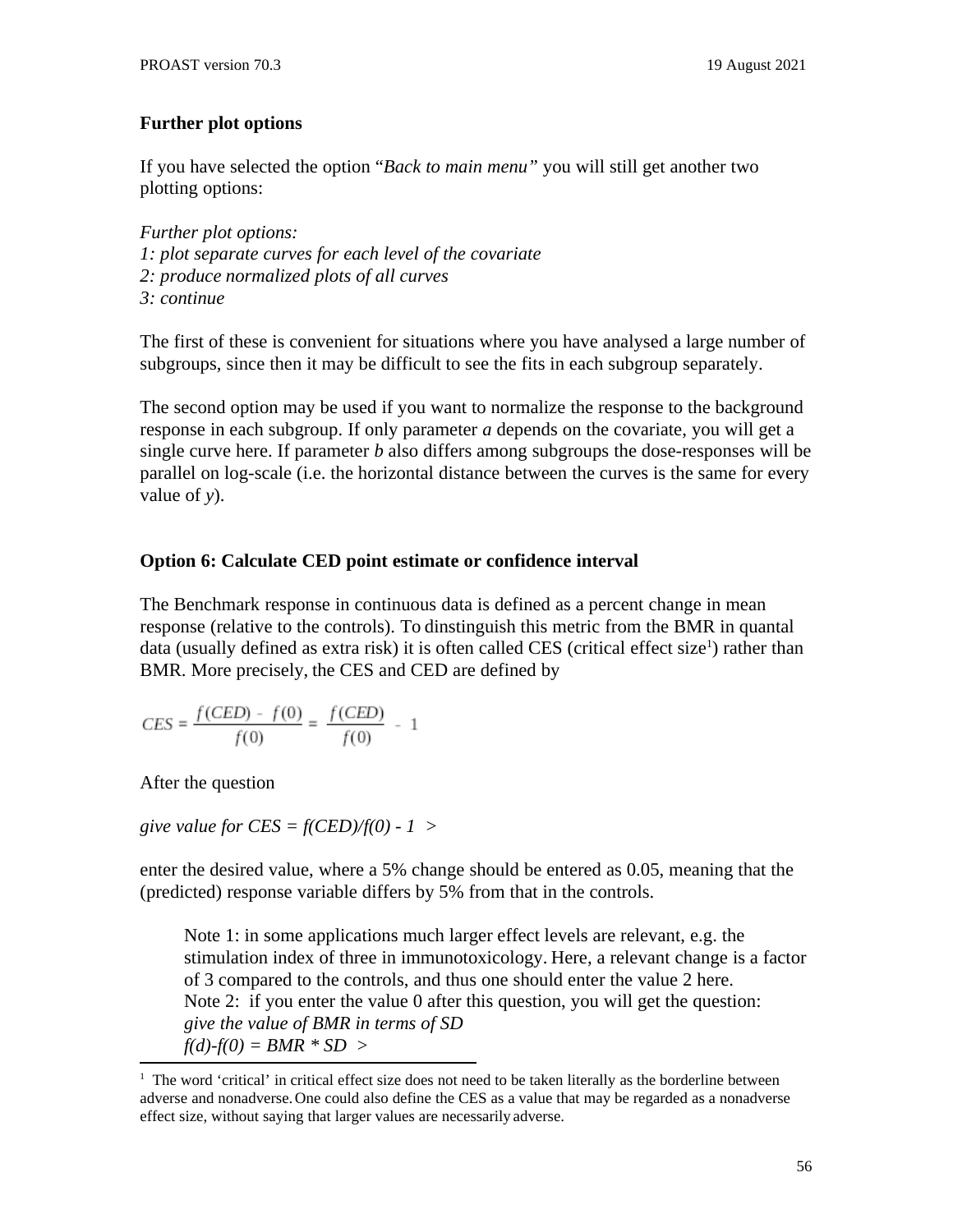and when you enter the vaue 1 here, you can apply the BMR 1 SD approach. The resulting BMD is associated with a 1 SD change in means (on log-scale). If you alos want to calculate a confidence interval for that BMD, you need to use the bootstrap method in PROAST (zee below).

The calculated value for the CED is printed on your screen in original dose units, while in the legend to the plot it is printed in the same dose units as used in the plot (which may differ by the dose scaling factor, entered in Question 10 in section 5.1.1). The dose scaling factor is indicated in the legend of the plot as *scaling factor on x.*

The confidence interval for the CED may be calculated by the profile likelihood method (also called the likelihood ratio method), if one of models 12-15, or 22-25 ("in terms of CED") had been chosen. This method is usually much faster than the bootstrap method (see option 7 below), while the results are similar (e.g. Moerbeek et al. 2003). In PROAST this method will be offered as soon as you have selected one of the models 12-15, or 22-25. So, if you have decided that model 3 is the most appropriate model for a particular dataset, you have to refit model 13 to the data. Then, by choosing option 6 you will get the question

#### *do you want C.I. for CED?*

After the calculations, you will see two plots. The lower panel shows the log-likelihood profile, where each dot represents an evaluated value, which relates to one of the curves in the upper panel. The evaluated points in the lower panel are described by a spline function fitted through them. This fitted function is cut off by a horizontal line, which depends on the confidence level (default in PROAST is two-sided 90%). The cut-off points on the CED-axis constitute the confidence interval for the CED.

One should always visually inspect the plot of the log-likelihood profiles for having irregular shapes. Under normal circumstances (i.e. the data contain sufficient information to determine the dose-response relationship), the log-likelihood profile should be a smoothly increasing and then decreasing curve. In problematic data sets (i.e. the data do not contain sufficient information to estimate the parameters of the model) the picture may be dramatically different, e.g. over a long range it remains constant and then suddenly drops. Such cases indicate problems with the data (the data may not be good enough to adequately estimate all parameters in the model).

Note: option 12 of the main menu allows you to calculate CIs for any of the parameters in the model, including the CEDs.

## **Option 7: Generate bootstrap runs based on fitted model**

Option 7 from the main menu allows you to quantify the (statistical) uncertainty in the estimated CED using the bootstrap method (Slob 2001; Moerbeek et al. 2003), by producing an uncertainty distribution aroud the CED. This distribution would be needed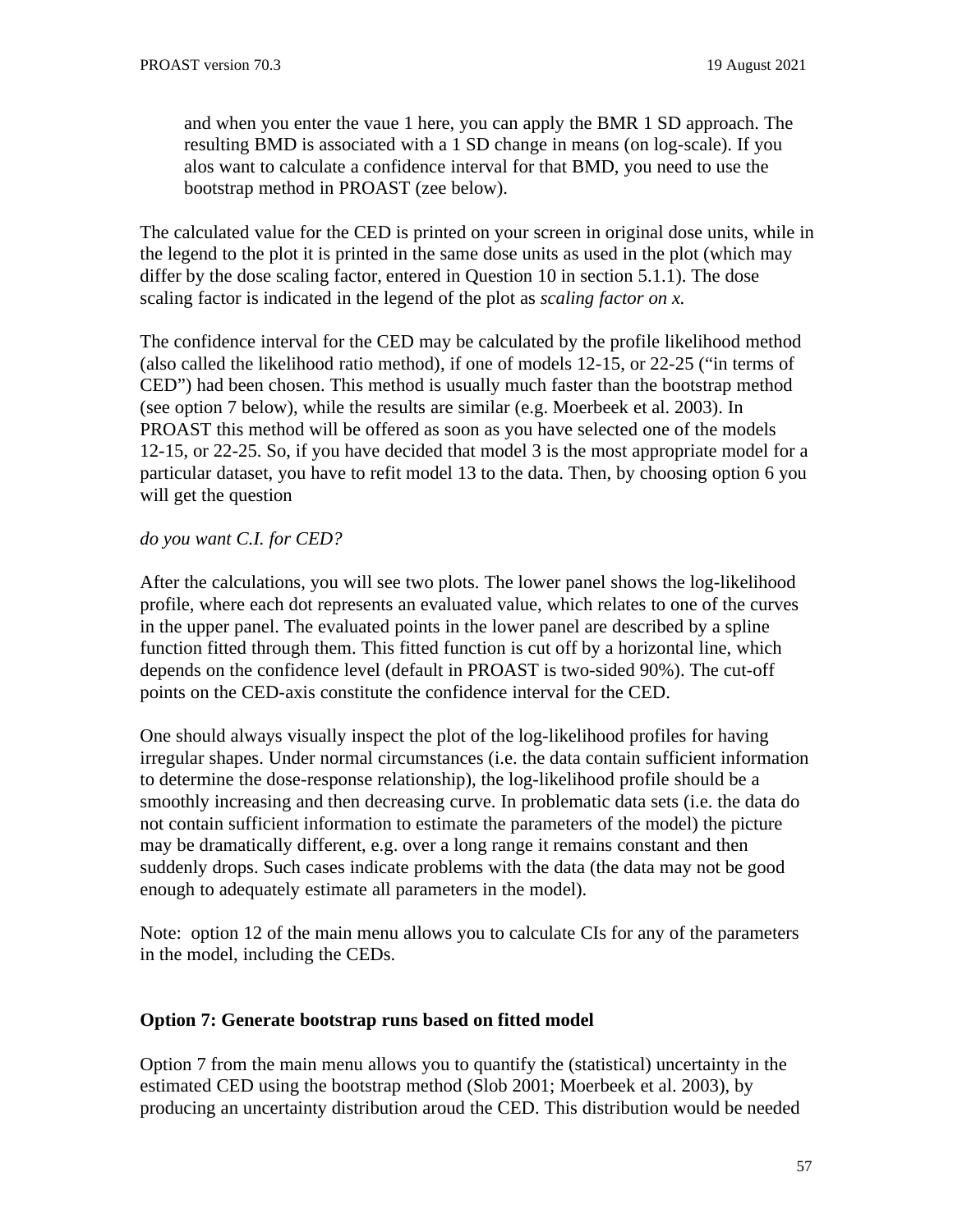in a probabilistic hazard characterization (see e.g. Slob and Pieters, 1998; Chiu and Slob 2015), but it can also be used as an alternative method to option 6 (the likelihood profile method) for assessing confidence intervals around the CED.

The basic idea behind the bootstrap method is simple. To obtain the uncertainty distribution of an estimated CED a large number of artificial data sets is generated, each of them obtained by random sampling from a lognormal distribution with geometric mean (=median) defined by the fitted regression model, and (geometric) standard-deviation as estimated by the fitted model. Each artificial data set is based on the original experimental design, i.e. the same dose groups and number of subjects in each group. By sampling data sets we assume the error variance known, which ignores the estimation error involved. To account for the uncertainty in the estimated residual variance (on log-scale), it is, in each simulation run, multiplied by a correction factor *df* / *rchisq(df*), where *df* equals the total number of data minus the number of regression parameters estimated, and *rchisq(df)* denotes a random drawing from the chisquare distribution with *df* degrees of freedom (with a new drawing for each run).

*Please, give the number of bootstrap runs you want to be done >*

Enter the number of runs you wish to be done. It may be useful to first enter a small number (e.g. five), and then after the next question:

*do you want plots of each sampling run? 1: no 2: yes (only for small number of runs!)*

select *yes*. Each run will now be plotted, and after that you need to press a key to get the next plot (so that you can examine them, and check if the bootstrapping works properly, i.e. similar but different data and curves).

When you actually start the bootstrap analysis with a larger<sup>2</sup> number of runs (e.g. 500), you should not use the plot option, for obvious reasons.

At the end of the bootstrap calculations, you will be asked:

*give name for file to store bootstrap results (or type 0 if none) >*

Give a convenient name, e.g. TCDD.m5.bt, to indicate that model 5 was fitted to TCDD data, and bootstrap calculations have been done. These results may be used at any time after having ended the current PROAST session by typing > f.proast( , TCDD.m5.bt) and continue the analysis.

<sup>&</sup>lt;sup>2</sup> Unfortunately, no general rule can be given for the number of bootstrap runs needed: it depends on the data. One might check the adequacy of the number of runs by repeating the bootstrap analysis with a larger number of runs. Or, if feasible, with the likelihood profile method in main menu option 6. See also Moerbeek et al. (2003).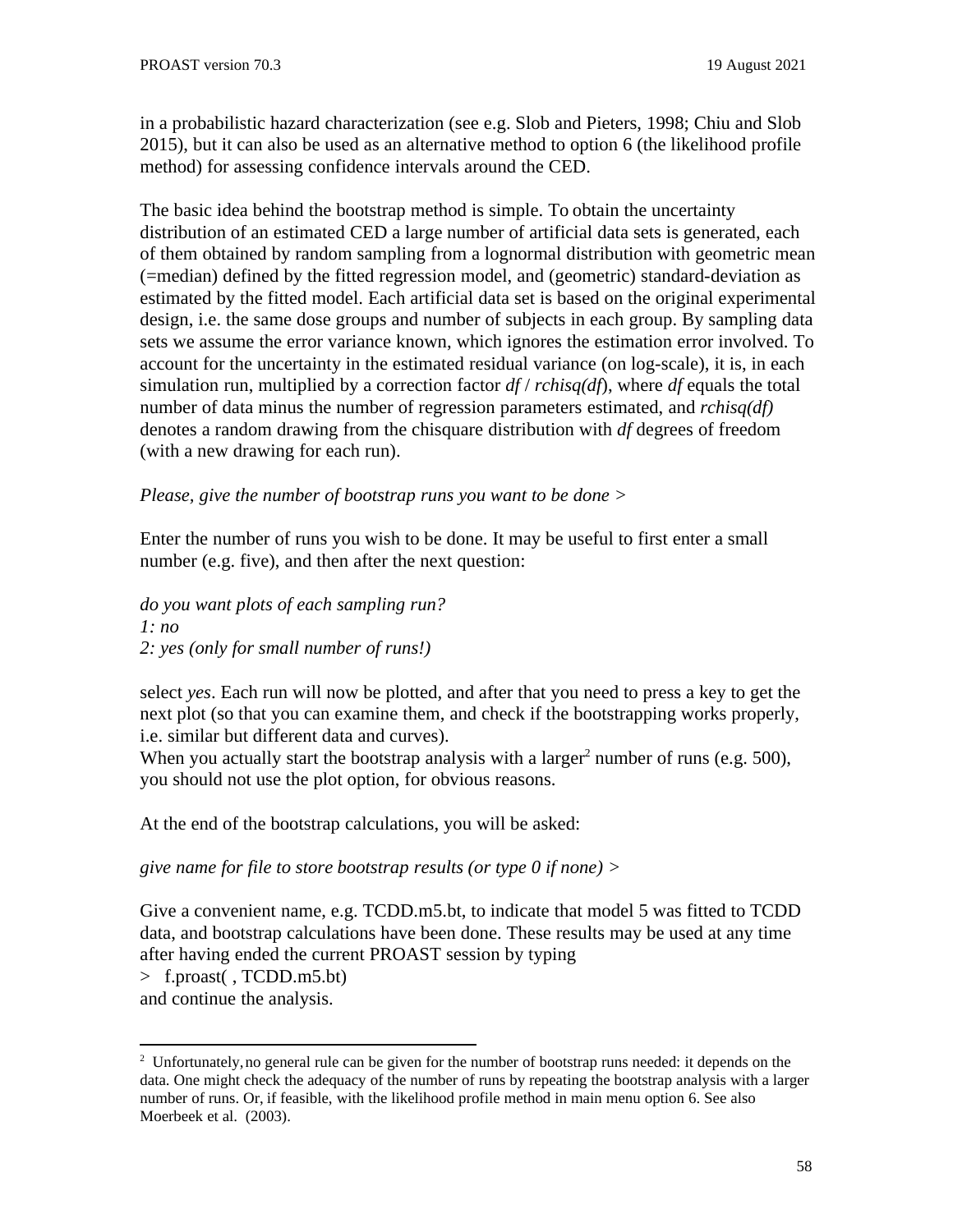## **Option 8: Calculate CED distribution for the animal**

When you have performed a bootstrap analysis, option 8 allows you to compose a histogram of the bootstrap CEDs, as well as to estimate a confidence interval for the CED based on that histogram.

First, you will get a message how many of the bootstrap runs resulted in convergence (a large number of non-converged runs indicates that the data were poor relative to the number of parameters).

Next, the question

*Do you want to change the Critical Effect Size? current value:* 0.05 *1: no 2: yes Selection:*

gives you the opportunity to change the CES. If you answer by *yes*, simply enter the CES after the next question (see main menu option 6 for definition of CES). Note: the value of CES cannot be changed here when you had fitted a model in terms of the CED (models 12-15, or 22-25).

PROAST will now generate a plot with the histogram of the CED, as well of that of the 10-log of the CED.

Note: this histogram should not be interpreted as variation among animals! It reflects the scientific (statistical) uncertainty in the point estimate of the CED, due to the statistical limitations in the data. The distribution will be wider when based on fewer animals and/or larger noise in the data.

## After

*Press enter key to continue ... >* You will see the plot of the data and fitted model, with the confidence bounds added in the legend.

## **Option 10: Calculate withdrawal period for veterinary medicines**

Option 11 is a specific application of PROAST used for calculating withdrawal periods based on declining concentrations of veterinary medicines in e.g. meat, as a function of time. The aim is to estimate a point in time where the concentration in the matrix considered in 95% of the animals is below a given reference value, with 95% confidence. Not further discussed here.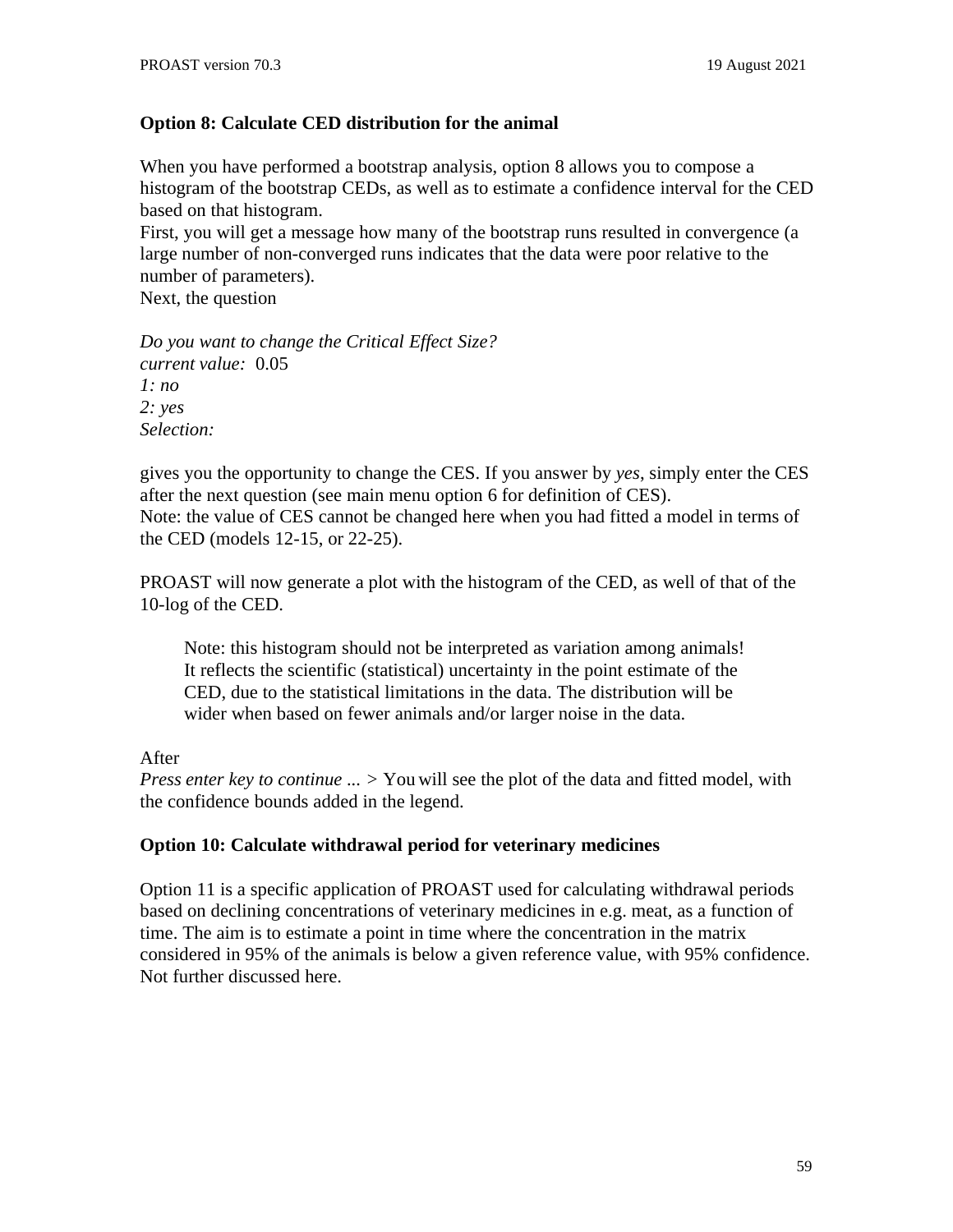# **Option 11: Calculate confidence interval for model parameter(s)**

Option 12 may be used to calculate the confidence interval for any of the model parameters that were estimated in fitting the model, based on the likelihood profile method. After the question

*Give number(s) of the (consecutive) parameter(s)*

you may select a single parameter, or a set of parameters, using the concatenate function in R (see NOTE in discussion of Q4 in section 5.1.1).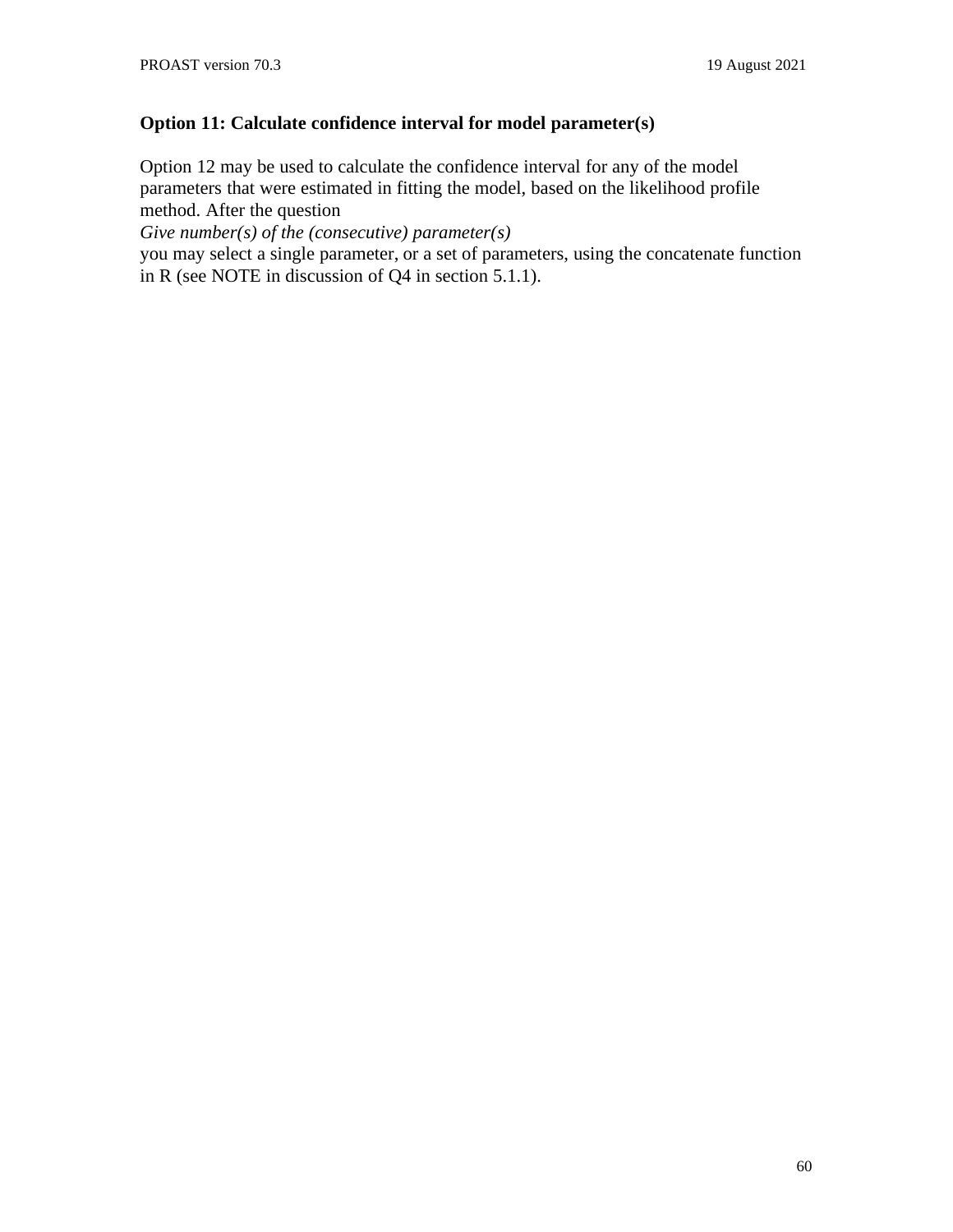# **5.2. Continuous summary data (data type = 10)**

Dose-response modeling is possible for summarized dose-response data in terms of the group means if the associated standard deviations (or standard errors) and the group sizes are available (see Slob 2002 for statistical details). For this type of data the use of **PROAST** is largely the same as for data type  $= 1$ , except a few additional questions in the *Change settings* option of PROAST. These will be discussed in the next section.

#### **5.2.0 Single model or set of models (continuous summary data)**

See section 5.1.0, not different.

#### **5.2.1 Data specification (***change settings)* **for data type = 10**

First, start PROAST, for instance with the example data set *das10*:

#### > **f.proast(das10)**

NOTE: if the data file *das10* is not found, you should first type:  $>$  data(das10)

Then, the question

*What type of response data do you want to consider?* should be answered by **7** (continuous, summary data). Most of the questions that will be given are the same as described in the previous paragraph for continuous individual data, but there are a few additional questions that need to be answered:

*Q3a: Give number of the variation statistic associated to these endpoints…..* 

Here you enter the column that contains the standard deviations or standard errors.

*Q3b: Do you have standard deviations or standard errors associated with the means? 1: standard deviatons 2: standard errors*

It is important to give the right answer here, otherwise you will get spurious results.

*Q3c: Give number(s) of the group size(s) associated to these endpoints* Enter the column with the sample sizes of each group

After the question to choose a model,you will get a plot of the data (the geometric means, with the associated confidence intervals) against the x-variable (e.g., dose). It should be noted that the original data (arithmetic means) are translated by PROAST into geometric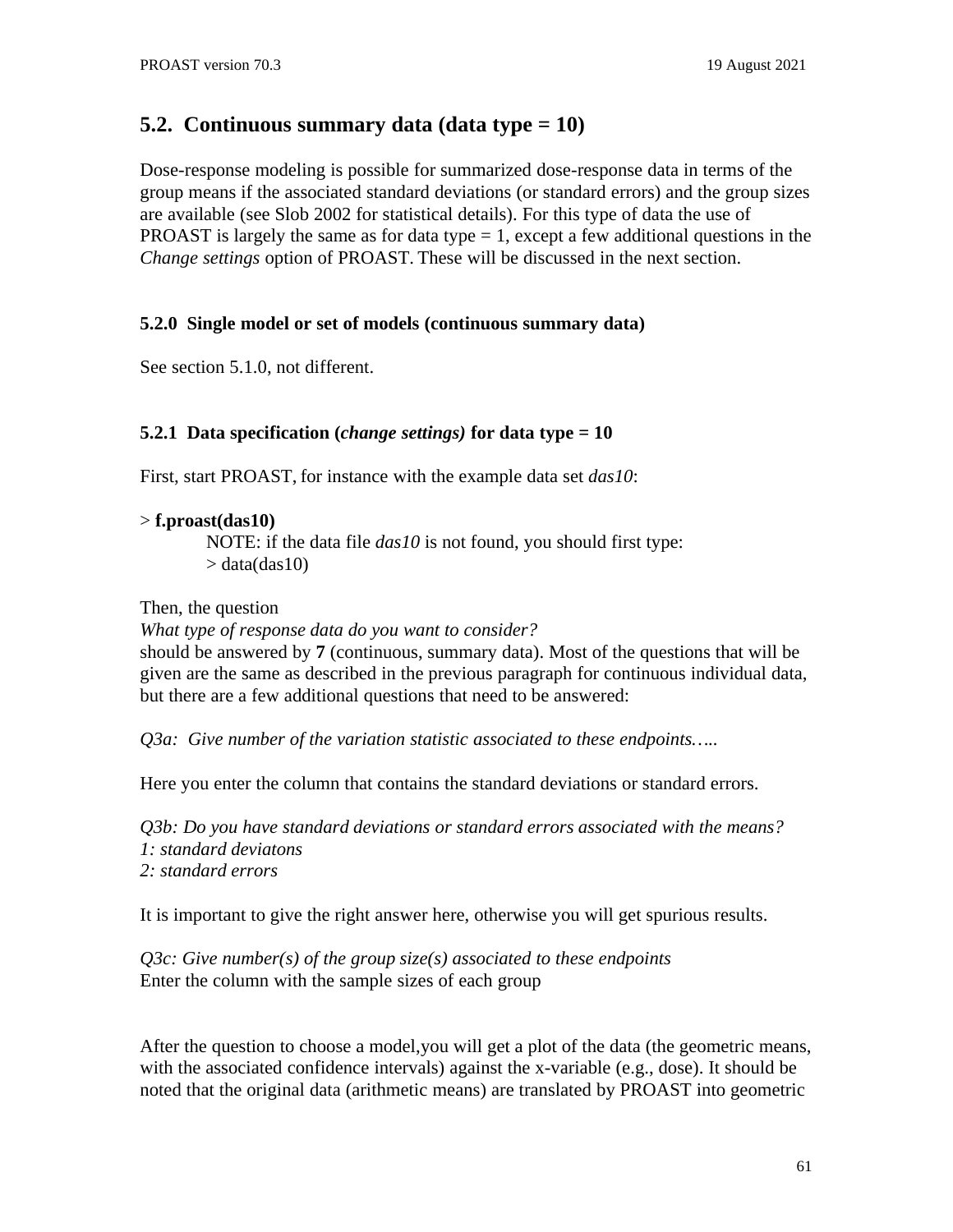means. The geometric means will be lower than the original arithmetic means, while also the relative distances between the data points may change. The assumption of lognormality rather than normality of biological data implies that the geometric means give a more realistic picture than the arithmetic means.

## **5.2.2 Main menu (continuous summary data)**

The main menu of PROAST similarly applies to data type 10 just as it does to data type 1, and the user is referred to section 5.1 for a description of the options in the main menu.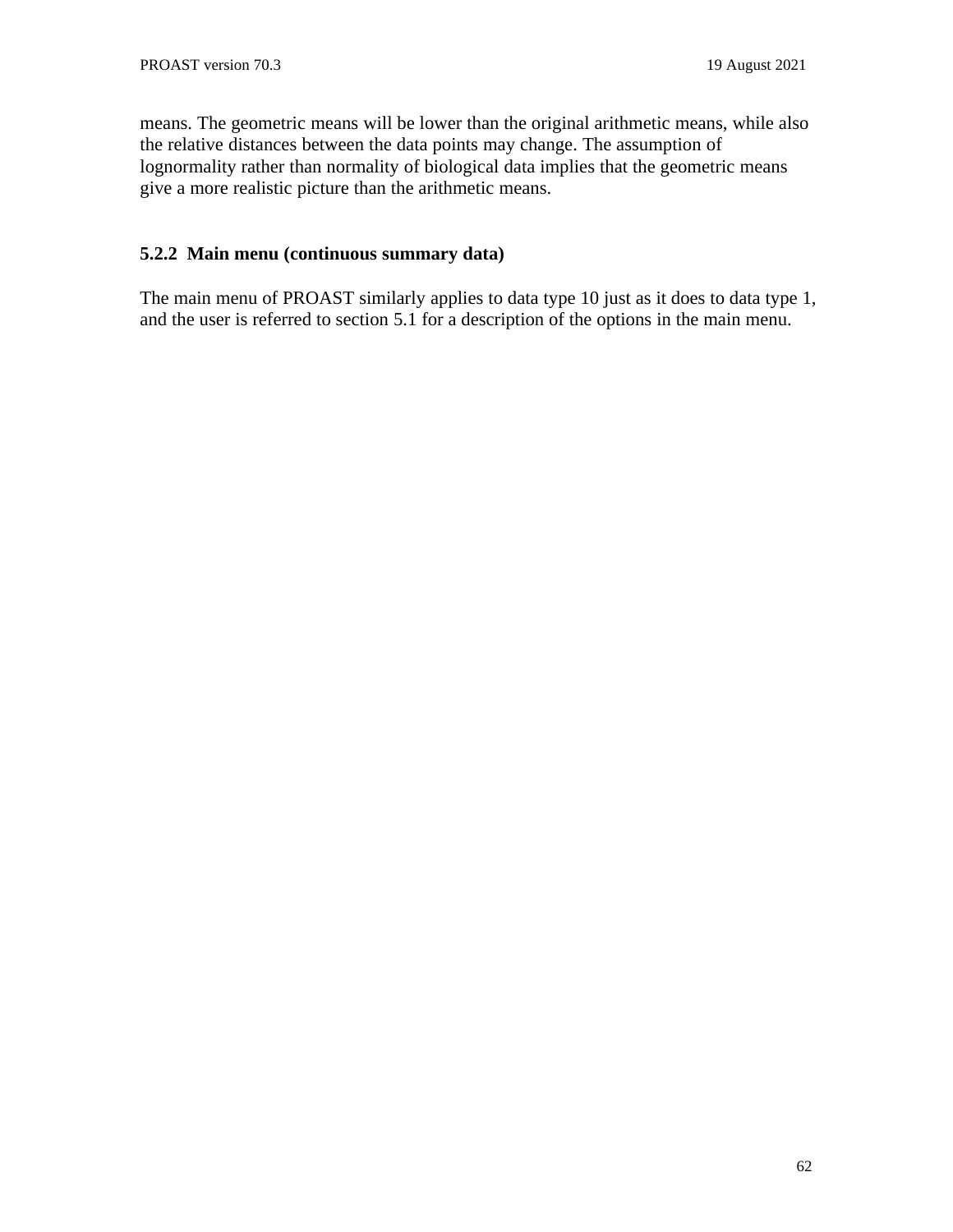# **5.3. Quantal data**

This section describes the use of PROAST for quantal data.

# **5.3.0 Single model or set of models (quantal data)**

Just as in the case of continuous data, you can choose to fit a single or a set of models at the second question in the PROAST session:

*Do you want to fit a set of models, or choose a single model? 1: single model 2: set of models*

*3: change settings first*

The choice of options 1 and 2 are discussed at the end of the discussion of option 2 in section 5.3.2.

If you choose option 3, there are a number of settings that you may change, as discussed in the next section.

# **5.3.1 Data specification (***Change settings)* **for quantal data**

Most questions in the *Data Specification* part are the same or similar to those for continuous data, and the user is referred to section 5.1. 1. There are a few differences, however:

# *Q15: covariate for theta*

*--- type 0 if none ---*

This question will only appear when you selected an LVM model. It relates to a specific application and will not be discussed here.

*Q19: constraints on shape parameter >*

Here you can change the (lower) constraint on the steepness parameter. Normally, no constraint is recommended by EFSA, but to compare results with BMDS calculations, which still uses this constraint as a default.

*Q20: Give value for critical difference in AICs among models (default = 2) >* EFSA (2016) recommends a critical difference in AICs of 2 units. However, this value is not strict, and may be changed (increased), for instance, when none or only few of the models fitted would be accepted by the default AIC difference.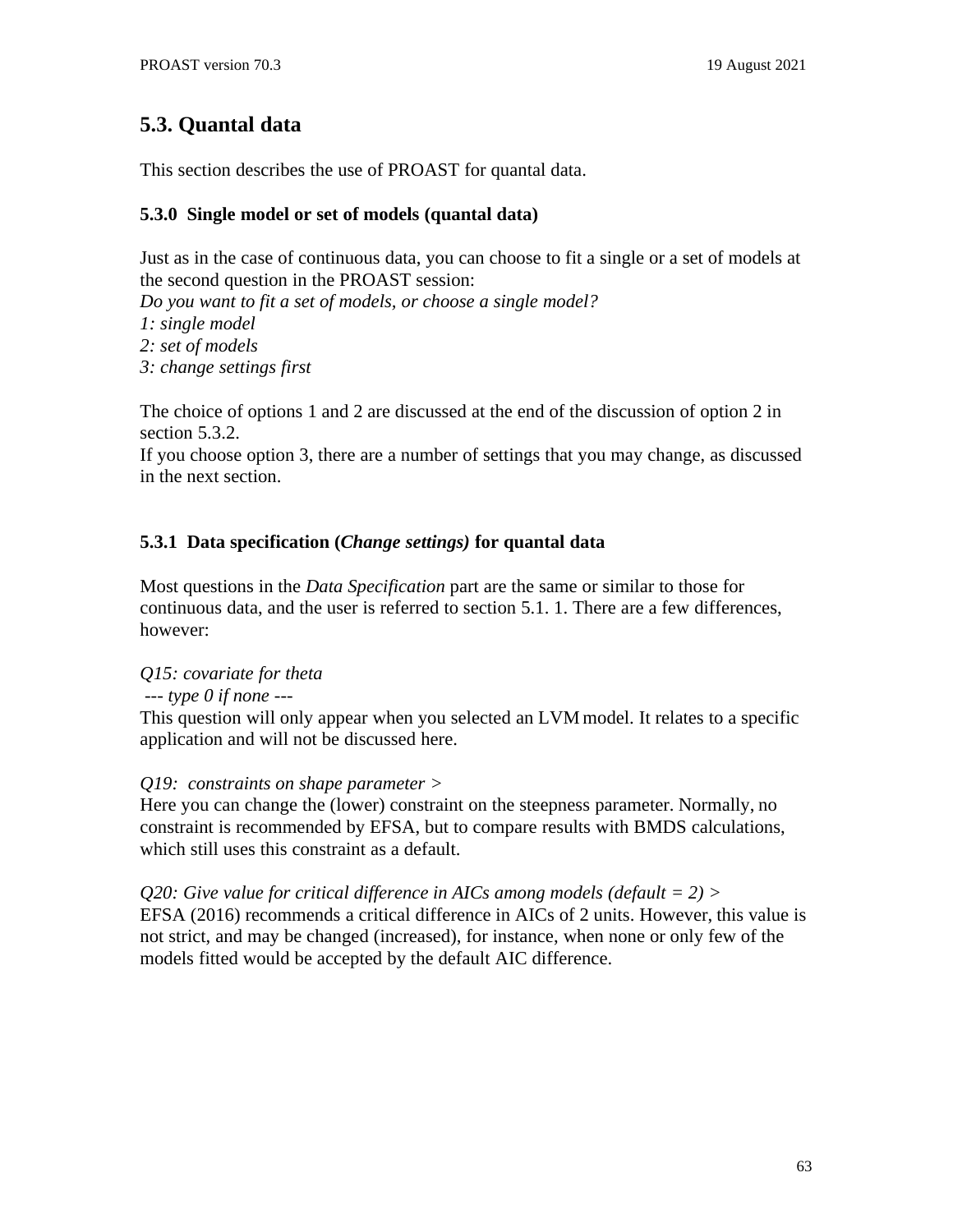#### **5.3.2 Main menu for quantal data**

The options in the main menu that are available for quantal data are roughly similar to the ones for continuous data (see section 5.1.2), but thare are a few differences, which will now be discussed.

#### **Option 2: Choose (another) model**

For quantal data two types of models are available in PROAST. The first type of models comprise the more usual models applied to quantal data, and therefore indicates as classical models. The latent variable models (explained below) have a better biological basis, but are still hardly used. So, after the question

*Choose type of models 1: classical models 2: latent variable models 3: 4: set of models*

you may select a single classical, or a single latent variable model, or choose the automated procedure of fitting a set of models.

#### *Classical models*

Note that some of the available classical models are nested to each other, e.g., model 2 is nested within model 3, and model 3 is nested within model 4. Thus, one may choose model 3, fix parameter *c* at 0 (see option 4 below), and effectively fit model 2. Model 5 (the log-logistic model) and model 7 (the Hill model) are equivalent when parameter *c* is fixed at unity. When parameter *c* is left free (i.e. between a small positive number and 1), one may use model 7 for data that level off at a level below 100% response.

Most classical models include a parameter for the background response (usually denoted by *a*), reflecting the probability of response at dose zero. Theoretically, this probability can be very small, but not zero (since *a* is the fraction of responses in the infinite population). Therefore, its value should be estimated from the (dose-response) data. For data sets that have zero or very few observed positive responses at the lower doses, this should lead to an estimate of *a* that is very close to zero. If not, this indicates that the model does not adequately describe the observed dose-reponse relationship. In principle, the user could fix parameter *a* to be zero in fitting the model (by setting the lower and upper contstraint to zero), but that will lead to an error: the assumed binomial distribution is not defined for probability zero. Briefly, parameter *a* should always be estimated as a nonzero parameter in fitting the model to the complete dose-response dataset.

Most of the models in this list occur in two parameterizations: one with a parameter *b* and one where parameter *b* is replaced by the BMD. The latter models should be chosen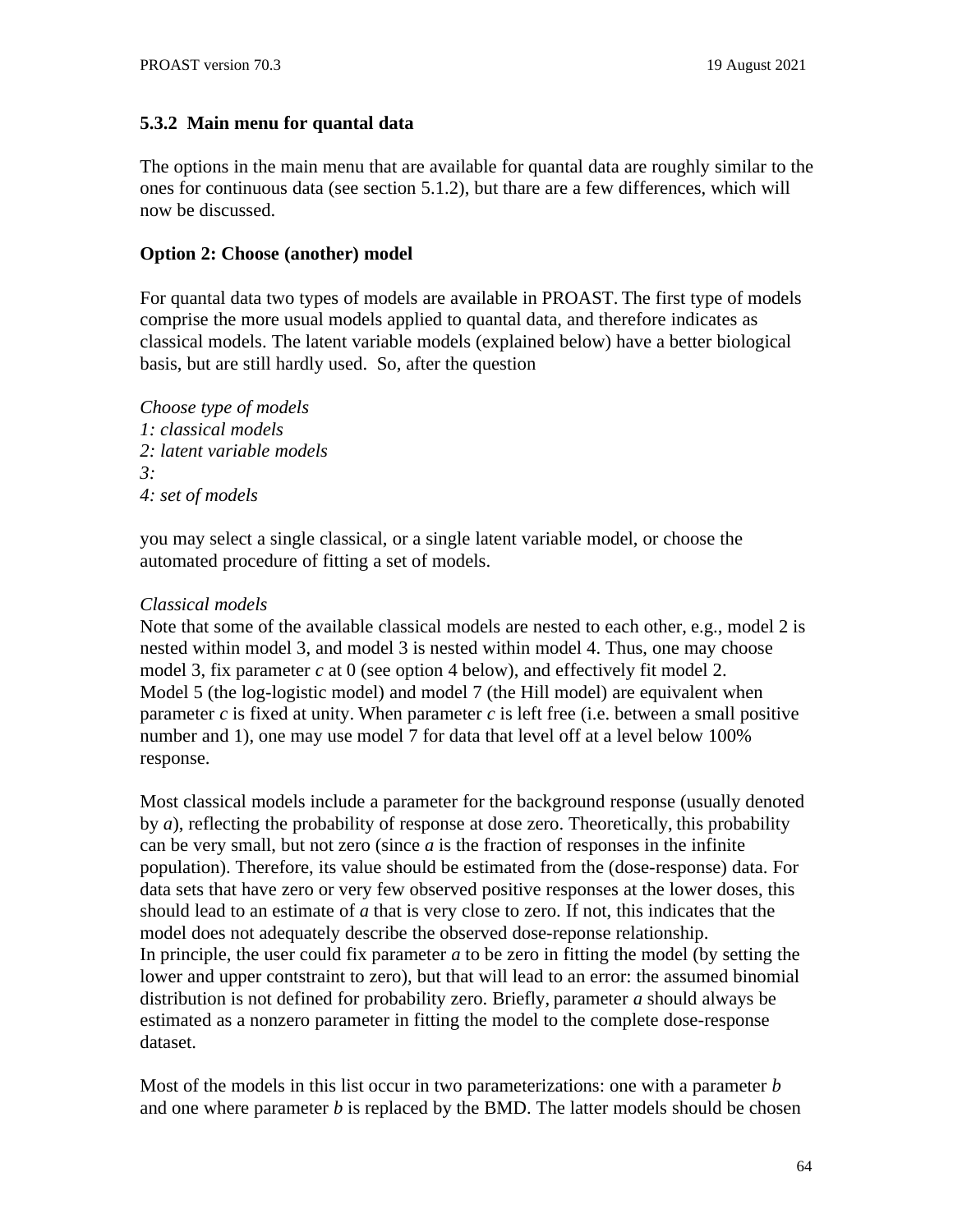if you wish to calculate a confidence interval for the BMD using the profile-likelihood method. In the former models, a confidence interval for the BMD can only be calculated with the bootstrap method (which takes more time).

### *Latent variable models (LVMs)*

When you choose *latent variable models*, you will get a list of models that is the same as the first part of the list of models used for continuous data. LMVs assume that the observed incidences originate from an underlying continuous response, which is not directly observed. Instead, each animal (experimental unit) is observed to have a response below or above a certain cut-off value, resulting in yes/no responses for all animals. This cut-off value is (normally) unknown, as it relates to the invisible latent variable. In fitting the model to the data, it can however be estimated (see e.g., Appel et al., 2001; Slob and Pieters, 1998; Slob, 1999). Thus, the models, defined for continuous response data, can be similary used for quantal data. The LVMs similarly apply to ordinal data (see section 5.4). Fig. 4 in section 5.5 illustrates the idea of LVMs graphically for the case of ordinal data with three severity categories.

The parameters of a quantal LVM consist of the parameters of the underlying continuous model, plus on additional parameter, representing the cut-off between response and non-response, in PROAST denoted as *th*. Furhter, the parameter *var* in continuous models is now called *sigma* (interpreted as the square root of *var)*. Not all these parameters can be estimated independently, due to perfect or very high correlations. In PROAST the parameter *th* is fixed at zero, and the value of *sigma* is fixed at 0.25. The user can change these fixed values, but that would not change the model fit.

A more extensive discussion about latent variable models is given in section 5.5, where they are applied to ordinal data. Note that quantal data are equivalent to ordinal data for the case of just one severity category. For instance, ordinal data with just two possible scores (no-response and mild response) reduce to quantal data.

When you choose any model in terms of CED, you will be able to calculate confidence intervals for the CED (BMD) by the likelihood profile method, just as in the case of continuous data (see option 6). In this case, you need to define the BMR associated with the CED/BMD in the model, by answering the question:

*What type of Benchmark response do you want to consider?*

- *1: ED50*
- *2: Additional risk, i.e. P[BMD] - P[0]*
- *3: Extra risk, i.e. (P[BMD]-P[0])/(1-P[0])*
- *4: CED for latent variable*
- *5: Relative risk*

The default choice for risk assessors (EFSA guidance) would be 3 here: extra risk (with default value 0.1).

However, WHO-IPCS (2014) recommends to use the ED50 as the BMR, for quantal endpoints that can be considered to be "deterministic". Therefore, option 1 may be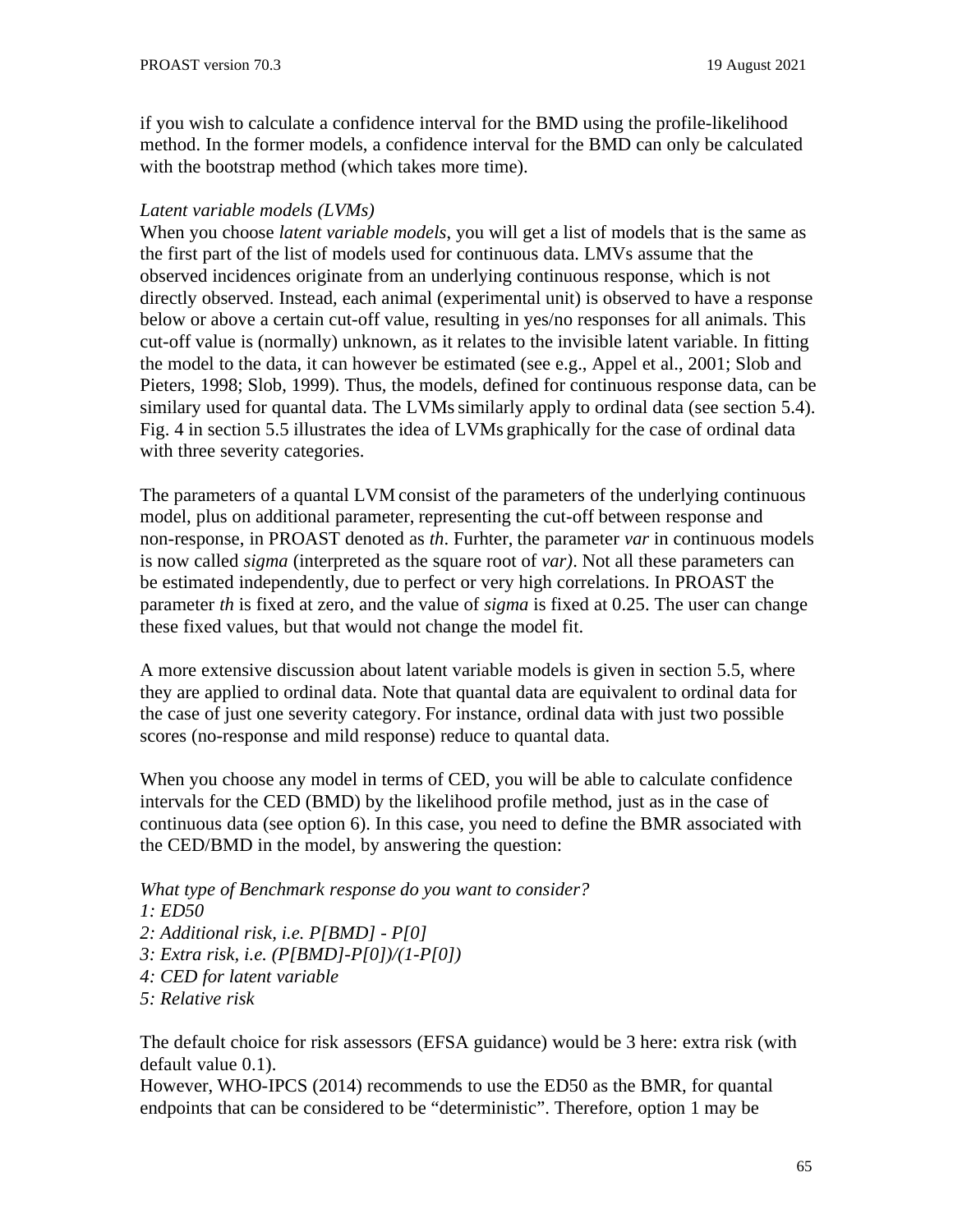appropriate, in particular in the case of probabilistic risk assessment. The ED50 can be interpreted as the dose at which the average animal in the study changes from non-responding into responding. It can be regarded as the CED in the underling continuous response with CES equal to the borderline between response and non-response (= *th*).

Option 4 and 5 relate to specific applications, not discussed here.

After selecting one of the models, a dashed line should appear in the graphical window. Note that this line does not yet represent the best fit! It is only a first guess, based on some rough calculations. To obtain the best fit, go to option 4 (*fit model*). However, when fitting the model leads to problems, it may be necessary to change the start values by hand (see option 3).

Latent variable model 32 is the one that you need for estimating an RPF (or various of them), as this model is LVM model 15 reparameterized with one CED (for the reference compound), while the CEDs for the other chemicals are expressed as RPF relative to the reference CED. In this way, the confidence intervals for the RPFs (and for the reference CED) will be calculated when selecting option 6 from the main menu.

## *Set of models*

When you select "set of models" PROAST consecutively fits the exponential and Hill LVMs, and six classical models, as illustrated in sections 3.2 and 3.4. In the case of quantal data PROAST always applies model 3 as the LVM for the exponential and Hill models, as this model assumes the response to increase to 100% at sufficiently high doses (unlike model 5), just like the classical models that are applied here.

# **Option 3: Choose other startvalues**

Similar to continuous data, see section 5.1.2

# **Option 4: Fit model**

Similar to continuous data, see section 5.1.2

## **Option 5: Plot results**

This option differs from that for continuous data in a number of respects.

The first question now is:

## *Do you want confidence intervals in plot?*

Confidence intervals are useful in interpreting observed incidences, but you might wish to delete them in some cases to improve the visibility of the dose-response information in the plot.

After the question about color plots, you will get the list of plot options, which for quantal data is: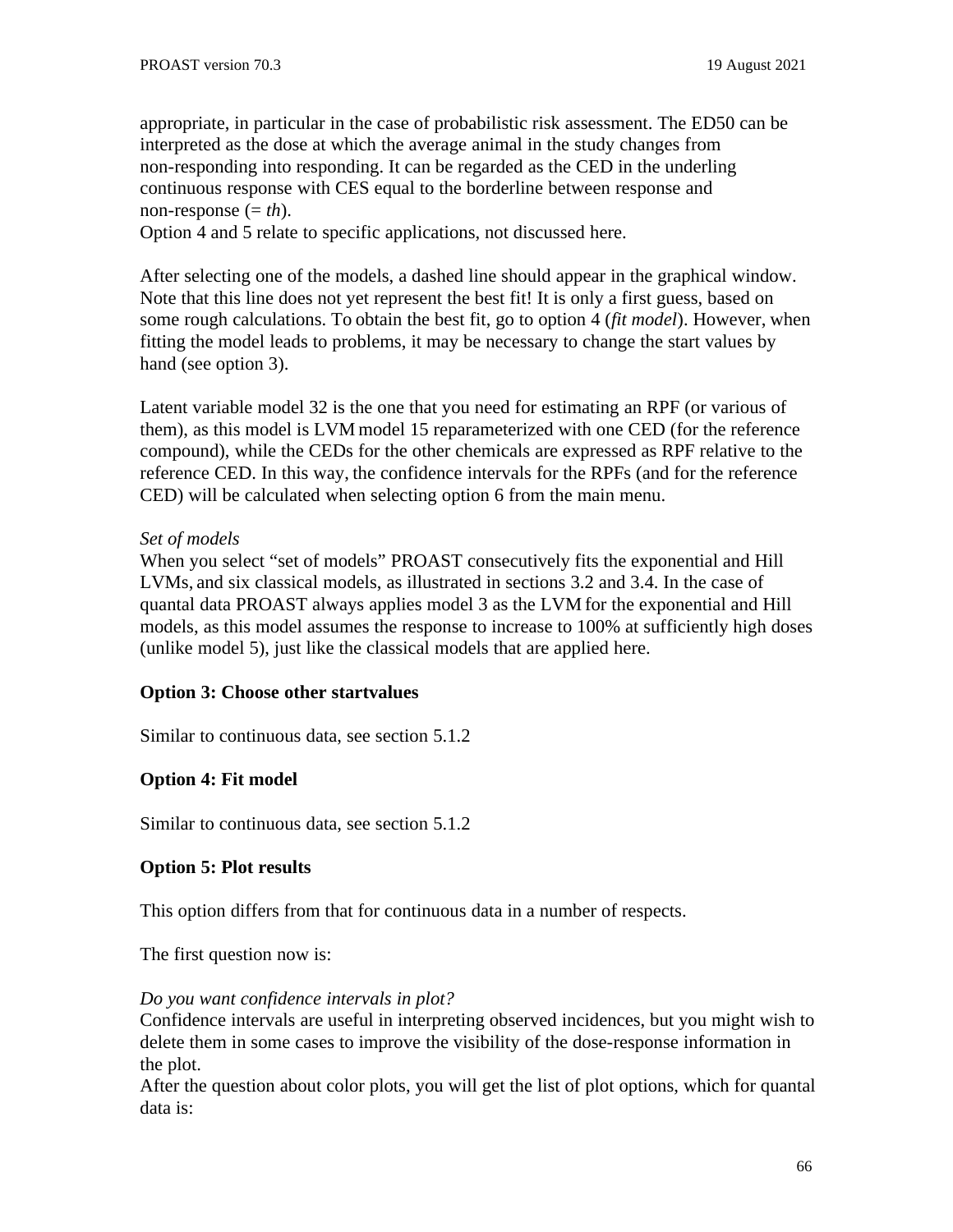*What plot do you want ? 1: y vs. x 2: y vs. log(x) 3: log(y) vs. x 4: log(y) vs. log(x) 5: arcsin.sqrt(y) vs. x 6: arcsin.sqrt(y) vs. log(x) 7: latent variable vs. x 8: latent variable vs. log-x 9: log(latent variable) vs. x 10: log(latent variable) vs. log-x 11: qqplot for betadistr 12: change plot limits 13: back to main menu*

In this case, *y* relates to the response in terms of incidences.

Options 5 and 6 plot the incidence on a scale that makes the scatter homogenous (to correct for the fact that binomial variation increases when the incidence approaches 50%). This scale may be particularly useful when you have replicated obervations at each dose (*x*).

Options 7 up to 10 only apply to LVMs and will not be visible when a classical model was fitted.

Option 11 will only be visible if you had quantal clustered data (see section5.7). It will produce the QQ-plot for the observed frequencies (per litter) assuming a Beta distribution.

# **Option 6: Calculate BMD/CED: point estimate or confidence interval**

This option allows you to calculate a point estimate of the BMD and/or a BMD confidence interval. Note that BMD and CED are both used in the PROAST software, in the case of quantal data.

The user is reminded that a point estimate of the BMD is not very meaningful, and a confidence interval is always required to evaluate in what range the true BMD might be, given the data available.

When you have selected a model that includes the BMD/CED as a model parameter, you will be asked if you want to calculate a confidence interval. In that case, you had already defined the BMR (see option 2 above). If you indicate to calculate the confidence interval(s) for the BMD(s) you will get a plot of the log-likelihood profile as shown in the figure below (lower panel), see discussion of option 6 for continuous data.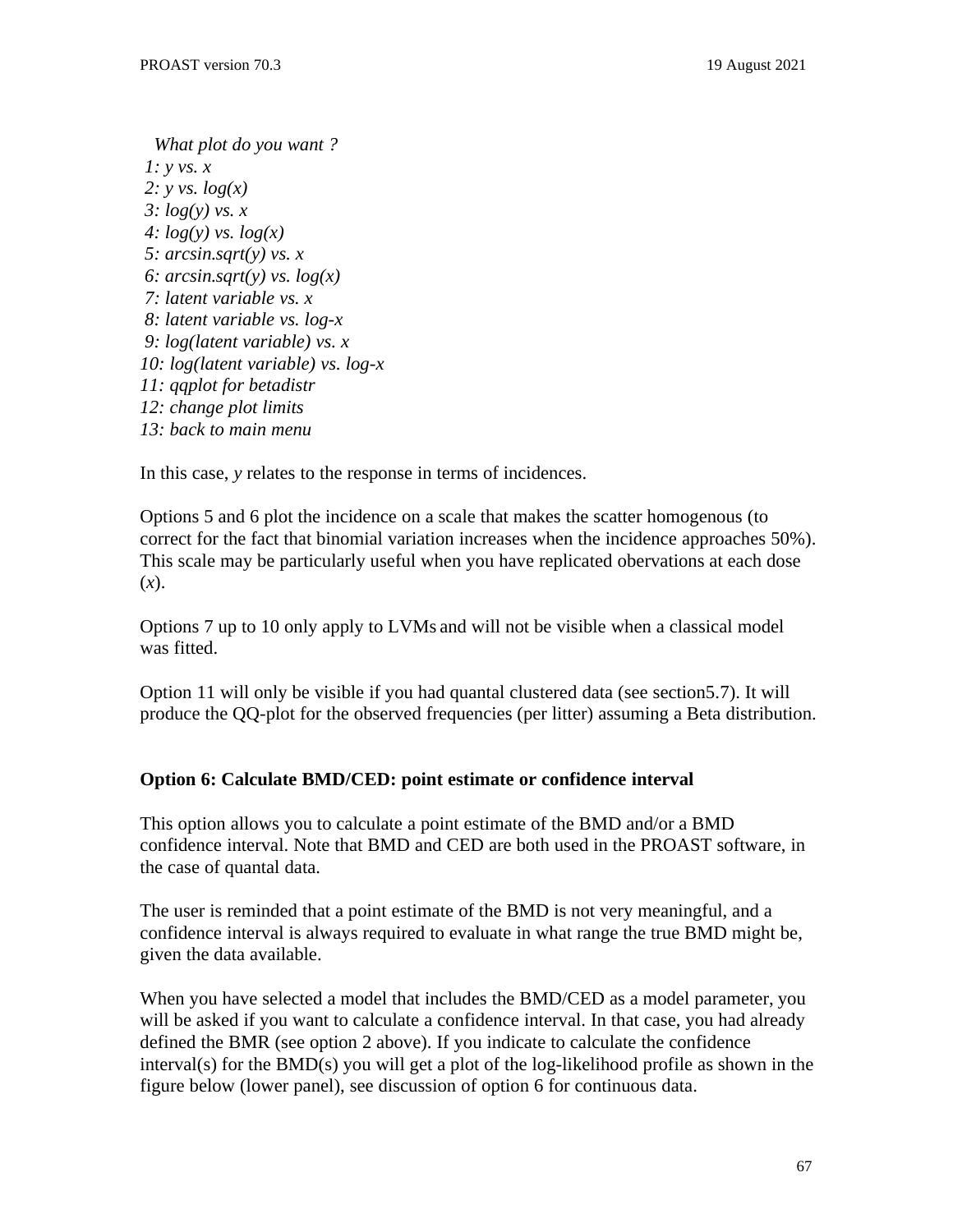

After having checked to log-likelihood profile, you can indicate if you want to include confidence intervals for the responses in the final dose-response plot. The legend of this plot now includes the confidence interval(s) just obtained.

Finally, you may store the results, by using the same name as after fitting the model (if applicable). All that has changed is the additional information on the BMD confidence interval(s).

If, on the other hand, you had selected a model where the potency parameter *b* is not replaced by the BMD, you will get the question:

*What type of Benchmark response do you want to consider? 1: ED50 2: Additional risk, i.e. P[BMD] - P[0] 3: Extra risk, i.e. (P[BMD]-P[0])/(1-P[0]) 4:*

log 10( CED-)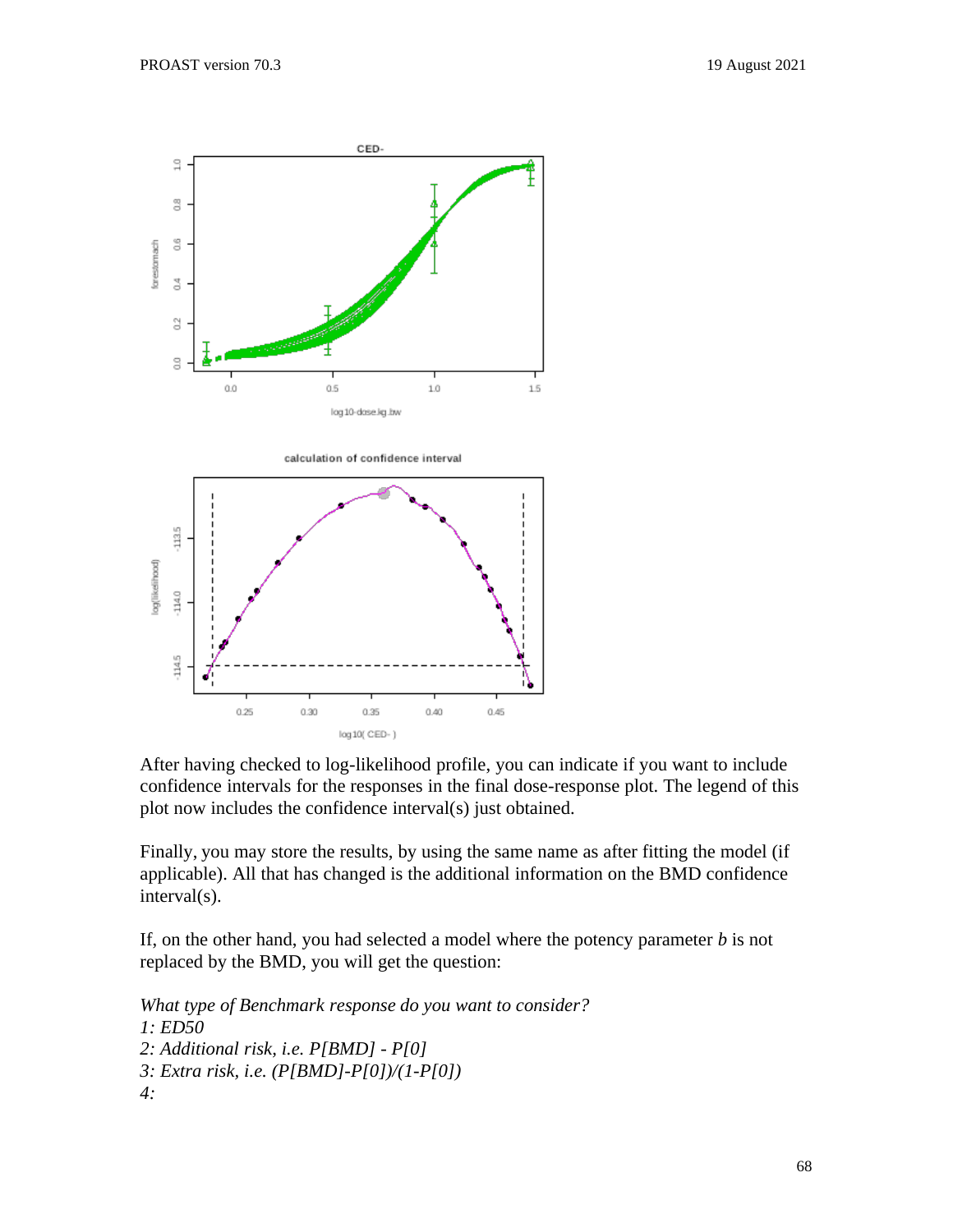#### *5:*

The default choice for risk assessors (EFSA guidance) would be 3 here: extra risk (with default value 0.1).

However, WHO-IPCS (2014) recommends to use the ED50 as the BMR, for quantal endpoints that can be considered to be "deterministic". Therefore, option 1 may be appropriate, in particular in the case of probabilistic risk assessment. The ED50 can be interpreted as the dose at which the average animal in the study changes from non-responding into responding. It can be regarded as the CED in the underling continuous response with CES equal to the borderline between response and non-response (= *th*).

Note: in the PROAST output you may encounter "CES  $= 0$ ", which indicates that the value for the CED relates to the ED50.

When you had used a dose scaling factor (Q10 in change settings) the calculated value for the BMD / CED is printed on your screen (R Console) in original dose units, while in the legend to the plot it is printed in the same dose units as used in the plot (which may differ by the dose scaling factor, if it is unequal to one). The factor you have used is shown in the legend of the plot ("scaling factor on x").

The profile likelihood method is usually much faster than the bootstrap method (see option 7 below), while the results are similar (Moerbeek et al. 2003).

# **Option 7: Generate bootstrap distribution for CED.animal**

Similar to continuous data, see section 5.1.2

# **Option 8: Calculate CED distribution for the animal**

Similar to continuous data, see section 5.1.2

# **5.4 Binary data (data type = 2)**

Binary data are yes/no responses for each individual subject. In principle, binary and quantal data are equivalent. For instance, the binary data

| dose           | response |  |
|----------------|----------|--|
| 0              | C        |  |
| $\overline{0}$ | 1        |  |
| $\overline{0}$ | 0        |  |
| $\overline{0}$ | 0        |  |
| 10             | 1        |  |
| 10             | 1        |  |
| 10             |          |  |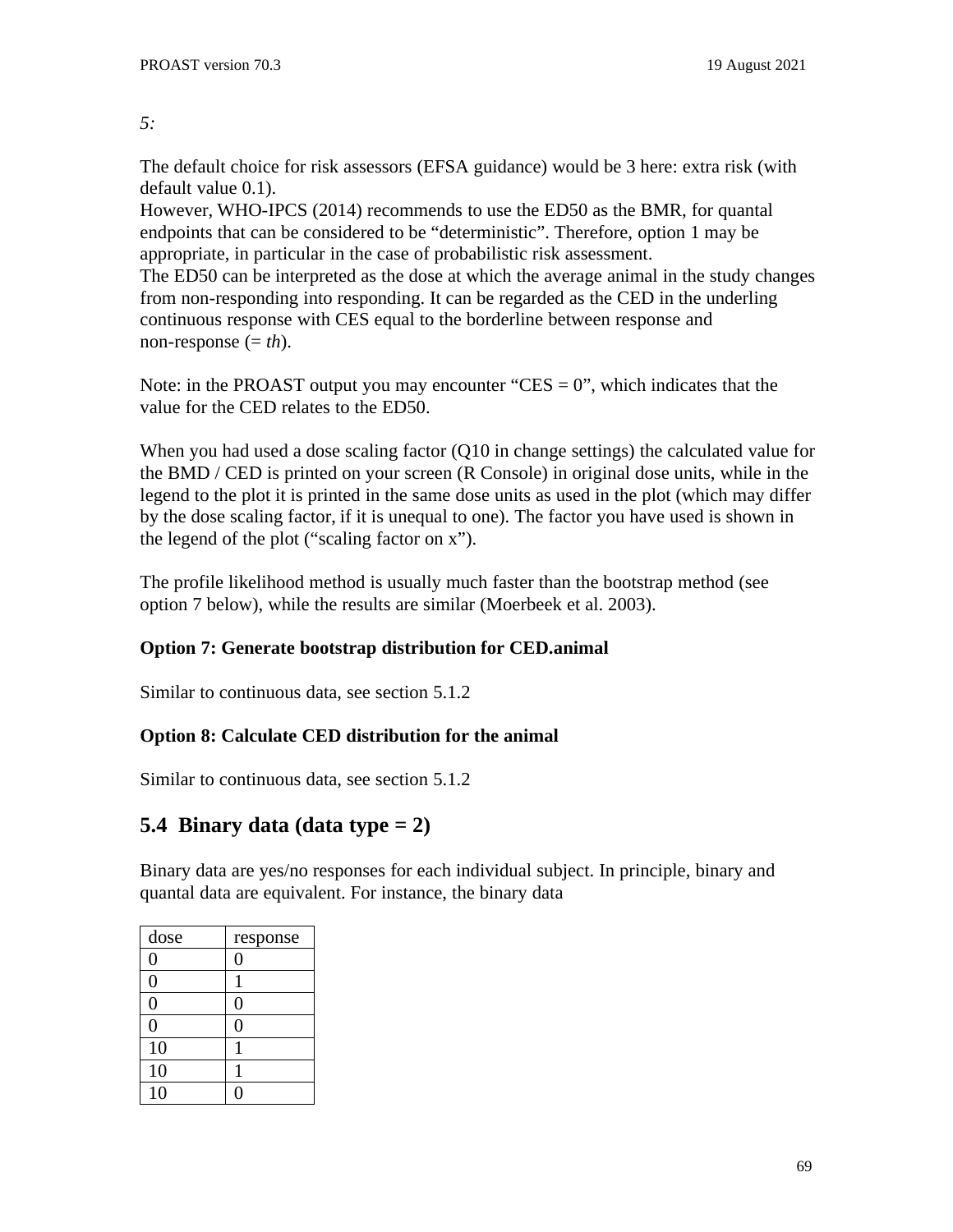10 1

are equivalent with the following quantal data:

| f.proast(dose $ $ response | group size |
|----------------------------|------------|
|                            |            |
|                            |            |

Therefore, when there are various animals (experimental units) in each dose group, binary data can be rendered into quantal data. However, it may occur that group sizes are small, or even equal to one. For instance, in epidemiological data each individual may be associated with a personal exposure estimate. Such data can be subjected to dose-response modeling in exactly the same way as quantal data (using the same models). The main difference is that the usual way of plotting the fitted model together with the observed incidences is not informative for visual inspection of the fit. As an illustration, consider Fig. 2. In this plot, the reponse is either zero or one, indicated by the small circles (which are artificially distorted to improve readability of indivual points). According to the fitted model, the probability of response increases with dose, but this plot does not give visual information on the adequacy of the model for describing the data. Therefore, PROAST provides a special way of plotting for these data: both the data and the model are plotted cumulatively against dose. This is illustrated in Fig. 3.

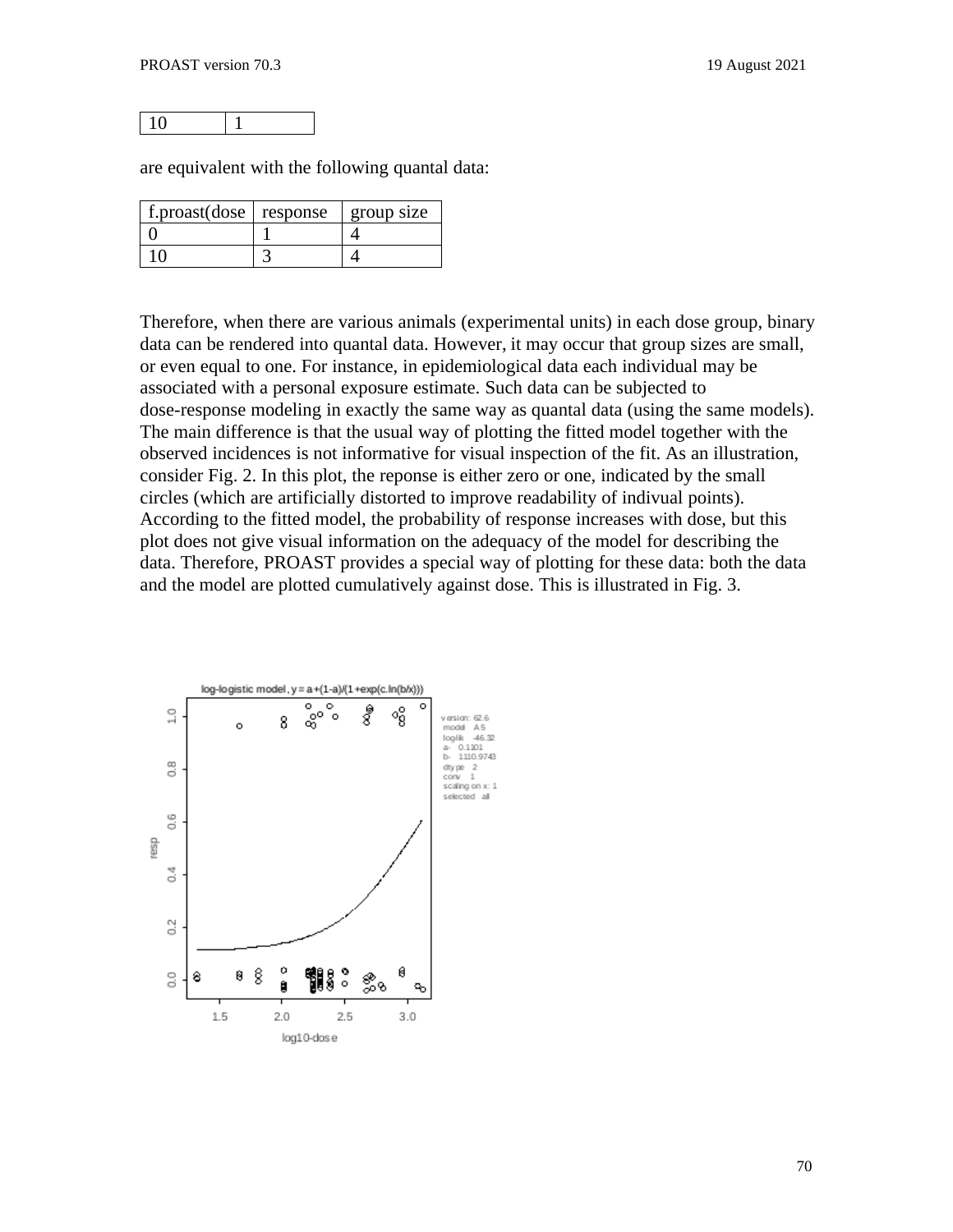Fig. 2. Curve fitted to binary data, with yes/no (0/1) observations per individual on y-axis. Both the zero and one observations are distorted by a small random error, to make overlapping points at the same dose visible.



Fig. 3. Same data and fitted model (left panel) as shown in Fig. 2, but now plotted cumulatively, illustrating that in this way the fit of the model can be made visual. The right panel shows the fitted null model (no dose-response), to illustrate that this model shows a poorer fit.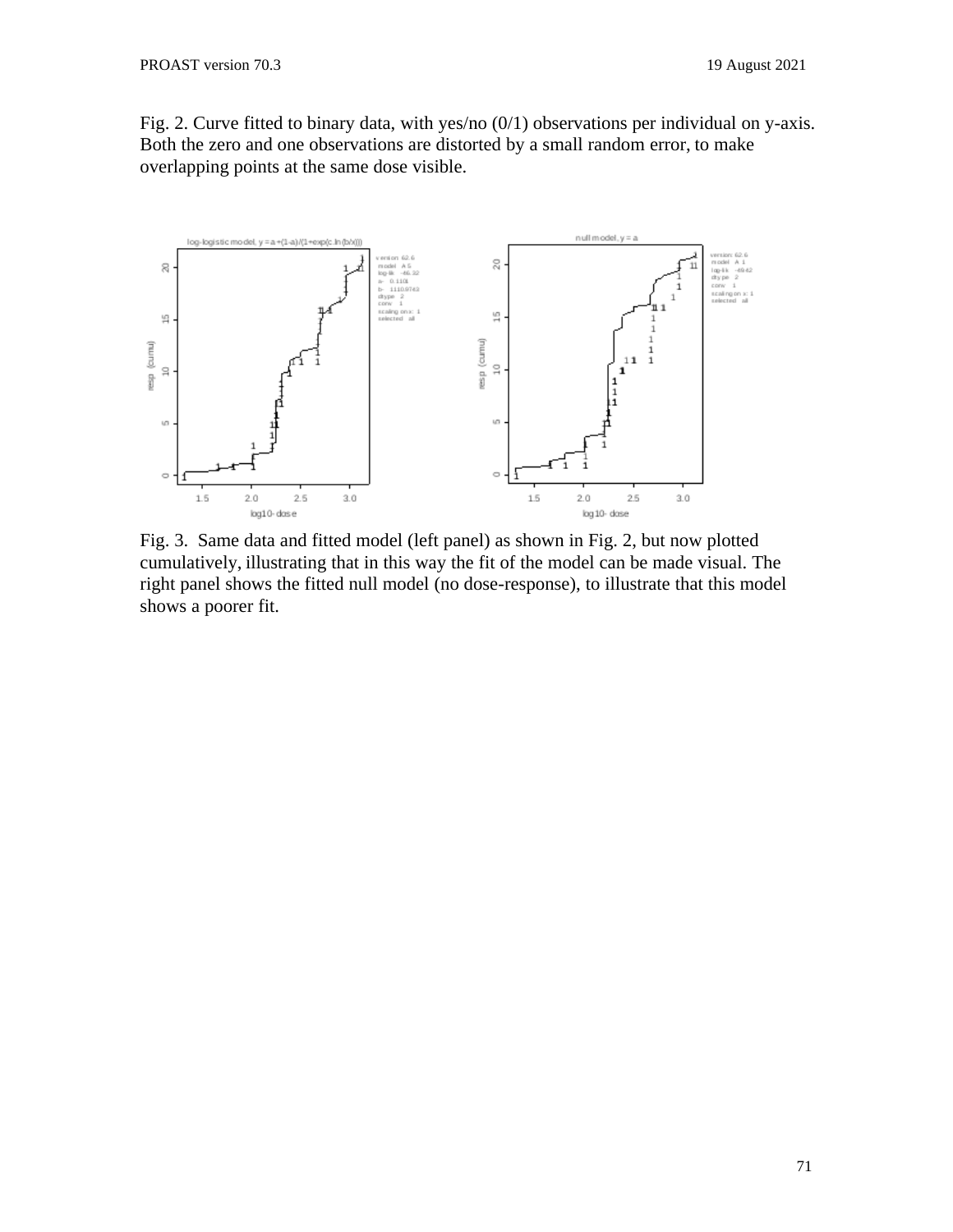# **5.4.1 Data specification (binary data)**

Similar to quantal data. There is however one additional option:

- Q12 is added here (*lump responses per dose*). It gives you the opportunity to render data, given as binary in the data file, into quantal. Of course, the analysis will produce exactly the same results for both ways of representing the data. However, the cumulative plots can no longer be produced, which is a disadvantage when group sizes are small. However, for larger group sizes this option may be useful, as it results in the usual plots for quantal data.

# **5.4.2 Main menu (binary data)**

Similar to quantal data, see section 5.3.2.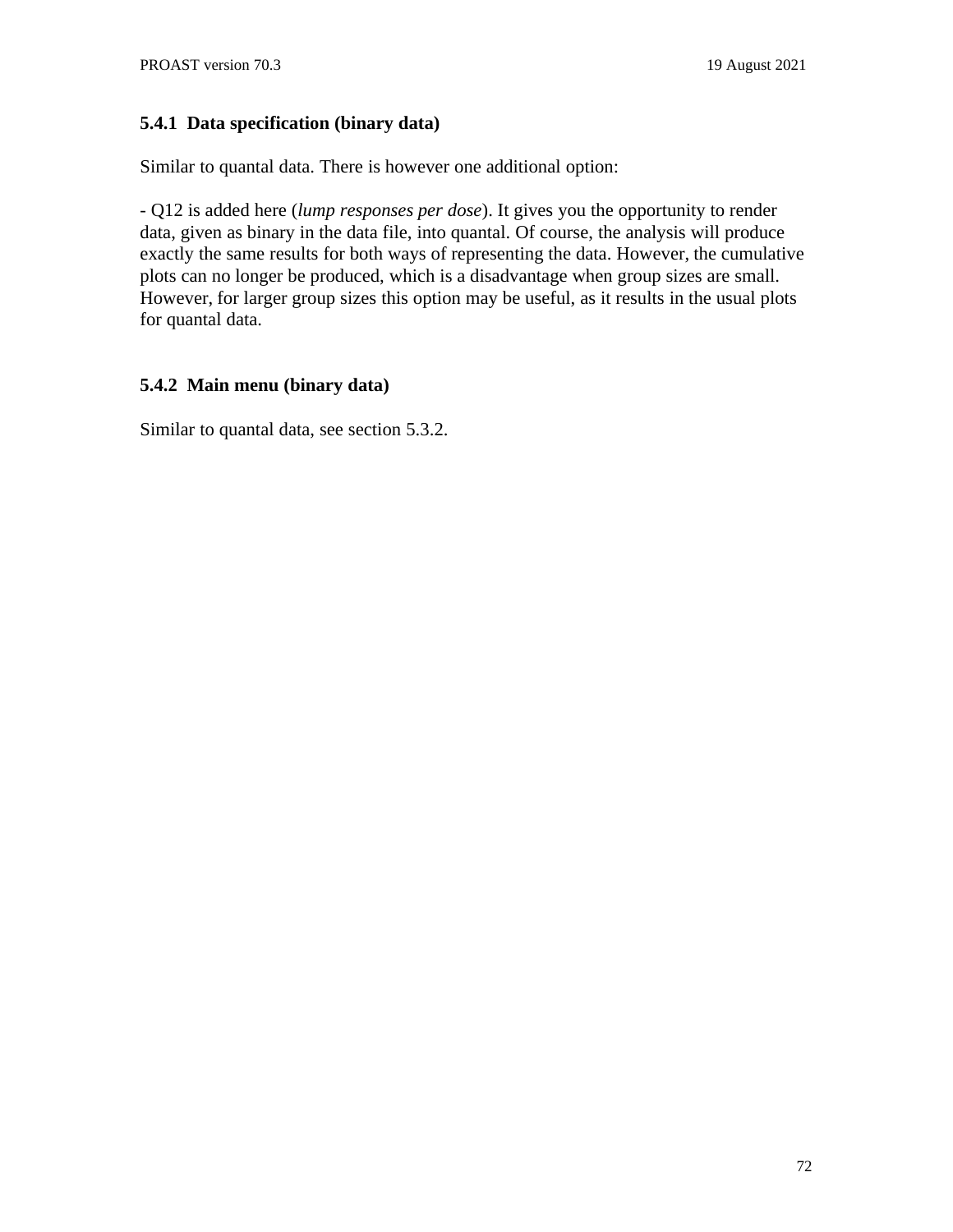# **5.5 Ordinal data (data type = 3)**

Note that PROAST assumes that the severity categories are always scored as: 0, 1, 2, … for increasing severities. Empty categories are not allowed. The numbering of the scores as used in PROAST is given after you have specified the data in the beginning of the PROAST session. If needed PROAST will translate the scores into a more appropriate format, which will be shown (as *temp.scores*) in the console window, e.g.:

orig.scores temp.scores

| $[1,]$ "0" | "0" |
|------------|-----|
| $[2,]$ "1" | "1" |
| [3,] "2"   | "2" |
| 4,  "4"    | "3" |
| [5,] "5"   | "4" |
| 16,1 "6"   | "5" |

### *Theoretical background: latent variable models*

Ordinal data indicate the severity of the response as ordered categories (e.g., none, mimimal, moderate, severe). In PROAST, dose-response models for ordinal data always are "latent variable" models. These models assume that with increasing doses the severity of the response increases, but gradually, just like a continuous response. However, this continuous response cannot be quantified, and instead, it is measured by discrete severity classes. One may imagine that the underlying continuous response is cut off into severity classes, where the bounds between the classes are determined by the experimental observer (e.g. the histopathologist). In the case of histopathological data these bounds often relate to a "multidimensional" observation, i.e. various characteristics of the cell are taken into account. In other cases, the observed variable might be one-dimensional, but hard to measure quantitatively in each experimental unit (e.g. hypertrophy). These bounds between severity categories thus cannot be determined from direct measurements and will be estimated in fitting the model, as unknown parameters. Note that their values usually cannot be interpreted in a biological sense, and their values are in that sense arbitrary. The only restriction is that the bounds should be strictly increasing or decreasing, since the severity scores are ordered as well.

The following plot illustrates the idea of a latent variable model for ordinal data, where the underlying dose-response is drawn as a straight line (for illustration purposes only). The boundaries between the severity scores cut off fractions of the assumed distribution, reflecting the probability of response of each category. These fractions are "fitted" to the observed fractions, when fitting the model.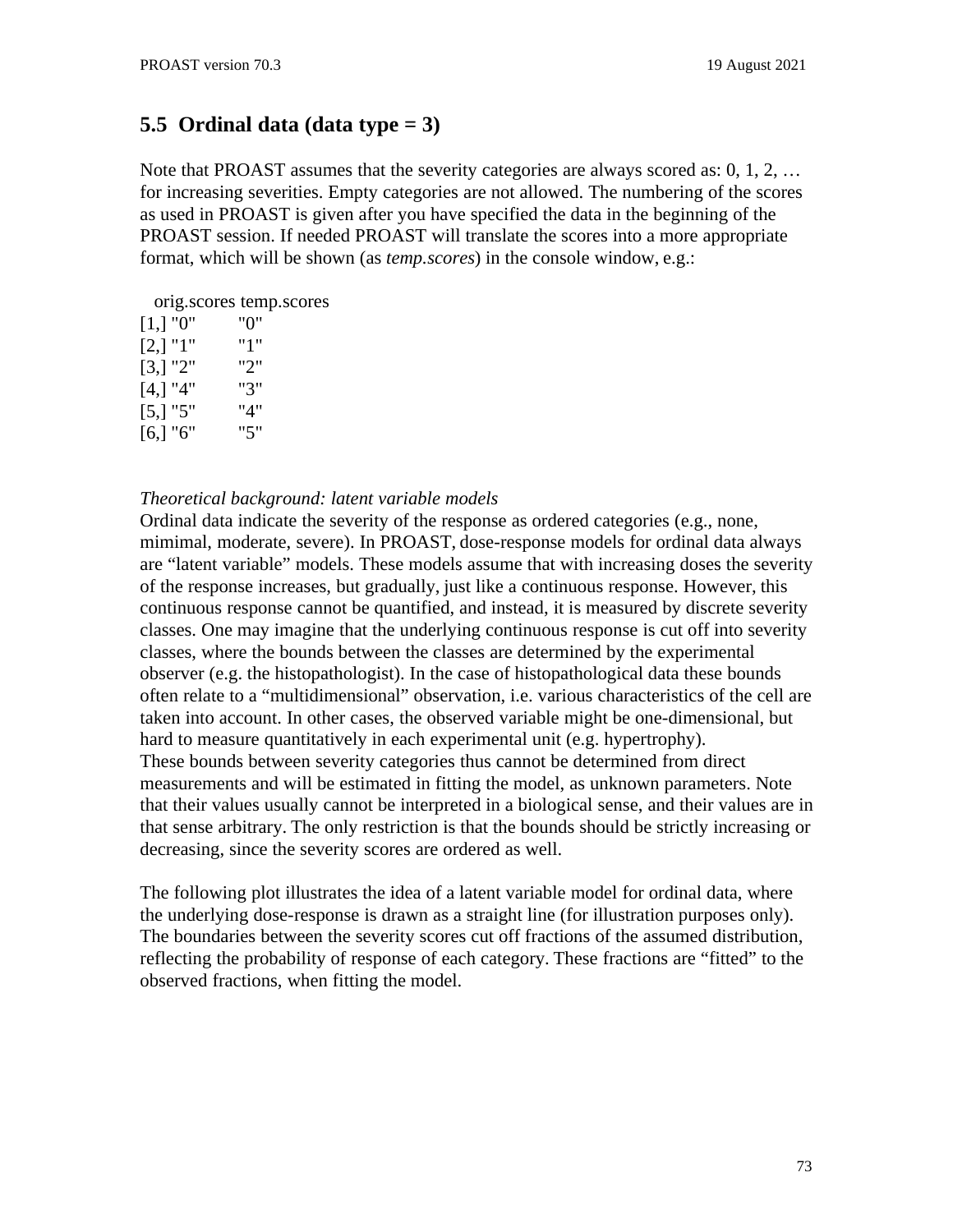

Fig. 4. Schematic representationof a latent variable model (LVM) for ordinal data with three severity categories (including 'no response').The decreasing line represents the dose-response of the latent variable (where lower values are worse). The model is fitted to the data by matching the model-predicted frequencies(such as the 50% and 45% in the figure) to the observed frequenciesin the dataset.

Latent variable models are also applied in the EPA software CATREG (which stands for categorical regression). However, in CATREG, the focus is on the assumed distribution, while the underlying continuous dose-response is assumed to be linear. Thus the various models used in CATREG vary in the assumed distribution (e.g., lognormal for the log-probit model, log-logistic for the logit model).

In PROAST the focus is on the underlying continuous dose-response relationship, while the distribution is always assumed to be lognormal. Further, PROAST defines the BMDs as the ED50s for each severity category, so they indicate the doses where the average animal changes from one severity category to another.

The latent variable models contain the regression parameters as given in the dose-response model, a number of parameters (*th1, th2, th3, …*) representing the boundaries between the severity categories, and a parameter (sigma) representing the scatter in the data: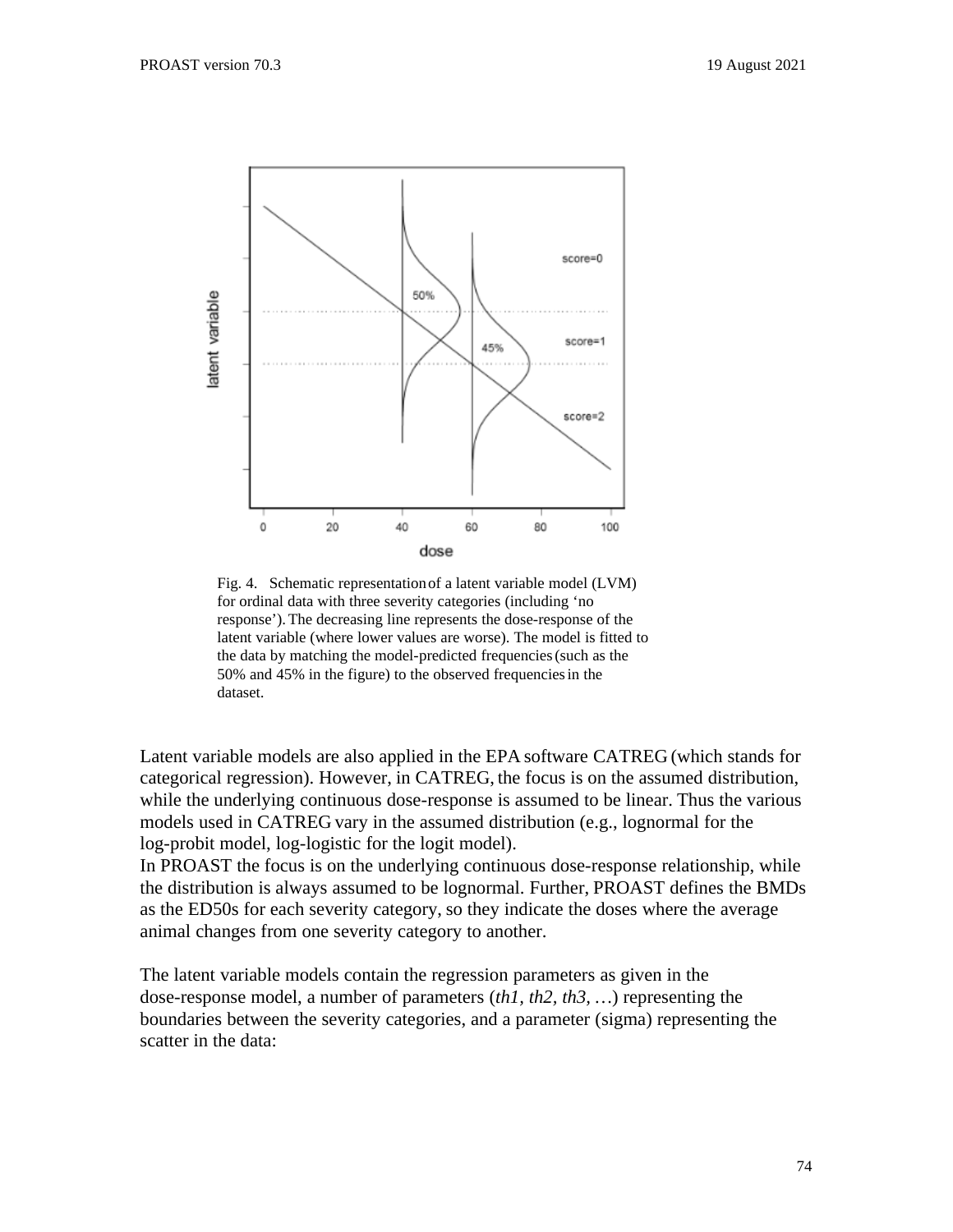|                               |                    | constraints                    |
|-------------------------------|--------------------|--------------------------------|
| Regression parameters         | $\sigma$           | $lower = 1$ ; upper depends on |
|                               |                    | number of categories           |
|                               |                    | See continuous data,           |
|                               | $b, \ldots$        | assuming decreasing function   |
| First boundary parameter,     | th1                | Fixed at $0 (= 1$ on           |
| defined for ln of the latent  |                    | back-transformed latent        |
| variable                      |                    | variable scale)                |
|                               |                    |                                |
| Further boundary              | $th2, th3, \ldots$ | $\leq 0$                       |
| parameters, defined as a      |                    |                                |
| difference with th1 (on       |                    |                                |
| ln-scale)                     |                    |                                |
| SD parameter,                 | sigma              | Fixed at 0.25                  |
| relates to the normal         |                    |                                |
| distribution of the ln of the |                    |                                |
| latent variable               |                    |                                |
|                               |                    |                                |

Parameters *th1* and *sigma* are fixed (by default) to prevent overparameterization of the model (some of the parameters show very high or even perfect correlation).

To ensure that the boundaries between the categories form a strictly decreasing series of values they are defined as the difference with parameter *th1*, using the constraint that all *th2, th3*,… are negative. As a result, the cut-off values between categories are forced to have decreasing order (in fitting the model to real data, this might not be the case without this constraint).

Note that in binary or quantal data, there is only one single severity category, and hence the latent variable models for these data only contain boundary parameter *th1.*

### **5.5.0 Single model or set of models (ordinal data)**

Just as for the other data types you have the choice between fitting a single model or a set of models. In both these options, the general approach is similar to that for continuous data. However, if you choose set of models in the case of ordinal data, model 3 for both the exponential and Hill model families will be used for calculating the BMD confidence intervals. After the analysis, the Console window will show the confidence intervals for the BMD (ED50) each severity category (for exponential and Hill model, consecutively).

When you have chosen to fit a single model, and have specified the dose and response, a plot is produced showing the severity scores on the y-axis. The numbers in the plot represent the number of data points with that severity category (at that dose).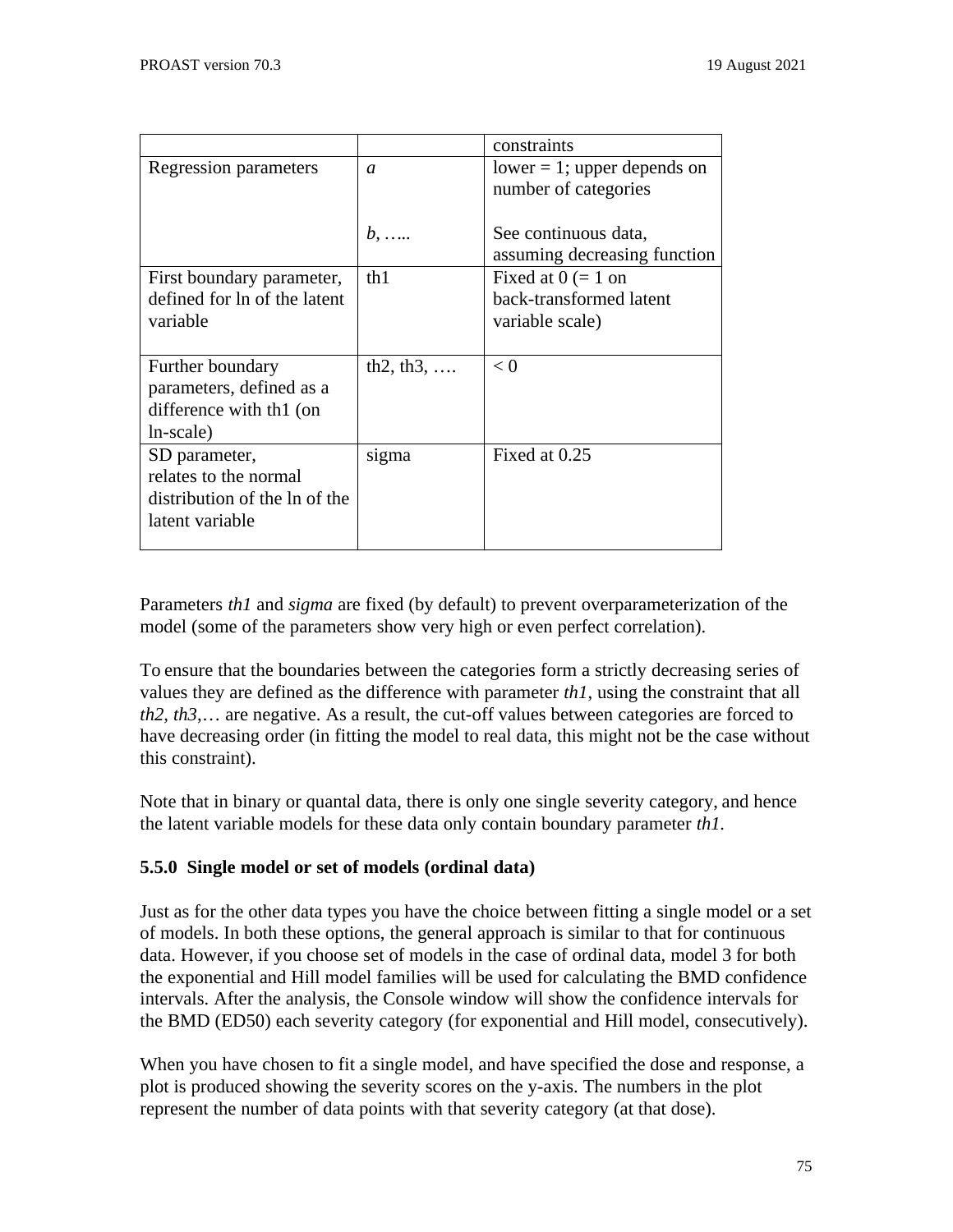### **5.5.1 Data specification (***change settings***) for ordinal data**

The questions for changing the settings are similar to those for continuous data, see section 5.3.1. However, there is an additional option:

*Q3: give severity category for dichotimization*

*1: 1 2: 2*

*3: 3*

*4: 4*

*5: 5*

This question allows you to dichotomize the ordinal data into quantal data, with respect to the severity category inidicated here. Of course, this is not a good idea in general, as it reduces the information in the data, but it may in some cases be helpful in comparing results.

## **5.5.2 Main menu (ordinal data)**

## **Option 2 Choose (another) model**

You will see a list of 32 models, which is a subset from the list of models for continuous data (see section 5.1.2, option 2 for a discussion of these models).

After having selected a (single) model, you will see a plot, representing the model for the start values of the parameters. The plot shows the observed and predicted data both plotted cumulatively. See binary data (section 5.4) for an explanation. In ordinal data, these cumulative plots are shown for each severity category (indicated by the numbers in the plot). This plot gives an idea of the adequacy of the start values, and may offer some help in finding better ones, if needed.

Just as for the other data types, if you want to calculate confidence intervals for the CEDs (defined as the ED50s for each cagegory) using the likelihood profile method, you need to chose a latent variable model in terms of CED. If you have selected a model where the CED is one of the parameters (models 12-15 or 22-25), you will see the question

*give adverse category for CED >*

The BMD confidence interval will only be calculated for the BMD associated to a single severity category, and here you can enter the one you find most relevant.

# **Option 4: Fit model**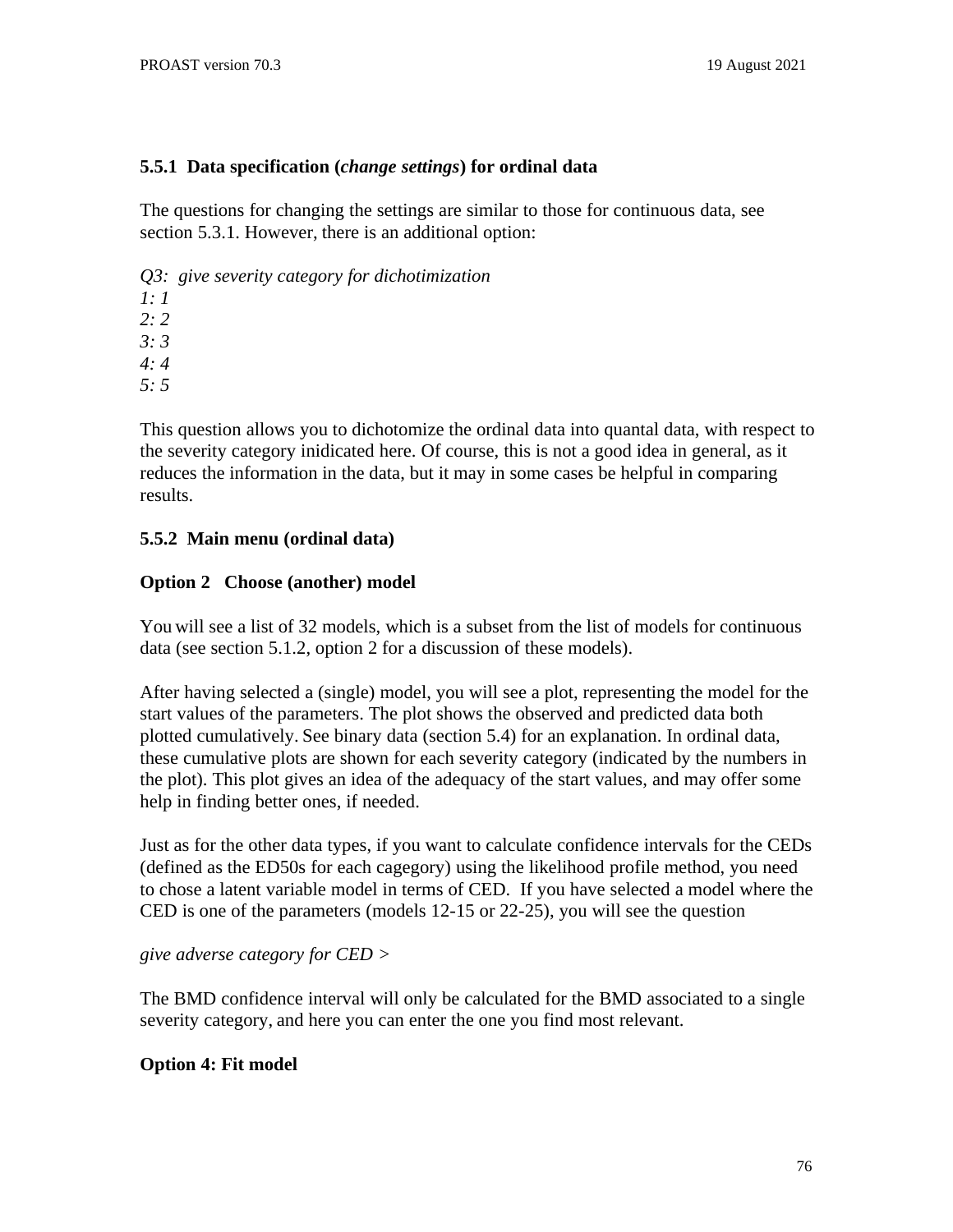After fitting the model, you will see a plot as in Fig. 5, where both the observations and the fitted model are plotted cumulatively, for each separate severity category (just is in Fig. 3, where this is done for one single severity category, in binary data).



Fig. 5. Graphical output after fitting a model to ordinal data. Upper panel: Cumulative plot of observations and fitted model, for each severity category. The cumulative observations are indicated by the relevant severity category. Data used: das3 in the PROAST package.

#### **Option 6 Calculate BMD/CED: point estimate or confidence interval**

In PROAST, the BMD for ordinal data is defined as the ED50 associated with a particular severity score, i.e. the severity score is considered as the BMR. In this way, each BMD may be regarded as the dose where the *average* animal would respond exactly on the borderline between the two consecutive categories. For instance, the ED50 associated with category 2 is defined as the dose where the average animal responds on the borderline between categories 1 and 2. This dose is analogous to the CED in continuous data, where it represents the dose at which the average animal's response is equal to the CES. In ordinal data the CES is defined as the transient from one severity category to the next.

Thus, when selecting option 6 of the main menu, the resulting BMDs are the ED50s for each of the severity categories.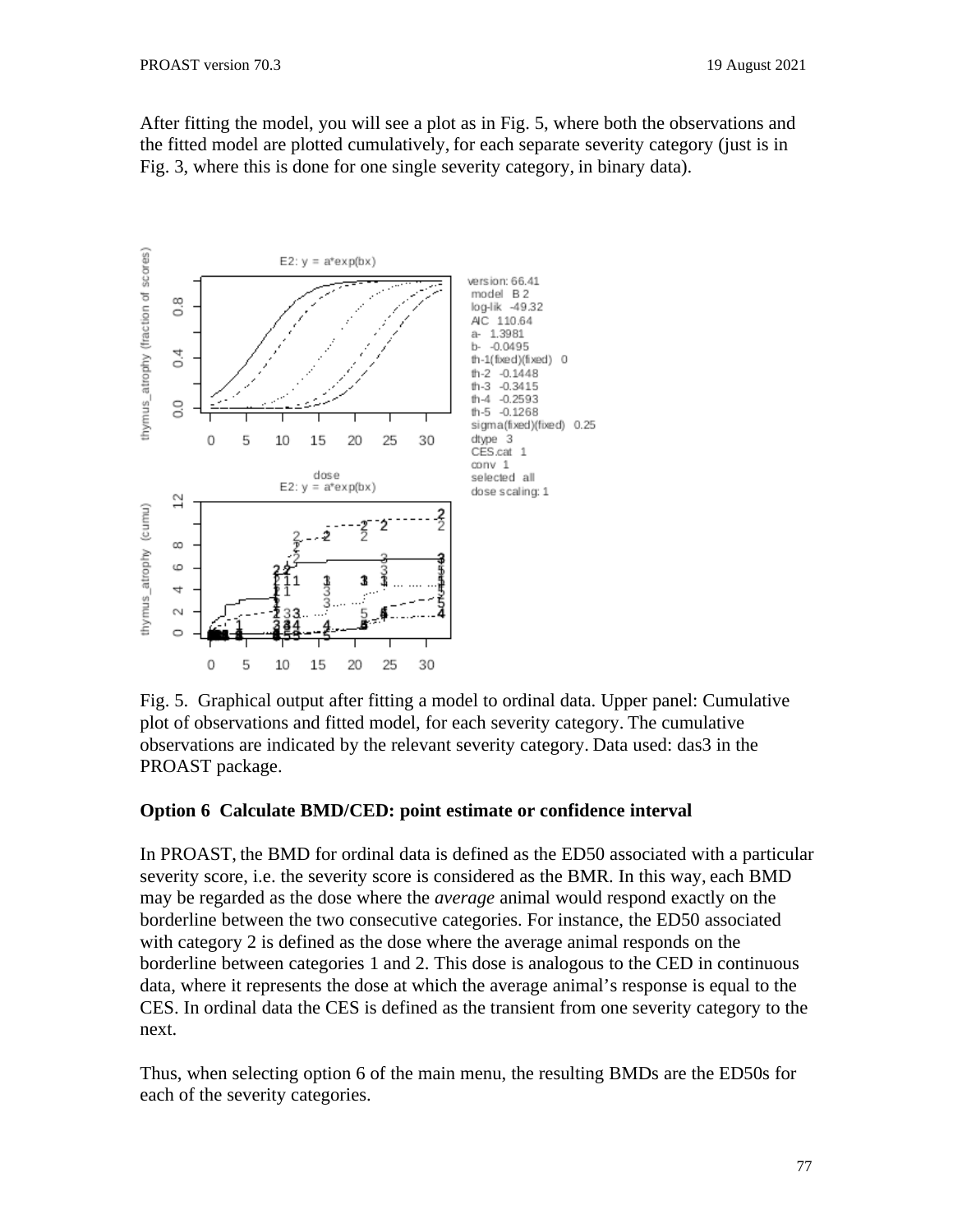In the PROAST output, CES=0 means that the critical effect size is defined as transients between severity categories, and that the associated CEDs are ED50s.

*Which dose scale do you want for plotting?*

*1: original scale*

*2: log-scale*

This question enables you to change the dose-scale in the plots that will come next. These plots contain two different plots:

Upper panel: the probability of response for each category. To be more precise, each curve represents the probability of that category, or any lower category. In this way, the curves behave as quantal dose-response curves, i.e. between 0% and 100%. Lower panel: the cumulative data and cumulative model, for each of the severity categories.

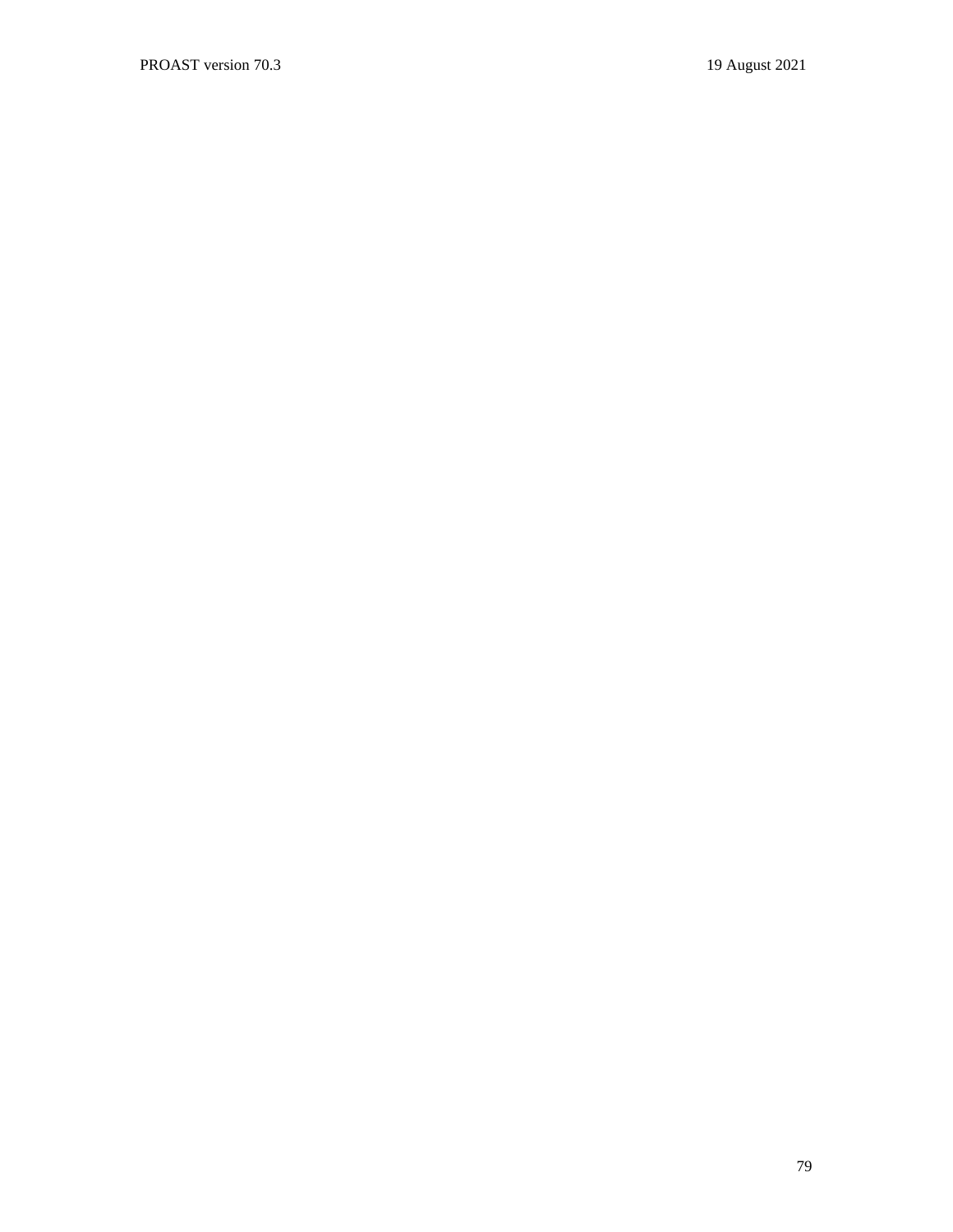# **5.6 Clustered continuous data, individual or clustered (dtype = 5, 15)**

PROAST allows for a dose-response analysis where the individual observations per dose group are not independent, such as in developmental studies where the observations related to the embryos or the pubs will show correlations within litters (litter effects).

PROAST will fit the model, as if there are no litter effects, and after that estimate the within and between litter (or other subgroup) variances (from the regression residuals in the case of individual data, or from the group SDs/SEMs in the case of summary data). Both variance components are reported in the Console window, followed by a P-value, which indicates if the litter effect is statistically significant. If the variance between litters is much smaller than within litters, the litter effect will have little impact on the BMD confidence interval and might be ignored. You could also compare the log-likelihoods associated with the model fits with or without litter effects (i.e. as dtype  $= 1$  vs. dtype  $= 5$ ) : if they differ by more than 1.92 units, the litter effect is significant at  $P = 0.05$ (likelihood ratio test).

For clustered continuous data, the confidence interval for the CED cannot be calculated by the profile likelihood method in the current PROAST version, and instead is assessed by the bootstrap method (option 7 from main menu). This procedure takes the litter effects (i.e., the between and within variance components) into account.

If you choose the option "set of models" you are asked to enter the number of bootstrap runs that you want to do, in advance of the analysis.

If you have indicated that you have clustered continuous data, then PROAST will ask:

*Give column number of the nested factor (type 0 to skip nested analysis)*

where you may indicate the column in the data matrix relating to the factor defining the clustering in the data (e.g. the numbers of the dams).

Note that with clustered continuous summary data there is no need to have a column defining the clusters, as they are already defined by the summary statistics (just like in clustered quantal data, see next section).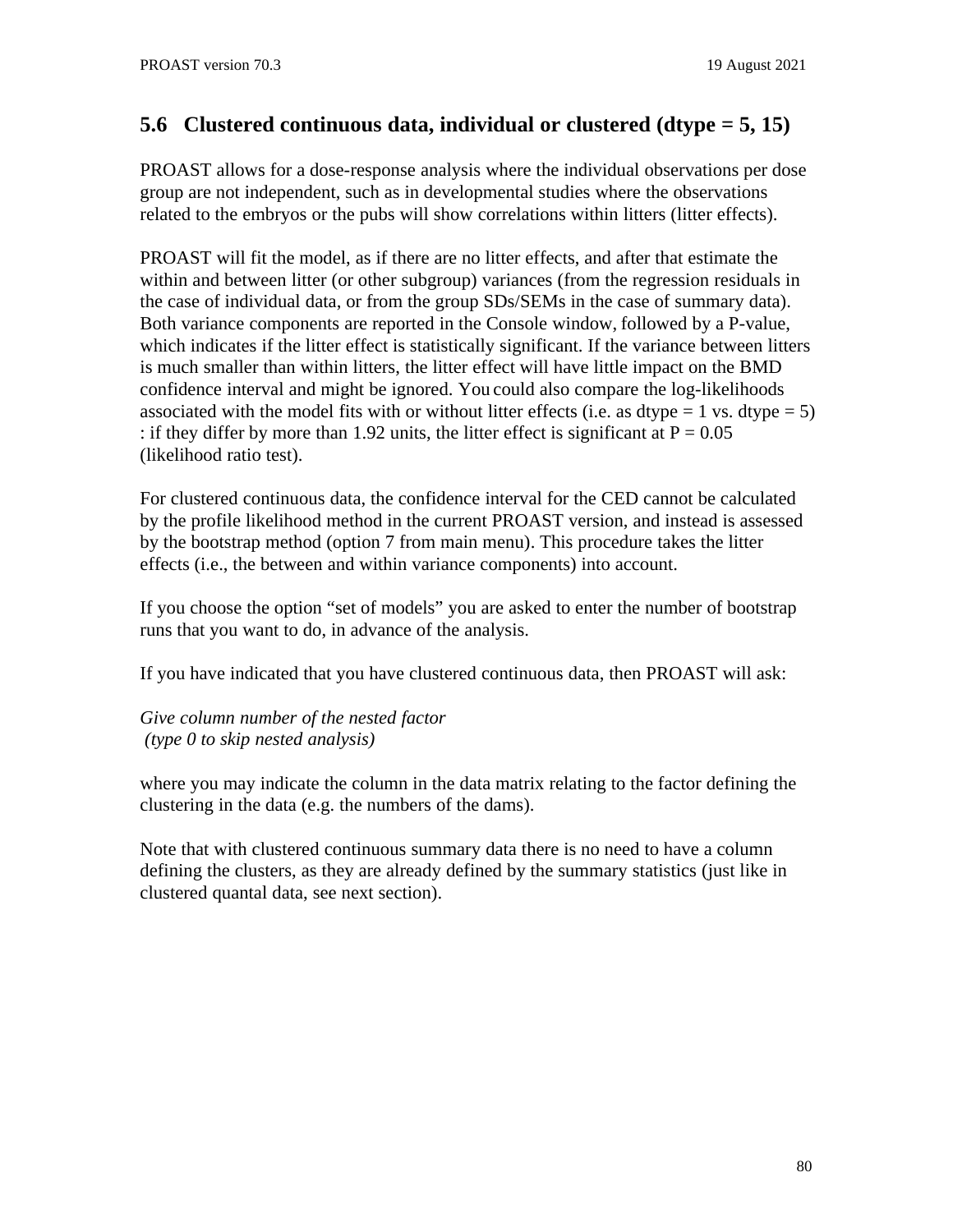# **5.7 Clustered quantal data (data type = 6)**

In PROAST clustering in quantal data is taken into account as follows. It is assumed that the response at each dose  $(=$  value of  $x)$  has a betabinomial rather than binomial distribution. The betabinomial distribution results from assuming a Beta distribution for the expected response for a particular cluster (e.g. litter) and a binomial distribution for the experimental units (e.g. embryos) within the cluster (litter). In this way all models available for quantal models, as discussed in section 5.4, can be similarly applied to quantal data with clustering.

The difference between fitting a model as if the data were not clustered is just one additional parameter, called alfa in PROAST. This parameter alfa is one of the parameters of the Beta distribution. In PROAST alfa is defined such that the lower its value the wider the Beta distribution (higher variation).

The addition of the parameter alfa can be regarded as a nested extension of the dose-response model. Therefore, the log-likelihood value associated with the best fit of the betabinomial dose-response model (with alfa) can be compared to the equivalent binomial model (without alfa) in the usual way (repeat the same analysis, but select data type *quantal data*, option 4 from the first PROAST question).

The plot produced after fitting a model shows the observed incidences in the single litters (clusters) as well as a larger marks, indicating the group means (see Fig. 6 for an illustration). These group means are calculated (automatically) by fitting the full model to the data, with alfa as an additional parameter.

In option 5 of the main menu there is an additional option (11) to plot the QQ-plot of the observed frequencies in each litter, assuming a Beta distribution.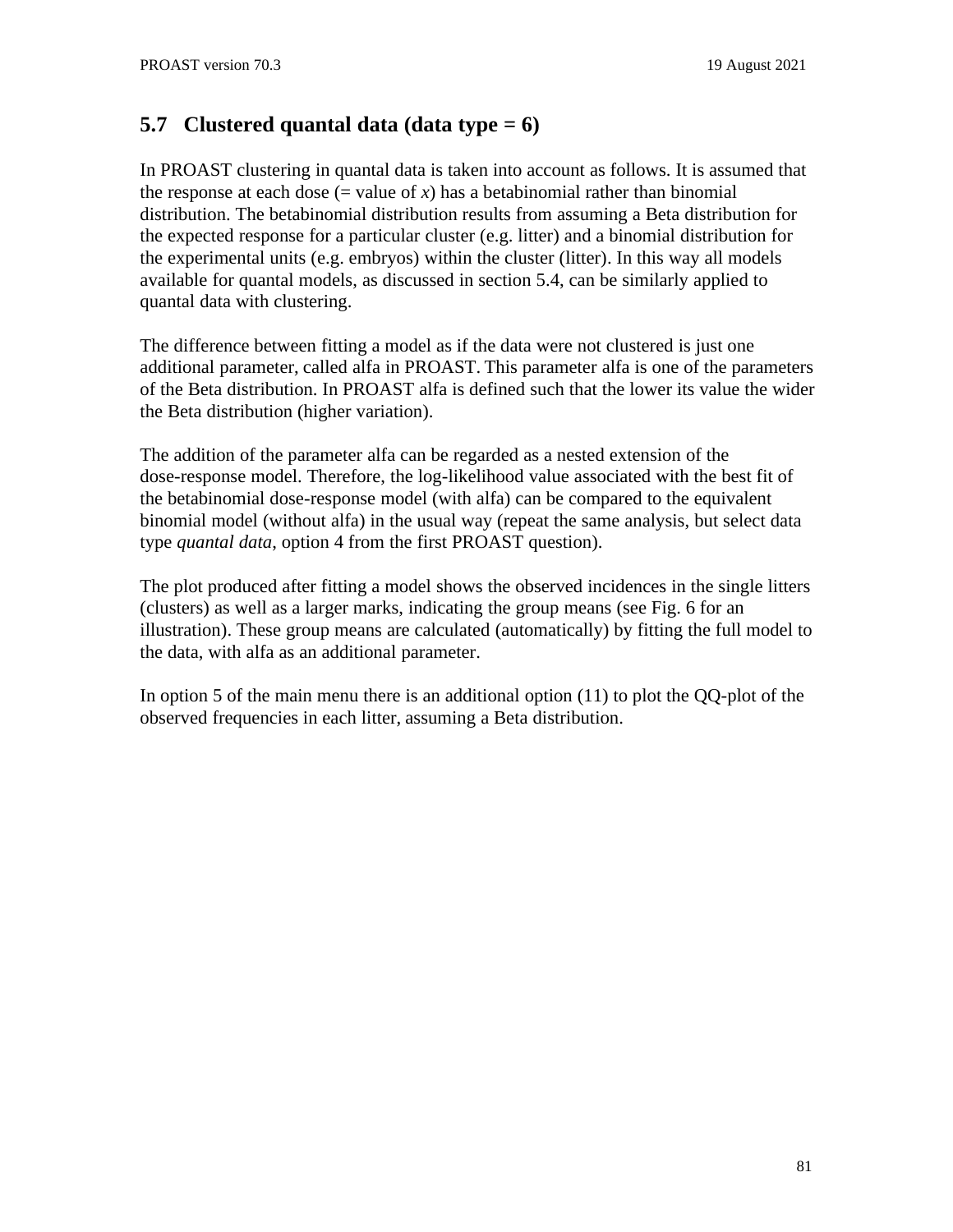

Fig. 6. Example of a fitted model to clusterd quantal data. Here, the larger marks denote the group mean incidences, the smaller mark the incidences in the individual litters.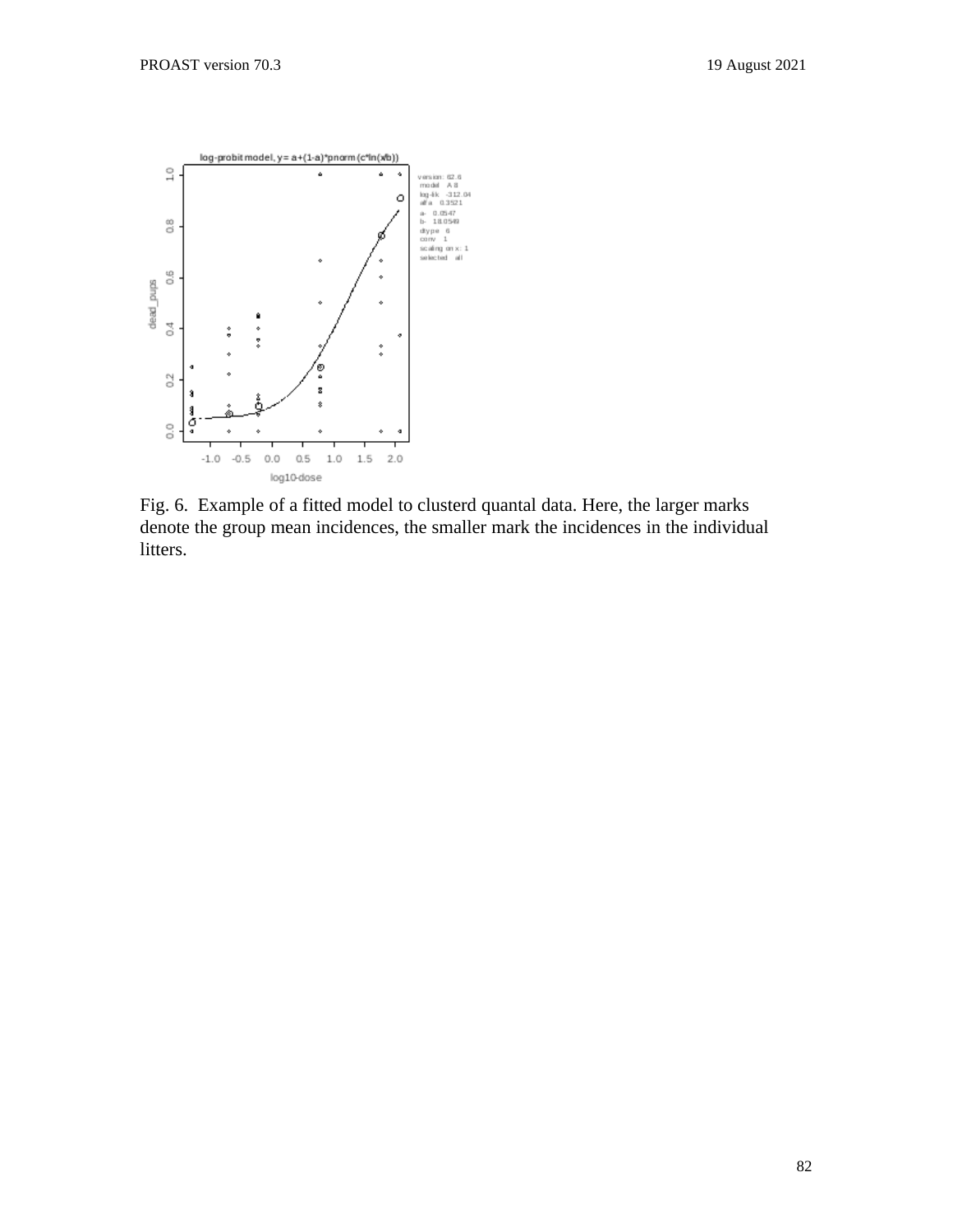# **6. SPECIFIC APPLICATIONS**

## **6.1 Dose addition**

Data from mixture studies can be analysed in PROAST, based on dose addition. The complete dataset is analysed (including both the single doses and the mixtures). PROAST estimates the RPF (or, in case on more than two chemicals in the studies, multiple RPFs), using the complete dataset, and then predicts the response for all applied doses or combintations of doses. The responses are plotted against the dose that results from dose addition (using the estimated RPF), resulting in a single curve. The plots show different marks indicating which responses relate to single doses (of a particular comound) and which to the mixtures. Note that the fitted curve is based on the assumption that dose addition holds, in which case the plotted responses of each type should randomly scatter around the fitted curve.

With dose addition, it is possible to fit a single selected model or perform an automated sequence of various model fits, just as in the usual situation of one compound with administered doses.

### **Data format**

Datasets from mixture studies should include a column representing the dose for each individual chemical, be it applied as a single dose or as a mixture. Note that the first three letters in the headings of the dose columns will be used in the PROAST output, so make sure that they are discriminatve. An additional column indicates which single chemical was applied, or that a mixture was applied. In this example, aaa and bbb represent two chemicals.

| aaa-dose         | bbb-dose       | Dosing.type | Resp1    | Resp2 |
|------------------|----------------|-------------|----------|-------|
| $\mathbf{0}$     | $\overline{0}$ | aaa         | 8029000  | 337   |
| $\theta$         | $\theta$       | aaa         | 6675200  | 382   |
| $\theta$         | $\theta$       | aaa         | 6144133  | 365   |
| $\theta$         | $\theta$       | aaa         | 7710500  | 532   |
| 0.01             | $\theta$       | aaa         | 6905033  | 451   |
| 0.01             | $\theta$       | aaa         | 11172000 | 532   |
| 0.01             | $\theta$       | aaa         | 6534500  | 496   |
| 0.01             | $\Omega$       | aaa         | 9646000  | 408   |
| $\theta$         | 0.02           | bbb         | 9789500  | 409   |
| $\theta$         | 0.02           | bbb         | 8564500  | 529   |
| $\boldsymbol{0}$ | 0.02           | bbb         | 7042000  | 534   |

#### **Example of dataset for a mixture experiment in the PROAST format.**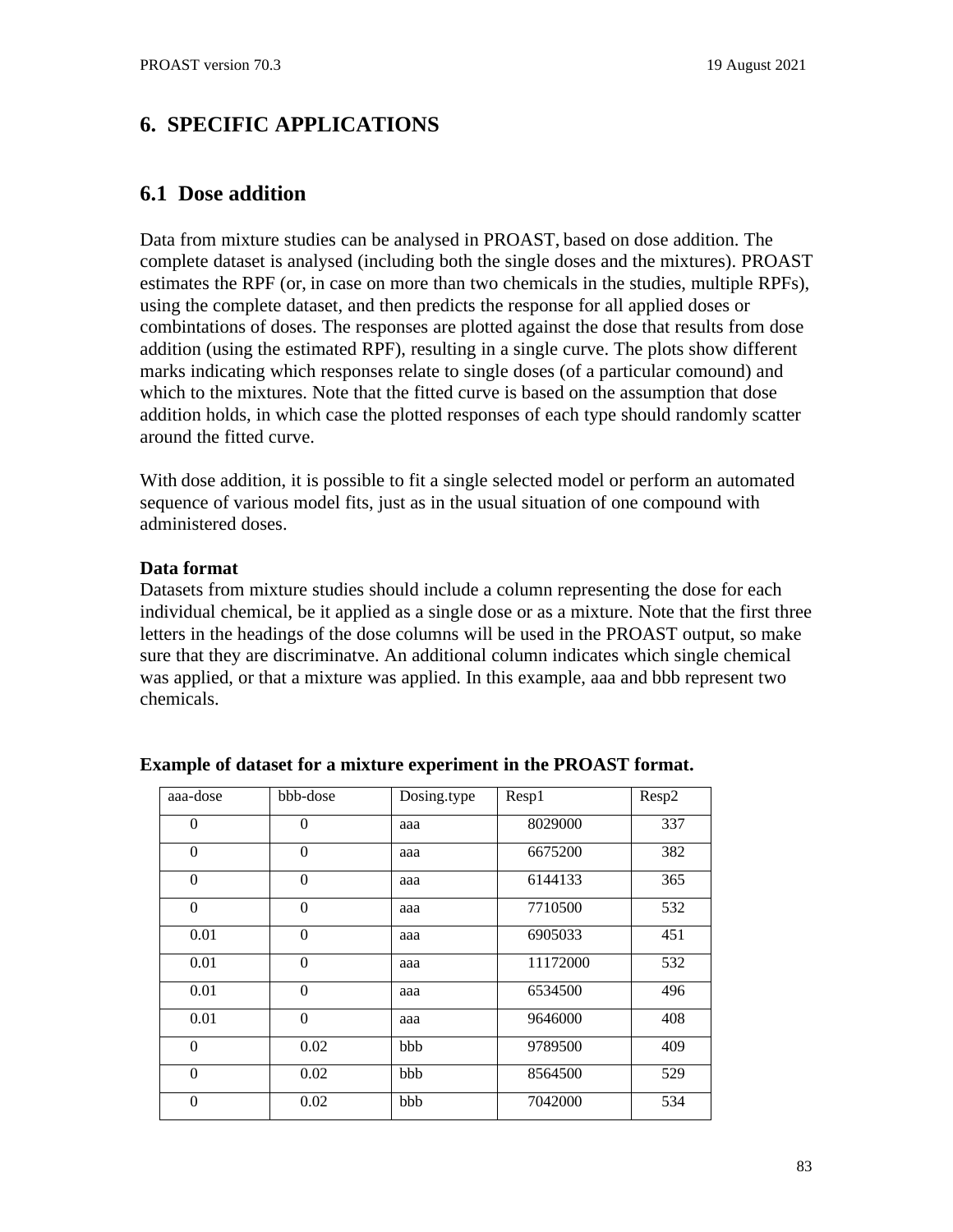| 0    | 0.02 | bbb              | 5351500 | 474 |
|------|------|------------------|---------|-----|
| 0.02 | 0.02 | $\cdot$<br>mix   | 8092000 | 714 |
| 0.02 | 0.02 | mix              | 5680500 | 562 |
| 0.02 | 0.02 | $\bullet$<br>mix | 7045500 | 800 |
| 0.02 | 0.02 | $\cdot$<br>mix   | 9464000 | 616 |
| 0.04 | 0.04 | mix              | 7154000 | 950 |
| 0.04 | 0.04 | $\bullet$<br>mix | 8876000 | 756 |

### **Applying dose addition analysis in PROAST**

The analysis of a mixture study proceeds just as a single chemical study, except that you need to answer Q1

*Q1: Which variable do you want to consider as independent variable?*

 *(e.g. dose, age)*

by a multiple answer, by indicating the various columns of the chemicals involved. Since the answer needs to be understood by PROAST as a single answer, you need to use the concatenate function here (see NOTE in discussion of Q4 in section 5.1.1). For example, when the first two columns of the datasheet represent the doses of two compounds, you need to provide the answer  $c(1,2)$ .

Furthermore, after Q1, PROAST will ask which column represents the labels for single doses and mixtures:

*Q9: Which column defines the single doses and mixtures? (type 0 if none)* and here you need to enter the appropriate column number (called dosing type in the above data example).

The next question is: *Do you want to fit dose addition model, or parallel curves model*

*1: dose addition model*

*2: parallel curves model*

If your data also contains mixtures, you need to select option 1. If your data do not contain mixtures (e.g. you have removed them in *Change settings*), then you could also select option 2. In that case, the model will be fitted with compound as a covariate. You may also want to choose model 46 (which is exponential model 5, with one CED for the reference compound, and RPFs for the other compounds). If you fit this model, you get an estimate for the RPFs of the other compounds. By selecting option 6 from the main menu, you get the confidence intervals of the CED (of the reference) and the RPFs (of the other compounds).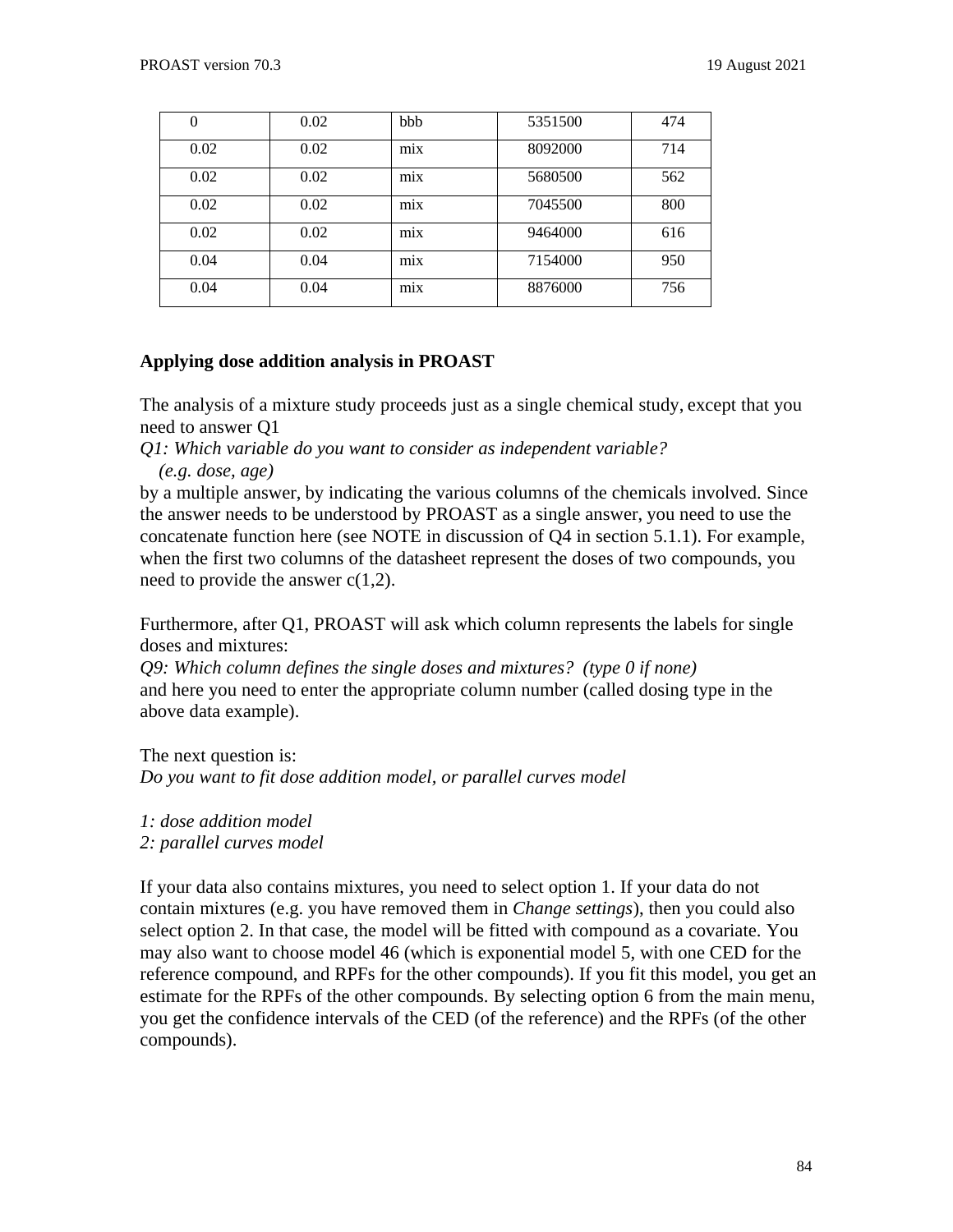

After fitting the model(s) you get a plot that uses different marks (and colors) for the responses associated with the single chemicals, and those associated with the mixtures (i.e. the column indicated after question Q9). The Console window provides information what the symbols represent, e.g.

*The colors in the plot relate to the following subgroups:*

| color   | mark                    | subgroup          |
|---------|-------------------------|-------------------|
|         | 1 black upward triangle | Chem1             |
| 2 red   | cross                   | Chem <sub>2</sub> |
| 3 green | diamond                 | mix               |

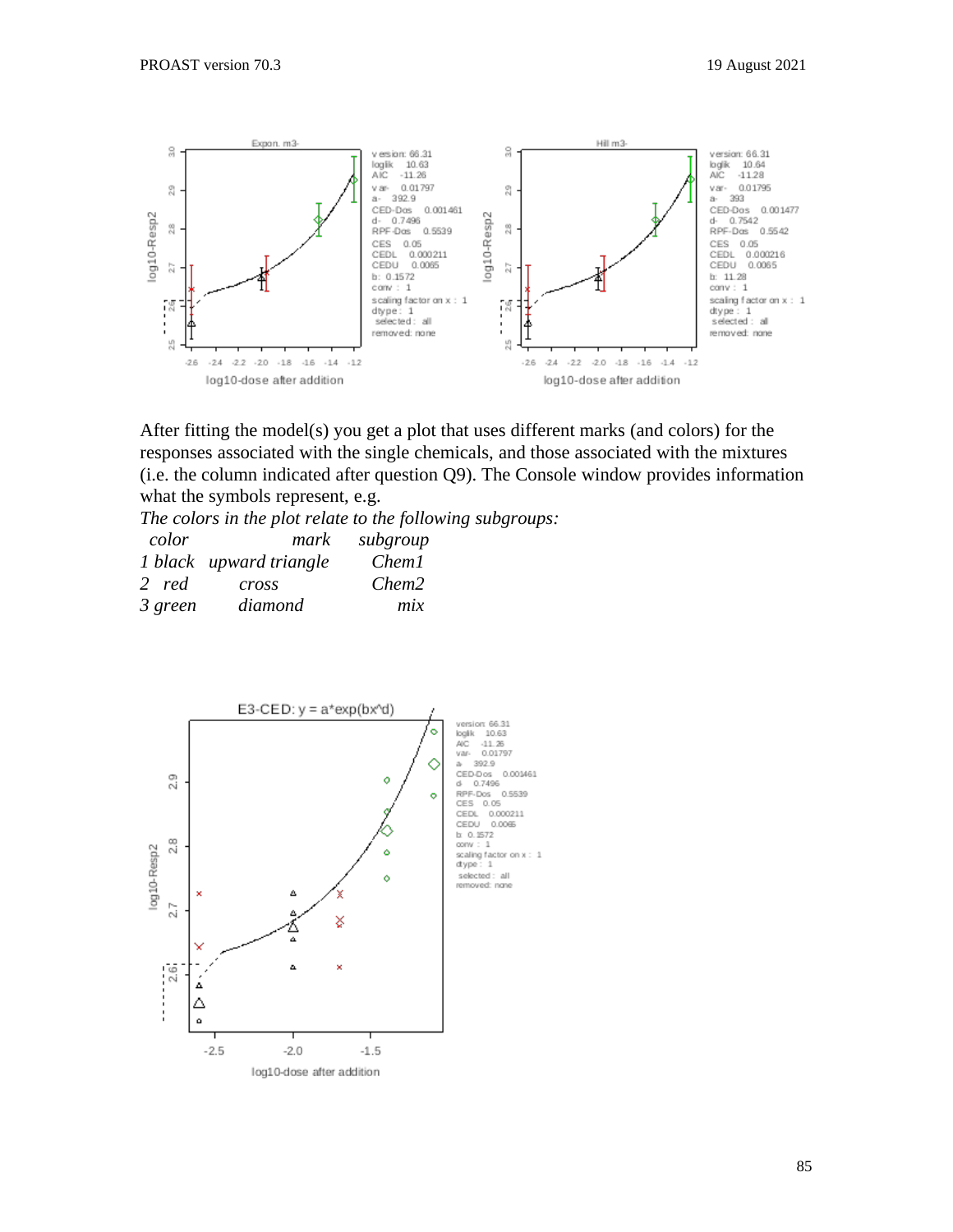If you are not sure which colors/marks belong to which levels of dosing.type, use option 14 of the plot menu (*use current plot for identifying points*), to make that clear (see section 5.1.2, discussion of option 5).

Furthermore, if you did an automated run of various models, you will see in the Console window the confidence intervals for the CED of the reference compound and the RPF for the other compound(s), per model that was fitted (and accepted according to a maximum difference of 5 units with the model with minimal AIC, in the case of quantal data).

# **6.2 Two-step analysis of data with two independent variables**

When you have data with two independent variables, such as time and dose, the analysis can be done in two steps. As an example, consider body weight data that were measured over time (in the same animals), while the animals were distributed over different dose groups.

The dataset should now have an additional column with time of observation given in each row, as well as an ID for the relevant animal.

As a first step in the analyisis choose time as the independent variable (instead of dose). Then, you may choose the automatic sequence of modeling (option 2 or 5 after second PROAST question), indicating ID of the animal as the covariate. You may omit the Hill model here. Save the results of the calculations in a file in the R workspace with a suitable name, say "name.fit".

When the resulting model shows different curves for each animal, with the CED depending on animal, you can now examine the dose-response of the CED with dose by typing:

> f.subseq.anal(name.fit).

Here, indicate that you want to consider dose as the independent variable, and that you used "ID" as the covariate in the first step, and finally indicate if there is a covariate that you want to consider in this second step of the analysis (e.g. sex). After that, the PROAST analysis proceeds as usual, starting with Q1:

*Which variable do you want to consider as independent variable?*

 *(e.g. dose, age)*

Proceed as usual, and you will get an analysis of the CED as a function of dose.

# **6.3 CxT models**

These models are still under development, both for quantal and continuous data. For quantal data the (probit) model is similar to the Ten Berge models. It also allows for inclusion of a covariate.

Note that the analysis discussed in section 6.2 is an alternative analysis for CxT data, and in a sense more transparent, in particular if you want to include a covariate in the analysis.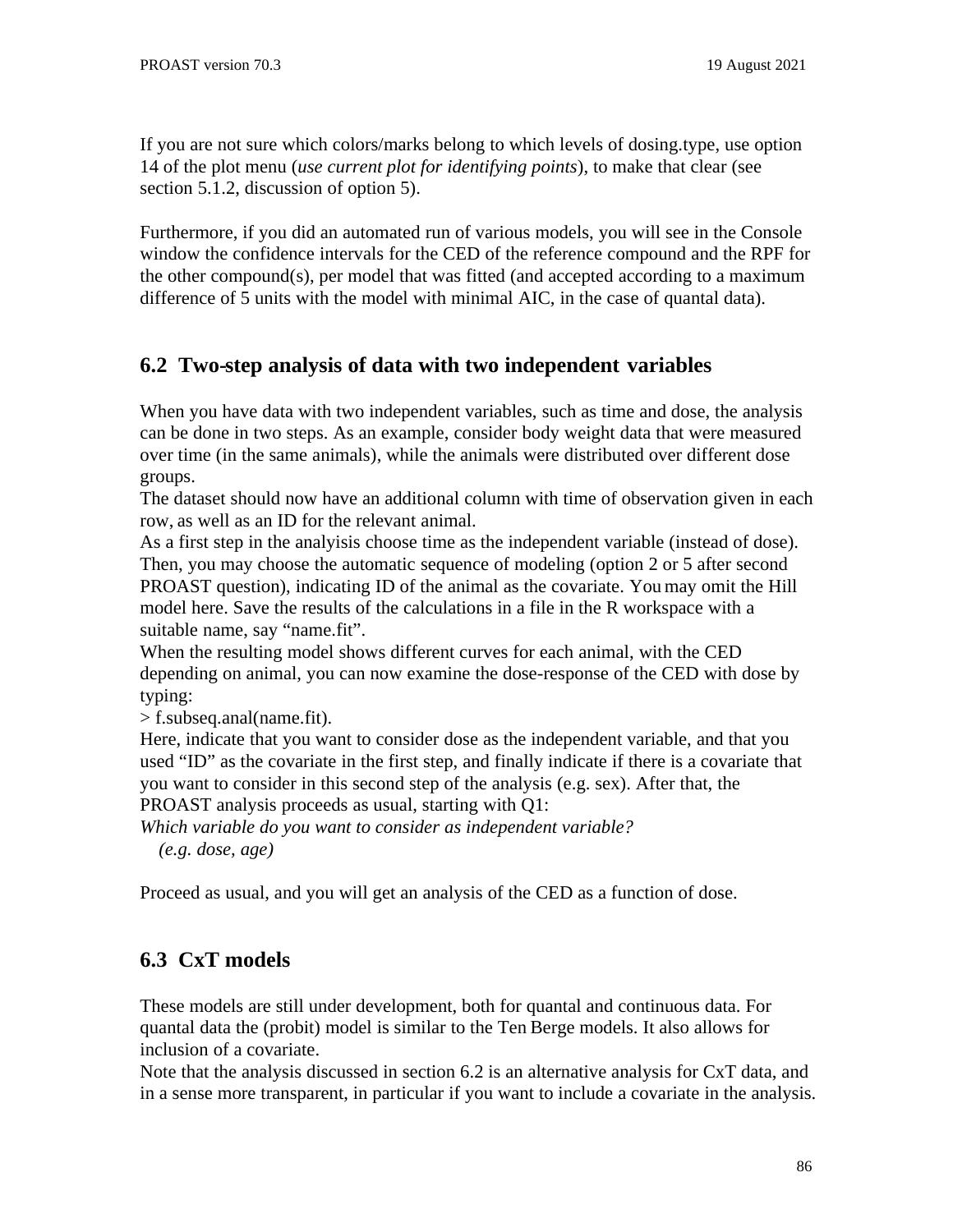# **7. THE R OBJECT WITH THE SAVEDRESULTS**

In R pieces of information are called "objects". Objects include datasets and functions. A function is an object that is able to perform some action. For example, the function 'ls' prints a list of the objects that are present in a particular directory. In general, to execute an action associated with a function, one has to type the function name together with brackets. E.g., to actually see the objects in a directory type  $>$  ls()

Typing ls without brackets will show you the content of the function itself, which is not of interest for the user.

### **Objects**

In giving names to an object (e.g. for saving results) you may use all alphanumeric symbols and '.' (the dot). The underscore '\_' is also allowed. Avoid other symbols, for instance '- ' is read as minus. Spaces are not allowed as well.

### *Further analysis of PROAST results*

At various places you are asked if you want to save the results at that point. If you answered by giving a name, PROAST creates an object with the results and other relevant information. For instance, suppose you have saved results from a bootstrap analysis (option 7 of the main menu) of the data object "das1" in the object "das1.bt". You can invoke these results in another PROAST session by typing

 $>$  f.proast(, das1.bt)

and you will arrive in the PROAST main menu, with all results stored in das1.bt now known to PROAST. From here on you can proceed the analysis (e.g. choose another model) or reproduce/change the plot, etc.

The saved object contains a list of other objects, the names of which can be made visible by typing > names(das1.bt) or, to get them in alphabetical order:

```
> sort(names(das1.bt))
```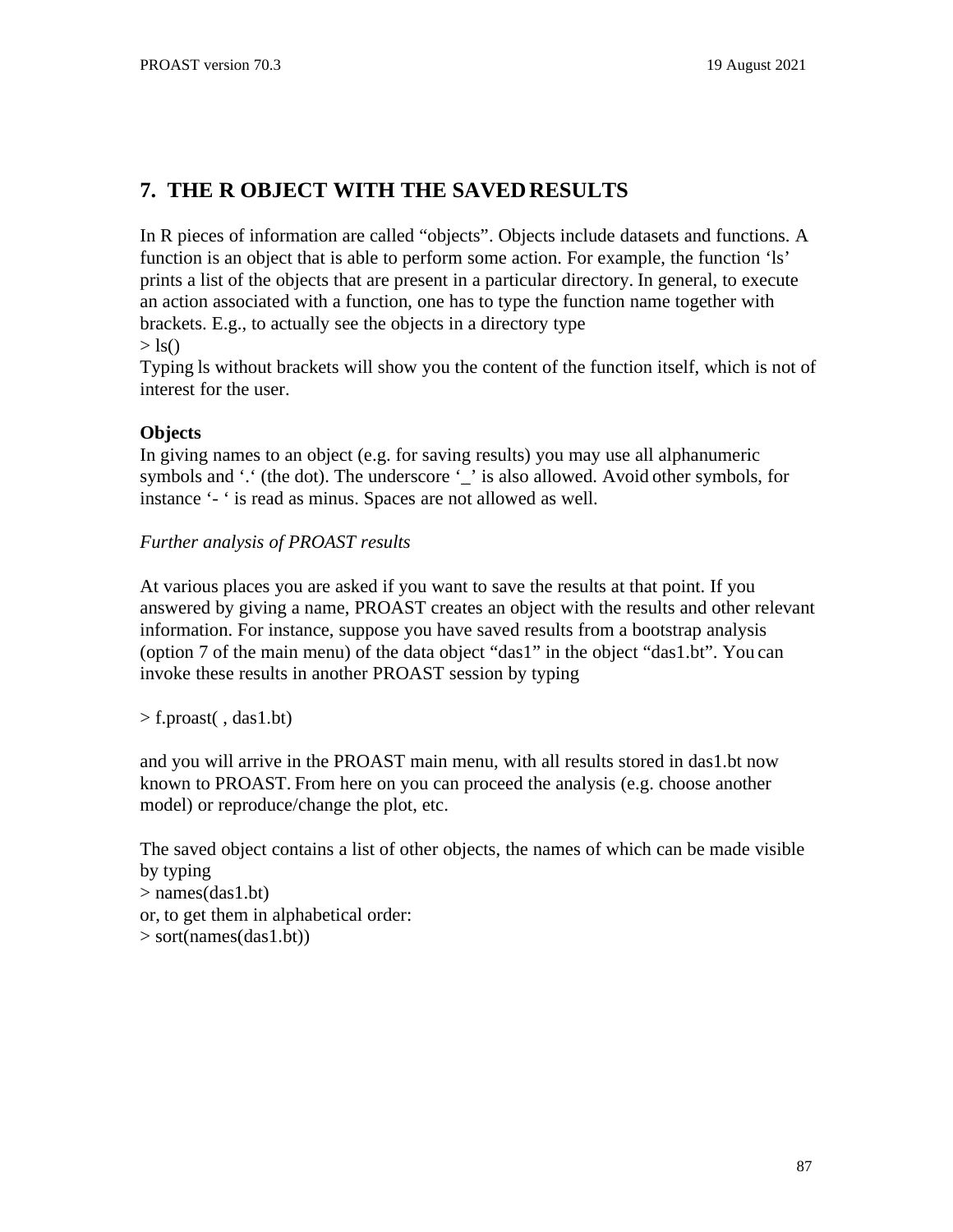You will now see the names of the elements in the list. You can make the content of a particular element visible by pasting its name after the name of the object, separated by the \$ sign. For example, typing

> das1.bt\$par.boot

gives you the values of the model parameters estimated in each bootstrap run. Some examples of other elements in the saved object are:

| \$BMD              | the estimate (MLE) of the BMD (in the case of quantal data)            |
|--------------------|------------------------------------------------------------------------|
| \$BMR              | the BMR that was used (in the case of quantal data)                    |
| \$CED              | the estimate (MLE) of the CED                                          |
| \$CES              | the BMR that was used                                                  |
| \$CED.boot         | the estimate (MLE) of the CED in each bootstrap run                    |
| \$cond.ans:        | indicates the optimization criterion used in fitting the model.        |
|                    | Normally, this value is 3, but if you relaxed the criterion (question  |
|                    | Q23 of change settings) the value may be 2 or 1.                       |
| \$data.0           | The dataset that was analysed in the current analysis. This may be a   |
|                    | subset of the original dataset $(=\text{Sodt})$                        |
| <b>\$detlim</b>    | The value of the detection limit that was sued                         |
| \$date             | The data and time that the analysis was performed                      |
| \$gui              | If TRUE the analysis was done by the GUI version, otherwise by the     |
|                    | <b>MENU</b> version                                                    |
| \$loglik           | The log-likelihood value of the fitted model                           |
| \$MA\$confint.ma   | Confidence interval based on model averaging (quantal data)            |
| <b>SMLE</b>        | The estimates (MLEs) of the model parameters                           |
| \$model.ans        | The number of the fitted model, according to PROAST numbering          |
| <b>\$modelname</b> | The fitted model                                                       |
| \$odt              | The original (complete) dataset, used when calling f.proast()          |
| \$odt.name         | The name of the original (complete) dataset, used when calling         |
|                    | f.proast()                                                             |
| <b>\$PRversion</b> | Version number of PROAST that was used                                 |
| \$regr.resid       | The regression residuals of the fitted model                           |
| \$scores.mtr       | Ordinal data only: The original scores as used in the dataset, and the |
|                    | scores as used in the analysis                                         |
| \$text.par         | The names of the model parameters that were estimated                  |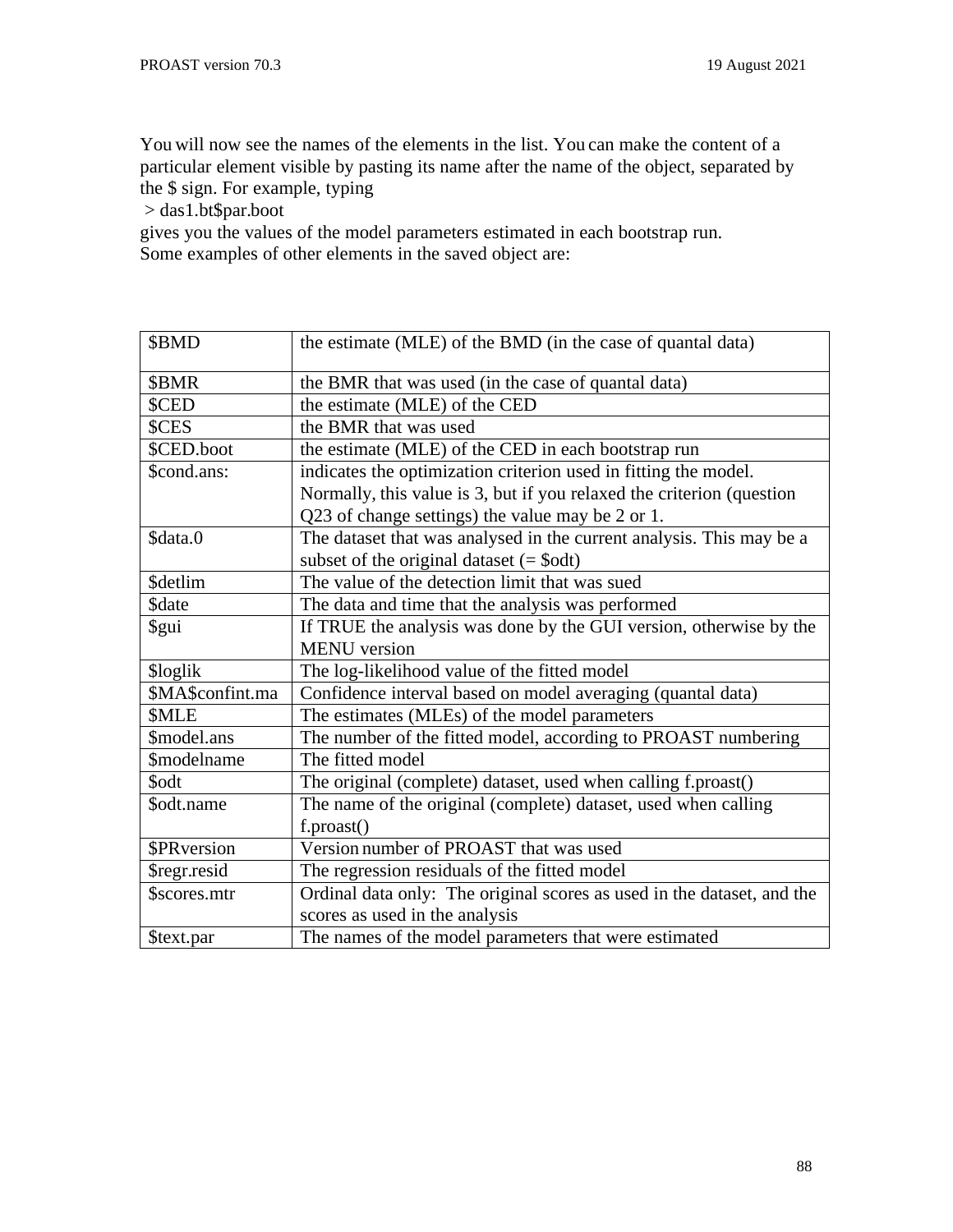When you saved the results after an automatic run of a set of models, the results for each model are stored in a sublist, with names:

EXP, HILL in the case of continuous or ordinal data

EXP, HILL, log.logist, log.prob, two.stage, Weibull, gamma, logit, probit. in the case of quantal data

For example, when das1 was analysed by set of models, and stored in das1,som (som = set of models) then > names(das1.som\$EXP) shows the elements with fit results related to the exponential model. For example, > das1.som\$EXP\$modelname gives the selected model from the exponential models, and > das1.som\$EXP\$loglik gives the assciated log-likelihood. Note that > das1.som\$ logliks (note the s at the end) gives the list of log-likelihoods for all models that were considered in that family of models.

Of course, you can apply all R functions to the elements in the saved object. For example, you can make a histogram of the bootstrap CEDs by typing > hist(das1.bt\$CED.boot) or calculate a specific quantile, say the  $10<sup>th</sup>$ , by typing > quantile(das1.bt\$CED.boot, 0.10)

Exporting particular results for analysis outside R can be done as follows. First type

> sink('name.txt')

which means that all output that is normally written on your screen, will be written in a text file called 'name.txt' (note the quotation marks in using sink). Then type the name of the object you want to be written in this text file, e.g.,

```
> das1.bt$CED.boot
```
and finally type

 $>$  sink()

to restore the situation that all output is written on your screen again. You will find the file (name.txt) in your current working directory, containing the bootstrap results for the CED.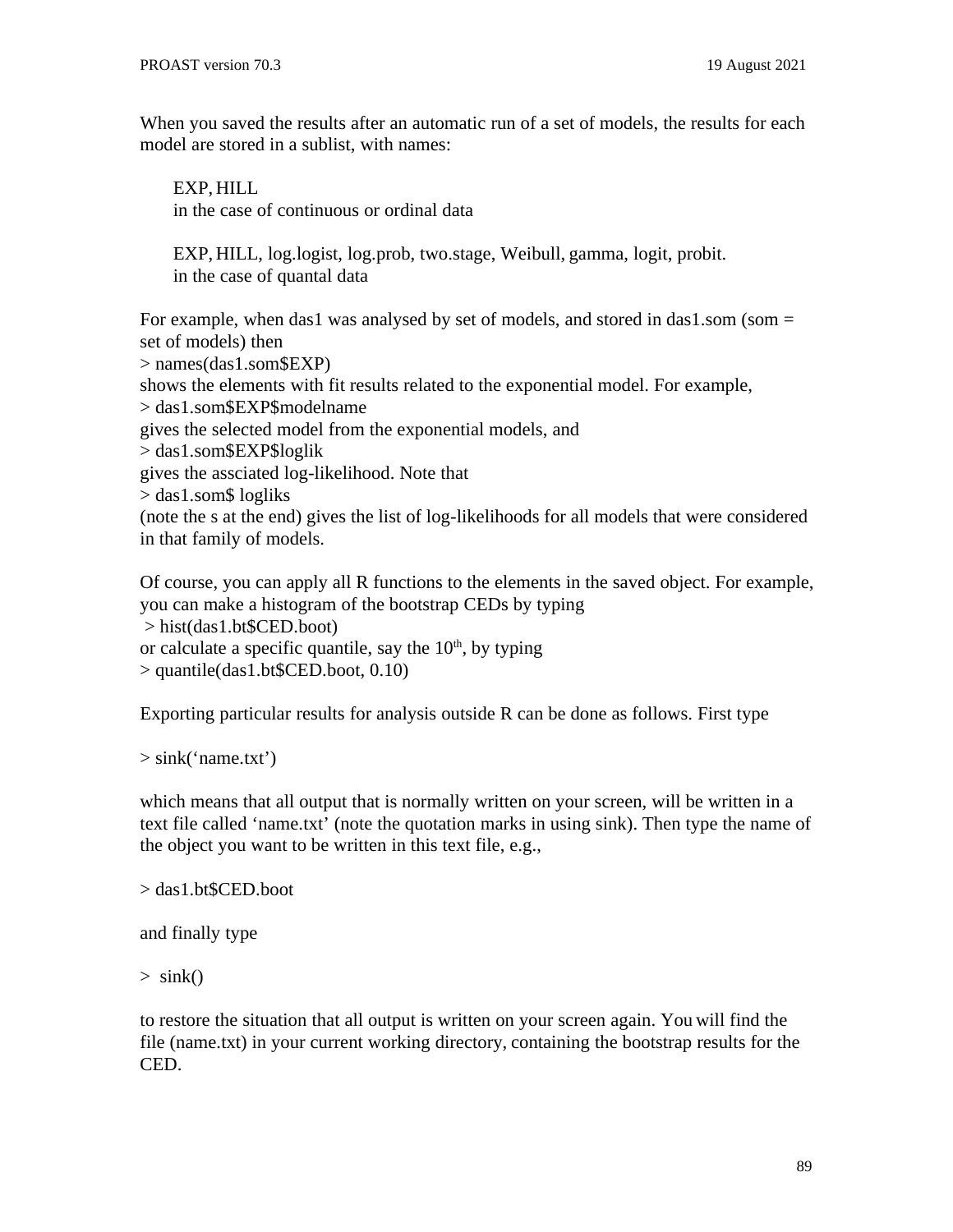# **8. THE PLOT LEGENDS**

The legends on the right side of the PROAST plots give a summary of the essential information related to the plotted results.

An example for continuous data is given in Fig. 7. In this example LDH is analysed as a function of dose, using sex as a covariate (data from das1).



Fig. 7. Example of PROAST plot with legend, for continuous data.

The header of the plot indicates which model was fitted. The meaning of the terms used in the legend on the right is as follows.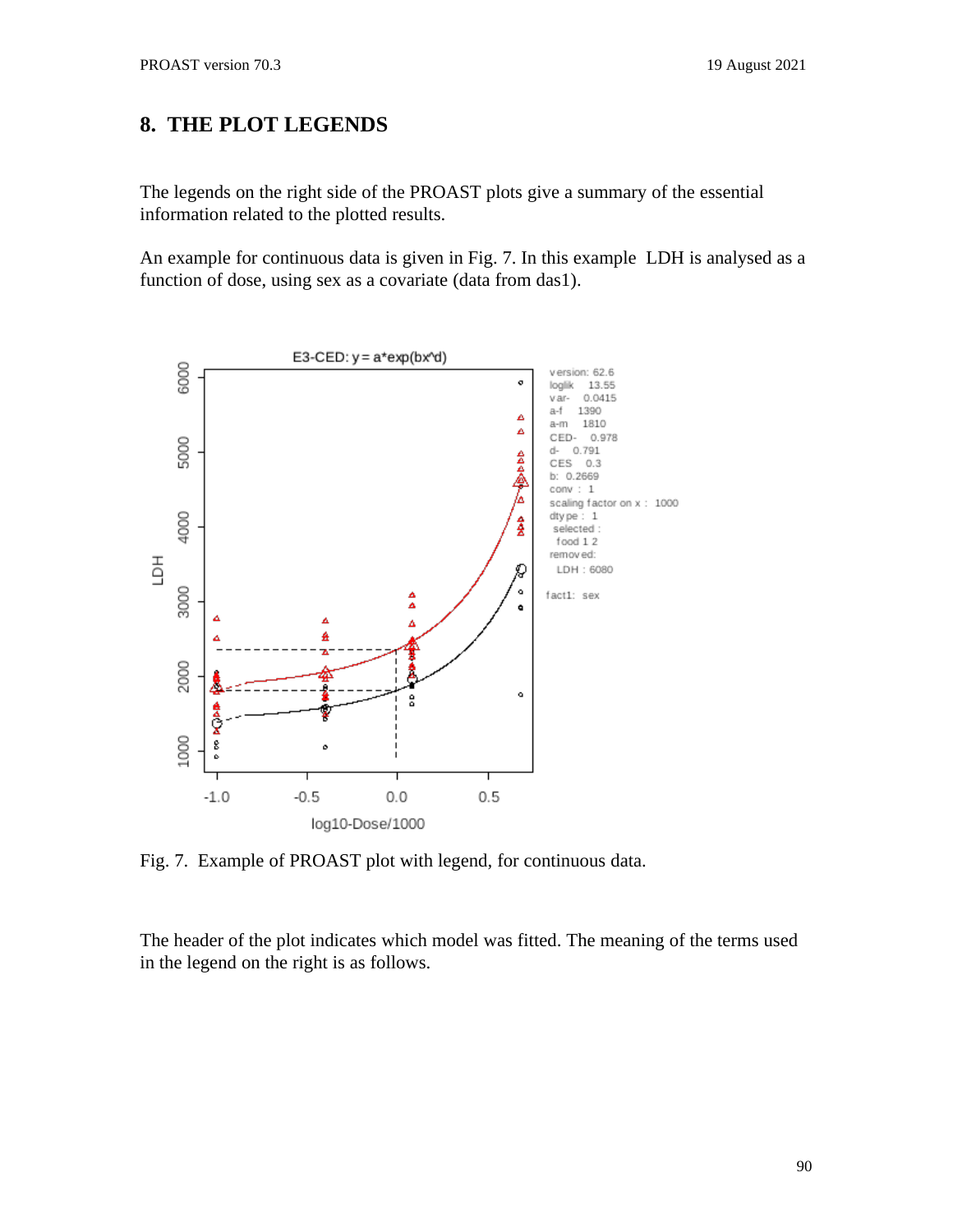| version             | The PROAST version that was used for this analysis                       |
|---------------------|--------------------------------------------------------------------------|
| loglik              | The log-likelihood for the fitted model shown                            |
| a-f and a-m         | The estimated values (MLEs) of parameter a for females and               |
|                     | parameter a for males. Here, f and m are the two levels of the factor    |
|                     | (i.e. sex in this case) as they occurred in the original dataset         |
| <b>CED</b>          | Estiamted value of the CED (MLE)                                         |
| d                   | Estiamted value of parameter d                                           |
| <b>CES</b>          | CES used in the analysis                                                 |
| CEDL and CEDU       | Lower and upper bound of the CED, obtained by the profile                |
|                     | likelihood method.                                                       |
|                     | If they were derived by bootstrapping, they are indicated as CEDL. bt    |
|                     | and CEDU.bt                                                              |
| b                   | Value of parameter b. Note that b is in this case not a parameter in the |
|                     | model, but was re-calculated based on the estimated parameters just      |
|                     | mentioned.                                                               |
| conv                | if 1: converged was reached, if 0: no convergence                        |
| scaling factor on x | The value entered after Q10 (change settings), i.e. the factor by which  |
|                     | the doses were divided before analysis.                                  |
| dtype               | Code for data type, see table 1                                          |
| selected:           | Column name (here: food) and the levels (here: levels 1 and 2 of         |
|                     | factor food) that were selected                                          |
| removed:            | Column name (here: LDH) and the levels that were removed (here:          |
|                     | value 6080 of response LDH)                                              |
| fact1               | The factor that was used as a covariate relative to parameter a          |
| fact <sub>2</sub>   | The factor that was used as a covariate relative to parameter b          |
| fact <sub>3</sub>   | The factor that was used as a covariate relative to parameter var        |
| fact4               | The factor that was used as a covariate relative to parameter c          |
| fact <sub>5</sub>   | The factor that was used as a covariate relative to parameter d          |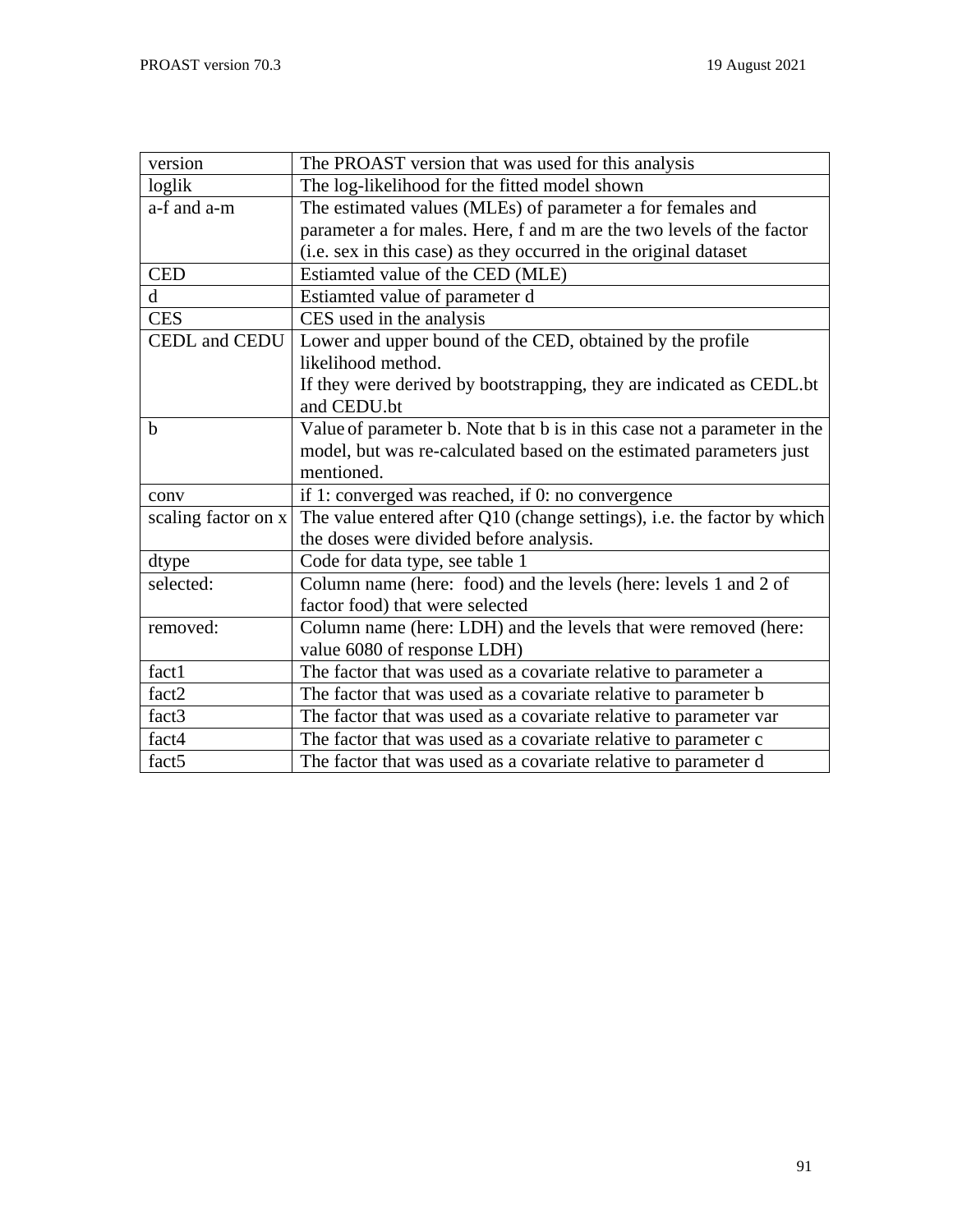## An example for quantal data is given in Fig. 8.



Fig. 8. Example of PROAST plot with legend, for quantal data.

The meaning of the terms is similar to those in the legends for continuous data, but there are a few differences:

| model      | Coded by a letter A (=classical model) or B (=LVM), followed by the |
|------------|---------------------------------------------------------------------|
|            | model number in the list of models.                                 |
| ces.ans    | Indicates te BMR type:                                              |
|            | $= 1: EDS0$                                                         |
|            | $= 2$ : additional risk                                             |
|            | $=$ 3: extra risk                                                   |
| <b>CES</b> | Value of the BMR. If the BMR relates to the ED50, CES in the legend |
|            | is 0.                                                               |
| th         | Value of the parameter theta (only if LVM was fitted)               |
| sigma      | Value of the parameter sigma (only if LVM was fitted)               |